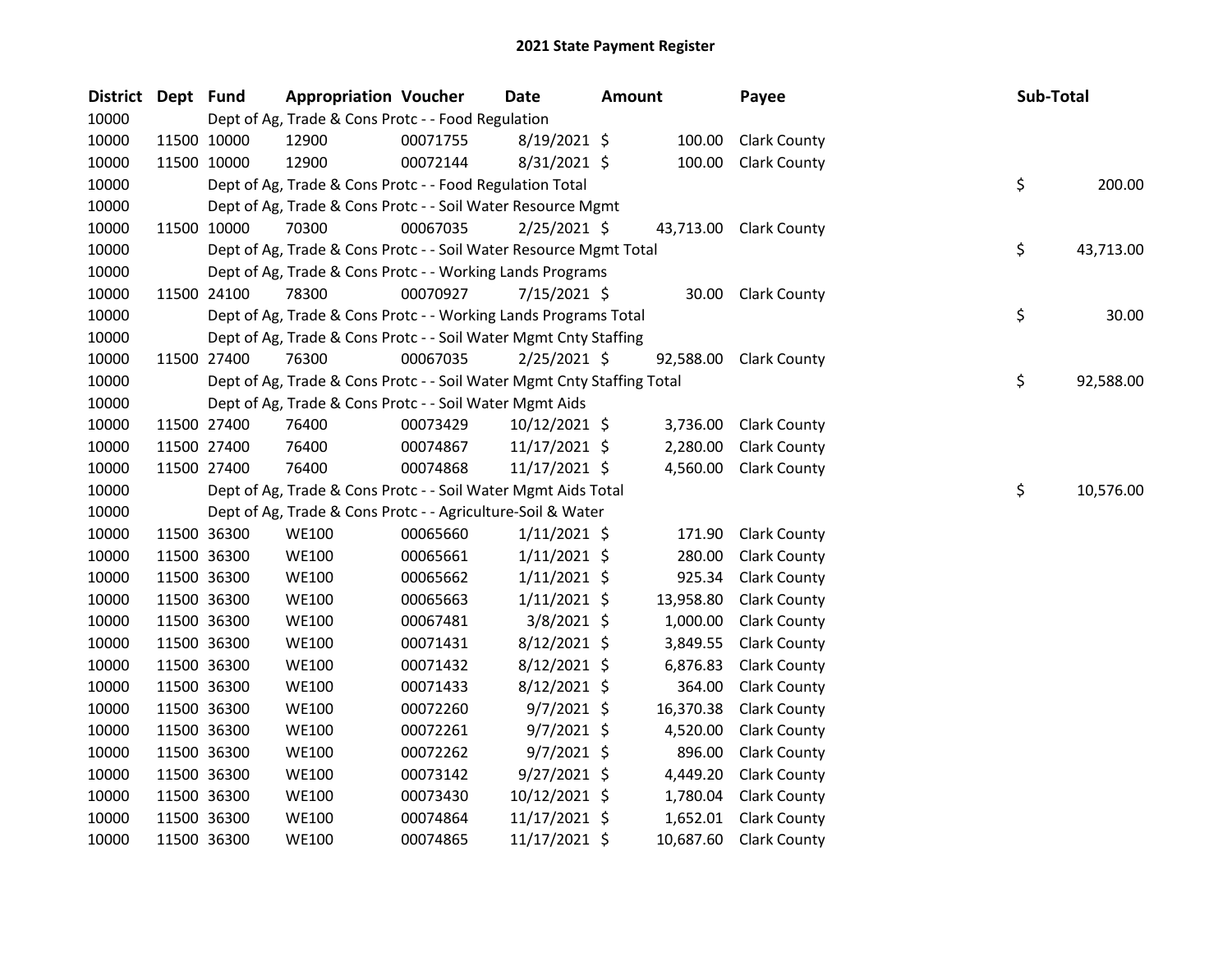| <b>District</b> | Dept Fund |             | <b>Appropriation Voucher</b>                                      |          | <b>Date</b>    | Amount |          | Payee                  | Sub-Total |           |
|-----------------|-----------|-------------|-------------------------------------------------------------------|----------|----------------|--------|----------|------------------------|-----------|-----------|
| 10000           |           | 11500 36300 | <b>WE100</b>                                                      | 00074866 | 11/17/2021 \$  |        | 7,715.44 | <b>Clark County</b>    |           |           |
| 10000           |           | 11500 36300 | <b>WE100</b>                                                      | 00075783 | 12/20/2021 \$  |        | 7,520.00 | <b>Clark County</b>    |           |           |
| 10000           |           |             | Dept of Ag, Trade & Cons Protc - - Agriculture-Soil & Water Total |          |                |        |          |                        | \$        | 83,017.09 |
| 10000           |           |             | Dept of Public Instruction - - Federal Aids, Local Aid            |          |                |        |          |                        |           |           |
| 10000           |           | 25500 10000 | 24100                                                             | 00253081 | $1/11/2021$ \$ |        | 282.90   | <b>Clark County</b>    |           |           |
| 10000           |           | 25500 10000 | 24100                                                             | 00257499 | $2/8/2021$ \$  |        | 339.48   | <b>Clark County</b>    |           |           |
| 10000           |           | 25500 10000 | 24100                                                             | 00261378 | $3/8/2021$ \$  |        | 259.32   | <b>Clark County</b>    |           |           |
| 10000           |           | 25500 10000 | 24100                                                             | 00267532 | $4/12/2021$ \$ |        | 391.34   | <b>Clark County</b>    |           |           |
| 10000           |           | 25500 10000 | 24100                                                             | 00270885 | 5/10/2021 \$   |        | 377.20   | <b>Clark County</b>    |           |           |
| 10000           |           | 25500 10000 | 24100                                                             | 00276480 | $6/14/2021$ \$ |        | 363.05   | <b>Clark County</b>    |           |           |
| 10000           |           | 25500 10000 | 24100                                                             | 00282274 | 7/19/2021 \$   |        | 377.20   | <b>Clark County</b>    |           |           |
| 10000           |           | 25500 10000 | 24100                                                             | 00285614 | $8/16/2021$ \$ |        | 398.52   | <b>Clark County</b>    |           |           |
| 10000           |           | 25500 10000 | 24100                                                             | 00288878 | $9/13/2021$ \$ |        | 359.16   | <b>Clark County</b>    |           |           |
| 10000           |           | 25500 10000 | 24100                                                             | 00291517 | $9/27/2021$ \$ |        | 204.48   | <b>Clark County</b>    |           |           |
| 10000           |           | 25500 10000 | 24100                                                             | 00293679 | 10/12/2021 \$  |        | 354.24   | <b>Clark County</b>    |           |           |
| 10000           |           | 25500 10000 | 24100                                                             | 00296150 | 11/8/2021 \$   |        | 349.32   | <b>Clark County</b>    |           |           |
| 10000           |           | 25500 10000 | 24100                                                             | 00301461 | 12/13/2021 \$  |        |          | 324.72 Clark County    |           |           |
| 10000           |           |             | Dept of Public Instruction - - Federal Aids, Local Aid Total      |          |                |        |          |                        | \$        | 4,380.93  |
| 10000           |           |             | Dept of Natural Resources - - Ea - Federal Funds                  |          |                |        |          |                        |           |           |
| 10000           |           | 37000 10000 | 68300                                                             | 00461676 | $2/8/2021$ \$  |        |          | 5,712.69 Clark County  |           |           |
| 10000           |           |             | Dept of Natural Resources - - Ea - Federal Funds Total            |          |                |        |          |                        | \$        | 5,712.69  |
| 10000           |           |             | Dept of Natural Resources - - Wild Turkey Restoration             |          |                |        |          |                        |           |           |
| 10000           |           | 37000 21200 | 15300                                                             | 00515109 | 10/22/2021 \$  |        |          | 30,750.00 Clark County |           |           |
| 10000           |           |             | Dept of Natural Resources - - Wild Turkey Restoration Total       |          |                |        |          |                        | \$.       | 30,750.00 |
| 10000           |           |             | Dept of Natural Resources - - GPO -Federal Funds                  |          |                |        |          |                        |           |           |
| 10000           |           | 37000 21200 | 38100                                                             | 00466820 | $3/12/2021$ \$ |        |          | 4,324.67 Clark County  |           |           |
| 10000           |           |             | Dept of Natural Resources - - GPO -Federal Funds Total            |          |                |        |          |                        | \$        | 4,324.67  |
| 10000           |           |             | Dept of Natural Resources - - Venison Processing                  |          |                |        |          |                        |           |           |
| 10000           |           | 37000 21200 | 54900                                                             | 00470145 | $4/14/2021$ \$ |        |          | 560.00 Clark County    |           |           |
| 10000           |           |             | Dept of Natural Resources - - Venison Processing Total            |          |                |        |          |                        | \$        | 560.00    |
| 10000           |           |             | Dept of Natural Resources - - Enf A - Boating Enforcement         |          |                |        |          |                        |           |           |
| 10000           |           | 37000 21200 | 55000                                                             | 00466820 | $3/12/2021$ \$ |        |          | 8,909.05 Clark County  |           |           |
| 10000           |           |             | Dept of Natural Resources - - Enf A - Boating Enforcement Total   |          |                |        |          |                        | \$        | 8,909.05  |
| 10000           |           |             | Dept of Natural Resources - - Enf A - Atv & Utv Enforcement       |          |                |        |          |                        |           |           |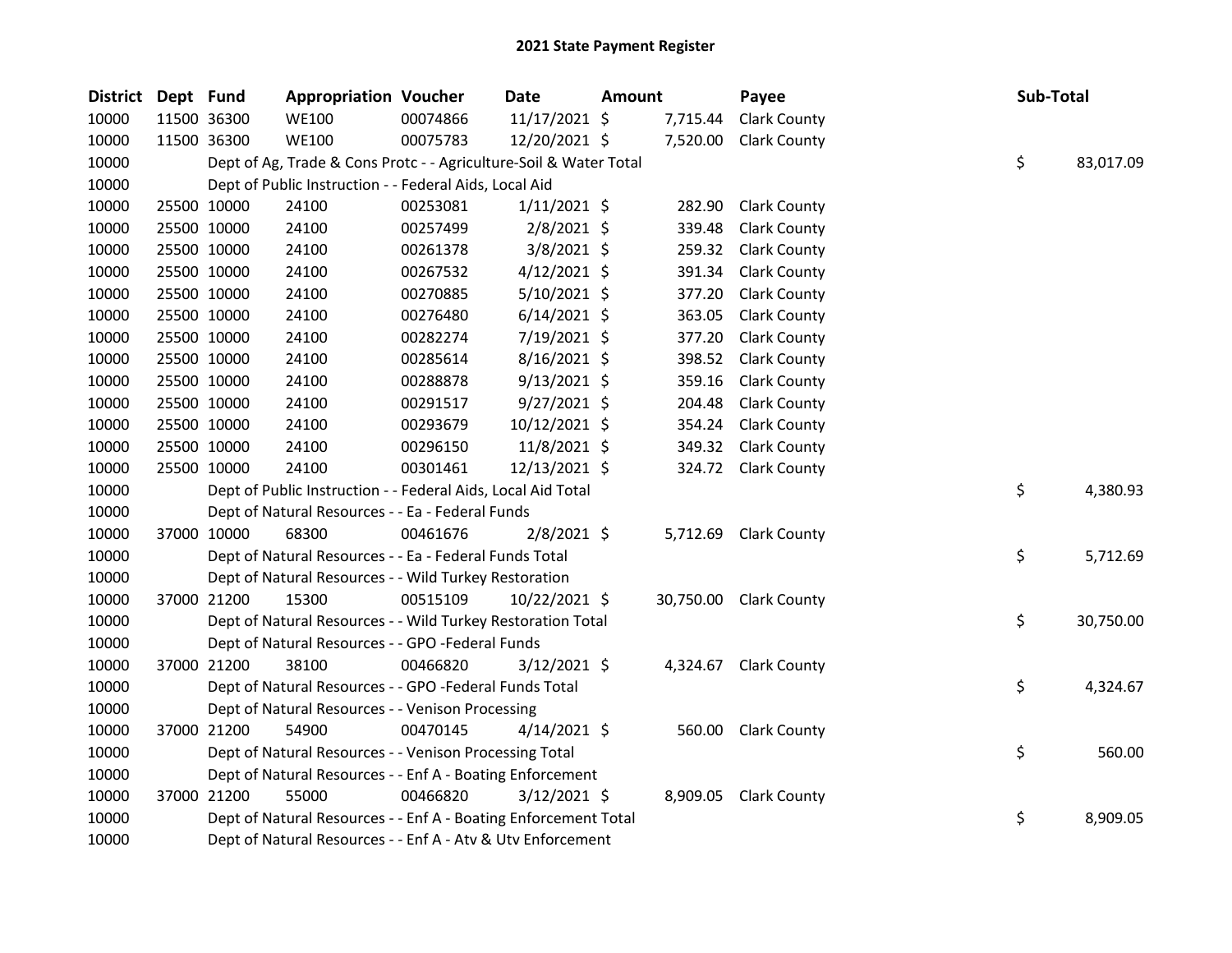| District Dept Fund |             | <b>Appropriation Voucher</b>                                       |          | Date           | <b>Amount</b> |           | Payee                  | Sub-Total |           |
|--------------------|-------------|--------------------------------------------------------------------|----------|----------------|---------------|-----------|------------------------|-----------|-----------|
| 10000              | 37000 21200 | 55100                                                              | 00509147 | $9/16/2021$ \$ |               |           | 23,723.72 Clark County |           |           |
| 10000              |             | Dept of Natural Resources - - Enf A - Atv & Utv Enforcement Total  |          |                |               |           |                        | \$        | 23,723.72 |
| 10000              |             | Dept of Natural Resources - - Enf A - Snow Enforcement             |          |                |               |           |                        |           |           |
| 10000              | 37000 21200 | 55200                                                              | 00509609 | $9/20/2021$ \$ |               |           | 3,926.03 Clark County  |           |           |
| 10000              |             | Dept of Natural Resources - - Enf A - Snow Enforcement Total       |          |                |               |           |                        | \$        | 3,926.03  |
| 10000              |             | Dept of Natural Resources - - Wildlife Damage Claims & Abat        |          |                |               |           |                        |           |           |
| 10000              | 37000 21200 | 55300                                                              | 00461354 | $2/4/2021$ \$  |               |           | 7,647.37 Clark County  |           |           |
| 10000              | 37000 21200 | 55300                                                              | 00481284 | $5/19/2021$ \$ |               | 8,421.57  | <b>Clark County</b>    |           |           |
| 10000              | 37000 21200 | 55300                                                              | 00519783 | 11/26/2021 \$  |               | 3,396.79  | <b>Clark County</b>    |           |           |
| 10000              | 37000 21200 | 55300                                                              | 00519784 | 11/26/2021 \$  |               | 11,153.08 | <b>Clark County</b>    |           |           |
| 10000              |             | Dept of Natural Resources - - Wildlife Damage Claims & Abat Total  |          |                |               |           |                        | \$        | 30,618.81 |
| 10000              |             | Dept of Natural Resources - - Resaids - County Cons Aids           |          |                |               |           |                        |           |           |
| 10000              | 37000 21200 | 56300                                                              | 00517649 | 11/8/2021 \$   |               |           | 3,271.00 Clark County  |           |           |
| 10000              |             | Dept of Natural Resources - - Resaids - County Cons Aids Total     |          |                |               |           |                        | \$        | 3,271.00  |
| 10000              |             | Dept of Natural Resources - - Ra- Fish, WI & Forestry              |          |                |               |           |                        |           |           |
| 10000              | 37000 21200 | 56400                                                              | 00469767 | $3/25/2021$ \$ |               |           | 6,293.60 Clark County  |           |           |
| 10000              |             | Dept of Natural Resources - - Ra- Fish, WI & Forestry Total        |          |                |               |           |                        | \$        | 6,293.60  |
| 10000              |             | Dept of Natural Resources - - Resaids - Forest CropInd & Mfl       |          |                |               |           |                        |           |           |
| 10000              | 37000 21200 | 56600                                                              | 00509462 | $9/17/2021$ \$ |               |           | 26,469.15 Clark County |           |           |
| 10000              |             | Dept of Natural Resources - - Resaids - Forest CropInd & Mfl Total |          |                |               |           |                        | \$        | 26,469.15 |
| 10000              |             | Dept of Natural Resources - - Ra- Suppl Snow Trail Aids            |          |                |               |           |                        |           |           |
| 10000              | 37000 21200 | 56900                                                              | 00478419 | $5/3/2021$ \$  |               |           | 23,572.65 Clark County |           |           |
| 10000              |             | Dept of Natural Resources - - Ra- Suppl Snow Trail Aids Total      |          |                |               |           |                        | \$        | 23,572.65 |
| 10000              |             | Dept of Natural Resources - - Resaids - Cnty Forst & Admin         |          |                |               |           |                        |           |           |
| 10000              | 37000 21200 | 57200                                                              | 00462947 | $3/19/2021$ \$ |               | 52,174.03 | <b>Clark County</b>    |           |           |
| 10000              | 37000 21200 | 57200                                                              | 00520321 | 11/24/2021 \$  |               | 10,000.00 | <b>Clark County</b>    |           |           |
| 10000              |             | Dept of Natural Resources - - Resaids - Cnty Forst & Admin Total   |          |                |               |           |                        | \$        | 62,174.03 |
| 10000              |             | Dept of Natural Resources - - Ra- Cnty Snow Trail & Area Aid       |          |                |               |           |                        |           |           |
| 10000              | 37000 21200 | 57400                                                              | 00515073 | 10/18/2021 \$  |               |           | 56,430.00 Clark County |           |           |
| 10000              |             | Dept of Natural Resources - - Ra- Cnty Snow Trail & Area Aid Total |          |                |               |           |                        | \$        | 56,430.00 |
| 10000              |             | Dept of Natural Resources - - Ra- Atv Prj Aids, Gas Tax Pymt       |          |                |               |           |                        |           |           |
| 10000              | 37000 21200 | 57600                                                              | 00466593 | $3/11/2021$ \$ |               | 22,190.00 | <b>Clark County</b>    |           |           |
| 10000              | 37000 21200 | 57600                                                              | 00466594 | $3/11/2021$ \$ |               | 3,560.13  | <b>Clark County</b>    |           |           |
| 10000              |             | Dept of Natural Resources - - Ra- Atv Prj Aids, Gas Tax Pymt Total |          |                |               |           |                        | \$        | 25,750.13 |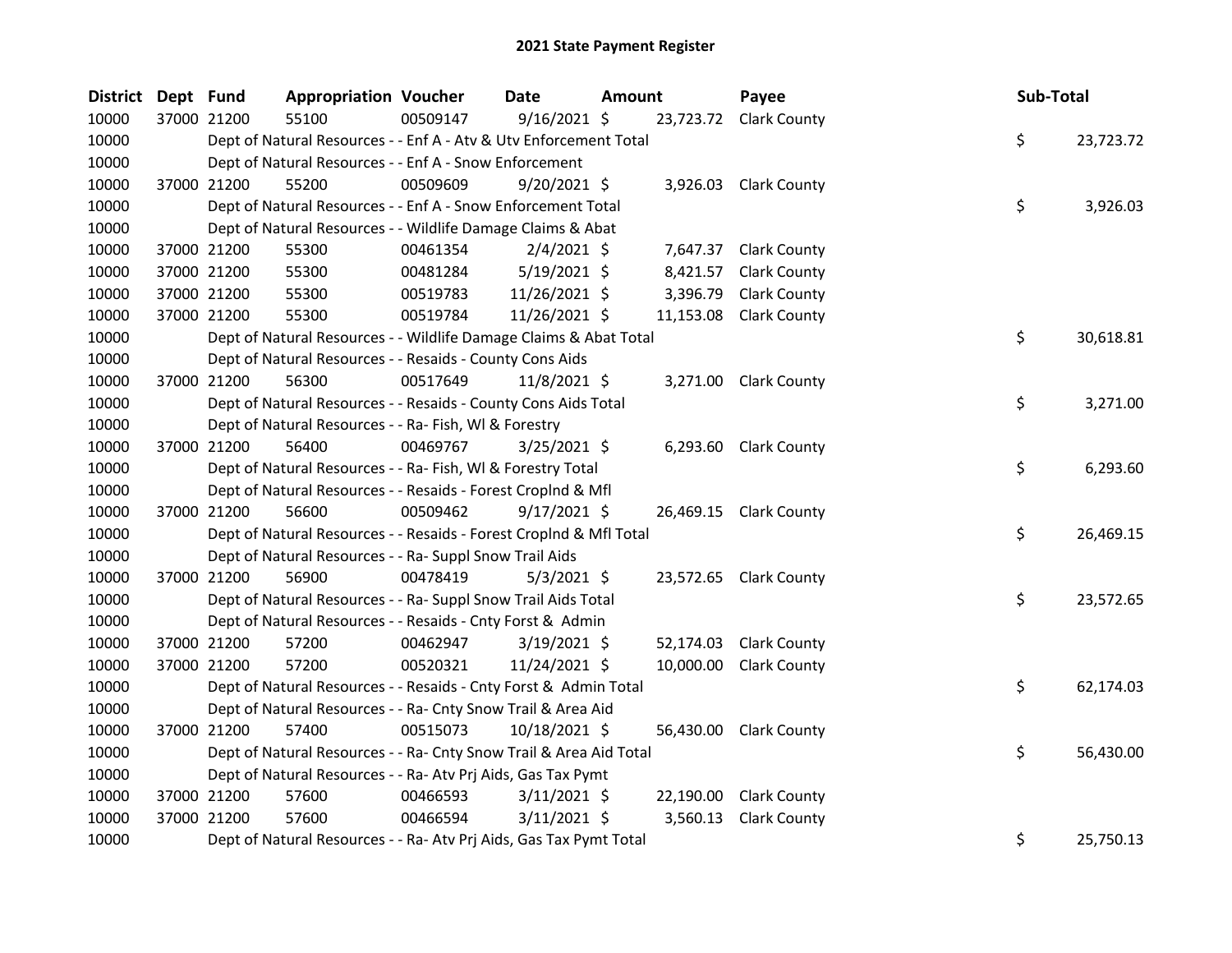| <b>District</b> | Dept Fund |             | <b>Appropriation Voucher</b>                                       |          | <b>Date</b>    | <b>Amount</b> |           | Payee                  | Sub-Total |            |
|-----------------|-----------|-------------|--------------------------------------------------------------------|----------|----------------|---------------|-----------|------------------------|-----------|------------|
| 10000           |           |             | Dept of Natural Resources - - Resaids - Pymt In Lieu Tax Fed       |          |                |               |           |                        |           |            |
| 10000           |           | 37000 21200 | 58400                                                              | 00510747 | $9/29/2021$ \$ |               | 129.00    | <b>Clark County</b>    |           |            |
| 10000           |           |             | Dept of Natural Resources - - Resaids - Pymt In Lieu Tax Fed Total |          |                |               |           |                        | \$        | 129.00     |
| 10000           |           |             | Dept of Natural Resources - - GPO-Environmental Fund               |          |                |               |           |                        |           |            |
| 10000           |           | 37000 27400 | 46100                                                              | 00471024 | 3/30/2021 \$   |               | 30.00     | <b>Clark County</b>    |           |            |
| 10000           |           | 37000 27400 | 46100                                                              | 00492355 | $6/25/2021$ \$ |               | 30.00     | <b>Clark County</b>    |           |            |
| 10000           |           |             | Dept of Natural Resources - - GPO-Environmental Fund Total         |          |                |               |           |                        | \$        | 60.00      |
| 10000           |           |             | Dept of Natural Resources - - Dnr-Nonpoint Source                  |          |                |               |           |                        |           |            |
| 10000           |           | 37000 36300 | <b>TF100</b>                                                       | 00522490 | 12/1/2021 \$   |               |           | 55,373.78 Clark County |           |            |
| 10000           |           |             | Dept of Natural Resources - - Dnr-Nonpoint Source Total            |          |                |               |           |                        | \$        | 55,373.78  |
| 10000           |           |             | Dept of Natural Resources - - GPO - Sd Water Loan Prog, Fed        |          |                |               |           |                        |           |            |
| 10000           |           | 37000 57300 | 48200                                                              | 00455544 | $1/13/2021$ \$ |               | 6,368.00  | <b>Clark County</b>    |           |            |
| 10000           |           | 37000 57300 | 48200                                                              | 00468801 | $3/31/2021$ \$ |               | 3,448.00  | <b>Clark County</b>    |           |            |
| 10000           |           | 37000 57300 | 48200                                                              | 00492019 | 7/16/2021 \$   |               | 3,448.00  | <b>Clark County</b>    |           |            |
| 10000           |           | 37000 57300 | 48200                                                              | 00515517 | 11/12/2021 \$  |               | 3,448.00  | <b>Clark County</b>    |           |            |
| 10000           |           |             | Dept of Natural Resources - - GPO - Sd Water Loan Prog, Fed Total  |          |                |               |           |                        | \$        | 16,712.00  |
| 10000           |           |             | WI Dept of Transportation - - Eldly&Disa Co/Aid Sf                 |          |                |               |           |                        |           |            |
| 10000           |           | 39500 21100 | 16800                                                              | 00650050 | $2/8/2021$ \$  |               |           | 88,431.00 Clark County |           |            |
| 10000           |           |             | WI Dept of Transportation - - Eldly&Disa Co/Aid Sf Total           |          |                |               |           |                        | \$        | 88,431.00  |
| 10000           |           |             | WI Dept of Transportation - - County Forest Aids                   |          |                |               |           |                        |           |            |
| 10000           |           | 39500 21100 | 17000                                                              | 00658043 | $3/9/2021$ \$  |               | 16,116.05 | <b>Clark County</b>    |           |            |
| 10000           |           |             | WI Dept of Transportation - - County Forest Aids Total             |          |                |               |           |                        | \$        | 16,116.05  |
| 10000           |           |             | WI Dept of Transportation - - Tc, Trns Oper Aid Sf                 |          |                |               |           |                        |           |            |
| 10000           |           | 39500 21100 | 17700                                                              | 00710172 | $6/23/2021$ \$ |               | 27,828.00 | <b>Clark County</b>    |           |            |
| 10000           |           | 39500 21100 | 17700                                                              | 00754747 | 9/30/2021 \$   |               | 83,479.00 | <b>Clark County</b>    |           |            |
| 10000           |           |             | WI Dept of Transportation - - Tc, Trns Oper Aid Sf Total           |          |                |               |           |                        | \$        | 111,307.00 |
| 10000           |           |             | WI Dept of Transportation - - Trnst/Trns-Rel Aid F                 |          |                |               |           |                        |           |            |
| 10000           |           | 39500 21100 | 18200                                                              | 00657283 | $2/22/2021$ \$ |               | 40,054.38 | <b>Clark County</b>    |           |            |
| 10000           |           | 39500 21100 | 18200                                                              | 00683735 | 4/23/2021 \$   |               | 66,641.83 | <b>Clark County</b>    |           |            |
| 10000           |           | 39500 21100 | 18200                                                              | 00747077 | $9/16/2021$ \$ |               | 65,618.98 | <b>Clark County</b>    |           |            |
| 10000           |           | 39500 21100 | 18200                                                              | 00786773 | 12/22/2021 \$  |               | 22,258.00 | <b>Clark County</b>    |           |            |
| 10000           |           |             | WI Dept of Transportation - - Trnst/Trns-Rel Aid F Total           |          |                |               |           |                        | \$        | 194,573.19 |
| 10000           |           |             | WI Dept of Transportation - - Hwy Sfty Loc Aid Ffd                 |          |                |               |           |                        |           |            |
| 10000           |           | 39500 21100 | 18500                                                              | 00636958 | $1/7/2021$ \$  |               |           | 449.34 Clark County    |           |            |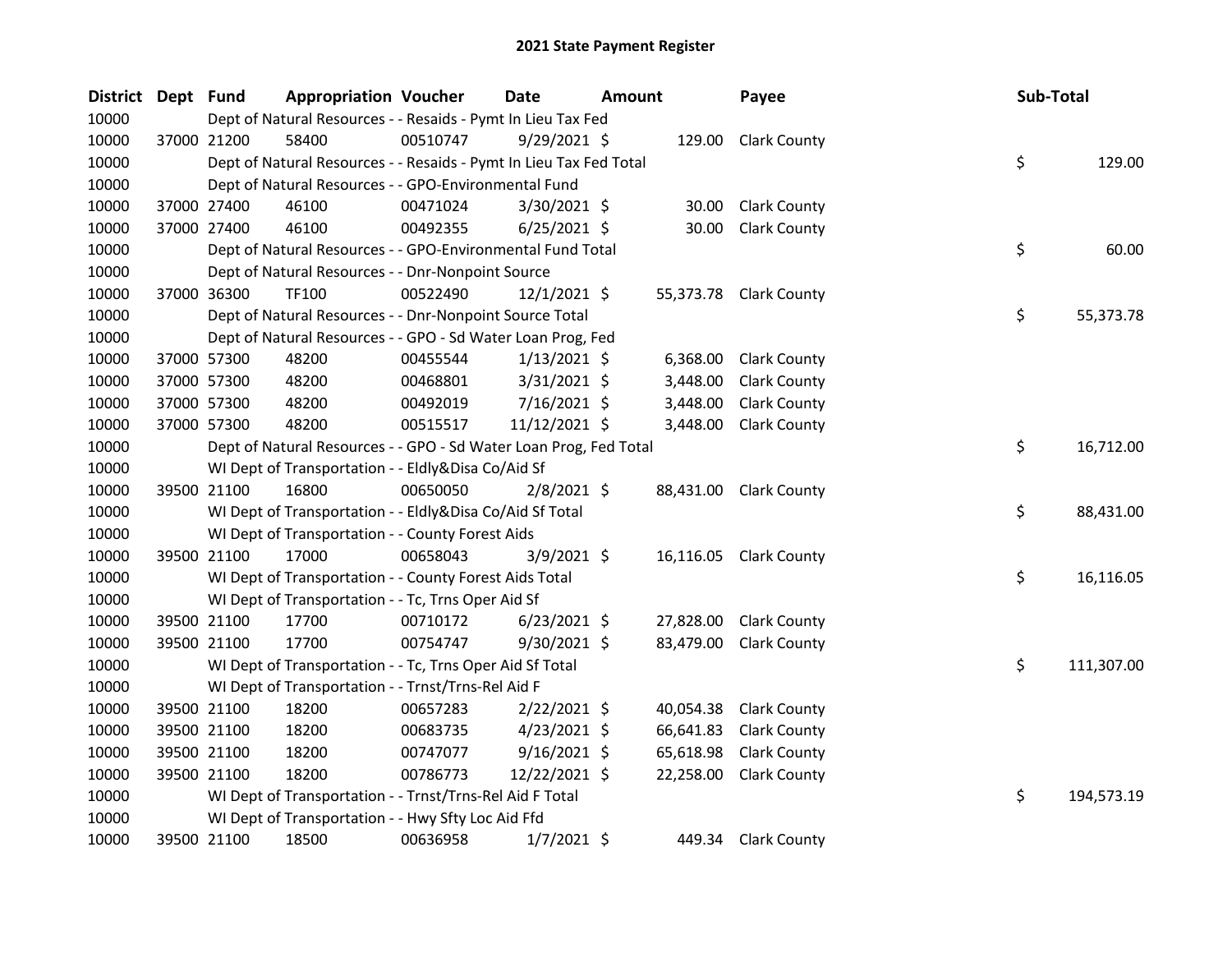| <b>District</b> | Dept Fund |             | <b>Appropriation Voucher</b>                             |          | Date           | Amount     | Payee                 |    | <b>Sub-Total</b> |
|-----------------|-----------|-------------|----------------------------------------------------------|----------|----------------|------------|-----------------------|----|------------------|
| 10000           |           | 39500 21100 | 18500                                                    | 00689617 | $5/6/2021$ \$  | 199.92     | <b>Clark County</b>   |    |                  |
| 10000           |           | 39500 21100 | 18500                                                    | 00743850 | $9/7/2021$ \$  | 183.83     | <b>Clark County</b>   |    |                  |
| 10000           |           | 39500 21100 | 18500                                                    | 00762352 | 10/15/2021 \$  | 1,003.66   | <b>Clark County</b>   |    |                  |
| 10000           |           | 39500 21100 | 18500                                                    | 00769995 | 11/4/2021 \$   | 983.52     | <b>Clark County</b>   |    |                  |
| 10000           |           |             | WI Dept of Transportation - - Hwy Sfty Loc Aid Ffd Total |          |                |            |                       | \$ | 2,820.27         |
| 10000           |           |             | WI Dept of Transportation - - Trans Aids To Co.-Sf       |          |                |            |                       |    |                  |
| 10000           |           | 39500 21100 | 19000                                                    | 00631609 | $1/4/2021$ \$  | 254,109.08 | <b>Clark County</b>   |    |                  |
| 10000           |           | 39500 21100 | 19000                                                    | 00710704 | $7/6/2021$ \$  | 508,218.16 | <b>Clark County</b>   |    |                  |
| 10000           |           | 39500 21100 | 19000                                                    | 00751263 | 10/4/2021 \$   | 254,109.08 | <b>Clark County</b>   |    |                  |
| 10000           |           |             | WI Dept of Transportation - - Trans Aids To Co.-Sf Total |          |                |            |                       | \$ | 1,016,436.32     |
| 10000           |           |             | WI Dept of Transportation - - Loc Trns FacI Implfd       |          |                |            |                       |    |                  |
| 10000           |           | 39500 21100 | 27600                                                    | 00687034 | 4/30/2021 \$   | 276,500.00 | <b>Clark County</b>   |    |                  |
| 10000           |           |             | WI Dept of Transportation - - Loc Trns Facl Implfd Total |          |                |            |                       | \$ | 276,500.00       |
| 10000           |           |             | WI Dept of Transportation - - Loc Rd Imp Prg St Fd       |          |                |            |                       |    |                  |
| 10000           |           | 39500 21100 | 27800                                                    | 00776858 | $12/1/2021$ \$ |            | 7,518.18 Clark County |    |                  |
| 10000           |           |             | WI Dept of Transportation - - Loc Rd Imp Prg St Fd Total |          |                |            |                       | \$ | 7,518.18         |
| 10000           |           |             | WI Dept of Transportation - - St Hwy Rehab, Sf           |          |                |            |                       |    |                  |
| 10000           |           | 39500 21100 | 36300                                                    | 00698317 | 5/25/2021 \$   | 175,285.06 | <b>Clark County</b>   |    |                  |
| 10000           |           | 39500 21100 | 36300                                                    | 00775714 | 11/18/2021 \$  | 17,464.72  | <b>Clark County</b>   |    |                  |
| 10000           |           |             | WI Dept of Transportation - - St Hwy Rehab, Sf Total     |          |                |            |                       | \$ | 192,749.78       |
| 10000           |           |             | WI Dept of Transportation - - Hwy Mgmt & Opers Sf        |          |                |            |                       |    |                  |
| 10000           |           | 39500 21100 | 36500                                                    | 00637897 | $1/11/2021$ \$ | 424.88     | <b>Clark County</b>   |    |                  |
| 10000           |           | 39500 21100 | 36500                                                    | 00637899 | $1/11/2021$ \$ | 762.24     | <b>Clark County</b>   |    |                  |
| 10000           |           | 39500 21100 | 36500                                                    | 00651988 | $2/10/2021$ \$ | 762.24     | <b>Clark County</b>   |    |                  |
| 10000           |           | 39500 21100 | 36500                                                    | 00689170 | $5/5/2021$ \$  | 253.23     | <b>Clark County</b>   |    |                  |
| 10000           |           | 39500 21100 | 36500                                                    | 00705333 | $6/11/2021$ \$ | 253.23     | <b>Clark County</b>   |    |                  |
| 10000           |           | 39500 21100 | 36500                                                    | 00708241 | 7/9/2021 \$    | 209.25     | <b>Clark County</b>   |    |                  |
| 10000           |           | 39500 21100 | 36500                                                    | 00714130 | $6/28/2021$ \$ | 253.23     | <b>Clark County</b>   |    |                  |
| 10000           |           | 39500 21100 | 36500                                                    | 00718458 | 7/30/2021 \$   | 208.45     | <b>Clark County</b>   |    |                  |
| 10000           |           | 39500 21100 | 36500                                                    | 00724643 | 7/23/2021 \$   | 281.37     | <b>Clark County</b>   |    |                  |
| 10000           |           | 39500 21100 | 36500                                                    | 00737521 | 8/24/2021 \$   | 281.37     | <b>Clark County</b>   |    |                  |
| 10000           |           | 39500 21100 | 36500                                                    | 00740153 | $9/24/2021$ \$ | 219.75     | <b>Clark County</b>   |    |                  |
| 10000           |           | 39500 21100 | 36500                                                    | 00750498 | $9/24/2021$ \$ | 281.37     | <b>Clark County</b>   |    |                  |
| 10000           |           | 39500 21100 | 36500                                                    | 00766167 | 11/18/2021 \$  | 211.75     | <b>Clark County</b>   |    |                  |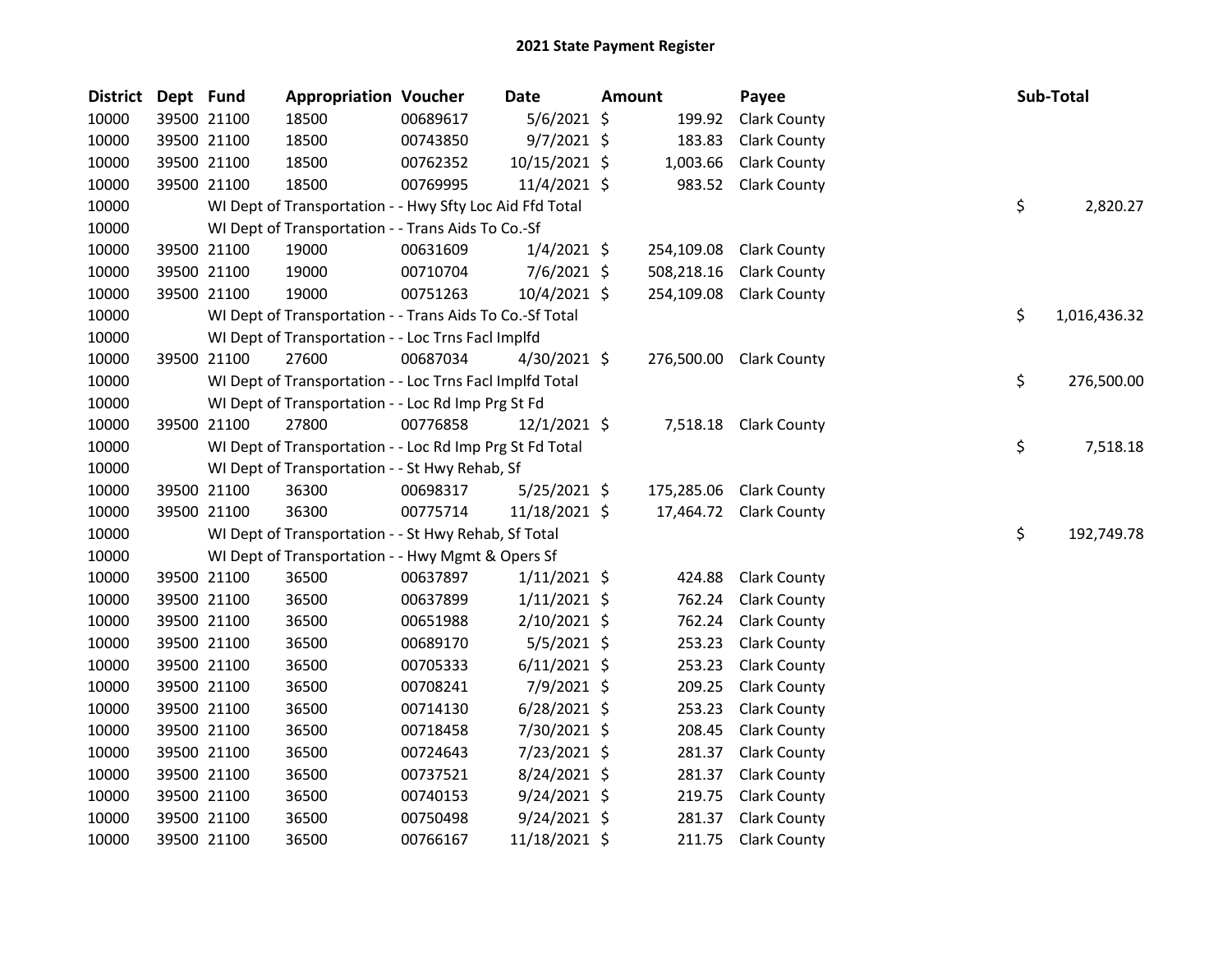| <b>District</b> | Dept Fund |             | <b>Appropriation Voucher</b>                            |          | <b>Date</b>    | Amount     | Payee               | Sub-Total |          |
|-----------------|-----------|-------------|---------------------------------------------------------|----------|----------------|------------|---------------------|-----------|----------|
| 10000           |           | 39500 21100 | 36500                                                   | 00773572 | 12/9/2021 \$   | 170.34     | <b>Clark County</b> |           |          |
| 10000           |           | 39500 21100 | 36500                                                   | 00775714 | 11/18/2021 \$  | 281.37     | <b>Clark County</b> |           |          |
| 10000           |           | 39500 21100 | 36500                                                   | 00776208 | 11/19/2021 \$  | 281.37     | <b>Clark County</b> |           |          |
| 10000           |           | 39500 21100 | 36500                                                   | 00792713 | 12/30/2021 \$  | 406.65     | <b>Clark County</b> |           |          |
| 10000           |           |             | WI Dept of Transportation - - Hwy Mgmt & Opers Sf Total |          |                |            |                     | \$        | 5,542.09 |
| 10000           |           |             | WI Dept of Transportation - - Routine Maint Sf          |          |                |            |                     |           |          |
| 10000           |           | 39500 21100 | 36800                                                   | 00635325 | $1/4/2021$ \$  | 85,474.36  | <b>Clark County</b> |           |          |
| 10000           |           | 39500 21100 | 36800                                                   | 00637899 | $1/11/2021$ \$ | 1,140.30   | <b>Clark County</b> |           |          |
| 10000           |           | 39500 21100 | 36800                                                   | 00641404 | $1/20/2021$ \$ | 49,894.79  | <b>Clark County</b> |           |          |
| 10000           |           | 39500 21100 | 36800                                                   | 00641405 | 1/20/2021 \$   | 14,385.30  | <b>Clark County</b> |           |          |
| 10000           |           | 39500 21100 | 36800                                                   | 00641406 | $1/20/2021$ \$ | 2,513.08   | <b>Clark County</b> |           |          |
| 10000           |           | 39500 21100 | 36800                                                   | 00641407 | $1/20/2021$ \$ | 2,286.28   | <b>Clark County</b> |           |          |
| 10000           |           | 39500 21100 | 36800                                                   | 00647543 | $2/2/2021$ \$  | 25,204.00  | <b>Clark County</b> |           |          |
| 10000           |           | 39500 21100 | 36800                                                   | 00651519 | 2/9/2021 \$    | 148,793.54 | <b>Clark County</b> |           |          |
| 10000           |           | 39500 21100 | 36800                                                   | 00651988 | $2/10/2021$ \$ | 141.00     | <b>Clark County</b> |           |          |
| 10000           |           | 39500 21100 | 36800                                                   | 00676832 | $4/9/2021$ \$  | 152,757.06 | <b>Clark County</b> |           |          |
| 10000           |           | 39500 21100 | 36800                                                   | 00677450 | $4/9/2021$ \$  | 127,741.89 | <b>Clark County</b> |           |          |
| 10000           |           | 39500 21100 | 36800                                                   | 00689170 | $5/5/2021$ \$  | 769.75     | <b>Clark County</b> |           |          |
| 10000           |           | 39500 21100 | 36800                                                   | 00689607 | $5/6/2021$ \$  | 102,560.54 | <b>Clark County</b> |           |          |
| 10000           |           | 39500 21100 | 36800                                                   | 00698314 | 5/25/2021 \$   | 349.30     | <b>Clark County</b> |           |          |
| 10000           |           | 39500 21100 | 36800                                                   | 00698315 | $5/25/2021$ \$ | 291.85     | <b>Clark County</b> |           |          |
| 10000           |           | 39500 21100 | 36800                                                   | 00705333 | $6/11/2021$ \$ | 2,965.35   | <b>Clark County</b> |           |          |
| 10000           |           | 39500 21100 | 36800                                                   | 00706748 | $6/15/2021$ \$ | 97,574.26  | <b>Clark County</b> |           |          |
| 10000           |           | 39500 21100 | 36800                                                   | 00710348 | $6/24/2021$ \$ | 40,241.68  | <b>Clark County</b> |           |          |
| 10000           |           | 39500 21100 | 36800                                                   | 00714130 | $6/28/2021$ \$ | 722.14     | <b>Clark County</b> |           |          |
| 10000           |           | 39500 21100 | 36800                                                   | 00724643 | 7/23/2021 \$   | 3,712.89   | <b>Clark County</b> |           |          |
| 10000           |           | 39500 21100 | 36800                                                   | 00725609 | 7/26/2021 \$   | 40,699.70  | <b>Clark County</b> |           |          |
| 10000           |           | 39500 21100 | 36800                                                   | 00736582 | 8/19/2021 \$   | 31,494.28  | <b>Clark County</b> |           |          |
| 10000           |           | 39500 21100 | 36800                                                   | 00737521 | 8/24/2021 \$   | 2,408.89   | <b>Clark County</b> |           |          |
| 10000           |           | 39500 21100 | 36800                                                   | 00750498 | $9/24/2021$ \$ | 1,466.83   | <b>Clark County</b> |           |          |
| 10000           |           | 39500 21100 | 36800                                                   | 00756800 | 10/4/2021 \$   | 32,303.66  | <b>Clark County</b> |           |          |
| 10000           |           | 39500 21100 | 36800                                                   | 00767126 | 10/27/2021 \$  | 81,890.91  | <b>Clark County</b> |           |          |
| 10000           |           | 39500 21100 | 36800                                                   | 00771051 | 11/5/2021 \$   | 21,961.70  | <b>Clark County</b> |           |          |
| 10000           |           | 39500 21100 | 36800                                                   | 00775714 | 11/18/2021 \$  | 412.56     | <b>Clark County</b> |           |          |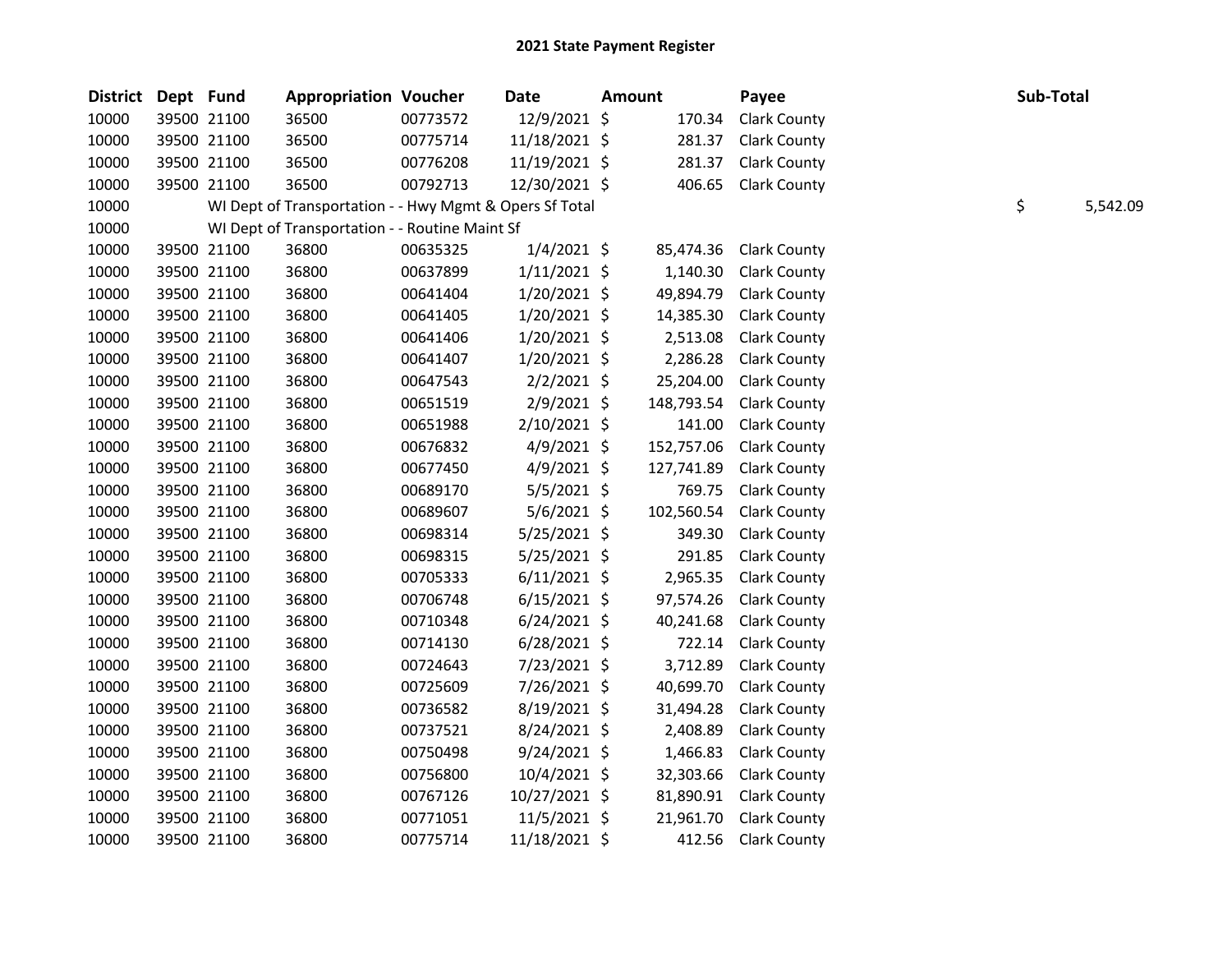| <b>District</b> | Dept Fund |             | <b>Appropriation Voucher</b>                                       |          | <b>Date</b>    | Amount |            | Payee                                                                                                         | Sub-Total          |
|-----------------|-----------|-------------|--------------------------------------------------------------------|----------|----------------|--------|------------|---------------------------------------------------------------------------------------------------------------|--------------------|
| 10000           |           | 39500 21100 | 36800                                                              | 00775905 | 11/19/2021 \$  |        | 34,226.27  | <b>Clark County</b>                                                                                           |                    |
| 10000           |           | 39500 21100 | 36800                                                              | 00792713 | 12/30/2021 \$  |        | 1,001.53   | <b>Clark County</b>                                                                                           |                    |
| 10000           |           |             | WI Dept of Transportation - - Routine Maint Sf Total               |          |                |        |            |                                                                                                               | \$<br>1,107,385.69 |
| 10000           |           |             | Department of Corrections - - Corrections Contracts And Agre       |          |                |        |            |                                                                                                               |                    |
| 10000           |           | 41000 10000 | 11400                                                              | 00403934 | $1/14/2021$ \$ |        | 1,646.72   | <b>Clark County</b>                                                                                           |                    |
| 10000           |           | 41000 10000 | 11400                                                              | 00406000 | 1/25/2021 \$   |        | 3,190.52   | <b>Clark County</b>                                                                                           |                    |
| 10000           |           | 41000 10000 | 11400                                                              | 00411595 | $2/23/2021$ \$ |        | 1,955.48   | <b>Clark County</b>                                                                                           |                    |
| 10000           |           | 41000 10000 | 11400                                                              | 00412235 | 2/26/2021 \$   |        | 1,852.56   | <b>Clark County</b>                                                                                           |                    |
| 10000           |           | 41000 10000 | 11400                                                              | 00415363 | $3/12/2021$ \$ |        | 874.82     | <b>Clark County</b>                                                                                           |                    |
| 10000           |           | 41000 10000 | 11400                                                              | 00415366 | $3/12/2021$ \$ |        | 2,264.24   | <b>Clark County</b>                                                                                           |                    |
| 10000           |           | 41000 10000 | 11400                                                              | 00415367 | $3/12/2021$ \$ |        | 2,109.86   | <b>Clark County</b>                                                                                           |                    |
| 10000           |           | 41000 10000 | 11400                                                              | 00415369 | $3/12/2021$ \$ |        | 1,646.72   | <b>Clark County</b>                                                                                           |                    |
| 10000           |           | 41000 10000 | 11400                                                              | 00415372 | 3/12/2021 \$   |        | 2,933.22   | <b>Clark County</b>                                                                                           |                    |
| 10000           |           | 41000 10000 | 11400                                                              | 00417866 | $3/29/2021$ \$ |        | 720.44     | <b>Clark County</b>                                                                                           |                    |
| 10000           |           | 41000 10000 | 11400                                                              | 00419287 | $4/5/2021$ \$  |        | 2,830.30   | <b>Clark County</b>                                                                                           |                    |
| 10000           |           | 41000 10000 | 11400                                                              | 00423426 | 4/28/2021 \$   |        | 1,132.12   | <b>Clark County</b>                                                                                           |                    |
| 10000           |           | 41000 10000 | 11400                                                              | 00429726 | $6/2/2021$ \$  |        | 1,235.04   | <b>Clark County</b>                                                                                           |                    |
| 10000           |           | 41000 10000 | 11400                                                              | 00431097 | $6/8/2021$ \$  |        | 2,727.38   | <b>Clark County</b>                                                                                           |                    |
| 10000           |           | 41000 10000 | 11400                                                              | 00434316 | $6/24/2021$ \$ |        | 771.90     | <b>Clark County</b>                                                                                           |                    |
| 10000           |           | 41000 10000 | 11400                                                              | 00435052 | $6/28/2021$ \$ |        | 1,595.26   | Clark County                                                                                                  |                    |
| 10000           |           | 41000 10000 | 11400                                                              | 00437224 | 7/9/2021 \$    |        | 1,543.80   | <b>Clark County</b>                                                                                           |                    |
| 10000           |           | 41000 10000 | 11400                                                              | 00439141 | 7/14/2021 \$   |        | 3,653.66   | <b>Clark County</b>                                                                                           |                    |
| 10000           |           | 41000 10000 | 11400                                                              | 00446477 | 8/25/2021 \$   |        | 1,698.18   | <b>Clark County</b>                                                                                           |                    |
| 10000           |           | 41000 10000 | 11400                                                              | 00451826 | $9/22/2021$ \$ |        | 2,521.54   | <b>Clark County</b>                                                                                           |                    |
| 10000           |           | 41000 10000 | 11400                                                              | 00456438 | 10/15/2021 \$  |        | 2,521.54   | <b>Clark County</b>                                                                                           |                    |
| 10000           |           | 41000 10000 | 11400                                                              | 00456606 | 10/15/2021 \$  |        | 3,139.06   | <b>Clark County</b>                                                                                           |                    |
| 10000           |           | 41000 10000 | 11400                                                              | 00464869 | 11/30/2021 \$  |        | 2,573.00   | <b>Clark County</b>                                                                                           |                    |
| 10000           |           | 41000 10000 | 11400                                                              | 00468443 | 12/20/2021 \$  |        |            | 2,933.22 Clark County                                                                                         |                    |
| 10000           |           |             | Department of Corrections - - Corrections Contracts And Agre Total |          |                |        |            |                                                                                                               | \$<br>50,070.58    |
| 10000           |           |             |                                                                    |          |                |        |            | Department of Corrections - - Reimbursing Counties For Probation, Extended Supervision And Parole Holds       |                    |
| 10000           |           | 41000 10000 | 11600                                                              | 00459562 | 10/29/2021 \$  |        |            | 23,000.00 Clark County                                                                                        |                    |
| 10000           |           |             |                                                                    |          |                |        |            | Department of Corrections - - Reimbursing Counties For Probation, Extended Supervision And Parole Holds Total | \$<br>23,000.00    |
| 10000           |           |             | Department of Health Services - - State/Federal Aids               |          |                |        |            |                                                                                                               |                    |
| 10000           |           | 43500 10000 | 00000                                                              | 92106    | $1/4/2021$ \$  |        | 173,479.00 | <b>Clark County</b>                                                                                           |                    |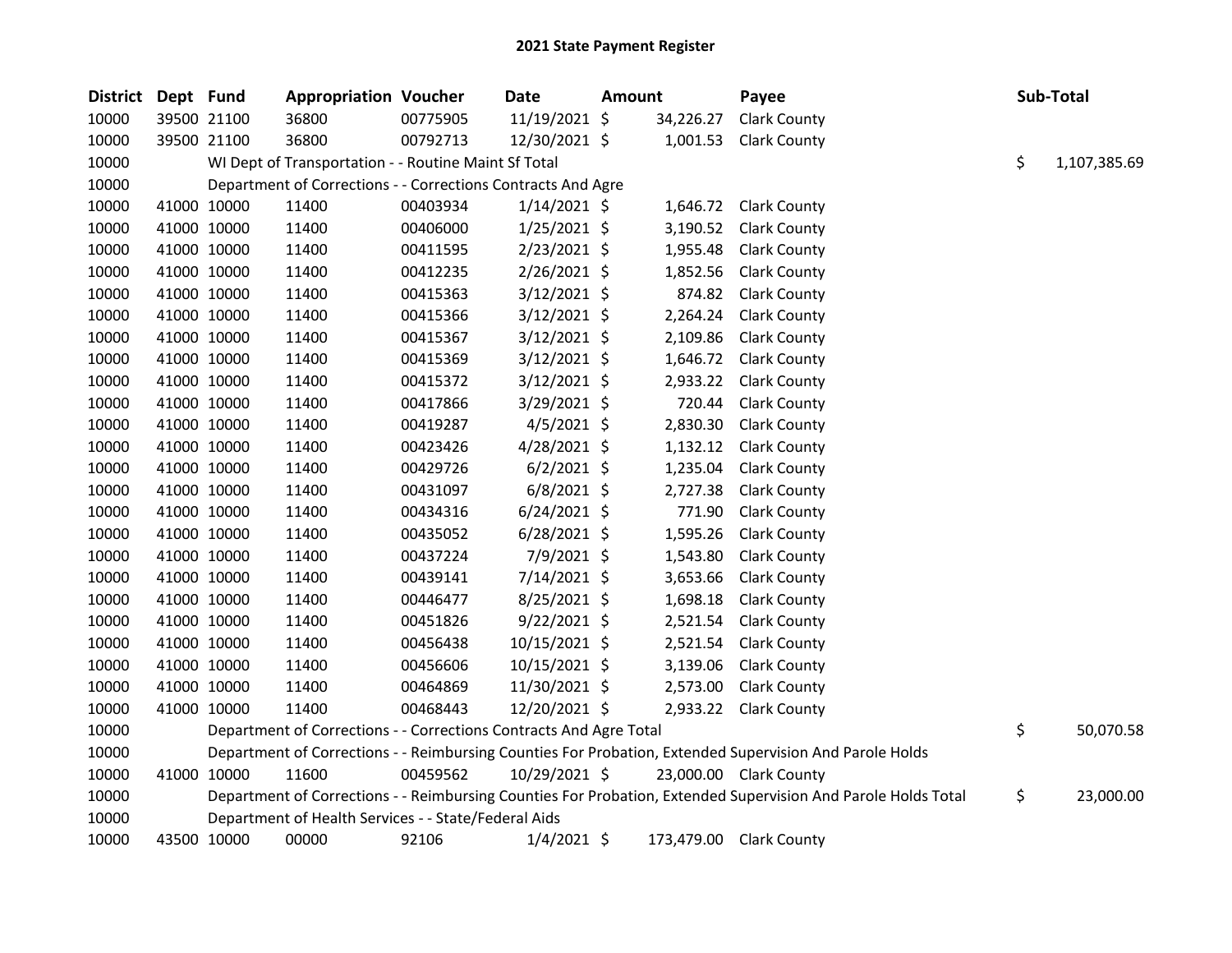| <b>District</b> | Dept Fund |             | <b>Appropriation Voucher</b>                                           |          | <b>Date</b>    | <b>Amount</b> | Payee               |    | Sub-Total    |
|-----------------|-----------|-------------|------------------------------------------------------------------------|----------|----------------|---------------|---------------------|----|--------------|
| 10000           |           | 43500 10000 | 00000                                                                  | 92107    | $2/1/2021$ \$  | 117,189.00    | <b>Clark County</b> |    |              |
| 10000           |           | 43500 10000 | 00000                                                                  | 92108    | $3/1/2021$ \$  | 200,576.00    | <b>Clark County</b> |    |              |
| 10000           |           | 43500 10000 | 00000                                                                  | 92109    | $4/1/2021$ \$  | 383,762.00    | <b>Clark County</b> |    |              |
| 10000           |           | 43500 10000 | 00000                                                                  | 92110    | $5/3/2021$ \$  | 115,283.00    | <b>Clark County</b> |    |              |
| 10000           |           | 43500 10000 | 00000                                                                  | 92111    | $6/1/2021$ \$  | 124,207.00    | <b>Clark County</b> |    |              |
| 10000           |           | 43500 10000 | 00000                                                                  | 92112    | $6/16/2021$ \$ | 111,507.00    | <b>Clark County</b> |    |              |
| 10000           |           | 43500 10000 | 00000                                                                  | 92200    | $7/1/2021$ \$  | 109,255.00    | <b>Clark County</b> |    |              |
| 10000           |           | 43500 10000 | 00000                                                                  | 92201    | $8/2/2021$ \$  | 924,545.00    | <b>Clark County</b> |    |              |
| 10000           |           | 43500 10000 | 00000                                                                  | 92202    | $9/1/2021$ \$  | 172,757.00    | <b>Clark County</b> |    |              |
| 10000           |           | 43500 10000 | 00000                                                                  | 92204    | $10/1/2021$ \$ | 128,411.00    | <b>Clark County</b> |    |              |
| 10000           |           | 43500 10000 | 00000                                                                  | 92206    | 11/1/2021 \$   | 138,659.00    | <b>Clark County</b> |    |              |
| 10000           |           | 43500 10000 | 00000                                                                  | 92207    | $12/1/2021$ \$ | 157,745.00    | <b>Clark County</b> |    |              |
| 10000           |           |             | Department of Health Services - - State/Federal Aids Total             |          |                |               |                     | \$ | 2,857,375.00 |
| 10000           |           |             | Department of Health Services - - Public Health Dispensaries And       |          |                |               |                     |    |              |
| 10000           |           | 43500 10000 | 10700                                                                  | 00442160 | $8/6/2021$ \$  | 423.35        | <b>Clark County</b> |    |              |
| 10000           |           |             | Department of Health Services - - Public Health Dispensaries And Total |          |                |               |                     | \$ | 423.35       |
| 10000           |           |             | Department of Health Services - - Medical Assistance State Admin       |          |                |               |                     |    |              |
| 10000           |           | 43500 10000 | 14000                                                                  | 00423963 | $5/14/2021$ \$ | 12,494.78     | <b>Clark County</b> |    |              |
| 10000           |           | 43500 10000 | 14000                                                                  | 00430711 | $6/3/2021$ \$  | 1,761.16      | <b>Clark County</b> |    |              |
| 10000           |           | 43500 10000 | 14000                                                                  | 00430713 | $6/11/2021$ \$ | 1,983.07      | <b>Clark County</b> |    |              |
| 10000           |           | 43500 10000 | 14000                                                                  | 00430717 | $6/11/2021$ \$ | 11,340.53     | <b>Clark County</b> |    |              |
| 10000           |           | 43500 10000 | 14000                                                                  | 00430719 | $6/11/2021$ \$ | 2,211.46      | <b>Clark County</b> |    |              |
| 10000           |           |             | Department of Health Services - - Medical Assistance State Admin Total |          |                |               |                     | \$ | 29,791.00    |
| 10000           |           |             | Department of Health Services - - Federal Wic Operations               |          |                |               |                     |    |              |
| 10000           |           | 43500 10000 | 14800                                                                  | 00401689 | $1/8/2021$ \$  | 750.75        | <b>Clark County</b> |    |              |
| 10000           |           | 43500 10000 | 14800                                                                  | 00414771 | $3/26/2021$ \$ | 695.00        | <b>Clark County</b> |    |              |
| 10000           |           | 43500 10000 | 14800                                                                  | 00421264 | 4/29/2021 \$   | 760.00        | <b>Clark County</b> |    |              |
| 10000           |           | 43500 10000 | 14800                                                                  | 00426588 | 5/28/2021 \$   | 935.00        | <b>Clark County</b> |    |              |
| 10000           |           | 43500 10000 | 14800                                                                  | 00433986 | $6/25/2021$ \$ | 940.00        | <b>Clark County</b> |    |              |
| 10000           |           | 43500 10000 | 14800                                                                  | 00436724 | 7/23/2021 \$   | 875.00        | <b>Clark County</b> |    |              |
| 10000           |           | 43500 10000 | 14800                                                                  | 00450391 | $9/24/2021$ \$ | 840.00        | <b>Clark County</b> |    |              |
| 10000           |           | 43500 10000 | 14800                                                                  | 00451929 | $9/23/2021$ \$ | 785.00        | <b>Clark County</b> |    |              |
| 10000           |           | 43500 10000 | 14800                                                                  | 00459417 | 11/1/2021 \$   | 915.00        | <b>Clark County</b> |    |              |
| 10000           |           | 43500 10000 | 14800                                                                  | 00461433 | 11/26/2021 \$  | 945.00        | <b>Clark County</b> |    |              |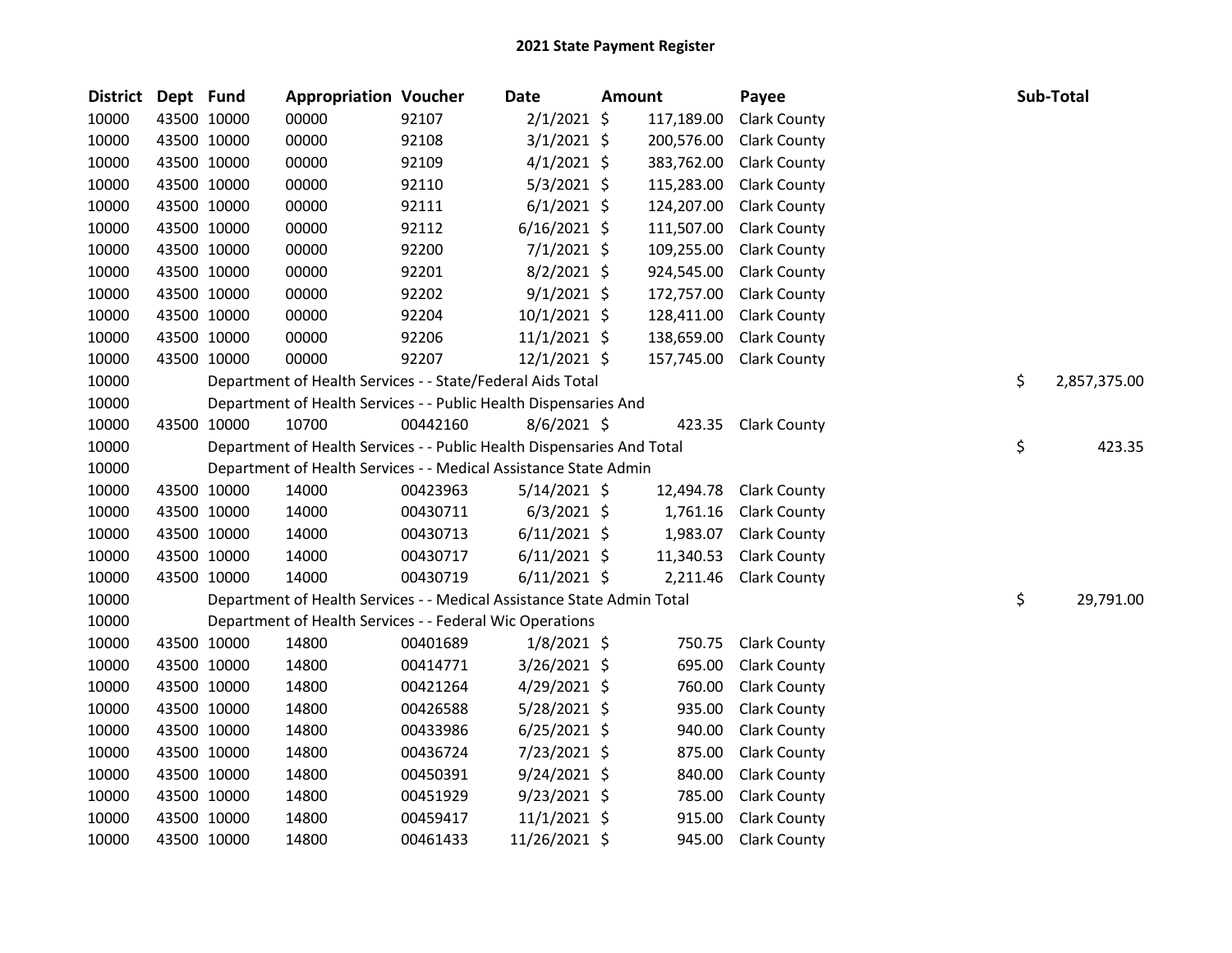| <b>District</b> | Dept Fund   |             | <b>Appropriation Voucher</b>                                           |          | <b>Date</b>    | Amount |          | Payee               | Sub-Total |          |
|-----------------|-------------|-------------|------------------------------------------------------------------------|----------|----------------|--------|----------|---------------------|-----------|----------|
| 10000           |             | 43500 10000 | 14800                                                                  | 00465678 | 12/30/2021 \$  |        | 845.00   | <b>Clark County</b> |           |          |
| 10000           |             |             | Department of Health Services - - Federal Wic Operations Total         |          |                |        |          |                     | \$        | 9,285.75 |
| 10000           |             |             | Department of Health Services - - General Program Operations           |          |                |        |          |                     |           |          |
| 10000           |             | 43500 10000 | 40100                                                                  | 00402596 | $1/12/2021$ \$ |        | 1.50     | <b>Clark County</b> |           |          |
| 10000           |             | 43500 10000 | 40100                                                                  | 00417242 | $3/24/2021$ \$ |        | 1.50     | <b>Clark County</b> |           |          |
| 10000           |             | 43500 10000 | 40100                                                                  | 00432771 | $6/15/2021$ \$ |        | 1.00     | <b>Clark County</b> |           |          |
| 10000           |             | 43500 10000 | 40100                                                                  | 00432772 | $6/15/2021$ \$ |        | 15.00    | <b>Clark County</b> |           |          |
| 10000           |             | 43500 10000 | 40100                                                                  | 00442263 | $8/3/2021$ \$  |        | 1.50     | <b>Clark County</b> |           |          |
| 10000           |             | 43500 10000 | 40100                                                                  | 00447304 | 8/31/2021 \$   |        | 1.50     | <b>Clark County</b> |           |          |
| 10000           |             | 43500 10000 | 40100                                                                  | 00455410 | 10/13/2021 \$  |        | 1.50     | <b>Clark County</b> |           |          |
| 10000           |             | 43500 10000 | 40100                                                                  | 00466517 | 12/7/2021 \$   |        | 1.50     | <b>Clark County</b> |           |          |
| 10000           |             |             | Department of Health Services - - General Program Operations Total     |          |                |        |          |                     | \$        | 25.00    |
| 10000           |             |             | Department of Health Services - - Medical Assistance Program Ben       |          |                |        |          |                     |           |          |
| 10000           |             | 43500 10000 | 40400                                                                  | 00423963 | $5/14/2021$ \$ |        | 2,550.11 | <b>Clark County</b> |           |          |
| 10000           |             | 43500 10000 | 40400                                                                  | 00430711 | $6/3/2021$ \$  |        | 359.44   | <b>Clark County</b> |           |          |
| 10000           |             | 43500 10000 | 40400                                                                  | 00430713 | $6/11/2021$ \$ |        | 404.73   | <b>Clark County</b> |           |          |
| 10000           |             | 43500 10000 | 40400                                                                  | 00430717 | $6/11/2021$ \$ |        | 2,314.53 | <b>Clark County</b> |           |          |
| 10000           |             | 43500 10000 | 40400                                                                  | 00430719 | $6/11/2021$ \$ |        | 451.35   | <b>Clark County</b> |           |          |
| 10000           |             |             | Department of Health Services - - Medical Assistance Program Ben Total |          |                |        |          |                     | \$        | 6,080.16 |
| 10000           |             |             | Department of Health Services - - Medical Assistance State Admin       |          |                |        |          |                     |           |          |
| 10000           |             | 43500 10000 | 44000                                                                  | 00402596 | $1/12/2021$ \$ |        | 1.50     | <b>Clark County</b> |           |          |
| 10000           |             | 43500 10000 | 44000                                                                  | 00417242 | $3/24/2021$ \$ |        | 1.50     | <b>Clark County</b> |           |          |
| 10000           |             | 43500 10000 | 44000                                                                  | 00432771 | $6/15/2021$ \$ |        | 1.00     | <b>Clark County</b> |           |          |
| 10000           |             | 43500 10000 | 44000                                                                  | 00432772 | $6/15/2021$ \$ |        | 15.00    | <b>Clark County</b> |           |          |
| 10000           |             | 43500 10000 | 44000                                                                  | 00442263 | $8/3/2021$ \$  |        | 1.50     | <b>Clark County</b> |           |          |
| 10000           |             | 43500 10000 | 44000                                                                  | 00447304 | 8/31/2021 \$   |        | 1.50     | <b>Clark County</b> |           |          |
| 10000           |             | 43500 10000 | 44000                                                                  | 00455410 | 10/13/2021 \$  |        | 1.50     | <b>Clark County</b> |           |          |
| 10000           |             | 43500 10000 | 44000                                                                  | 00466517 | 12/7/2021 \$   |        | 1.50     | <b>Clark County</b> |           |          |
| 10000           |             |             | Department of Health Services - - Medical Assistance State Admin Total |          |                |        |          |                     | \$        | 25.00    |
| 10000           |             |             | Dept of Children and Families - - Fees For Administrative Servic       |          |                |        |          |                     |           |          |
| 10000           |             | 43700 10000 | 23100                                                                  | 00080549 | $2/16/2021$ \$ |        | 45.00    | <b>Clark County</b> |           |          |
| 10000           |             | 43700 10000 | 23100                                                                  | 00083406 | 4/20/2021 \$   |        | 65.00    | <b>Clark County</b> |           |          |
| 10000           |             | 43700 10000 | 23100                                                                  | 00087289 | 7/23/2021 \$   |        | 65.00    | <b>Clark County</b> |           |          |
| 10000           | 43700 10000 |             | 23100                                                                  | 00090906 | 11/2/2021 \$   |        | 35.00    | <b>Clark County</b> |           |          |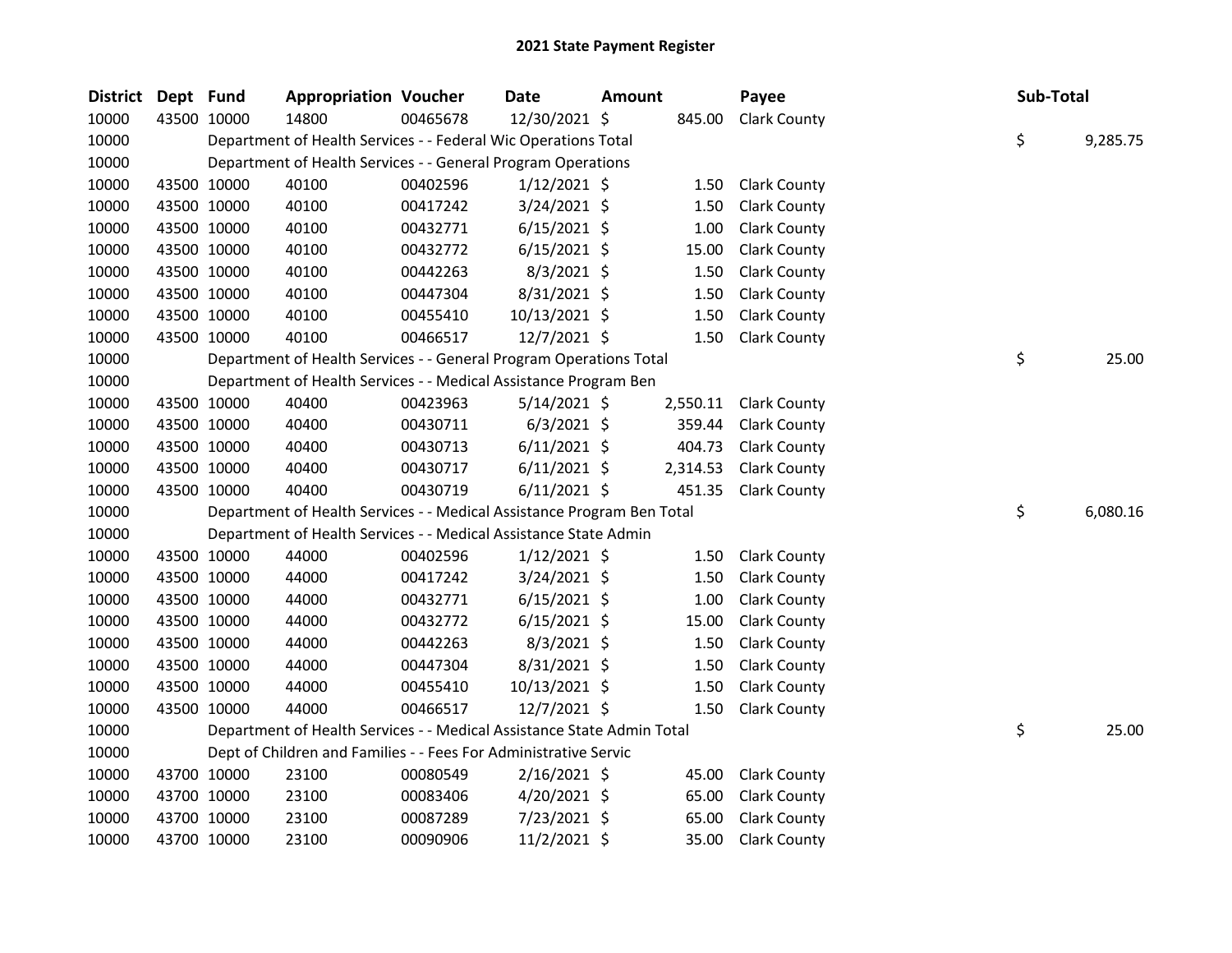| <b>District</b> | Dept Fund |             | <b>Appropriation Voucher</b>                                           |          | Date           | <b>Amount</b> | Payee               |    | Sub-Total |        |
|-----------------|-----------|-------------|------------------------------------------------------------------------|----------|----------------|---------------|---------------------|----|-----------|--------|
| 10000           |           |             | Dept of Children and Families - - Fees For Administrative Servic Total |          |                |               |                     | \$ |           | 210.00 |
| 10000           |           |             | Dept of Children and Families - - General Aids                         |          |                |               |                     |    |           |        |
| 10000           |           | 43700 10000 | 99000                                                                  | 00078984 | $1/5/2021$ \$  | 668.96        | <b>Clark County</b> |    |           |        |
| 10000           |           | 43700 10000 | 99000                                                                  | 00079470 | $1/20/2021$ \$ | 7,911.80      | <b>Clark County</b> |    |           |        |
| 10000           |           | 43700 10000 | 99000                                                                  | 00079726 | $1/29/2021$ \$ | 55,962.74     | <b>Clark County</b> |    |           |        |
| 10000           |           | 43700 10000 | 99000                                                                  | 00079924 | $2/1/2021$ \$  | 71.52         | <b>Clark County</b> |    |           |        |
| 10000           |           | 43700 10000 | 99000                                                                  | 00080140 | 2/5/2021 \$    | 1,110.22      | <b>Clark County</b> |    |           |        |
| 10000           |           | 43700 10000 | 99000                                                                  | 00080245 | $2/5/2021$ \$  | 63.22         | <b>Clark County</b> |    |           |        |
| 10000           |           | 43700 10000 | 99000                                                                  | 00081190 | $3/4/2021$ \$  | 25,828.46     | <b>Clark County</b> |    |           |        |
| 10000           |           | 43700 10000 | 99000                                                                  | 00081220 | $3/5/2021$ \$  | 80,421.00     | <b>Clark County</b> |    |           |        |
| 10000           |           | 43700 10000 | 99000                                                                  | 00081295 | $3/5/2021$ \$  | 756.63        | <b>Clark County</b> |    |           |        |
| 10000           |           | 43700 10000 | 99000                                                                  | 00081381 | 3/8/2021 \$    | 6,045.00      | <b>Clark County</b> |    |           |        |
| 10000           |           | 43700 10000 | 99000                                                                  | 00082017 | 3/23/2021 \$   | 46,909.75     | <b>Clark County</b> |    |           |        |
| 10000           |           | 43700 10000 | 99000                                                                  | 00082533 | $4/1/2021$ \$  | 1,055.20      | <b>Clark County</b> |    |           |        |
| 10000           |           | 43700 10000 | 99000                                                                  | 00082608 | $4/5/2021$ \$  | 183,628.62    | <b>Clark County</b> |    |           |        |
| 10000           |           | 43700 10000 | 99000                                                                  | 00083871 | 4/30/2021 \$   | 97,216.56     | <b>Clark County</b> |    |           |        |
| 10000           |           | 43700 10000 | 99000                                                                  | 00084084 | $5/5/2021$ \$  | 4,068.16      | <b>Clark County</b> |    |           |        |
| 10000           |           | 43700 10000 | 99000                                                                  | 00084245 | $5/6/2021$ \$  | 89,981.59     | <b>Clark County</b> |    |           |        |
| 10000           |           | 43700 10000 | 99000                                                                  | 00085598 | $6/7/2021$ \$  | 52,115.97     | <b>Clark County</b> |    |           |        |
| 10000           |           | 43700 10000 | 99000                                                                  | 00086532 | $7/1/2021$ \$  | 2,272.00      | <b>Clark County</b> |    |           |        |
| 10000           |           | 43700 10000 | 99000                                                                  | 00086624 | $7/2/2021$ \$  | 14,206.00     | <b>Clark County</b> |    |           |        |
| 10000           |           | 43700 10000 | 99000                                                                  | 00086660 | 7/8/2021 \$    | 50,612.12     | <b>Clark County</b> |    |           |        |
| 10000           |           | 43700 10000 | 99000                                                                  | 00087535 | 7/30/2021 \$   | 83,915.99     | <b>Clark County</b> |    |           |        |
| 10000           |           | 43700 10000 | 99000                                                                  | 00087668 | 7/30/2021 \$   | 16,460.00     | <b>Clark County</b> |    |           |        |
| 10000           |           | 43700 10000 | 99000                                                                  | 00087905 | $8/5/2021$ \$  | 6,157.57      | <b>Clark County</b> |    |           |        |
| 10000           |           | 43700 10000 | 99000                                                                  | 00088015 | $8/6/2021$ \$  | 600.00        | <b>Clark County</b> |    |           |        |
| 10000           |           | 43700 10000 | 99000                                                                  | 00088909 | $9/7/2021$ \$  | 526,237.19    | <b>Clark County</b> |    |           |        |
| 10000           |           | 43700 10000 | 99000                                                                  | 00089087 | $9/10/2021$ \$ | 17,342.28     | <b>Clark County</b> |    |           |        |
| 10000           |           | 43700 10000 | 99000                                                                  | 00089878 | $10/1/2021$ \$ | 219,810.03    | <b>Clark County</b> |    |           |        |
| 10000           |           | 43700 10000 | 99000                                                                  | 00089879 | 10/5/2021 \$   | 12,667.91     | <b>Clark County</b> |    |           |        |
| 10000           |           | 43700 10000 | 99000                                                                  | 00089978 | 10/5/2021 \$   | 45,482.30     | <b>Clark County</b> |    |           |        |
| 10000           |           | 43700 10000 | 99000                                                                  | 00090729 | 10/29/2021 \$  | 102,118.86    | <b>Clark County</b> |    |           |        |
| 10000           |           | 43700 10000 | 99000                                                                  | 00090867 | $11/3/2021$ \$ | 1,069.50      | <b>Clark County</b> |    |           |        |
| 10000           |           | 43700 10000 | 99000                                                                  | 00090995 | 11/5/2021 \$   | 101,607.37    | <b>Clark County</b> |    |           |        |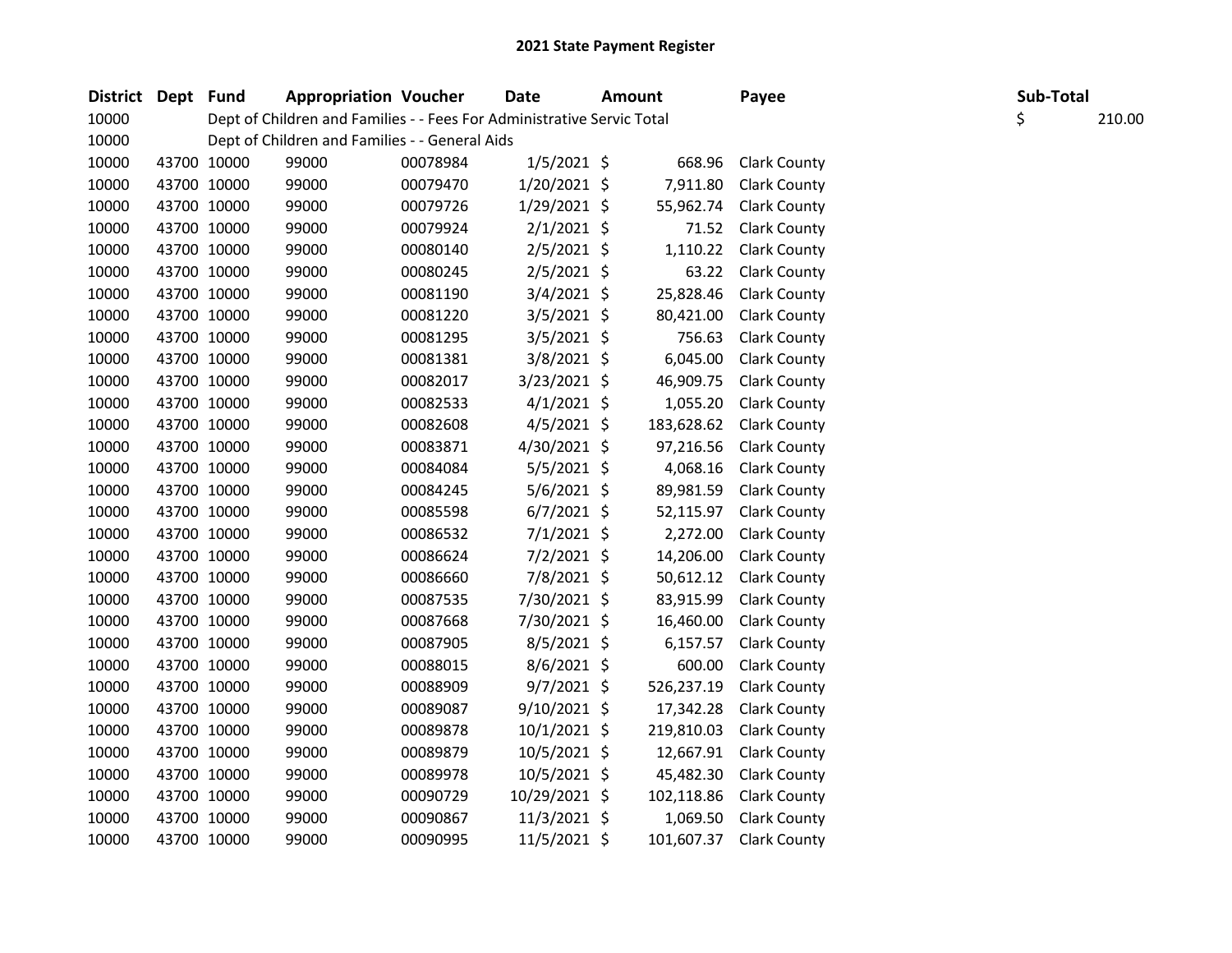| District | Dept Fund   |             | <b>Appropriation Voucher</b>                               |          | <b>Date</b>    | <b>Amount</b> |           | Payee               |    | Sub-Total    |
|----------|-------------|-------------|------------------------------------------------------------|----------|----------------|---------------|-----------|---------------------|----|--------------|
| 10000    |             | 43700 10000 | 99000                                                      | 00092096 | 12/3/2021 \$   |               | 998.79    | Clark County        |    |              |
| 10000    |             | 43700 10000 | 99000                                                      | 00092191 | 12/6/2021 \$   |               | 30,216.76 | <b>Clark County</b> |    |              |
| 10000    |             |             | Dept of Children and Families - - General Aids Total       |          |                |               |           |                     | \$ | 1,885,590.07 |
| 10000    |             |             | Dept of Workforce Development - - Auxiliary Services       |          |                |               |           |                     |    |              |
| 10000    |             | 44500 10000 | 13000                                                      | 00310325 | $1/4/2021$ \$  |               | 55.00     | <b>Clark County</b> |    |              |
| 10000    |             | 44500 10000 | 13000                                                      | 00313415 | $2/2/2021$ \$  |               | 20.00     | <b>Clark County</b> |    |              |
| 10000    |             | 44500 10000 | 13000                                                      | 00317044 | $3/2/2021$ \$  |               | 30.00     | <b>Clark County</b> |    |              |
| 10000    |             | 44500 10000 | 13000                                                      | 00320852 | $4/2/2021$ \$  |               | 40.00     | <b>Clark County</b> |    |              |
| 10000    |             | 44500 10000 | 13000                                                      | 00324397 | 5/4/2021 \$    |               | 45.00     | <b>Clark County</b> |    |              |
| 10000    |             | 44500 10000 | 13000                                                      | 00327590 | $6/2/2021$ \$  |               | 25.00     | <b>Clark County</b> |    |              |
| 10000    | 44500 10000 |             | 13000                                                      | 00331375 | $7/2/2021$ \$  |               | 20.00     | <b>Clark County</b> |    |              |
| 10000    |             | 44500 10000 | 13000                                                      | 00335274 | $8/3/2021$ \$  |               | 10.00     | <b>Clark County</b> |    |              |
| 10000    |             | 44500 10000 | 13000                                                      | 00339067 | $9/2/2021$ \$  |               | 25.00     | <b>Clark County</b> |    |              |
| 10000    |             | 44500 10000 | 13000                                                      | 00343056 | 10/4/2021 \$   |               | 40.00     | <b>Clark County</b> |    |              |
| 10000    |             | 44500 10000 | 13000                                                      | 00347095 | 11/2/2021 \$   |               | 5.00      | Clark County        |    |              |
| 10000    |             | 44500 10000 | 13000                                                      | 00350744 | $12/2/2021$ \$ |               | 15.00     | <b>Clark County</b> |    |              |
| 10000    |             |             | Dept of Workforce Development - - Auxiliary Services Total |          |                |               |           |                     | \$ | 330.00       |
| 10000    |             |             | Dept of Workforce Development - - Title Ib Aids State GPR  |          |                |               |           |                     |    |              |
| 10000    |             | 44500 10000 | 50900                                                      | 00311603 | $1/27/2021$ \$ |               | 213.00    | <b>Clark County</b> |    |              |
| 10000    | 44500 10000 |             | 50900                                                      | 00312048 | $1/27/2021$ \$ |               | 213.00    | <b>Clark County</b> |    |              |
| 10000    |             | 44500 10000 | 50900                                                      | 00312338 | $2/1/2021$ \$  |               | 255.60    | Clark County        |    |              |
| 10000    |             | 44500 10000 | 50900                                                      | 00312830 | $2/3/2021$ \$  |               | 255.60    | <b>Clark County</b> |    |              |
| 10000    |             | 44500 10000 | 50900                                                      | 00313713 | $2/11/2021$ \$ |               | 319.50    | <b>Clark County</b> |    |              |
| 10000    |             | 44500 10000 | 50900                                                      | 00314282 | 2/18/2021 \$   |               | 106.50    | <b>Clark County</b> |    |              |
| 10000    |             | 44500 10000 | 50900                                                      | 00315293 | 2/25/2021 \$   |               | 58.57     | <b>Clark County</b> |    |              |
| 10000    |             | 44500 10000 | 50900                                                      | 00317285 | $3/12/2021$ \$ |               | 255.60    | <b>Clark County</b> |    |              |
| 10000    |             | 44500 10000 | 50900                                                      | 00318773 | 3/26/2021 \$   |               | 133.12    | <b>Clark County</b> |    |              |
| 10000    |             | 44500 10000 | 50900                                                      | 00318774 | 3/26/2021 \$   |               | 383.40    | <b>Clark County</b> |    |              |
| 10000    |             | 44500 10000 | 50900                                                      | 00318775 | $3/29/2021$ \$ |               | 58.57     | <b>Clark County</b> |    |              |
| 10000    |             | 44500 10000 | 50900                                                      | 00318776 | 3/29/2021 \$   |               | 255.60    | <b>Clark County</b> |    |              |
| 10000    |             | 44500 10000 | 50900                                                      | 00318777 | $3/29/2021$ \$ |               | 319.50    | <b>Clark County</b> |    |              |
| 10000    |             | 44500 10000 | 50900                                                      | 00321396 | $4/12/2021$ \$ |               | 319.50    | <b>Clark County</b> |    |              |
| 10000    |             | 44500 10000 | 50900                                                      | 00321884 | $4/16/2021$ \$ |               | 106.50    | <b>Clark County</b> |    |              |
| 10000    |             | 44500 10000 | 50900                                                      | 00322852 | $5/3/2021$ \$  |               | 133.12    | <b>Clark County</b> |    |              |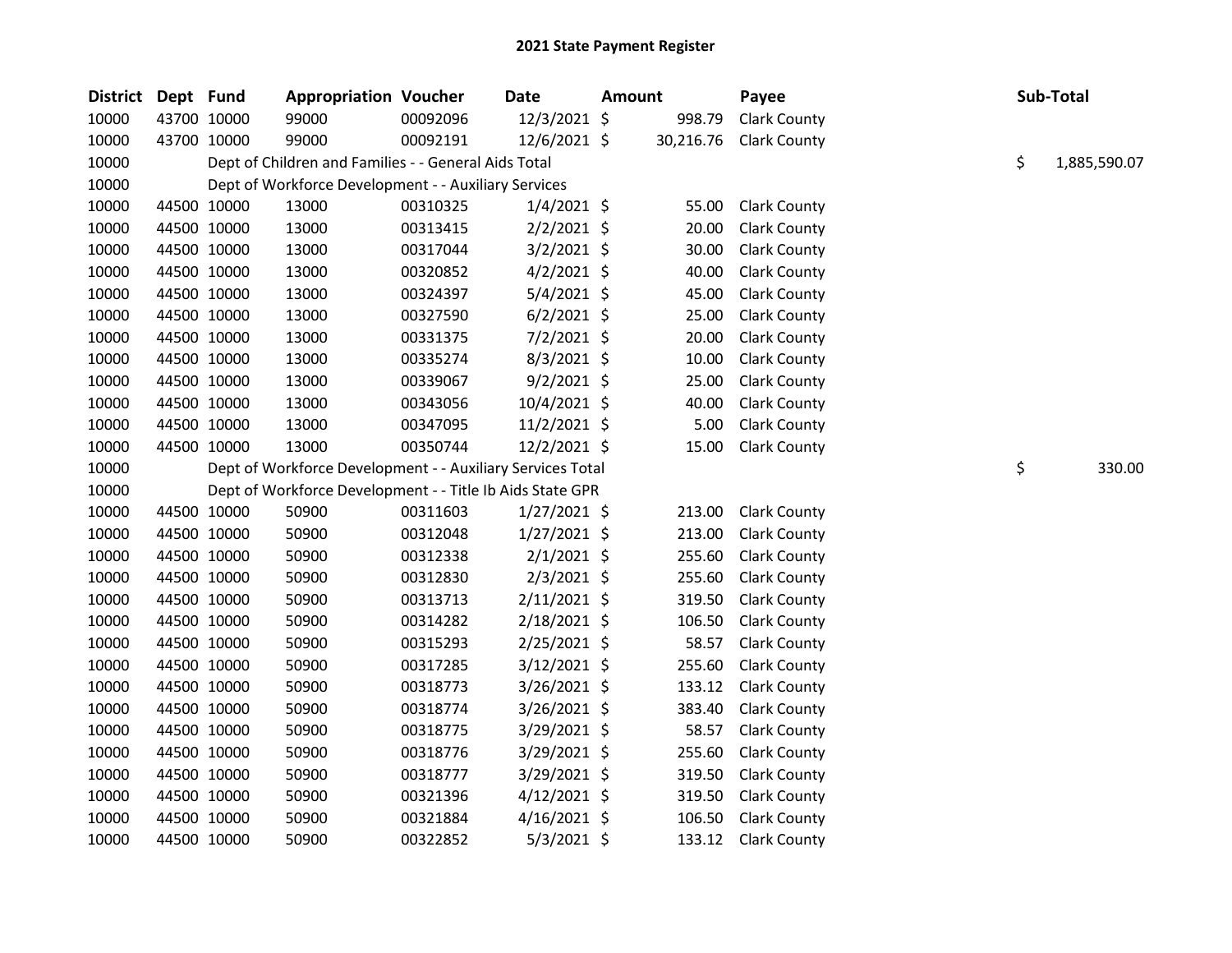| <b>District</b> | Dept Fund |             | <b>Appropriation Voucher</b>                                    |          | <b>Date</b>    | <b>Amount</b> |        | Payee               | Sub-Total |          |
|-----------------|-----------|-------------|-----------------------------------------------------------------|----------|----------------|---------------|--------|---------------------|-----------|----------|
| 10000           |           | 44500 10000 | 50900                                                           | 00322853 | $5/3/2021$ \$  |               | 213.00 | <b>Clark County</b> |           |          |
| 10000           |           | 44500 10000 | 50900                                                           | 00322854 | $5/3/2021$ \$  |               | 106.50 | <b>Clark County</b> |           |          |
| 10000           |           | 44500 10000 | 50900                                                           | 00324522 | $5/14/2021$ \$ |               | 319.50 | <b>Clark County</b> |           |          |
| 10000           |           | 44500 10000 | 50900                                                           | 00324523 | $5/17/2021$ \$ |               | 167.74 | <b>Clark County</b> |           |          |
| 10000           |           | 44500 10000 | 50900                                                           | 00326962 | $6/2/2021$ \$  |               | 58.57  | <b>Clark County</b> |           |          |
| 10000           |           | 44500 10000 | 50900                                                           | 00326963 | $6/2/2021$ \$  |               | 213.00 | <b>Clark County</b> |           |          |
| 10000           |           | 44500 10000 | 50900                                                           | 00326964 | $6/2/2021$ \$  |               | 106.50 | <b>Clark County</b> |           |          |
| 10000           |           | 44500 10000 | 50900                                                           | 00328205 | $6/14/2021$ \$ |               | 426.00 | <b>Clark County</b> |           |          |
| 10000           |           | 44500 10000 | 50900                                                           | 00329160 | $6/24/2021$ \$ |               | 255.60 | <b>Clark County</b> |           |          |
| 10000           |           | 44500 10000 | 50900                                                           | 00329161 | $6/25/2021$ \$ |               | 213.00 | <b>Clark County</b> |           |          |
| 10000           |           | 44500 10000 | 50900                                                           | 00329162 | $6/25/2021$ \$ |               | 106.50 | <b>Clark County</b> |           |          |
| 10000           |           | 44500 10000 | 50900                                                           | 00329163 | $6/25/2021$ \$ |               | 354.64 | <b>Clark County</b> |           |          |
| 10000           |           | 44500 10000 | 50900                                                           | 00329164 | $6/25/2021$ \$ |               | 319.50 | <b>Clark County</b> |           |          |
| 10000           |           | 44500 10000 | 50900                                                           | 00330126 | $7/1/2021$ \$  |               | 319.50 | <b>Clark County</b> |           |          |
| 10000           |           | 44500 10000 | 50900                                                           | 00330979 | 7/9/2021 \$    |               | 133.12 | <b>Clark County</b> |           |          |
| 10000           |           | 44500 10000 | 50900                                                           | 00331181 | 7/12/2021 \$   |               | 58.57  | <b>Clark County</b> |           |          |
| 10000           |           | 44500 10000 | 50900                                                           | 00332928 | 7/23/2021 \$   |               | 106.50 | <b>Clark County</b> |           |          |
| 10000           |           | 44500 10000 | 50900                                                           | 00333403 | 7/23/2021 \$   |               | 28.75  | <b>Clark County</b> |           |          |
| 10000           |           | 44500 10000 | 50900                                                           | 00334272 | 8/2/2021 \$    |               | 213.00 | <b>Clark County</b> |           |          |
| 10000           |           | 44500 10000 | 50900                                                           | 00334478 | $8/4/2021$ \$  |               | 613.44 | <b>Clark County</b> |           |          |
| 10000           |           | 44500 10000 | 50900                                                           | 00334479 | 8/4/2021 \$    |               | 133.12 | <b>Clark County</b> |           |          |
| 10000           |           | 44500 10000 | 50900                                                           | 00335193 | 8/9/2021 \$    |               | 447.30 | <b>Clark County</b> |           |          |
| 10000           |           | 44500 10000 | 50900                                                           | 00337641 | 8/30/2021 \$   |               | 213.00 | <b>Clark County</b> |           |          |
| 10000           |           | 44500 10000 | 50900                                                           | 00337642 | 8/30/2021 \$   |               | 213.00 | <b>Clark County</b> |           |          |
| 10000           |           | 44500 10000 | 50900                                                           | 00338982 | 9/9/2021 \$    |               | 106.50 | <b>Clark County</b> |           |          |
| 10000           |           | 44500 10000 | 50900                                                           | 00339235 | $9/13/2021$ \$ |               | 255.60 | <b>Clark County</b> |           |          |
| 10000           |           | 44500 10000 | 50900                                                           | 00340919 | $9/27/2021$ \$ |               | 255.60 | <b>Clark County</b> |           |          |
| 10000           |           | 44500 10000 | 50900                                                           | 00340920 | $9/27/2021$ \$ |               | 213.00 | <b>Clark County</b> |           |          |
| 10000           |           | 44500 10000 | 50900                                                           | 00341696 | $10/1/2021$ \$ |               | 213.00 | <b>Clark County</b> |           |          |
| 10000           |           |             | Dept of Workforce Development - - Title Ib Aids State GPR Total |          |                |               |        |                     | \$        | 9,769.73 |
| 10000           |           |             | Dept of Workforce Development - - Title Ib Aids Federal Prf     |          |                |               |        |                     |           |          |
| 10000           |           | 44500 10000 | 54400                                                           | 00311603 | $1/27/2021$ \$ |               | 787.00 | <b>Clark County</b> |           |          |
| 10000           |           | 44500 10000 | 54400                                                           | 00312048 | $1/27/2021$ \$ |               | 787.00 | <b>Clark County</b> |           |          |
| 10000           |           | 44500 10000 | 54400                                                           | 00312338 | $2/1/2021$ \$  |               | 944.40 | <b>Clark County</b> |           |          |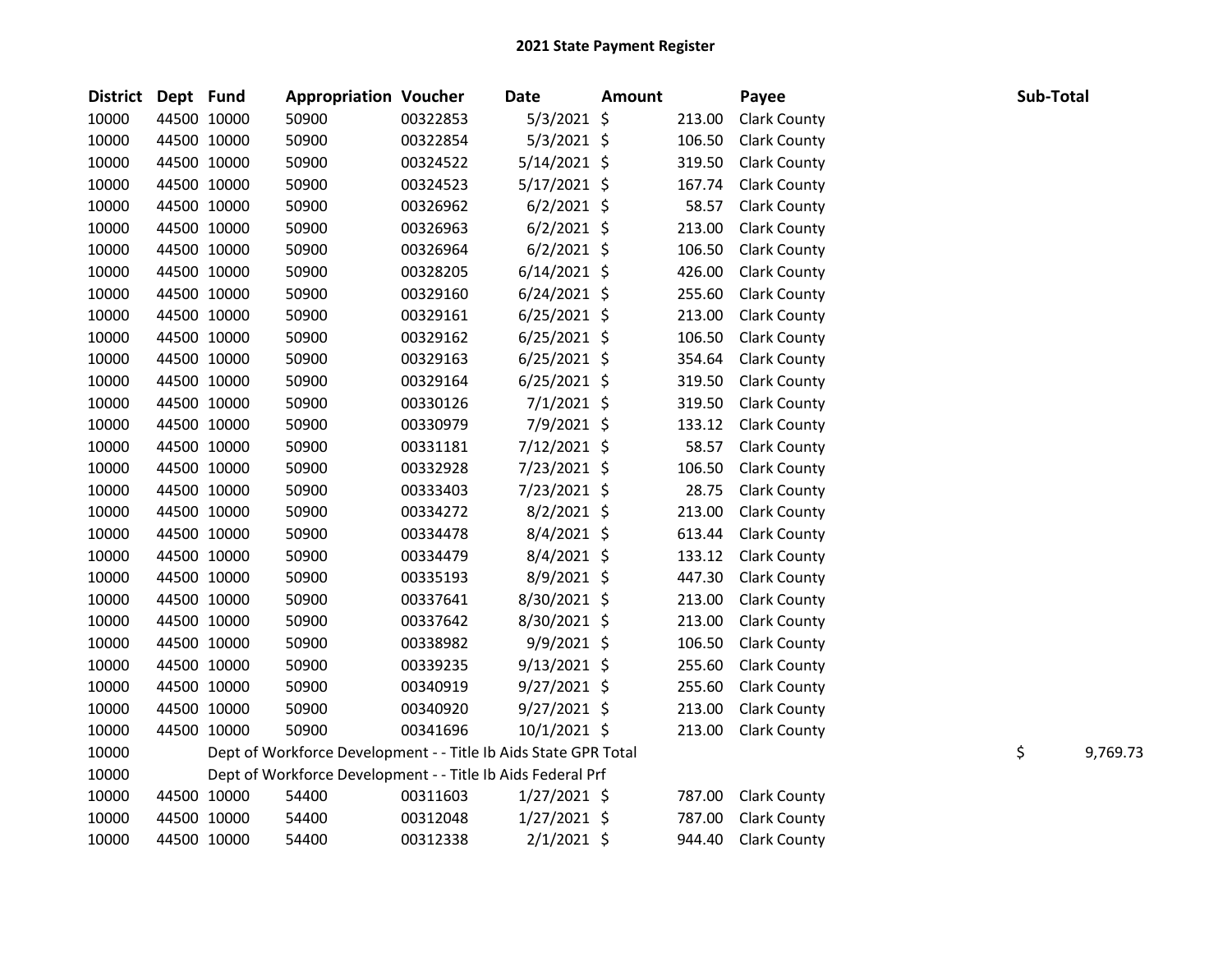| District Dept Fund |             | <b>Appropriation Voucher</b> |          | <b>Date</b>    | <b>Amount</b> | Payee               | Sub-Total |  |
|--------------------|-------------|------------------------------|----------|----------------|---------------|---------------------|-----------|--|
| 10000              | 44500 10000 | 54400                        | 00312830 | $2/3/2021$ \$  | 944.40        | <b>Clark County</b> |           |  |
| 10000              | 44500 10000 | 54400                        | 00313713 | $2/11/2021$ \$ | 1,180.50      | <b>Clark County</b> |           |  |
| 10000              | 44500 10000 | 54400                        | 00314282 | 2/18/2021 \$   | 393.50        | Clark County        |           |  |
| 10000              | 44500 10000 | 54400                        | 00315293 | 2/25/2021 \$   | 216.43        | <b>Clark County</b> |           |  |
| 10000              | 44500 10000 | 54400                        | 00317285 | $3/12/2021$ \$ | 944.40        | <b>Clark County</b> |           |  |
| 10000              | 44500 10000 | 54400                        | 00318773 | 3/26/2021 \$   | 491.88        | <b>Clark County</b> |           |  |
| 10000              | 44500 10000 | 54400                        | 00318774 | $3/26/2021$ \$ | 1,416.60      | <b>Clark County</b> |           |  |
| 10000              | 44500 10000 | 54400                        | 00318775 | 3/29/2021 \$   | 216.43        | <b>Clark County</b> |           |  |
| 10000              | 44500 10000 | 54400                        | 00318776 | 3/29/2021 \$   | 944.40        | <b>Clark County</b> |           |  |
| 10000              | 44500 10000 | 54400                        | 00318777 | 3/29/2021 \$   | 1,180.50      | <b>Clark County</b> |           |  |
| 10000              | 44500 10000 | 54400                        | 00321396 | $4/12/2021$ \$ | 1,180.50      | <b>Clark County</b> |           |  |
| 10000              | 44500 10000 | 54400                        | 00321884 | $4/16/2021$ \$ | 393.50        | <b>Clark County</b> |           |  |
| 10000              | 44500 10000 | 54400                        | 00322852 | $5/3/2021$ \$  | 491.88        | <b>Clark County</b> |           |  |
| 10000              | 44500 10000 | 54400                        | 00322853 | 5/3/2021 \$    | 787.00        | <b>Clark County</b> |           |  |
| 10000              | 44500 10000 | 54400                        | 00322854 | $5/3/2021$ \$  | 393.50        | <b>Clark County</b> |           |  |
| 10000              | 44500 10000 | 54400                        | 00324522 | $5/14/2021$ \$ | 1,180.50      | <b>Clark County</b> |           |  |
| 10000              | 44500 10000 | 54400                        | 00324523 | $5/17/2021$ \$ | 619.76        | <b>Clark County</b> |           |  |
| 10000              | 44500 10000 | 54400                        | 00326962 | $6/2/2021$ \$  | 216.43        | <b>Clark County</b> |           |  |
| 10000              | 44500 10000 | 54400                        | 00326963 | $6/2/2021$ \$  | 787.00        | <b>Clark County</b> |           |  |
| 10000              | 44500 10000 | 54400                        | 00326964 | $6/2/2021$ \$  | 393.50        | <b>Clark County</b> |           |  |
| 10000              | 44500 10000 | 54400                        | 00328205 | $6/14/2021$ \$ | 1,574.00      | <b>Clark County</b> |           |  |
| 10000              | 44500 10000 | 54400                        | 00329160 | $6/24/2021$ \$ | 944.40        | <b>Clark County</b> |           |  |
| 10000              | 44500 10000 | 54400                        | 00329161 | $6/25/2021$ \$ | 787.00        | <b>Clark County</b> |           |  |
| 10000              | 44500 10000 | 54400                        | 00329162 | $6/25/2021$ \$ | 393.50        | <b>Clark County</b> |           |  |
| 10000              | 44500 10000 | 54400                        | 00329163 | $6/25/2021$ \$ | 1,310.36      | <b>Clark County</b> |           |  |
| 10000              | 44500 10000 | 54400                        | 00329164 | $6/25/2021$ \$ | 1,180.50      | <b>Clark County</b> |           |  |
| 10000              | 44500 10000 | 54400                        | 00330126 | $7/1/2021$ \$  | 1,180.50      | <b>Clark County</b> |           |  |
| 10000              | 44500 10000 | 54400                        | 00330979 | 7/9/2021 \$    | 491.88        | <b>Clark County</b> |           |  |
| 10000              | 44500 10000 | 54400                        | 00331181 | 7/12/2021 \$   | 216.43        | <b>Clark County</b> |           |  |
| 10000              | 44500 10000 | 54400                        | 00332928 | 7/23/2021 \$   | 393.50        | <b>Clark County</b> |           |  |
| 10000              | 44500 10000 | 54400                        | 00333403 | 7/23/2021 \$   | 106.25        | <b>Clark County</b> |           |  |
| 10000              | 44500 10000 | 54400                        | 00334272 | 8/2/2021 \$    | 787.00        | <b>Clark County</b> |           |  |
| 10000              | 44500 10000 | 54400                        | 00334477 | 8/4/2021 \$    | 1,350.00      | <b>Clark County</b> |           |  |
| 10000              | 44500 10000 | 54400                        | 00334478 | $8/4/2021$ \$  | 2,266.56      | <b>Clark County</b> |           |  |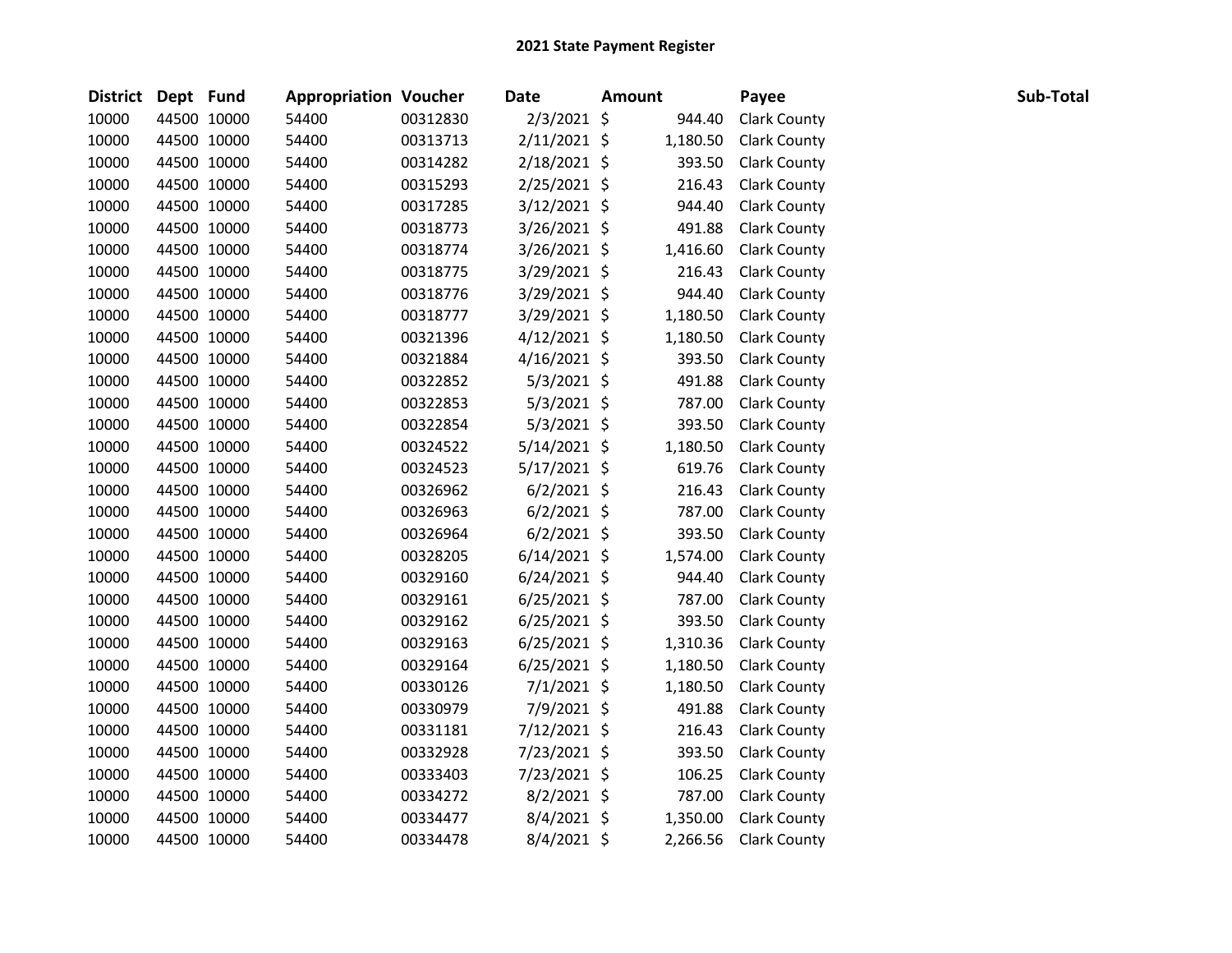| <b>District</b> | Dept Fund |             | <b>Appropriation Voucher</b>                                          |          | <b>Date</b>    | <b>Amount</b> |           | Payee               | Sub-Total |           |
|-----------------|-----------|-------------|-----------------------------------------------------------------------|----------|----------------|---------------|-----------|---------------------|-----------|-----------|
| 10000           |           | 44500 10000 | 54400                                                                 | 00334479 | 8/4/2021 \$    |               | 491.88    | Clark County        |           |           |
| 10000           |           | 44500 10000 | 54400                                                                 | 00335193 | 8/9/2021 \$    |               | 1,652.70  | <b>Clark County</b> |           |           |
| 10000           |           | 44500 10000 | 54400                                                                 | 00336564 | 8/26/2021 \$   |               | 500.00    | <b>Clark County</b> |           |           |
| 10000           |           | 44500 10000 | 54400                                                                 | 00337641 | 8/30/2021 \$   |               | 787.00    | <b>Clark County</b> |           |           |
| 10000           |           | 44500 10000 | 54400                                                                 | 00337642 | 8/30/2021 \$   |               | 787.00    | <b>Clark County</b> |           |           |
| 10000           |           | 44500 10000 | 54400                                                                 | 00338982 | 9/9/2021 \$    |               | 393.50    | <b>Clark County</b> |           |           |
| 10000           |           | 44500 10000 | 54400                                                                 | 00339235 | $9/13/2021$ \$ |               | 944.40    | <b>Clark County</b> |           |           |
| 10000           |           | 44500 10000 | 54400                                                                 | 00340919 | $9/27/2021$ \$ |               | 944.40    | <b>Clark County</b> |           |           |
| 10000           |           | 44500 10000 | 54400                                                                 | 00340920 | $9/27/2021$ \$ |               | 787.00    | <b>Clark County</b> |           |           |
| 10000           |           | 44500 10000 | 54400                                                                 | 00341696 | 10/1/2021 \$   |               | 787.00    | <b>Clark County</b> |           |           |
| 10000           |           |             | Dept of Workforce Development - - Title Ib Aids Federal Prf Total     |          |                |               |           |                     | \$        | 37,947.77 |
| 10000           |           |             | Dept of Workforce Development - - Wc Ops Uninsured Emplyr Admin       |          |                |               |           |                     |           |           |
| 10000           |           | 44500 22700 | 17700                                                                 | 00315962 | $2/23/2021$ \$ |               | 5.00      | <b>Clark County</b> |           |           |
| 10000           |           | 44500 22700 | 17700                                                                 | 00336463 | 8/12/2021 \$   |               | 20.00     | <b>Clark County</b> |           |           |
| 10000           |           | 44500 22700 | 17700                                                                 | 00336464 | 8/13/2021 \$   |               | 10.00     | <b>Clark County</b> |           |           |
| 10000           |           |             | Dept of Workforce Development - - Wc Ops Uninsured Emplyr Admin Total |          |                |               |           |                     | \$        | 35.00     |
| 10000           |           |             | Department of Justice - - Legal Expenses                              |          |                |               |           |                     |           |           |
| 10000           |           | 45500 10000 | 10400                                                                 | 00092645 | $1/7/2021$ \$  |               | 137.64    | <b>Clark County</b> |           |           |
| 10000           |           | 45500 10000 | 10400                                                                 | 00094838 | 2/19/2021 \$   |               | 137.64    | <b>Clark County</b> |           |           |
| 10000           |           |             | Department of Justice - - Legal Expenses Total                        |          |                |               |           |                     | \$        | 275.28    |
| 10000           |           |             | Department of Justice - - Officer training reimbursement              |          |                |               |           |                     |           |           |
| 10000           |           | 45500 10000 | 21400                                                                 | 00105047 | 11/12/2021 \$  |               | 8,160.00  | <b>Clark County</b> |           |           |
| 10000           |           |             | Department of Justice - - Officer training reimbursement Total        |          |                |               |           |                     | \$        | 8,160.00  |
| 10000           |           |             | Department of Justice - - Crime Laboratories, Dna                     |          |                |               |           |                     |           |           |
| 10000           |           | 45500 10000 | 22100                                                                 | 00100316 | 7/14/2021 \$   |               | 910.00    | <b>Clark County</b> |           |           |
| 10000           |           |             | Department of Justice - - Crime Laboratories, Dna Total               |          |                |               |           |                     | \$        | 910.00    |
| 10000           |           |             | Department of Justice - - Law Enforcement Train, Local                |          |                |               |           |                     |           |           |
| 10000           |           | 45500 10000 | 23100                                                                 | 00099946 | $7/12/2021$ \$ |               | 3,139.53  | <b>Clark County</b> |           |           |
| 10000           |           | 45500 10000 | 23100                                                                 | 00101399 | $8/25/2021$ \$ |               | 1,103.17  | <b>Clark County</b> |           |           |
| 10000           |           |             | Department of Justice - - Law Enforcement Train, Local Total          |          |                |               |           |                     | \$        | 4,242.70  |
| 10000           |           |             | Department of Justice - - Federal Aid, Local Assistance               |          |                |               |           |                     |           |           |
| 10000           |           | 45500 10000 | 25100                                                                 | 00094545 | $2/19/2021$ \$ |               | 50,583.00 | <b>Clark County</b> |           |           |
| 10000           |           | 45500 10000 | 25100                                                                 | 00098214 | $5/18/2021$ \$ |               | 4,984.17  | <b>Clark County</b> |           |           |
| 10000           |           |             | Department of Justice - - Federal Aid, Local Assistance Total         |          |                |               |           |                     | \$        | 55,567.17 |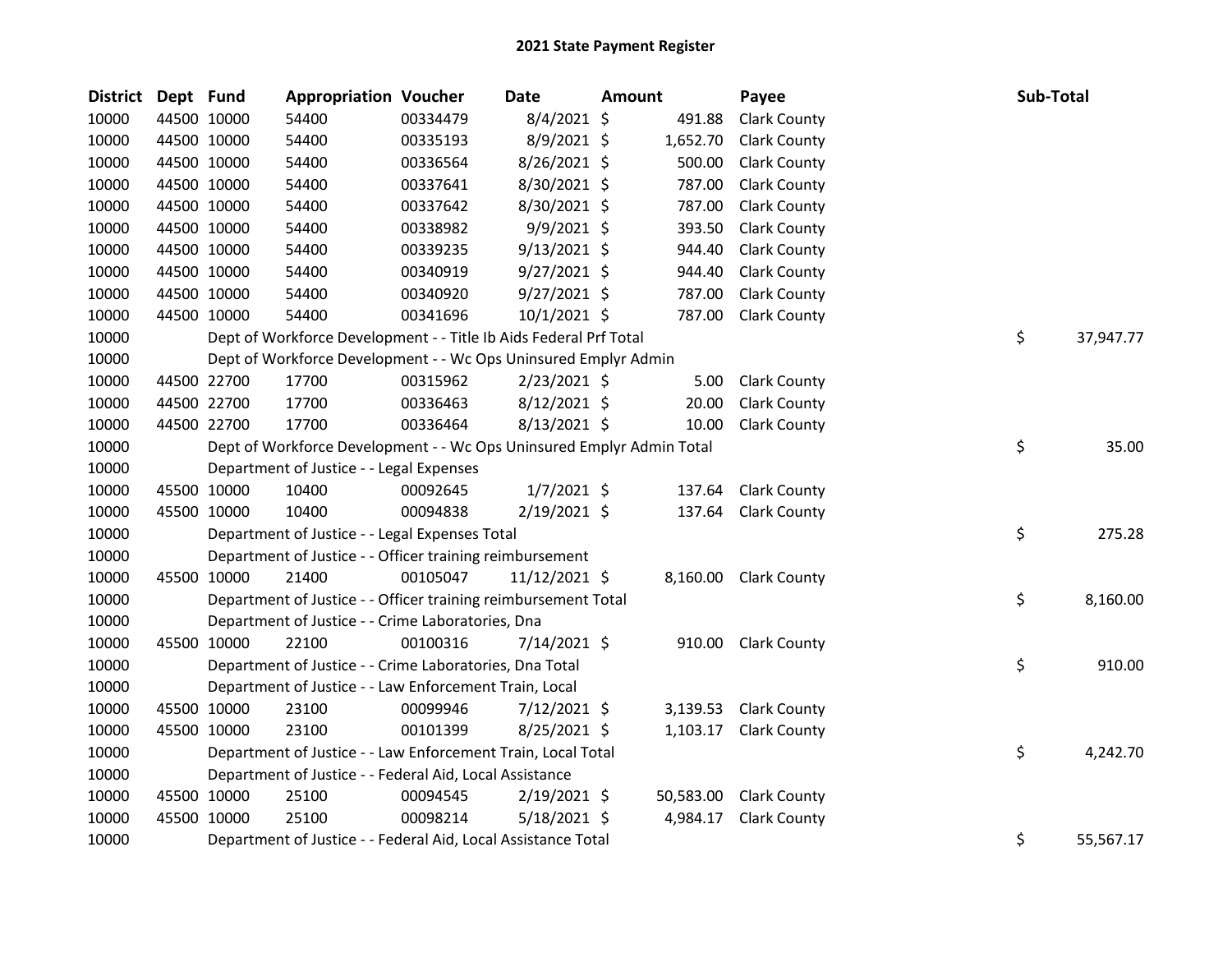| District Dept Fund |             | <b>Appropriation Voucher</b>                                                   |          | <b>Date</b>                                                   | <b>Amount</b> |        | Payee                  | Sub-Total |           |
|--------------------|-------------|--------------------------------------------------------------------------------|----------|---------------------------------------------------------------|---------------|--------|------------------------|-----------|-----------|
| 10000              |             | Department of Justice - - Crime Victim Witness Assist                          |          |                                                               |               |        |                        |           |           |
| 10000              | 45500 10000 | 53200                                                                          | 00100518 | 7/15/2021 \$                                                  |               |        | 12,724.87 Clark County |           |           |
| 10000              |             | Department of Justice - - Crime Victim Witness Assist Total                    |          |                                                               |               |        |                        | \$        | 12,724.87 |
| 10000              |             | Department of Justice - - County Reimb Victim-Witness                          |          |                                                               |               |        |                        |           |           |
| 10000              | 45500 10000 | 53900                                                                          | 00095423 | $3/5/2021$ \$                                                 |               |        | 12,695.43 Clark County |           |           |
| 10000              |             | Department of Justice - - County Reimb Victim-Witness Total                    |          |                                                               |               |        |                        | \$        | 12,695.43 |
| 10000              |             | Department of Military Affairs - - Army Repair And Maintenance                 |          |                                                               |               |        |                        |           |           |
| 10000              | 46500 10000 | 10200                                                                          | 00089105 | $2/18/2021$ \$                                                |               | 588.00 | <b>Clark County</b>    |           |           |
| 10000              | 46500 10000 | 10200                                                                          | 00090553 | $2/26/2021$ \$                                                |               | 588.00 | <b>Clark County</b>    |           |           |
| 10000              | 46500 10000 | 10200                                                                          | 00091165 | $4/2/2021$ \$                                                 |               | 588.00 | <b>Clark County</b>    |           |           |
| 10000              | 46500 10000 | 10200                                                                          | 00092626 | $4/16/2021$ \$                                                |               | 588.00 | <b>Clark County</b>    |           |           |
| 10000              | 46500 10000 | 10200                                                                          | 00093051 | $5/7/2021$ \$                                                 |               | 588.00 | <b>Clark County</b>    |           |           |
| 10000              | 46500 10000 | 10200                                                                          | 00094269 | $6/4/2021$ \$                                                 |               | 588.00 | <b>Clark County</b>    |           |           |
| 10000              | 46500 10000 | 10200                                                                          | 00096065 | 7/9/2021 \$                                                   |               | 588.00 | <b>Clark County</b>    |           |           |
| 10000              | 46500 10000 | 10200                                                                          | 00097754 | $8/12/2021$ \$                                                |               | 588.00 | <b>Clark County</b>    |           |           |
| 10000              | 46500 10000 | 10200                                                                          | 00100468 | 10/14/2021 \$                                                 |               | 588.00 | <b>Clark County</b>    |           |           |
| 10000              | 46500 10000 | 10200                                                                          | 00101426 | 11/5/2021 \$                                                  |               | 588.00 | <b>Clark County</b>    |           |           |
| 10000              | 46500 10000 | 10200                                                                          | 00101867 | 10/28/2021 \$                                                 |               | 588.00 | <b>Clark County</b>    |           |           |
| 10000              | 46500 10000 | 10200                                                                          | 00102798 | 12/3/2021 \$                                                  |               | 588.00 | <b>Clark County</b>    |           |           |
| 10000              |             | Department of Military Affairs - - Army Repair And Maintenance Total           |          |                                                               |               |        |                        | \$        | 7,056.00  |
| 10000              |             | Department of Military Affairs - - Federal Aid-Service Contracts               |          |                                                               |               |        |                        |           |           |
| 10000              | 46500 10000 | 14100                                                                          | 00089105 | $2/18/2021$ \$                                                |               | 588.00 | <b>Clark County</b>    |           |           |
| 10000              | 46500 10000 | 14100                                                                          | 00090553 | 2/26/2021 \$                                                  |               | 588.00 | <b>Clark County</b>    |           |           |
| 10000              | 46500 10000 | 14100                                                                          | 00091165 | $4/2/2021$ \$                                                 |               | 588.00 | <b>Clark County</b>    |           |           |
| 10000              | 46500 10000 | 14100                                                                          | 00092626 | $4/16/2021$ \$                                                |               | 588.00 | <b>Clark County</b>    |           |           |
| 10000              | 46500 10000 | 14100                                                                          | 00093051 | $5/7/2021$ \$                                                 |               | 588.00 | <b>Clark County</b>    |           |           |
| 10000              | 46500 10000 | 14100                                                                          | 00094269 | $6/4/2021$ \$                                                 |               | 588.00 | <b>Clark County</b>    |           |           |
| 10000              | 46500 10000 | 14100                                                                          | 00096065 | 7/9/2021 \$                                                   |               | 588.00 | <b>Clark County</b>    |           |           |
| 10000              | 46500 10000 | 14100                                                                          | 00097754 | $8/12/2021$ \$                                                |               | 588.00 | <b>Clark County</b>    |           |           |
| 10000              | 46500 10000 | 14100                                                                          | 00100468 | 10/14/2021 \$                                                 |               | 588.00 | <b>Clark County</b>    |           |           |
| 10000              | 46500 10000 | 14100                                                                          | 00101426 | 11/5/2021 \$                                                  |               | 588.00 | <b>Clark County</b>    |           |           |
| 10000              | 46500 10000 | 14100                                                                          | 00101867 | 10/28/2021 \$                                                 |               | 588.00 | <b>Clark County</b>    |           |           |
| 10000              | 46500 10000 | 14100                                                                          | 00102798 | 12/3/2021 \$                                                  |               | 588.00 | <b>Clark County</b>    |           |           |
| 10000              |             | $\mathbf{r}$ . $\mathbf{r}$ and $\mathbf{r}$ are $\mathbf{r}$ and $\mathbf{r}$ |          | $\Gamma$ and a set of the $\Gamma$ constant $\Gamma$ contains |               |        |                        |           | 7.055.00  |

10000 Department of Military Affairs - - Federal Aid-Service Contracts Total **10000** S 7,056.00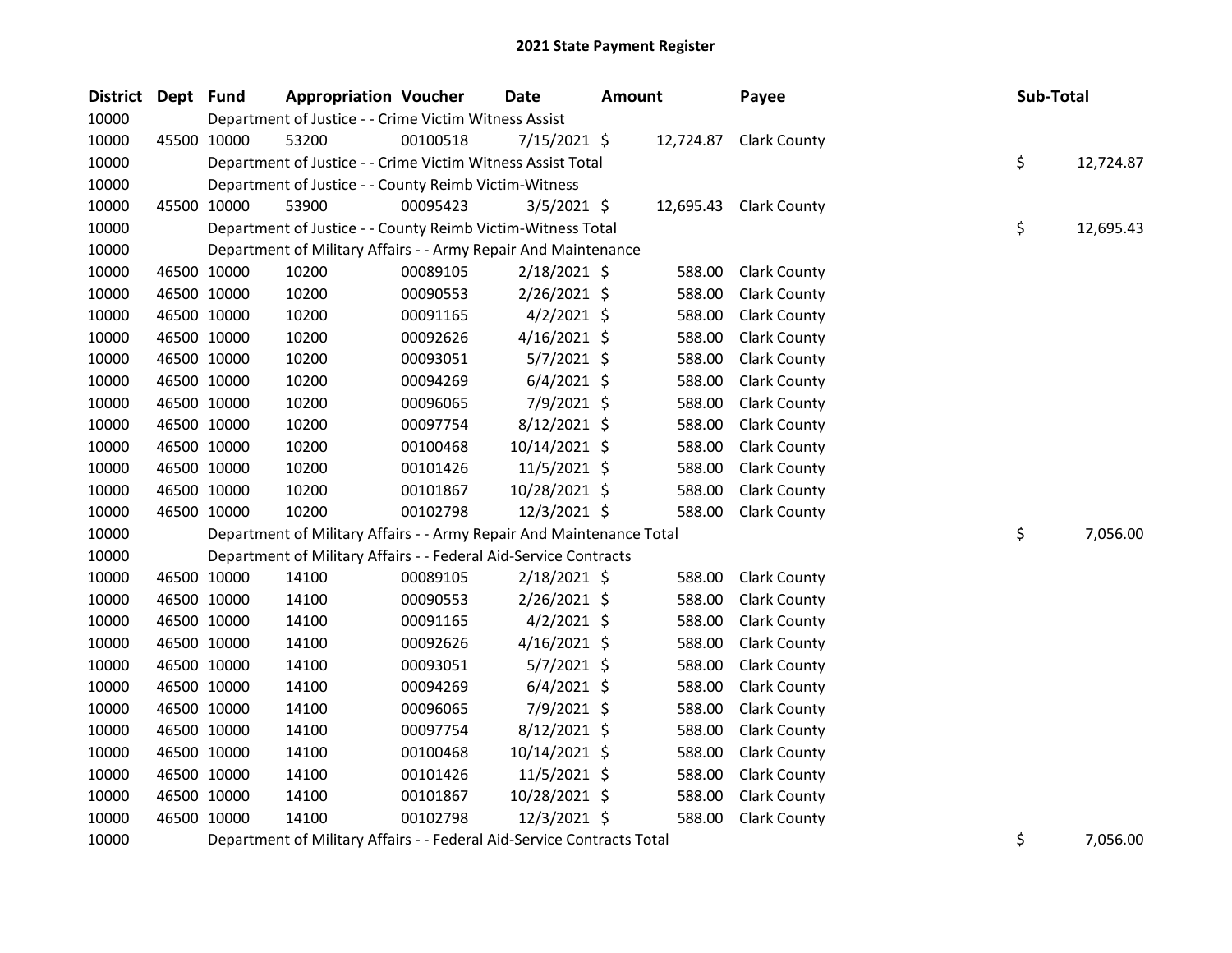| District | Dept Fund |             | <b>Appropriation Voucher</b>                                            |          | Date           | <b>Amount</b> |           | Payee                                                                                             | Sub-Total        |
|----------|-----------|-------------|-------------------------------------------------------------------------|----------|----------------|---------------|-----------|---------------------------------------------------------------------------------------------------|------------------|
| 10000    |           |             | Department of Military Affairs - - Federal Aid, Local Assistance        |          |                |               |           |                                                                                                   |                  |
| 10000    |           | 46500 10000 | 34200                                                                   | 00089213 | $2/4/2021$ \$  |               | 44,801.14 | <b>Clark County</b>                                                                               |                  |
| 10000    |           | 46500 10000 | 34200                                                                   | 00090891 | $3/9/2021$ \$  |               | 28,800.00 | <b>Clark County</b>                                                                               |                  |
| 10000    |           | 46500 10000 | 34200                                                                   | 00093521 | $5/10/2021$ \$ |               | 10,783.85 | <b>Clark County</b>                                                                               |                  |
| 10000    |           | 46500 10000 | 34200                                                                   | 00103821 | 12/10/2021 \$  |               |           | 31,607.52 Clark County                                                                            |                  |
| 10000    |           |             | Department of Military Affairs - - Federal Aid, Local Assistance Total  |          |                |               |           |                                                                                                   | \$<br>115,992.51 |
| 10000    |           |             | Department of Military Affairs - - St Emerg Response Bd Grant Pif       |          |                |               |           |                                                                                                   |                  |
| 10000    |           | 46500 27200 | 36400                                                                   | 00090227 | $2/22/2021$ \$ |               |           | 10,331.55 Clark County                                                                            |                  |
| 10000    |           |             | Department of Military Affairs - - St Emerg Response Bd Grant Pif Total |          |                |               |           |                                                                                                   | \$<br>10,331.55  |
| 10000    |           |             | Department of Veterans Affairs - - County Grants                        |          |                |               |           |                                                                                                   |                  |
| 10000    |           | 48500 58200 | 26700                                                                   | 00091415 | $3/12/2021$ \$ |               | 10,000.00 | <b>Clark County</b>                                                                               |                  |
| 10000    |           |             | Department of Veterans Affairs - - County Grants Total                  |          |                |               |           |                                                                                                   | \$<br>10,000.00  |
| 10000    |           |             | Department of Administration - - Low-Income Assistance Grants           |          |                |               |           |                                                                                                   |                  |
| 10000    |           | 50500 23500 | 37100                                                                   | 00138414 | $1/15/2021$ \$ |               | 8,823.00  | <b>Clark County</b>                                                                               |                  |
| 10000    |           | 50500 23500 | 37100                                                                   | 00140946 | $2/17/2021$ \$ |               | 16,967.00 | <b>Clark County</b>                                                                               |                  |
| 10000    |           | 50500 23500 | 37100                                                                   | 00141656 | $3/2/2021$ \$  |               | 7,029.00  | <b>Clark County</b>                                                                               |                  |
| 10000    |           | 50500 23500 | 37100                                                                   | 00143913 | $4/15/2021$ \$ |               | 8,087.00  | <b>Clark County</b>                                                                               |                  |
| 10000    |           | 50500 23500 | 37100                                                                   | 00145757 | $5/17/2021$ \$ |               | 5,063.00  | <b>Clark County</b>                                                                               |                  |
| 10000    |           | 50500 23500 | 37100                                                                   | 00147099 | $6/15/2021$ \$ |               | 6,217.00  | <b>Clark County</b>                                                                               |                  |
| 10000    |           | 50500 23500 | 37100                                                                   | 00149883 | 8/5/2021 \$    |               | 8,354.00  | <b>Clark County</b>                                                                               |                  |
| 10000    |           | 50500 23500 | 37100                                                                   | 00151862 | $9/15/2021$ \$ |               | 1,646.00  | <b>Clark County</b>                                                                               |                  |
| 10000    |           | 50500 23500 | 37100                                                                   | 00156519 | 12/15/2021 \$  |               | 8,700.00  | <b>Clark County</b>                                                                               |                  |
| 10000    |           |             | Department of Administration - - Low-Income Assistance Grants Total     |          |                |               |           |                                                                                                   | \$<br>70,886.00  |
| 10000    |           |             | Department of Administration - - Land Information Program; Loca         |          |                |               |           |                                                                                                   |                  |
| 10000    |           | 50500 26900 | 17300                                                                   | 00138433 | $1/29/2021$ \$ |               | 1,000.00  | <b>Clark County</b>                                                                               |                  |
| 10000    |           | 50500 26900 | 17300                                                                   | 00139539 | $4/6/2021$ \$  |               | 50,920.00 | <b>Clark County</b>                                                                               |                  |
| 10000    |           | 50500 26900 | 17300                                                                   | 00145529 | $5/12/2021$ \$ |               | 25,000.00 | <b>Clark County</b>                                                                               |                  |
| 10000    |           | 50500 26900 | 17300                                                                   | 00147072 | $6/16/2021$ \$ |               | 25,000.00 | <b>Clark County</b>                                                                               |                  |
| 10000    |           |             | Department of Administration - - Land Information Program; Loca Total   |          |                |               |           |                                                                                                   | \$<br>101,920.00 |
| 10000    |           |             | Elections Commission - - General Program Ops, GPR                       |          |                |               |           |                                                                                                   |                  |
| 10000    |           | 51000 10000 | 10100                                                                   | 00005113 | $1/8/2021$ \$  |               | 442.60    | <b>Clark County</b>                                                                               |                  |
| 10000    |           |             | Elections Commission - - General Program Ops, GPR Total                 |          |                |               |           |                                                                                                   | \$<br>442.60     |
| 10000    |           |             |                                                                         |          |                |               |           | Public Defender Board - - Transcript, Discovery and Records Provided to the Public Defender Board |                  |
| 10000    |           | 55000 10000 | 10600                                                                   | 00275520 | 1/26/2021 \$   |               |           | 180.00 Clark County                                                                               |                  |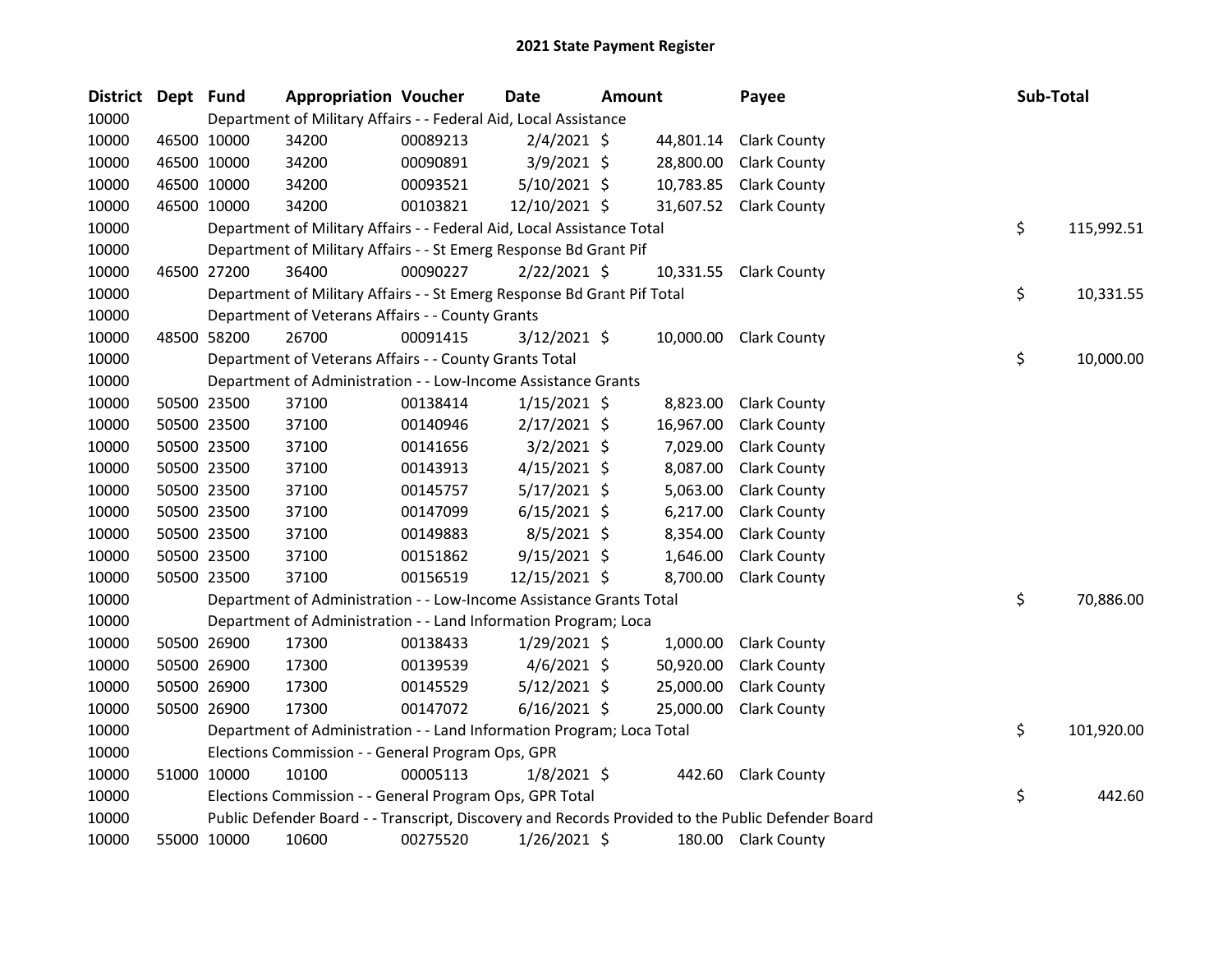| District Dept Fund |             |             | <b>Appropriation Voucher</b>                               |          | <b>Date</b>    | <b>Amount</b> |           | Payee                                                                                                   | Sub-Total |        |
|--------------------|-------------|-------------|------------------------------------------------------------|----------|----------------|---------------|-----------|---------------------------------------------------------------------------------------------------------|-----------|--------|
| 10000              |             | 55000 10000 | 10600                                                      | 00282070 | 3/22/2021 \$   |               | 100.00    | <b>Clark County</b>                                                                                     |           |        |
| 10000              |             | 55000 10000 | 10600                                                      | 00287636 | 4/30/2021 \$   |               | 45.00     | <b>Clark County</b>                                                                                     |           |        |
| 10000              |             | 55000 10000 | 10600                                                      | 00291294 | $5/21/2021$ \$ |               | 60.00     | <b>Clark County</b>                                                                                     |           |        |
| 10000              |             | 55000 10000 | 10600                                                      | 00298106 | $6/30/2021$ \$ |               | 45.00     | <b>Clark County</b>                                                                                     |           |        |
| 10000              |             | 55000 10000 | 10600                                                      | 00299474 | $7/1/2021$ \$  |               | 25.00     | <b>Clark County</b>                                                                                     |           |        |
| 10000              |             | 55000 10000 | 10600                                                      | 00304932 | 9/15/2021 \$   |               | 50.00     | <b>Clark County</b>                                                                                     |           |        |
| 10000              |             | 55000 10000 | 10600                                                      | 00308284 | 10/22/2021 \$  |               | 45.00     | <b>Clark County</b>                                                                                     |           |        |
| 10000              |             | 55000 10000 | 10600                                                      | 00310643 | 11/12/2021 \$  |               | 60.00     | <b>Clark County</b>                                                                                     |           |        |
| 10000              |             | 55000 10000 | 10600                                                      | 00316642 | 12/30/2021 \$  |               | 40.00     | <b>Clark County</b>                                                                                     |           |        |
| 10000              |             |             |                                                            |          |                |               |           | Public Defender Board - - Transcript, Discovery and Records Provided to the Public Defender Board Total | \$        | 650.00 |
| 10000              |             |             | Department of Revenue - - GPR Earned                       |          |                |               |           |                                                                                                         |           |        |
| 10000              |             | 56600 10000 | 100GE                                                      | 00205984 | $6/17/2021$ \$ |               | 3.00      | <b>Clark County</b>                                                                                     |           |        |
| 10000              |             | 56600 10000 | 100GE                                                      | 00222100 | 12/14/2021 \$  |               | 3.00      | <b>Clark County</b>                                                                                     |           |        |
| 10000              |             |             | Department of Revenue - - GPR Earned Total                 |          |                |               |           |                                                                                                         | \$        | 6.00   |
| 10000              |             |             | Department of Revenue - - Warrants and Satisfactions       |          |                |               |           |                                                                                                         |           |        |
| 10000              |             | 56600 10000 | 10100                                                      | 00189899 | $2/4/2021$ \$  |               |           | 325.00 Clark County                                                                                     |           |        |
| 10000              |             |             | Department of Revenue - - Warrants and Satisfactions Total |          |                |               |           |                                                                                                         | \$        | 325.00 |
| 10000              |             |             | Department of Revenue - - Misc Revenue Holding Clearing    |          |                |               |           |                                                                                                         |           |        |
| 10000              |             | 56600 10000 | 99500                                                      | 00188747 | $1/8/2021$ \$  |               | 36.98     | <b>Clark County</b>                                                                                     |           |        |
| 10000              |             | 56600 10000 | 99500                                                      | 00188748 | $1/8/2021$ \$  |               | 4,540.61  | <b>Clark County</b>                                                                                     |           |        |
| 10000              |             | 56600 10000 | 99500                                                      | 00190815 | $2/5/2021$ \$  |               | 198.11    | <b>Clark County</b>                                                                                     |           |        |
| 10000              |             | 56600 10000 | 99500                                                      | 00190816 | $2/5/2021$ \$  |               | 6,765.87  | <b>Clark County</b>                                                                                     |           |        |
| 10000              |             | 56600 10000 | 99500                                                      | 00192460 | $3/1/2021$ \$  |               | 336.12    | <b>Clark County</b>                                                                                     |           |        |
| 10000              |             | 56600 10000 | 99500                                                      | 00192461 | $3/1/2021$ \$  |               | 2,867.58  | <b>Clark County</b>                                                                                     |           |        |
| 10000              |             | 56600 10000 | 99500                                                      | 00192462 | $3/1/2021$ \$  |               | 156.05    | <b>Clark County</b>                                                                                     |           |        |
| 10000              |             | 56600 10000 | 99500                                                      | 00193396 | $3/5/2021$ \$  |               | 3,315.65  | <b>Clark County</b>                                                                                     |           |        |
| 10000              |             | 56600 10000 | 99500                                                      | 00193397 | $3/5/2021$ \$  |               | 32,585.48 | <b>Clark County</b>                                                                                     |           |        |
| 10000              |             | 56600 10000 | 99500                                                      | 00193959 | $3/8/2021$ \$  |               | 314.00    | <b>Clark County</b>                                                                                     |           |        |
| 10000              |             | 56600 10000 | 99500                                                      | 00193960 | 3/8/2021 \$    |               | 254.86    | <b>Clark County</b>                                                                                     |           |        |
| 10000              |             | 56600 10000 | 99500                                                      | 00193961 | $3/8/2021$ \$  |               | 353.00    | <b>Clark County</b>                                                                                     |           |        |
| 10000              |             | 56600 10000 | 99500                                                      | 00194814 | $3/15/2021$ \$ |               | 491.19    | <b>Clark County</b>                                                                                     |           |        |
| 10000              |             | 56600 10000 | 99500                                                      | 00194815 | $3/15/2021$ \$ |               | 37.49     | <b>Clark County</b>                                                                                     |           |        |
| 10000              |             | 56600 10000 | 99500                                                      | 00195665 | $3/22/2021$ \$ |               | 788.00    | <b>Clark County</b>                                                                                     |           |        |
| 10000              | 56600 10000 |             | 99500                                                      | 00195666 | 3/22/2021 \$   |               | 576.70    | <b>Clark County</b>                                                                                     |           |        |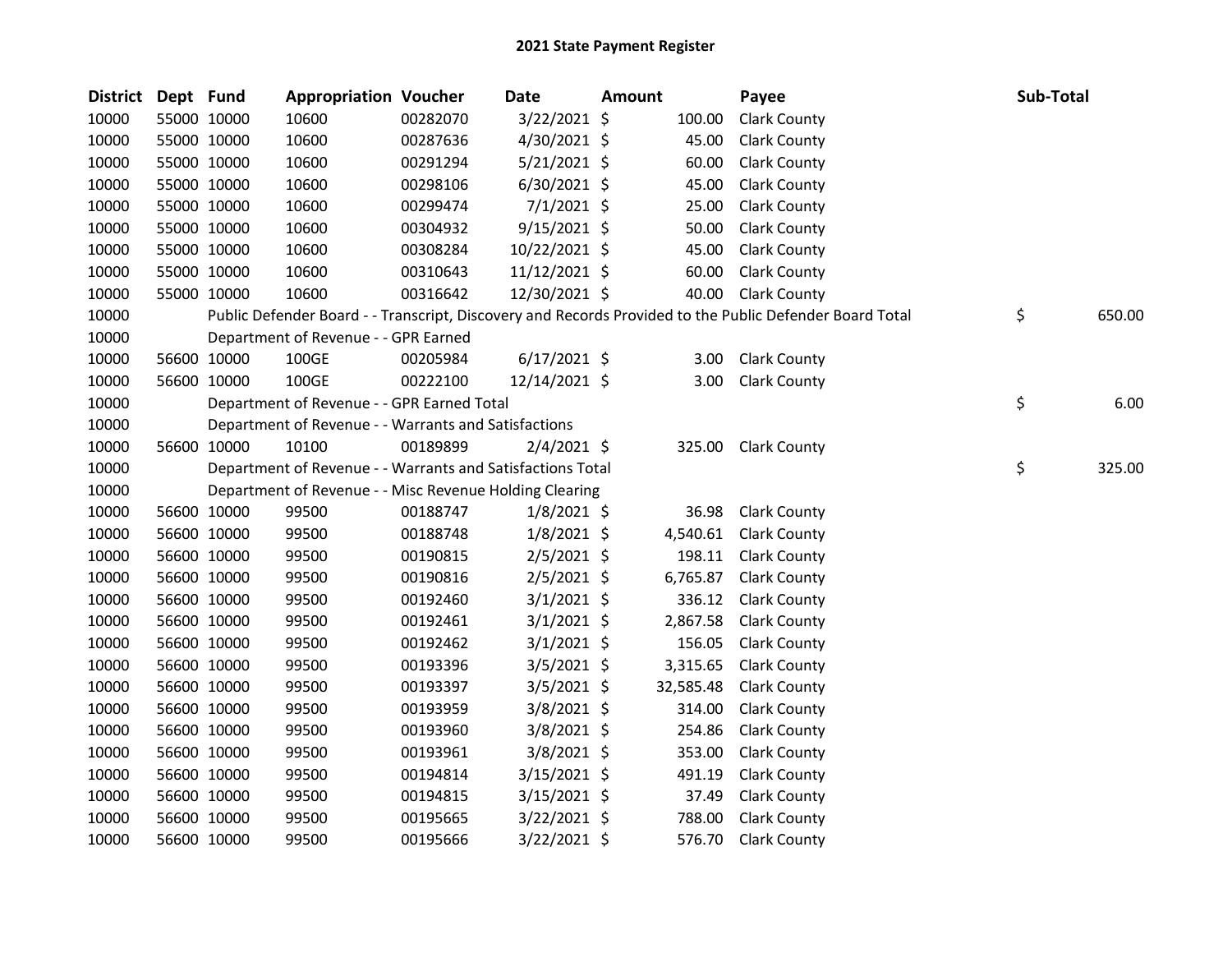| <b>District</b> | Dept Fund   |             | <b>Appropriation Voucher</b>                                  |          | <b>Date</b>    | <b>Amount</b> |           | Payee               | Sub-Total |            |
|-----------------|-------------|-------------|---------------------------------------------------------------|----------|----------------|---------------|-----------|---------------------|-----------|------------|
| 10000           |             | 56600 10000 | 99500                                                         | 00196356 | 3/29/2021 \$   |               | 821.14    | <b>Clark County</b> |           |            |
| 10000           |             | 56600 10000 | 99500                                                         | 00197102 | $4/5/2021$ \$  |               | 433.96    | <b>Clark County</b> |           |            |
| 10000           |             | 56600 10000 | 99500                                                         | 00197663 | $4/7/2021$ \$  |               | 1,365.58  | <b>Clark County</b> |           |            |
| 10000           |             | 56600 10000 | 99500                                                         | 00197664 | $4/7/2021$ \$  |               | 31,074.15 | <b>Clark County</b> |           |            |
| 10000           |             | 56600 10000 | 99500                                                         | 00199056 | 4/20/2021 \$   |               | 719.10    | <b>Clark County</b> |           |            |
| 10000           | 56600 10000 |             | 99500                                                         | 00199057 | $4/20/2021$ \$ |               | 138.00    | <b>Clark County</b> |           |            |
| 10000           |             | 56600 10000 | 99500                                                         | 00199691 | $4/26/2021$ \$ |               | 101.47    | <b>Clark County</b> |           |            |
| 10000           |             | 56600 10000 | 99500                                                         | 00199692 | $4/26/2021$ \$ |               | 207.00    | <b>Clark County</b> |           |            |
| 10000           |             | 56600 10000 | 99500                                                         | 00201041 | $5/7/2021$ \$  |               | 606.01    | <b>Clark County</b> |           |            |
| 10000           |             | 56600 10000 | 99500                                                         | 00201042 | $5/7/2021$ \$  |               | 15,749.71 | <b>Clark County</b> |           |            |
| 10000           | 56600 10000 |             | 99500                                                         | 00201520 | 5/10/2021 \$   |               | 62.26     | <b>Clark County</b> |           |            |
| 10000           |             | 56600 10000 | 99500                                                         | 00202834 | $5/24/2021$ \$ |               | 109.14    | <b>Clark County</b> |           |            |
| 10000           | 56600 10000 |             | 99500                                                         | 00202835 | $5/24/2021$ \$ |               | 527.48    | <b>Clark County</b> |           |            |
| 10000           |             | 56600 10000 | 99500                                                         | 00204271 | $6/7/2021$ \$  |               | 2,621.52  | <b>Clark County</b> |           |            |
| 10000           |             | 56600 10000 | 99500                                                         | 00204272 | $6/7/2021$ \$  |               | 1,375.62  | <b>Clark County</b> |           |            |
| 10000           |             | 56600 10000 | 99500                                                         | 00204273 | $6/7/2021$ \$  |               | 15,214.99 | <b>Clark County</b> |           |            |
| 10000           |             | 56600 10000 | 99500                                                         | 00208022 | $6/28/2021$ \$ |               | 388.00    | <b>Clark County</b> |           |            |
| 10000           | 56600 10000 |             | 99500                                                         | 00208853 | 7/8/2021 \$    |               | 1,563.55  | <b>Clark County</b> |           |            |
| 10000           | 56600 10000 |             | 99500                                                         | 00208854 | 7/8/2021 \$    |               | 13,098.12 | <b>Clark County</b> |           |            |
| 10000           | 56600 10000 |             | 99500                                                         | 00211609 | $8/6/2021$ \$  |               | 39,434.35 | <b>Clark County</b> |           |            |
| 10000           |             | 56600 10000 | 99500                                                         | 00211610 | $8/6/2021$ \$  |               | 1,613.66  | <b>Clark County</b> |           |            |
| 10000           |             | 56600 10000 | 99500                                                         | 00211611 | $8/6/2021$ \$  |               | 9,698.90  | <b>Clark County</b> |           |            |
| 10000           | 56600 10000 |             | 99500                                                         | 00214219 | $9/8/2021$ \$  |               | 1,987.19  | <b>Clark County</b> |           |            |
| 10000           |             | 56600 10000 | 99500                                                         | 00214220 | $9/8/2021$ \$  |               | 12,099.64 | <b>Clark County</b> |           |            |
| 10000           |             | 56600 10000 | 99500                                                         | 00216466 | 10/7/2021 \$   |               | 2,690.93  | <b>Clark County</b> |           |            |
| 10000           |             | 56600 10000 | 99500                                                         | 00216467 | $10/7/2021$ \$ |               | 5,577.54  | <b>Clark County</b> |           |            |
| 10000           |             | 56600 10000 | 99500                                                         | 00219062 | 11/5/2021 \$   |               | 3,364.11  | <b>Clark County</b> |           |            |
| 10000           |             | 56600 10000 | 99500                                                         | 00219063 | 11/5/2021 \$   |               | 12,966.52 | <b>Clark County</b> |           |            |
| 10000           |             | 56600 10000 | 99500                                                         | 00221206 | $12/7/2021$ \$ |               | 4,424.34  | <b>Clark County</b> |           |            |
| 10000           | 56600 10000 |             | 99500                                                         | 00221207 | 12/7/2021 \$   |               | 12,904.48 | <b>Clark County</b> |           |            |
| 10000           |             | 56600 10000 | 99500                                                         | 00221831 | 12/13/2021 \$  |               | 104.50    | <b>Clark County</b> |           |            |
| 10000           |             |             | Department of Revenue - - Misc Revenue Holding Clearing Total |          |                |               |           |                     | \$        | 246,660.65 |
| 10000           |             |             | Circuit Courts - - Circuit Court Costs                        |          |                |               |           |                     |           |            |
| 10000           | 62500 10000 |             | 10500                                                         | 00002219 | 7/26/2021 \$   |               | 68,357.00 | <b>Clark County</b> |           |            |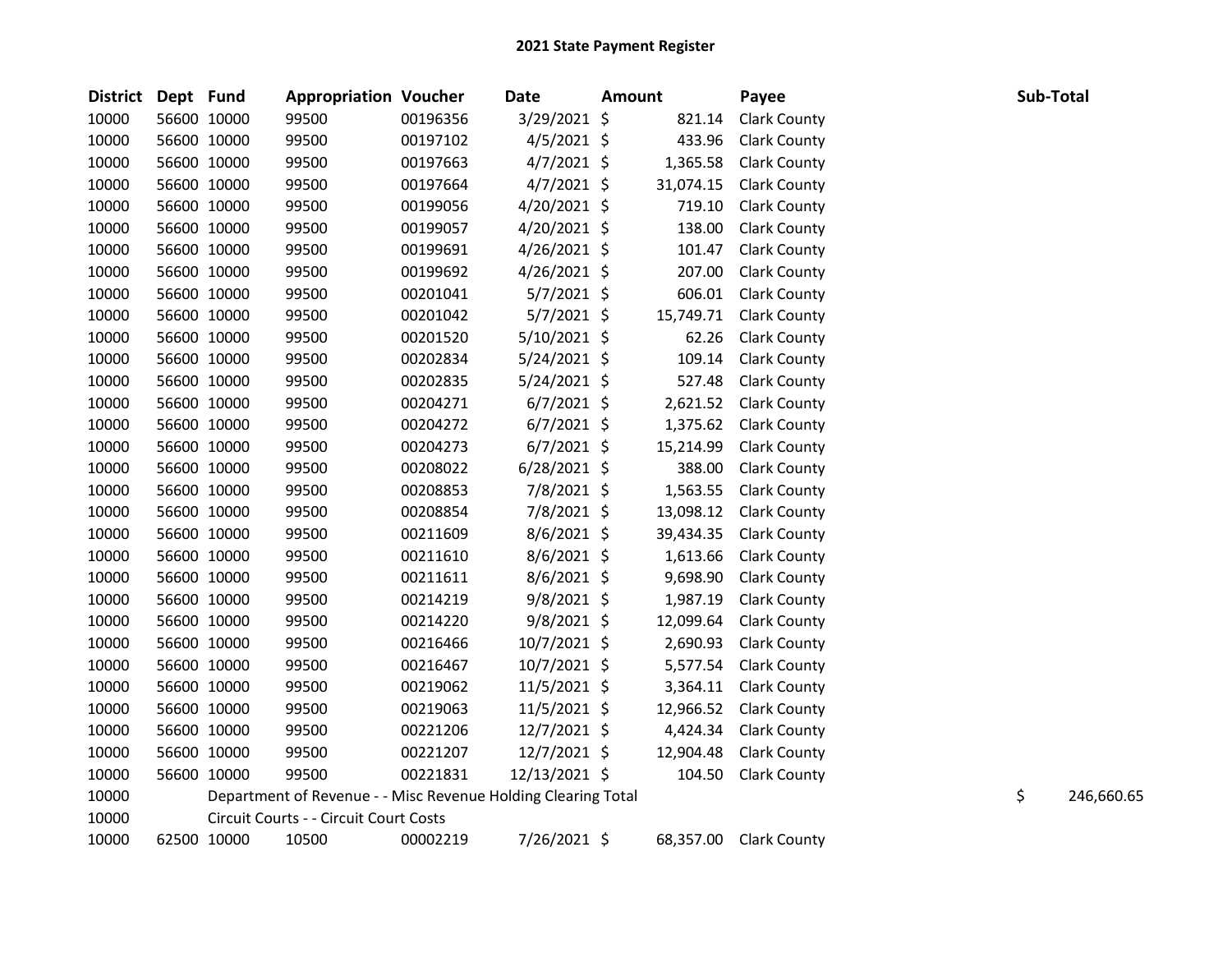| District Dept Fund |             | <b>Appropriation Voucher</b>                                          |          | Date           | <b>Amount</b>             | Payee                   |     | Sub-Total    |
|--------------------|-------------|-----------------------------------------------------------------------|----------|----------------|---------------------------|-------------------------|-----|--------------|
| 10000              |             | Circuit Courts - - Circuit Court Costs Total                          |          |                |                           |                         | \$. | 68,357.00    |
| 10000              |             | Circuit Courts - - Court Interpreters                                 |          |                |                           |                         |     |              |
| 10000              | 62500 10000 | 12100                                                                 | 00002086 | $1/29/2021$ \$ |                           | 34,521.00 Clark County  |     |              |
| 10000              |             | Circuit Courts - - Court Interpreters Total                           |          |                |                           |                         | \$  | 34,521.00    |
| 10000              |             | Shared Revenue and Tax Relief - - County And Municipal Aid            |          |                |                           |                         |     |              |
| 10000              | 83500 10000 | 10500                                                                 | 00080982 | 7/26/2021 \$   | 276,374.44                | <b>Clark County</b>     |     |              |
| 10000              | 83500 10000 | 10500                                                                 | 00088080 | 11/15/2021 \$  | 1,566,121.81 Clark County |                         |     |              |
| 10000              |             | Shared Revenue and Tax Relief - - County And Municipal Aid Total      |          |                |                           |                         | \$  | 1,842,496.25 |
| 10000              |             | Shared Revenue and Tax Relief - - Exempt Computer Aid                 |          |                |                           |                         |     |              |
| 10000              | 83500 10000 | 10900                                                                 | 00083324 | 7/26/2021 \$   | 16,736.18                 | <b>Clark County</b>     |     |              |
| 10000              |             | Shared Revenue and Tax Relief - - Exempt Computer Aid Total           |          |                |                           |                         | \$  | 16,736.18    |
| 10000              |             | Shared Revenue and Tax Relief - - Utility Aid                         |          |                |                           |                         |     |              |
| 10000              | 83500 10000 | 11000                                                                 | 00080982 | 7/26/2021 \$   | 29,284.01                 | <b>Clark County</b>     |     |              |
| 10000              | 83500 10000 | 11000                                                                 | 00088080 | 11/15/2021 \$  | 172,565.73                | <b>Clark County</b>     |     |              |
| 10000              |             | Shared Revenue and Tax Relief - - Utility Aid Total                   |          |                |                           |                         | \$  | 201,849.74   |
| 10000              |             | Shared Revenue and Tax Relief - - Personal Property Aid               |          |                |                           |                         |     |              |
| 10000              | 83500 10000 | 11100                                                                 | 00076511 | $5/3/2021$ \$  |                           | 116,032.80 Clark County |     |              |
| 10000              |             | Shared Revenue and Tax Relief - - Personal Property Aid Total         |          |                |                           |                         | \$  | 116,032.80   |
| 10000              |             | Shared Revenue and Tax Relief - - School Lvy Tx/First Dollar Cr       |          |                |                           |                         |     |              |
| 10000              | 83500 10000 | 30200                                                                 | 00082641 | 7/26/2021 \$   | 3,472,761.71 Clark County |                         |     |              |
| 10000              | 83500 10000 | 30200                                                                 | 00086037 | 7/26/2021 \$   |                           | 936,537.55 Clark County |     |              |
| 10000              |             | Shared Revenue and Tax Relief - - School Lvy Tx/First Dollar Cr Total |          |                |                           |                         | \$  | 4,409,299.26 |
| 10000              |             | Shared Revenue and Tax Relief - - County Sales Tax Reptd/Distd        |          |                |                           |                         |     |              |
| 10000              | 83500 10000 | 43100                                                                 | 00073868 | $1/29/2021$ \$ | 197,749.77                | <b>Clark County</b>     |     |              |
| 10000              | 83500 10000 | 43100                                                                 | 00073956 | 2/26/2021 \$   | 199,468.51                | <b>Clark County</b>     |     |              |
| 10000              | 83500 10000 | 43100                                                                 | 00074669 | $3/31/2021$ \$ | 201,968.64                | <b>Clark County</b>     |     |              |
| 10000              | 83500 10000 | 43100                                                                 | 00079112 | 4/30/2021 \$   | 185,135.78                | <b>Clark County</b>     |     |              |
| 10000              | 83500 10000 | 43100                                                                 | 00079916 | 5/28/2021 \$   | 218,348.42                | <b>Clark County</b>     |     |              |
| 10000              | 83500 10000 | 43100                                                                 | 00080647 | $6/30/2021$ \$ | 236,637.50                | <b>Clark County</b>     |     |              |
| 10000              | 83500 10000 | 43100                                                                 | 00086189 | 7/30/2021 \$   | 213,964.92                | <b>Clark County</b>     |     |              |
| 10000              | 83500 10000 | 43100                                                                 | 00086752 | $8/31/2021$ \$ | 252,879.54                | <b>Clark County</b>     |     |              |
| 10000              | 83500 10000 | 43100                                                                 | 00087054 | 9/30/2021 \$   | 233,469.10                | <b>Clark County</b>     |     |              |
| 10000              | 83500 10000 | 43100                                                                 | 00087743 | 10/29/2021 \$  | 275,292.73                | <b>Clark County</b>     |     |              |
| 10000              | 83500 10000 | 43100                                                                 | 00089753 | 11/30/2021 \$  | 242,800.56                | <b>Clark County</b>     |     |              |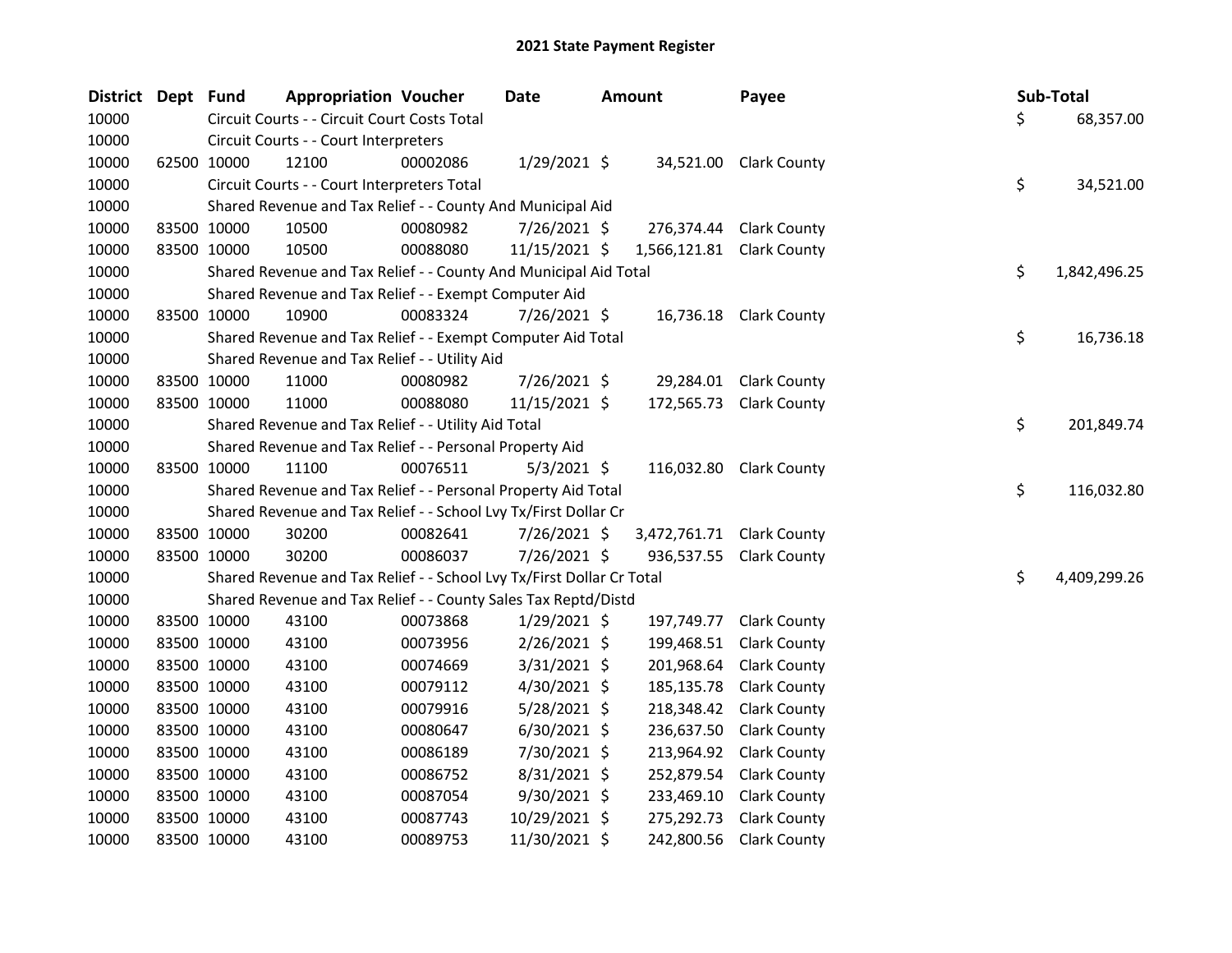| District Dept Fund |             | <b>Appropriation Voucher</b>                                         |          | Date           | Amount |              | Pavee               | Sub-Total     |
|--------------------|-------------|----------------------------------------------------------------------|----------|----------------|--------|--------------|---------------------|---------------|
| 10000              | 83500 10000 | 43100                                                                | 00089837 | 12/30/2021 \$  |        | 226,975.33   | <b>Clark County</b> |               |
| 10000              |             | Shared Revenue and Tax Relief - - County Sales Tax Reptd/Distd Total |          |                |        |              |                     | 2,684,690.80  |
| 10000              |             | Shared Revenue and Tax Relief - - Lottery & Gaming Credit            |          |                |        |              |                     |               |
| 10000              | 83500 52100 | 36300                                                                | 00074520 | $3/22/2021$ \$ |        | 1,331,699.02 | Clark County        |               |
| 10000              |             | Shared Revenue and Tax Relief - - Lottery & Gaming Credit Total      |          |                |        |              |                     | 1,331,699.02  |
| 10000 Total        |             |                                                                      |          |                |        |              |                     | 19,920,187.12 |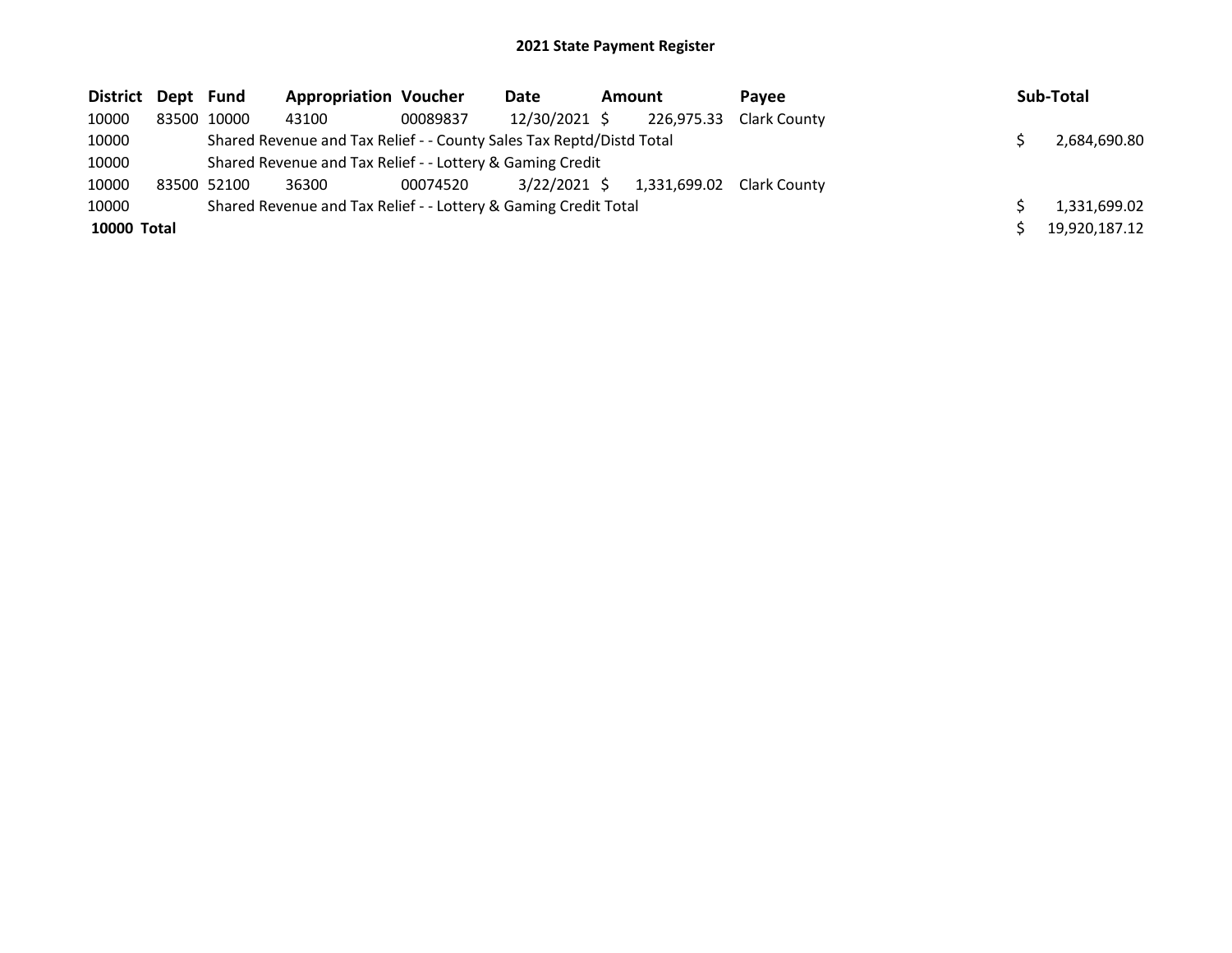| District Dept Fund |             | <b>Appropriation Voucher</b>                                       |          | Date           | <b>Amount</b> |           | Payee                    | Sub-Total |            |
|--------------------|-------------|--------------------------------------------------------------------|----------|----------------|---------------|-----------|--------------------------|-----------|------------|
| 10002              |             | Dept of Safety & Prof Services - - Fire Dues Distribution          |          |                |               |           |                          |           |            |
| 10002              | 16500 10000 | 22500                                                              | 00040513 | 7/16/2021 \$   |               |           | 2,011.12 Town Of Beaver  |           |            |
| 10002              |             | Dept of Safety & Prof Services - - Fire Dues Distribution Total    |          |                |               |           |                          | \$        | 2,011.12   |
| 10002              |             | Dept of Natural Resources - - Resaids - Cnty Forst, CI & Mfl       |          |                |               |           |                          |           |            |
| 10002              | 37000 21200 | 57100                                                              | 00487483 | $6/14/2021$ \$ |               |           | 102.26 Town Of Beaver    |           |            |
| 10002              |             | Dept of Natural Resources - - Resaids - Cnty Forst, CI & Mfl Total |          |                |               |           |                          | \$        | 102.26     |
| 10002              |             | Dept of Natural Resources - - Fin Asst For Responsible Units       |          |                |               |           |                          |           |            |
| 10002              | 37000 27400 | 67000                                                              | 00483733 | $5/21/2021$ \$ |               |           | 611.02 Town Of Beaver    |           |            |
| 10002              |             | Dept of Natural Resources - - Fin Asst For Responsible Units Total |          |                |               |           |                          | \$        | 611.02     |
| 10002              |             | WI Dept of Transportation - - Trns Aids To Mnc.-Sf                 |          |                |               |           |                          |           |            |
| 10002              | 39500 21100 | 19100                                                              | 00631888 | $1/4/2021$ \$  |               | 40,858.83 | Town Of Beaver           |           |            |
| 10002              | 39500 21100 | 19100                                                              | 00667495 | $4/5/2021$ \$  |               | 40,858.83 | Town Of Beaver           |           |            |
| 10002              | 39500 21100 | 19100                                                              | 00710983 | $7/6/2021$ \$  |               | 40,858.83 | Town Of Beaver           |           |            |
| 10002              | 39500 21100 | 19100                                                              | 00751542 | 10/4/2021 \$   |               | 40,858.83 | Town Of Beaver           |           |            |
| 10002              |             | WI Dept of Transportation - - Trns Aids To Mnc.-Sf Total           |          |                |               |           |                          | \$        | 163,435.32 |
| 10002              |             | Department of Revenue - - Gifts And Grants                         |          |                |               |           |                          |           |            |
| 10002              | 56600 10000 | 12100                                                              | 00206334 | $6/25/2021$ \$ |               |           | 46,106.50 Town Of Beaver |           |            |
| 10002              |             | Department of Revenue - - Gifts And Grants Total                   |          |                |               |           |                          | \$        | 46,106.50  |
| 10002              |             | Shared Revenue and Tax Relief - - County And Municipal Aid         |          |                |               |           |                          |           |            |
| 10002              | 83500 10000 | 10500                                                              | 00080938 | 7/26/2021 \$   |               | 11,784.39 | Town Of Beaver           |           |            |
| 10002              | 83500 10000 | 10500                                                              | 00088036 | 11/15/2021 \$  |               | 66,778.19 | Town Of Beaver           |           |            |
| 10002              |             | Shared Revenue and Tax Relief - - County And Municipal Aid Total   |          |                |               |           |                          | \$        | 78,562.58  |
| 10002              |             | Shared Revenue and Tax Relief - - Exempt Computer Aid              |          |                |               |           |                          |           |            |
| 10002              | 83500 10000 | 10900                                                              | 00083594 | 7/26/2021 \$   |               | 2.08      | Town Of Beaver           |           |            |
| 10002              |             | Shared Revenue and Tax Relief - - Exempt Computer Aid Total        |          |                |               |           |                          | \$        | 2.08       |
| 10002              |             | Shared Revenue and Tax Relief - - Personal Property Aid            |          |                |               |           |                          |           |            |
| 10002              | 83500 10000 | 11100                                                              | 00076773 | $5/3/2021$ \$  |               |           | 76.57 Town Of Beaver     |           |            |
| 10002              |             | Shared Revenue and Tax Relief - - Personal Property Aid Total      |          |                |               |           |                          | \$        | 76.57      |
| 10002 Total        |             |                                                                    |          |                |               |           |                          | \$        | 290,907.45 |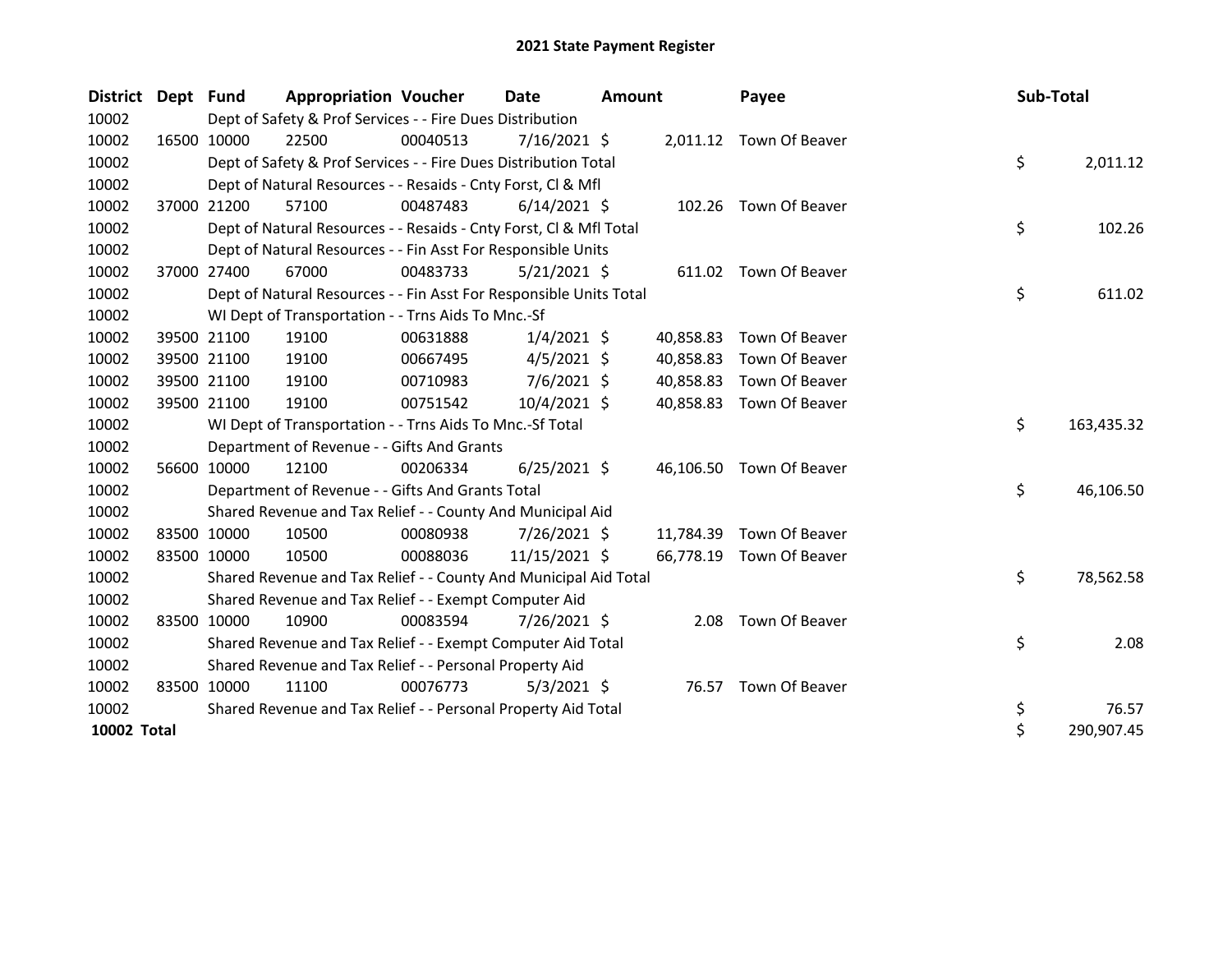| District Dept Fund |             | <b>Appropriation Voucher</b>                                         |          | <b>Date</b>    | <b>Amount</b> |           | Payee                    | Sub-Total |           |
|--------------------|-------------|----------------------------------------------------------------------|----------|----------------|---------------|-----------|--------------------------|-----------|-----------|
| 10004              |             | Dept of Safety & Prof Services - - Fire Dues Distribution            |          |                |               |           |                          |           |           |
| 10004              | 16500 10000 | 22500                                                                | 00040514 | $7/16/2021$ \$ |               |           | 295.07 Town Of Butler    |           |           |
| 10004              |             | Dept of Safety & Prof Services - - Fire Dues Distribution Total      |          |                |               |           |                          | \$        | 295.07    |
| 10004              |             | Dept of Natural Resources - - Resaids - Cnty Forst, Cl & Mfl         |          |                |               |           |                          |           |           |
| 10004              | 37000 21200 | 57100                                                                | 00487484 | $6/14/2021$ \$ |               |           | 4,890.92 Town Of Butler  |           |           |
| 10004              |             | Dept of Natural Resources - - Resaids - Cnty Forst, Cl & Mfl Total   |          |                |               |           |                          | \$        | 4,890.92  |
| 10004              |             | Dept of Natural Resources - - Fin Asst For Responsible Units         |          |                |               |           |                          |           |           |
| 10004              | 37000 27400 | 67000                                                                | 00483509 | $5/21/2021$ \$ |               |           | 337.61 Town Of Butler    |           |           |
| 10004              |             | Dept of Natural Resources - - Fin Asst For Responsible Units Total   |          |                |               |           |                          | \$        | 337.61    |
| 10004              |             | WI Dept of Transportation - - Trns Aids To Mnc.-Sf                   |          |                |               |           |                          |           |           |
| 10004              | 39500 21100 | 19100                                                                | 00631889 | $1/4/2021$ \$  |               | 12,847.53 | Town Of Butler           |           |           |
| 10004              | 39500 21100 | 19100                                                                | 00667496 | $4/5/2021$ \$  |               | 12,847.53 | Town Of Butler           |           |           |
| 10004              | 39500 21100 | 19100                                                                | 00710984 | $7/6/2021$ \$  |               | 12,847.53 | Town Of Butler           |           |           |
| 10004              | 39500 21100 | 19100                                                                | 00751543 | $10/4/2021$ \$ |               |           | 12,847.56 Town Of Butler |           |           |
| 10004              |             | WI Dept of Transportation - - Trns Aids To Mnc.-Sf Total             |          |                |               |           |                          | \$        | 51,390.15 |
| 10004              |             | WI Dept of Transportation - - Supplemental Transportation Aids       |          |                |               |           |                          |           |           |
| 10004              | 39500 21100 | 19600                                                                | 00633654 | $1/4/2021$ \$  |               |           | 9,068.85 Town Of Butler  |           |           |
| 10004              |             | WI Dept of Transportation - - Supplemental Transportation Aids Total |          |                |               |           |                          | \$        | 9,068.85  |
| 10004              |             | Department of Revenue - - Gifts And Grants                           |          |                |               |           |                          |           |           |
| 10004              | 56600 10000 | 12100                                                                | 00206335 | $6/25/2021$ \$ |               |           | 4,971.76 Town Of Butler  |           |           |
| 10004              |             | Department of Revenue - - Gifts And Grants Total                     |          |                |               |           |                          | \$        | 4,971.76  |
| 10004              |             | Shared Revenue and Tax Relief - - County And Municipal Aid           |          |                |               |           |                          |           |           |
| 10004              | 83500 10000 | 10500                                                                | 00080939 | 7/26/2021 \$   |               |           | 2,796.82 Town Of Butler  |           |           |
| 10004              | 83500 10000 | 10500                                                                | 00088037 | 11/15/2021 \$  |               |           | 15,848.62 Town Of Butler |           |           |
| 10004              |             | Shared Revenue and Tax Relief - - County And Municipal Aid Total     |          |                |               |           |                          | \$        | 18,645.44 |
| 10004              |             | Shared Revenue and Tax Relief - - Exempt Computer Aid                |          |                |               |           |                          |           |           |
| 10004              | 83500 10000 | 10900                                                                | 00083595 | 7/26/2021 \$   |               |           | 1.03 Town Of Butler      |           |           |
| 10004              |             | Shared Revenue and Tax Relief - - Exempt Computer Aid Total          |          |                |               |           |                          | \$        | 1.03      |
| 10004              |             | Shared Revenue and Tax Relief - - Personal Property Aid              |          |                |               |           |                          |           |           |
| 10004              | 83500 10000 | 11100                                                                | 00076774 | $5/3/2021$ \$  |               |           | 3.58 Town Of Butler      |           |           |
| 10004              |             | Shared Revenue and Tax Relief - - Personal Property Aid Total        |          |                |               |           |                          | \$        | 3.58      |
| 10004 Total        |             |                                                                      |          |                |               |           |                          | \$        | 89,604.41 |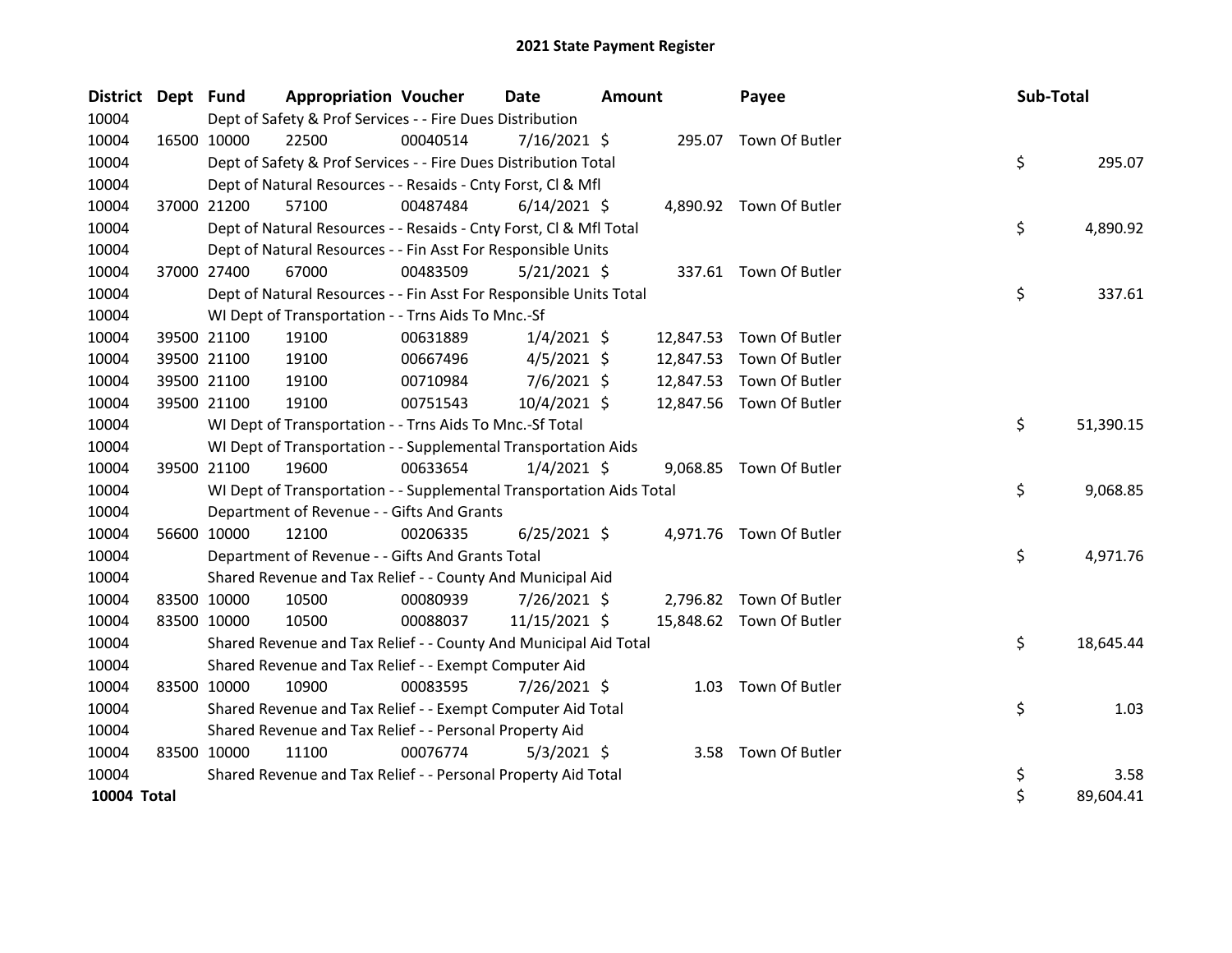| District Dept Fund |             | <b>Appropriation Voucher</b>                                         |          | <b>Date</b>    | <b>Amount</b> |           | Payee                   | Sub-Total |            |
|--------------------|-------------|----------------------------------------------------------------------|----------|----------------|---------------|-----------|-------------------------|-----------|------------|
| 10006              |             | Dept of Safety & Prof Services - - Fire Dues Distribution            |          |                |               |           |                         |           |            |
| 10006              | 16500 10000 | 22500                                                                | 00040516 | $7/16/2021$ \$ |               |           | 1,901.34 Town Of Colby  |           |            |
| 10006              |             | Dept of Safety & Prof Services - - Fire Dues Distribution Total      |          |                |               |           |                         | \$        | 1,901.34   |
| 10006              |             | Dept of Natural Resources - - Resaids - Cnty Forst, Cl & Mfl         |          |                |               |           |                         |           |            |
| 10006              | 37000 21200 | 57100                                                                | 00487485 | $6/14/2021$ \$ |               |           | 71.80 Town Of Colby     |           |            |
| 10006              |             | Dept of Natural Resources - - Resaids - Cnty Forst, Cl & Mfl Total   |          |                |               |           |                         | \$        | 71.80      |
| 10006              |             | Dept of Natural Resources - - Fin Asst For Responsible Units         |          |                |               |           |                         |           |            |
| 10006              | 37000 27400 | 67000                                                                | 00483312 | $5/21/2021$ \$ |               |           | 1,584.53 Town Of Colby  |           |            |
| 10006              |             | Dept of Natural Resources - - Fin Asst For Responsible Units Total   |          |                |               |           |                         | \$        | 1,584.53   |
| 10006              |             | WI Dept of Transportation - - Trns Aids To Mnc.-Sf                   |          |                |               |           |                         |           |            |
| 10006              | 39500 21100 | 19100                                                                | 00631890 | $1/4/2021$ \$  |               | 30,708.18 | Town Of Colby           |           |            |
| 10006              | 39500 21100 | 19100                                                                | 00667497 | $4/5/2021$ \$  |               | 30,708.18 | Town Of Colby           |           |            |
| 10006              | 39500 21100 | 19100                                                                | 00710985 | 7/6/2021 \$    |               | 30,708.18 | Town Of Colby           |           |            |
| 10006              | 39500 21100 | 19100                                                                | 00751544 | 10/4/2021 \$   |               | 30,708.18 | Town Of Colby           |           |            |
| 10006              |             | WI Dept of Transportation - - Trns Aids To Mnc.-Sf Total             |          |                |               |           |                         | \$        | 122,832.72 |
| 10006              |             | Department of Administration - - Hv Trans Ln Annual Impact Fee       |          |                |               |           |                         |           |            |
| 10006              | 50500 10000 | 17400                                                                | 00144452 | $5/3/2021$ \$  |               |           | 30,959.00 Town Of Colby |           |            |
| 10006              |             | Department of Administration - - Hv Trans Ln Annual Impact Fee Total |          |                |               |           |                         | \$        | 30,959.00  |
| 10006              |             | Department of Revenue - - Gifts And Grants                           |          |                |               |           |                         |           |            |
| 10006              | 56600 10000 | 12100                                                                | 00206336 | $6/25/2021$ \$ |               |           | 45,216.82 Town Of Colby |           |            |
| 10006              |             | Department of Revenue - - Gifts And Grants Total                     |          |                |               |           |                         | \$        | 45,216.82  |
| 10006              |             | Shared Revenue and Tax Relief - - County And Municipal Aid           |          |                |               |           |                         |           |            |
| 10006              | 83500 10000 | 10500                                                                | 00080940 | 7/26/2021 \$   |               |           | 8,418.60 Town Of Colby  |           |            |
| 10006              | 83500 10000 | 10500                                                                | 00088038 | 11/15/2021 \$  |               |           | 47,705.43 Town Of Colby |           |            |
| 10006              |             | Shared Revenue and Tax Relief - - County And Municipal Aid Total     |          |                |               |           |                         | \$        | 56,124.03  |
| 10006              |             | Shared Revenue and Tax Relief - - Exempt Computer Aid                |          |                |               |           |                         |           |            |
| 10006              | 83500 10000 | 10900                                                                | 00083596 | 7/26/2021 \$   |               |           | 13.51 Town Of Colby     |           |            |
| 10006              |             | Shared Revenue and Tax Relief - - Exempt Computer Aid Total          |          |                |               |           |                         | \$        | 13.51      |
| 10006              |             | Shared Revenue and Tax Relief - - Utility Aid                        |          |                |               |           |                         |           |            |
| 10006              | 83500 10000 | 11000                                                                | 00080940 | 7/26/2021 \$   |               | 6,185.80  | Town Of Colby           |           |            |
| 10006              | 83500 10000 | 11000                                                                | 00088038 | 11/15/2021 \$  |               | 36,649.43 | Town Of Colby           |           |            |
| 10006              |             | Shared Revenue and Tax Relief - - Utility Aid Total                  |          |                |               |           |                         | \$        | 42,835.23  |
| 10006              |             | Shared Revenue and Tax Relief - - Personal Property Aid              |          |                |               |           |                         |           |            |
| 10006              | 83500 10000 | 11100                                                                | 00076775 | $5/3/2021$ \$  |               |           | 681.02 Town Of Colby    |           |            |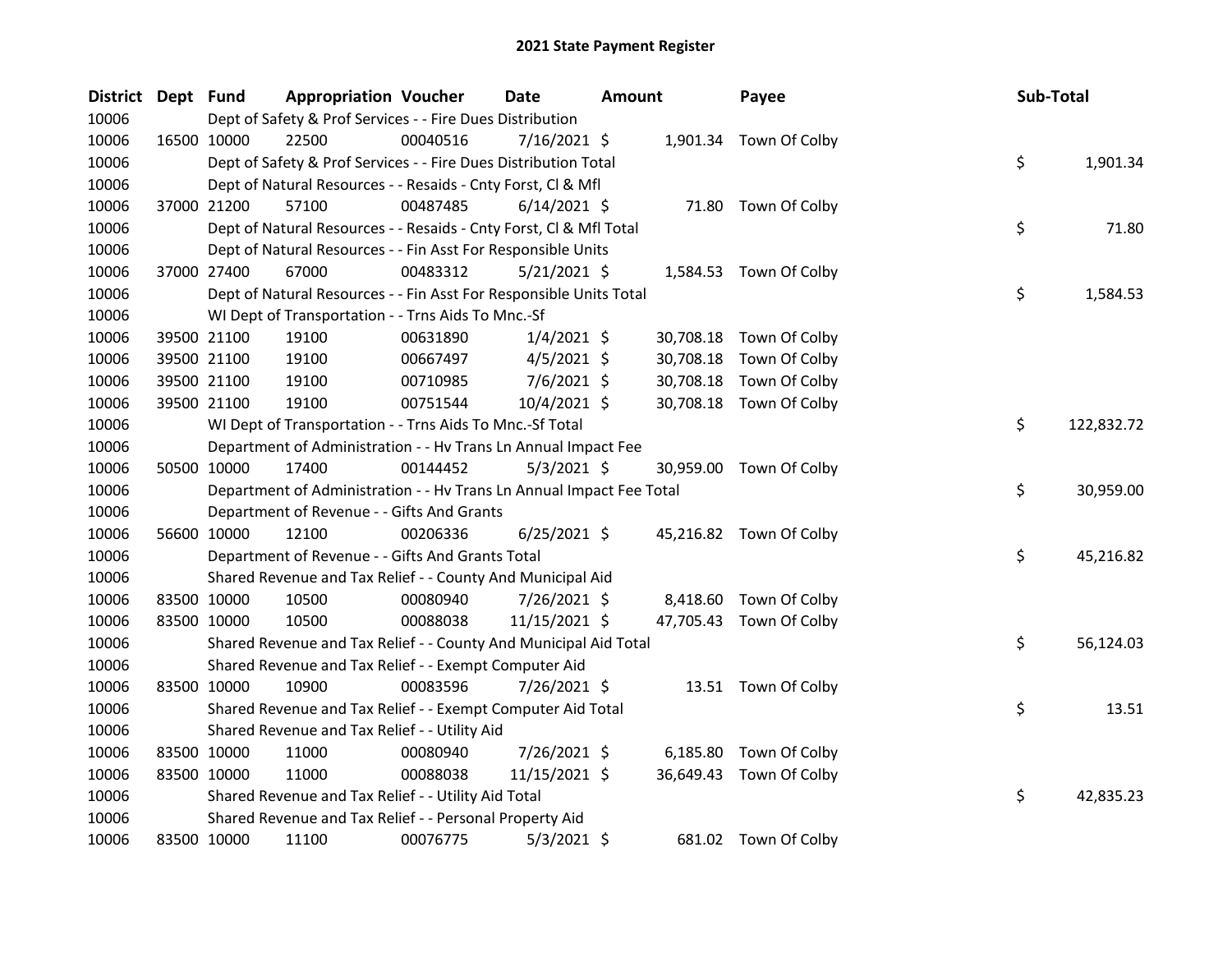| District Dept Fund |  | <b>Appropriation Voucher</b>                                  | Date | Amount | Pavee | Sub-Total  |
|--------------------|--|---------------------------------------------------------------|------|--------|-------|------------|
| 10006              |  | Shared Revenue and Tax Relief - - Personal Property Aid Total |      |        |       | 681.02     |
| 10006 Total        |  |                                                               |      |        |       | 302.220.00 |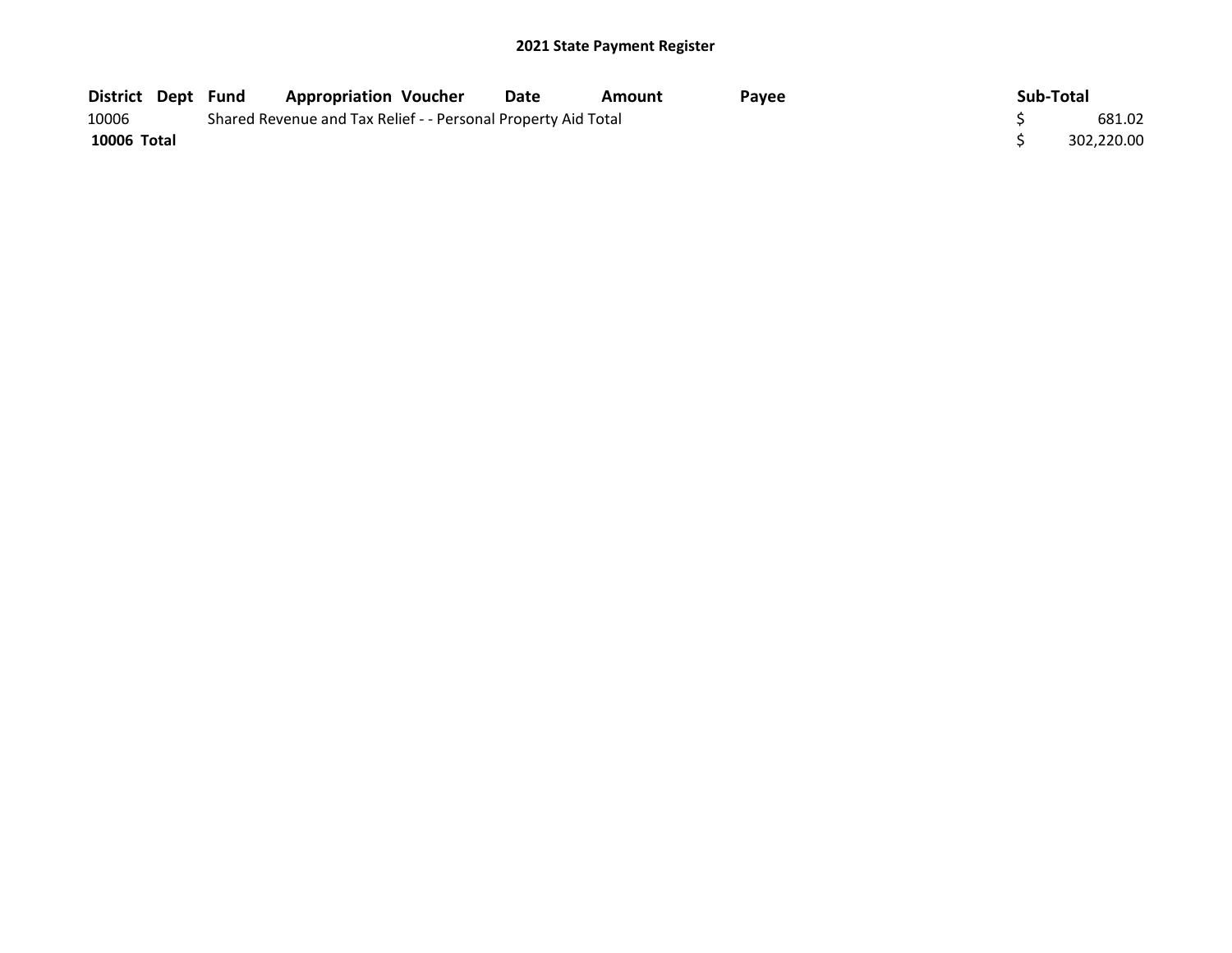| District Dept Fund |       |             | <b>Appropriation Voucher</b>                                       |          | Date           | <b>Amount</b> |           | Payee                      | Sub-Total |            |
|--------------------|-------|-------------|--------------------------------------------------------------------|----------|----------------|---------------|-----------|----------------------------|-----------|------------|
| 10008              |       |             | Dept of Natural Resources - - Aids In Lieu Of Taxes - Gener        |          |                |               |           |                            |           |            |
| 10008              |       | 37000 10000 | 50300                                                              | 00456955 | $1/15/2021$ \$ |               |           | 30,150.39 Town Of Dewhurst |           |            |
| 10008              |       |             | Dept of Natural Resources - - Aids In Lieu Of Taxes - Gener Total  |          |                |               |           |                            | \$        | 30,150.39  |
| 10008              |       |             | Dept of Natural Resources - - Resaids - Cnty Forst, Cl & Mfl       |          |                |               |           |                            |           |            |
| 10008              |       | 37000 21200 | 57100                                                              | 00487486 | $6/14/2021$ \$ |               |           | 4,727.03 Town Of Dewhurst  |           |            |
| 10008              |       |             | Dept of Natural Resources - - Resaids - Cnty Forst, Cl & Mfl Total |          |                |               |           |                            | \$        | 4,727.03   |
| 10008              |       |             | Dept of Natural Resources - - Fin Asst For Responsible Units       |          |                |               |           |                            |           |            |
| 10008              |       | 37000 27400 | 67000                                                              | 00483976 | $5/21/2021$ \$ |               |           | 894.42 Town Of Dewhurst    |           |            |
| 10008              |       |             | Dept of Natural Resources - - Fin Asst For Responsible Units Total |          |                |               |           |                            | \$        | 894.42     |
| 10008              |       |             | WI Dept of Transportation - - Trns Aids To Mnc.-Sf                 |          |                |               |           |                            |           |            |
| 10008              |       | 39500 21100 | 19100                                                              | 00631891 | $1/4/2021$ \$  |               | 26,339.13 | Town Of Dewhurst           |           |            |
| 10008              |       | 39500 21100 | 19100                                                              | 00667498 | $4/5/2021$ \$  |               | 26,339.13 | Town Of Dewhurst           |           |            |
| 10008              |       | 39500 21100 | 19100                                                              | 00710986 | $7/6/2021$ \$  |               | 26,339.13 | Town Of Dewhurst           |           |            |
| 10008              |       | 39500 21100 | 19100                                                              | 00751545 | 10/4/2021 \$   |               | 26,339.13 | Town Of Dewhurst           |           |            |
| 10008              |       |             | WI Dept of Transportation - - Trns Aids To Mnc.-Sf Total           |          |                |               |           |                            | \$        | 105,356.52 |
| 10008              |       |             | Department of Revenue - - Gifts And Grants                         |          |                |               |           |                            |           |            |
| 10008              |       | 56600 10000 | 12100                                                              | 00206337 | $6/25/2021$ \$ |               |           | 17,793.65 Town Of Dewhurst |           |            |
| 10008              |       |             | Department of Revenue - - Gifts And Grants Total                   |          |                |               |           |                            | \$        | 17,793.65  |
| 10008              |       |             | Shared Revenue and Tax Relief - - County And Municipal Aid         |          |                |               |           |                            |           |            |
| 10008              |       | 83500 10000 | 10500                                                              | 00080941 | 7/26/2021 \$   |               | 622.93    | Town Of Dewhurst           |           |            |
| 10008              |       | 83500 10000 | 10500                                                              | 00088039 | 11/15/2021 \$  |               |           | 3,529.94 Town Of Dewhurst  |           |            |
| 10008              |       |             | Shared Revenue and Tax Relief - - County And Municipal Aid Total   |          |                |               |           |                            | \$        | 4,152.87   |
| 10008              |       |             | Shared Revenue and Tax Relief - - Exempt Computer Aid              |          |                |               |           |                            |           |            |
| 10008              |       | 83500 10000 | 10900                                                              | 00083597 | 7/26/2021 \$   |               |           | 1.03 Town Of Dewhurst      |           |            |
| 10008              |       |             | Shared Revenue and Tax Relief - - Exempt Computer Aid Total        |          |                |               |           |                            | \$        | 1.03       |
| 10008              |       |             | Shared Revenue and Tax Relief - - Personal Property Aid            |          |                |               |           |                            |           |            |
| 10008              | 83500 | 10000       | 11100                                                              | 00076776 | $5/3/2021$ \$  |               |           | 12.75 Town Of Dewhurst     |           |            |
| 10008              |       |             | Shared Revenue and Tax Relief - - Personal Property Aid Total      |          |                |               |           |                            | \$        | 12.75      |
| <b>10008 Total</b> |       |             |                                                                    |          |                |               |           |                            | \$        | 163,088.66 |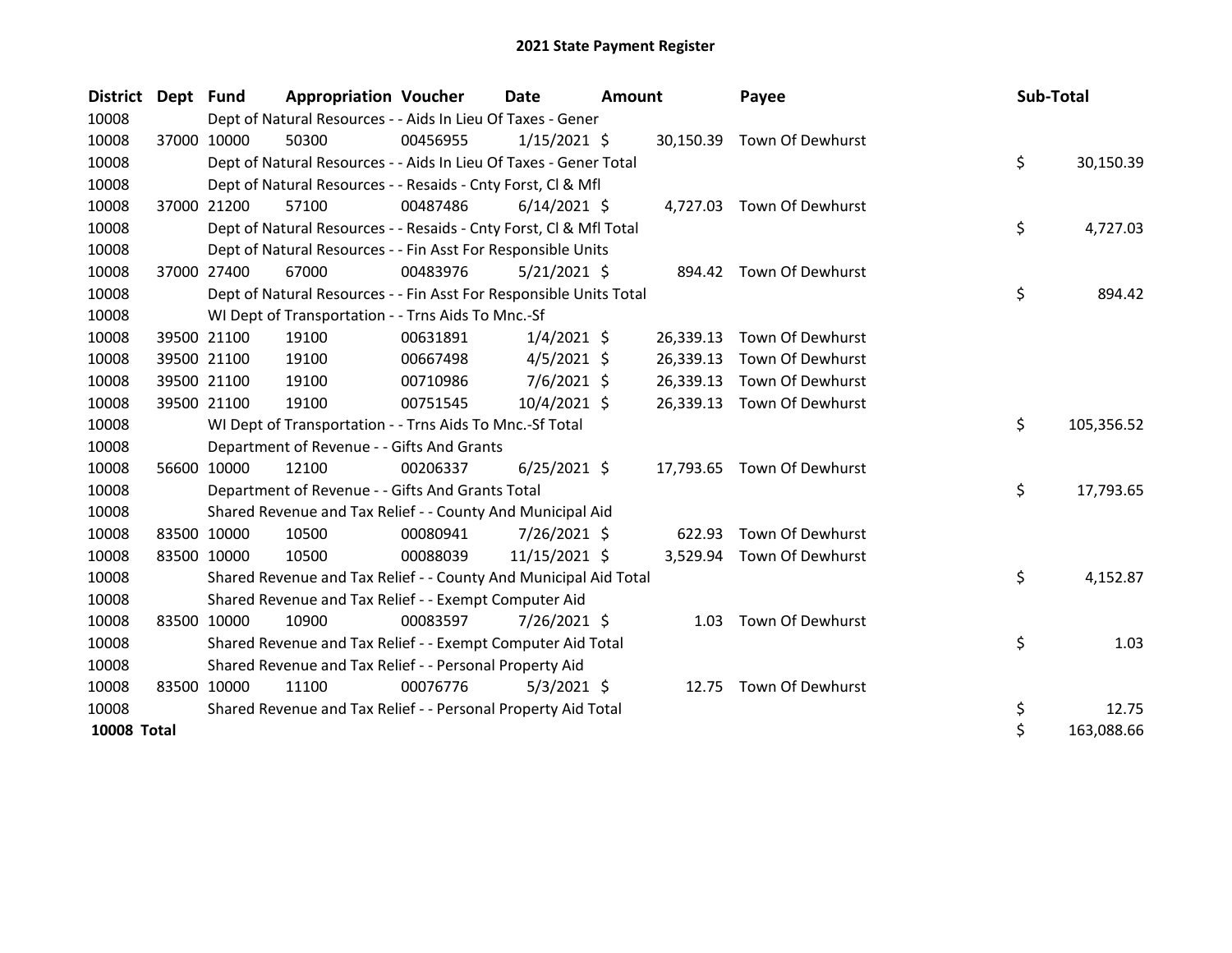| District Dept Fund |             |             | <b>Appropriation Voucher</b>                                       |          | <b>Date</b>    | <b>Amount</b> |          | Payee                   | Sub-Total |            |
|--------------------|-------------|-------------|--------------------------------------------------------------------|----------|----------------|---------------|----------|-------------------------|-----------|------------|
| 10010              |             |             | Dept of Safety & Prof Services - - Fire Dues Distribution          |          |                |               |          |                         |           |            |
| 10010              |             | 16500 10000 | 22500                                                              | 00040519 | $7/16/2021$ \$ |               |          | 2,563.70 Town Of Eaton  |           |            |
| 10010              |             |             | Dept of Safety & Prof Services - - Fire Dues Distribution Total    |          |                |               |          |                         | \$        | 2,563.70   |
| 10010              |             |             | Dept of Natural Resources - - Resaids - Cnty Forst, Cl & Mfl       |          |                |               |          |                         |           |            |
| 10010              |             | 37000 21200 | 57100                                                              | 00487487 | $6/14/2021$ \$ |               |          | 420.57 Town Of Eaton    |           |            |
| 10010              |             |             | Dept of Natural Resources - - Resaids - Cnty Forst, CI & Mfl Total |          |                |               |          |                         | \$        | 420.57     |
| 10010              |             |             | Dept of Natural Resources - - Fin Asst For Responsible Units       |          |                |               |          |                         |           |            |
| 10010              |             | 37000 27400 | 67000                                                              | 00483816 | $5/21/2021$ \$ |               |          | 2,163.54 Town Of Eaton  |           |            |
| 10010              |             |             | Dept of Natural Resources - - Fin Asst For Responsible Units Total |          |                |               |          |                         | \$        | 2,163.54   |
| 10010              |             |             | WI Dept of Transportation - - Trns Aids To Mnc.-Sf                 |          |                |               |          |                         |           |            |
| 10010              |             | 39500 21100 | 19100                                                              | 00631892 | $1/4/2021$ \$  |               |          | 28,533.51 Town Of Eaton |           |            |
| 10010              |             | 39500 21100 | 19100                                                              | 00667499 | $4/5/2021$ \$  |               |          | 28,533.51 Town Of Eaton |           |            |
| 10010              |             | 39500 21100 | 19100                                                              | 00710987 | $7/6/2021$ \$  |               |          | 28,533.51 Town Of Eaton |           |            |
| 10010              | 39500 21100 |             | 19100                                                              | 00751546 | 10/4/2021 \$   |               |          | 28,533.51 Town Of Eaton |           |            |
| 10010              |             |             | WI Dept of Transportation - - Trns Aids To Mnc.-Sf Total           |          |                |               |          |                         | \$        | 114,134.04 |
| 10010              |             |             | Department of Revenue - - Gifts And Grants                         |          |                |               |          |                         |           |            |
| 10010              |             | 56600 10000 | 12100                                                              | 00206338 | $6/25/2021$ \$ |               |          | 37,523.68 Town Of Eaton |           |            |
| 10010              |             |             | Department of Revenue - - Gifts And Grants Total                   |          |                |               |          |                         | \$        | 37,523.68  |
| 10010              |             |             | Shared Revenue and Tax Relief - - County And Municipal Aid         |          |                |               |          |                         |           |            |
| 10010              |             | 83500 10000 | 10500                                                              | 00080942 | $7/26/2021$ \$ |               |          | 5,829.27 Town Of Eaton  |           |            |
| 10010              |             | 83500 10000 | 10500                                                              | 00088040 | 11/15/2021 \$  |               |          | 33,032.56 Town Of Eaton |           |            |
| 10010              |             |             | Shared Revenue and Tax Relief - - County And Municipal Aid Total   |          |                |               |          |                         | \$        | 38,861.83  |
| 10010              |             |             | Shared Revenue and Tax Relief - - Exempt Computer Aid              |          |                |               |          |                         |           |            |
| 10010              |             | 83500 10000 | 10900                                                              | 00083598 | 7/26/2021 \$   |               |          | 95.61 Town Of Eaton     |           |            |
| 10010              |             |             | Shared Revenue and Tax Relief - - Exempt Computer Aid Total        |          |                |               |          |                         | \$        | 95.61      |
| 10010              |             |             | Shared Revenue and Tax Relief - - Utility Aid                      |          |                |               |          |                         |           |            |
| 10010              |             | 83500 10000 | 11000                                                              | 00080942 | 7/26/2021 \$   |               | 1,275.55 | Town Of Eaton           |           |            |
| 10010              |             | 83500 10000 | 11000                                                              | 00088040 | 11/15/2021 \$  |               |          | 7,264.16 Town Of Eaton  |           |            |
| 10010              |             |             | Shared Revenue and Tax Relief - - Utility Aid Total                |          |                |               |          |                         | \$        | 8,539.71   |
| 10010              |             |             | Shared Revenue and Tax Relief - - Personal Property Aid            |          |                |               |          |                         |           |            |
| 10010              |             | 83500 10000 | 11100                                                              | 00076777 | $5/3/2021$ \$  |               |          | 138.74 Town Of Eaton    |           |            |
| 10010              |             |             | Shared Revenue and Tax Relief - - Personal Property Aid Total      |          |                |               |          |                         | \$        | 138.74     |
| <b>10010 Total</b> |             |             |                                                                    |          |                |               |          |                         | \$        | 204,441.42 |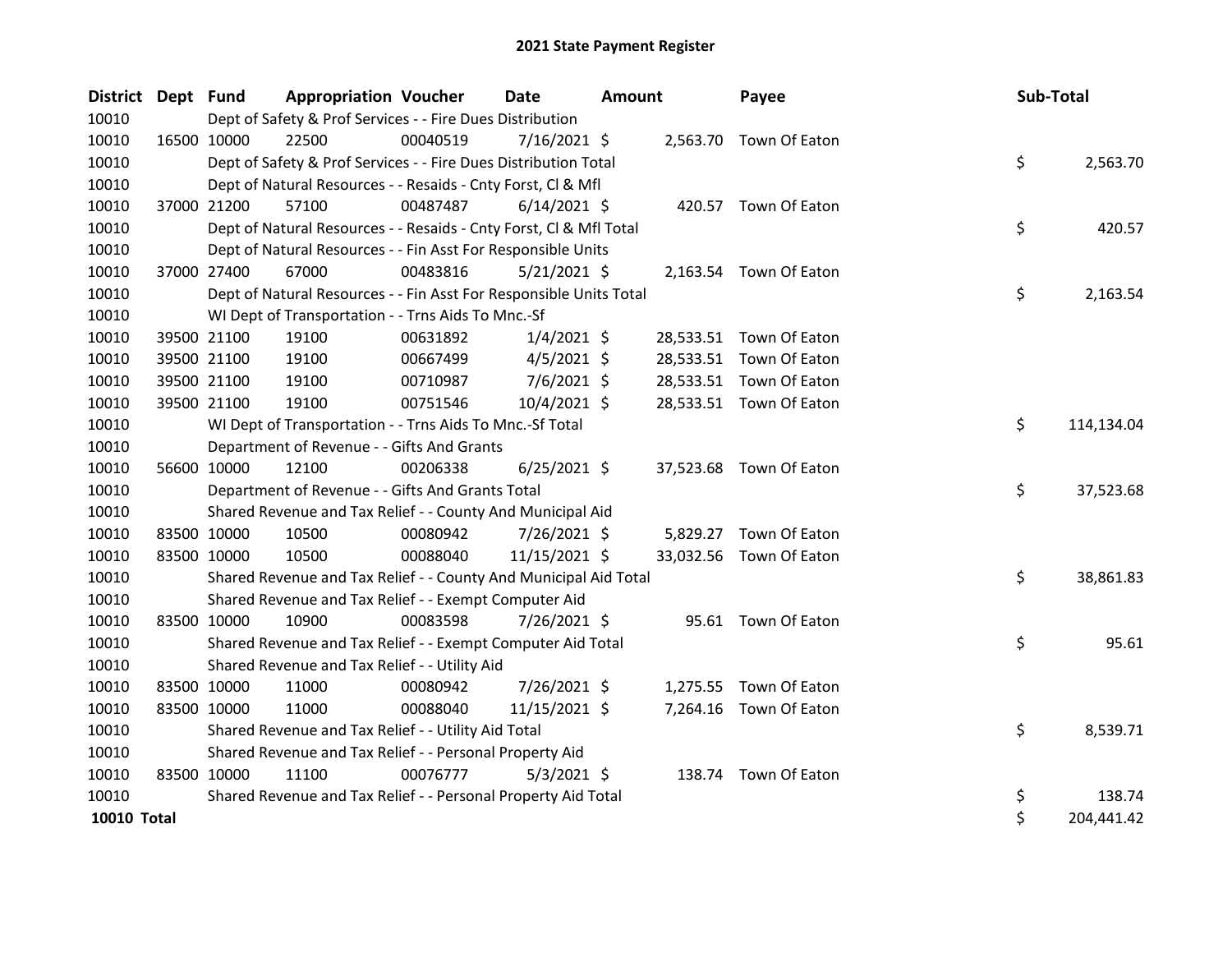| <b>District</b>    | Dept Fund |             | <b>Appropriation Voucher</b>                                       |          | Date           | Amount |           | Payee                    | Sub-Total |           |
|--------------------|-----------|-------------|--------------------------------------------------------------------|----------|----------------|--------|-----------|--------------------------|-----------|-----------|
| 10012              |           |             | Dept of Safety & Prof Services - - Fire Dues Distribution          |          |                |        |           |                          |           |           |
| 10012              |           | 16500 10000 | 22500                                                              | 00040520 | $7/16/2021$ \$ |        |           | 1,068.10 Town Of Foster  |           |           |
| 10012              |           |             | Dept of Safety & Prof Services - - Fire Dues Distribution Total    |          |                |        |           |                          | \$        | 1,068.10  |
| 10012              |           |             | Dept of Natural Resources - - General Program Operations --        |          |                |        |           |                          |           |           |
| 10012              |           | 37000 21200 | 25400                                                              | 00520298 | 11/24/2021 \$  |        |           | 684.81 Town Of Foster    |           |           |
| 10012              |           |             | Dept of Natural Resources - - General Program Operations -- Total  |          |                |        |           |                          | \$        | 684.81    |
| 10012              |           |             | Dept of Natural Resources - - Resaids - Cnty Forst, CI & Mfl       |          |                |        |           |                          |           |           |
| 10012              |           | 37000 21200 | 57100                                                              | 00487488 | $6/14/2021$ \$ |        |           | 13,084.07 Town Of Foster |           |           |
| 10012              |           |             | Dept of Natural Resources - - Resaids - Cnty Forst, CI & Mfl Total |          |                |        |           |                          | \$        | 13,084.07 |
| 10012              |           |             | Dept of Natural Resources - - Fin Asst For Responsible Units       |          |                |        |           |                          |           |           |
| 10012              |           | 37000 27400 | 67000                                                              | 00483989 | $5/21/2021$ \$ |        |           | 301.94 Town Of Foster    |           |           |
| 10012              |           |             | Dept of Natural Resources - - Fin Asst For Responsible Units Total |          |                |        |           |                          | \$        | 301.94    |
| 10012              |           |             | WI Dept of Transportation - - Trns Aids To Mnc.-Sf                 |          |                |        |           |                          |           |           |
| 10012              |           | 39500 21100 | 19100                                                              | 00631893 | $1/4/2021$ \$  |        | 11,760.30 | Town Of Foster           |           |           |
| 10012              |           | 39500 21100 | 19100                                                              | 00667500 | $4/5/2021$ \$  |        | 11,760.30 | Town Of Foster           |           |           |
| 10012              |           | 39500 21100 | 19100                                                              | 00710988 | $7/6/2021$ \$  |        | 11,760.30 | Town Of Foster           |           |           |
| 10012              |           | 39500 21100 | 19100                                                              | 00751547 | 10/4/2021 \$   |        | 11,760.30 | Town Of Foster           |           |           |
| 10012              |           |             | WI Dept of Transportation - - Trns Aids To Mnc.-Sf Total           |          |                |        |           |                          | \$        | 47,041.20 |
| 10012              |           |             | Department of Revenue - - Gifts And Grants                         |          |                |        |           |                          |           |           |
| 10012              |           | 56600 10000 | 12100                                                              | 00206339 | $6/25/2021$ \$ |        | 5,024.09  | Town Of Foster           |           |           |
| 10012              |           |             | Department of Revenue - - Gifts And Grants Total                   |          |                |        |           |                          | \$        | 5,024.09  |
| 10012              |           |             | Shared Revenue and Tax Relief - - County And Municipal Aid         |          |                |        |           |                          |           |           |
| 10012              |           | 83500 10000 | 10500                                                              | 00080943 | 7/26/2021 \$   |        |           | 1,780.53 Town Of Foster  |           |           |
| 10012              |           | 83500 10000 | 10500                                                              | 00088041 | 11/15/2021 \$  |        | 10,089.65 | Town Of Foster           |           |           |
| 10012              |           |             | Shared Revenue and Tax Relief - - County And Municipal Aid Total   |          |                |        |           |                          | \$        | 11,870.18 |
| 10012              |           |             | Shared Revenue and Tax Relief - - Personal Property Aid            |          |                |        |           |                          |           |           |
| 10012              |           | 83500 10000 | 11100                                                              | 00076778 | $5/3/2021$ \$  |        |           | 733.31 Town Of Foster    |           |           |
| 10012              |           |             | Shared Revenue and Tax Relief - - Personal Property Aid Total      |          |                |        |           |                          | \$        | 733.31    |
| <b>10012 Total</b> |           |             |                                                                    |          |                |        |           |                          | \$        | 79,807.70 |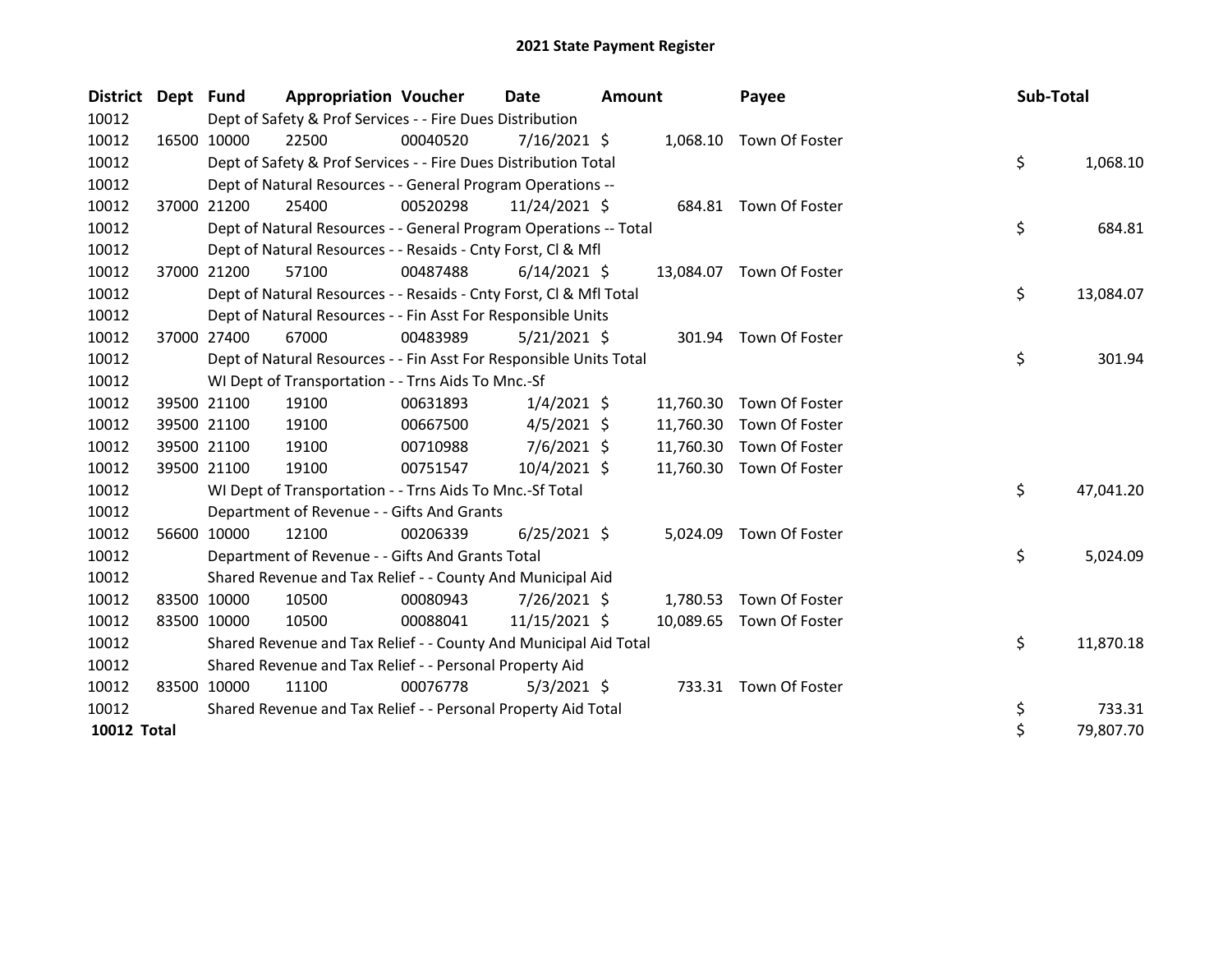| District Dept Fund |             | <b>Appropriation Voucher</b>                                       |          | <b>Date</b>    | <b>Amount</b> |           | Payee                     | Sub-Total |            |
|--------------------|-------------|--------------------------------------------------------------------|----------|----------------|---------------|-----------|---------------------------|-----------|------------|
| 10014              |             | Dept of Safety & Prof Services - - Fire Dues Distribution          |          |                |               |           |                           |           |            |
| 10014              | 16500 10000 | 22500                                                              | 00040521 | 7/16/2021 \$   |               |           | 2,801.09 Town Of Fremont  |           |            |
| 10014              |             | Dept of Safety & Prof Services - - Fire Dues Distribution Total    |          |                |               |           |                           | \$        | 2,801.09   |
| 10014              |             | Dept of Natural Resources - - Resaids - Cnty Forst, Cl & Mfl       |          |                |               |           |                           |           |            |
| 10014              | 37000 21200 | 57100                                                              | 00487489 | $6/14/2021$ \$ |               |           | 186.44 Town Of Fremont    |           |            |
| 10014              |             | Dept of Natural Resources - - Resaids - Cnty Forst, Cl & Mfl Total |          |                |               |           |                           | \$        | 186.44     |
| 10014              |             | Dept of Natural Resources - - Fin Asst For Responsible Units       |          |                |               |           |                           |           |            |
| 10014              | 37000 27400 | 67000                                                              | 00483785 | $5/21/2021$ \$ |               |           | 695.03 Town Of Fremont    |           |            |
| 10014              |             | Dept of Natural Resources - - Fin Asst For Responsible Units Total |          |                |               |           |                           | \$        | 695.03     |
| 10014              |             | WI Dept of Transportation - - Trns Aids To Mnc.-Sf                 |          |                |               |           |                           |           |            |
| 10014              | 39500 21100 | 19100                                                              | 00631894 | $1/4/2021$ \$  |               | 41,607.81 | Town Of Fremont           |           |            |
| 10014              | 39500 21100 | 19100                                                              | 00667501 | $4/5/2021$ \$  |               |           | 41,607.81 Town Of Fremont |           |            |
| 10014              | 39500 21100 | 19100                                                              | 00710989 | $7/6/2021$ \$  |               |           | 41,607.81 Town Of Fremont |           |            |
| 10014              | 39500 21100 | 19100                                                              | 00751548 | 10/4/2021 \$   |               |           | 41,607.81 Town Of Fremont |           |            |
| 10014              |             | WI Dept of Transportation - - Trns Aids To Mnc.-Sf Total           |          |                |               |           |                           | \$        | 166,431.24 |
| 10014              |             | WI Dept of Transportation - - Loc Rd Imp Prg St Fd                 |          |                |               |           |                           |           |            |
| 10014              | 39500 21100 | 27800                                                              | 00745924 | $9/14/2021$ \$ |               |           | 52,442.48 Town Of Fremont |           |            |
| 10014              |             | WI Dept of Transportation - - Loc Rd Imp Prg St Fd Total           |          |                |               |           |                           | \$        | 52,442.48  |
| 10014              |             | Department of Revenue - - Gifts And Grants                         |          |                |               |           |                           |           |            |
| 10014              | 56600 10000 | 12100                                                              | 00206340 | $6/25/2021$ \$ |               |           | 66,987.88 Town Of Fremont |           |            |
| 10014              |             | Department of Revenue - - Gifts And Grants Total                   |          |                |               |           |                           | \$        | 66,987.88  |
| 10014              |             | Shared Revenue and Tax Relief - - County And Municipal Aid         |          |                |               |           |                           |           |            |
| 10014              | 83500 10000 | 10500                                                              | 00080944 | 7/26/2021 \$   |               | 9,334.78  | Town Of Fremont           |           |            |
| 10014              | 83500 10000 | 10500                                                              | 00088042 | 11/15/2021 \$  |               |           | 52,897.06 Town Of Fremont |           |            |
| 10014              |             | Shared Revenue and Tax Relief - - County And Municipal Aid Total   |          |                |               |           |                           | \$        | 62,231.84  |
| 10014              |             | Shared Revenue and Tax Relief - - Exempt Computer Aid              |          |                |               |           |                           |           |            |
| 10014              | 83500 10000 | 10900                                                              | 00083599 | 7/26/2021 \$   |               |           | 124.71 Town Of Fremont    |           |            |
| 10014              |             | Shared Revenue and Tax Relief - - Exempt Computer Aid Total        |          |                |               |           |                           | \$        | 124.71     |
| 10014              |             | Shared Revenue and Tax Relief - - Utility Aid                      |          |                |               |           |                           |           |            |
| 10014              | 83500 10000 | 11000                                                              | 00080944 | 7/26/2021 \$   |               | 148.35    | Town Of Fremont           |           |            |
| 10014              | 83500 10000 | 11000                                                              | 00088042 | 11/15/2021 \$  |               |           | 887.90 Town Of Fremont    |           |            |
| 10014              |             | Shared Revenue and Tax Relief - - Utility Aid Total                |          |                |               |           |                           | \$        | 1,036.25   |
| 10014              |             | Shared Revenue and Tax Relief - - Personal Property Aid            |          |                |               |           |                           |           |            |
| 10014              | 83500 10000 | 11100                                                              | 00076779 | $5/3/2021$ \$  |               |           | 1,700.88 Town Of Fremont  |           |            |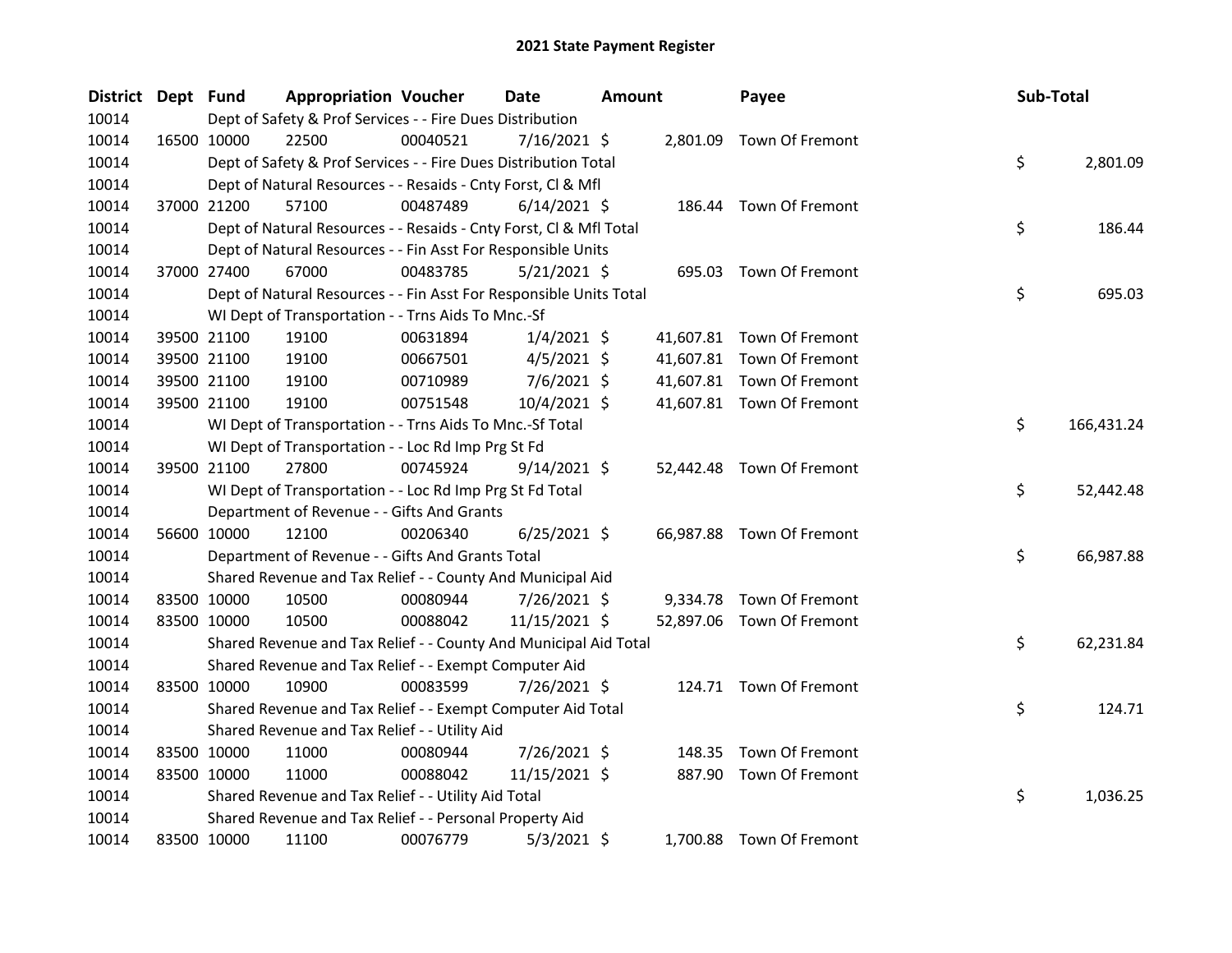|             |                                                               | District Dept Fund Appropriation Voucher |  | Date | Amount | <b>Pavee</b> |  | Sub-Total |            |
|-------------|---------------------------------------------------------------|------------------------------------------|--|------|--------|--------------|--|-----------|------------|
| 10014       | Shared Revenue and Tax Relief - - Personal Property Aid Total |                                          |  |      |        |              |  |           | 1,700.88   |
| 10014 Total |                                                               |                                          |  |      |        |              |  |           | 354,637.84 |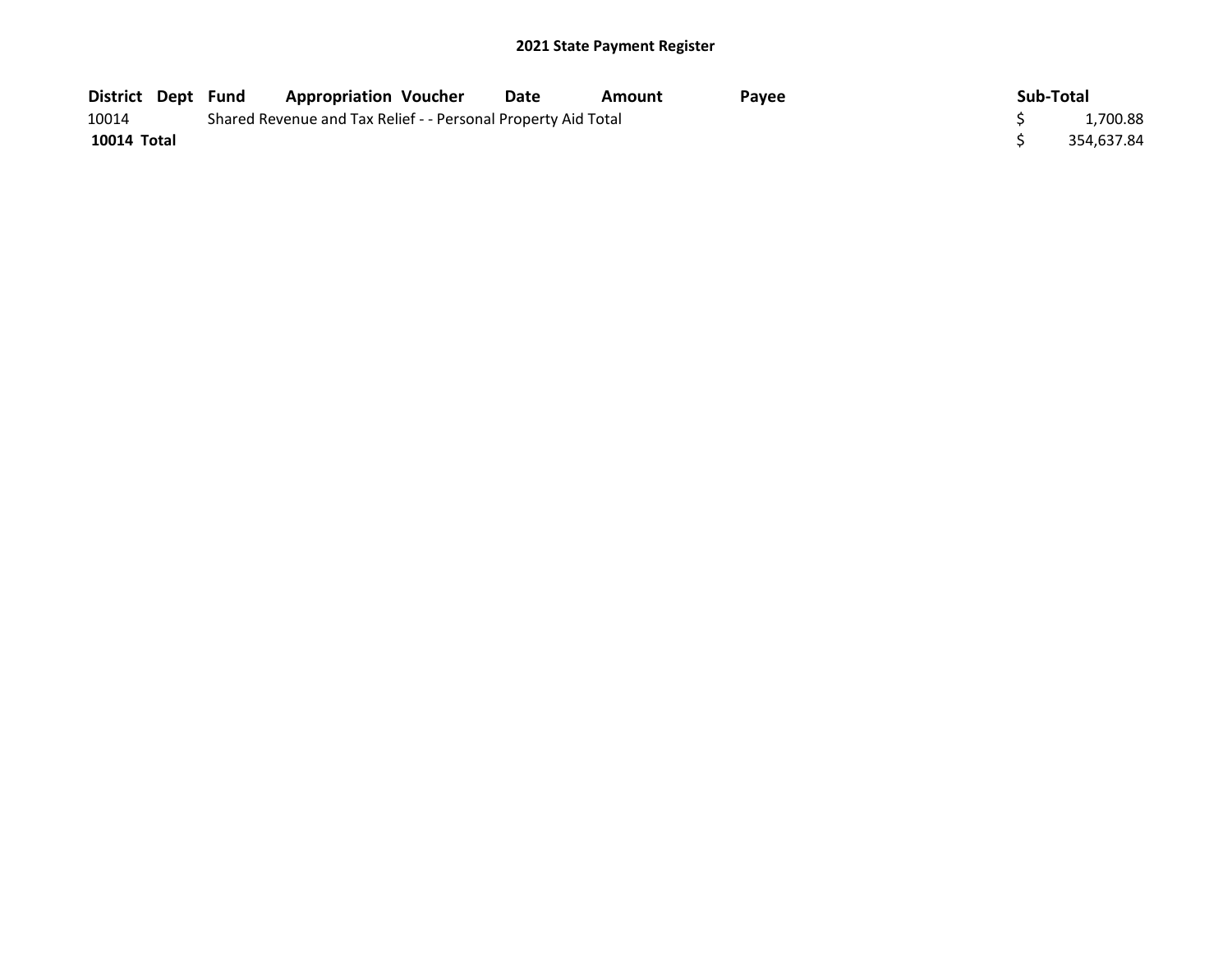| District Dept Fund |             |             | <b>Appropriation Voucher</b>                                       |          | Date           | Amount |           | Payee                    | Sub-Total |            |
|--------------------|-------------|-------------|--------------------------------------------------------------------|----------|----------------|--------|-----------|--------------------------|-----------|------------|
| 10016              |             |             | Dept of Safety & Prof Services - - Fire Dues Distribution          |          |                |        |           |                          |           |            |
| 10016              |             | 16500 10000 | 22500                                                              | 00040522 | $7/16/2021$ \$ |        |           | 2,114.03 Town Of Grant   |           |            |
| 10016              |             |             | Dept of Safety & Prof Services - - Fire Dues Distribution Total    |          |                |        |           |                          | \$        | 2,114.03   |
| 10016              |             |             | Dept of Natural Resources - - Resaids - Cnty Forst, Cl & Mfl       |          |                |        |           |                          |           |            |
| 10016              |             | 37000 21200 | 57100                                                              | 00487490 | $6/14/2021$ \$ |        |           | 260.66 Town Of Grant     |           |            |
| 10016              |             |             | Dept of Natural Resources - - Resaids - Cnty Forst, CI & Mfl Total |          |                |        |           |                          | \$        | 260.66     |
| 10016              |             |             | Dept of Natural Resources - - Fin Asst For Responsible Units       |          |                |        |           |                          |           |            |
| 10016              |             | 37000 27400 | 67000                                                              | 00483891 | $5/21/2021$ \$ |        |           | 409.73 Town Of Grant     |           |            |
| 10016              |             |             | Dept of Natural Resources - - Fin Asst For Responsible Units Total |          |                |        |           |                          | \$        | 409.73     |
| 10016              |             |             | Dept of Natural Resources - - Recycling Consolidation Grants       |          |                |        |           |                          |           |            |
| 10016              |             | 37000 27400 | 67300                                                              | 00483891 | $5/21/2021$ \$ |        |           | 241.20 Town Of Grant     |           |            |
| 10016              |             |             | Dept of Natural Resources - - Recycling Consolidation Grants Total |          |                |        |           |                          | \$        | 241.20     |
| 10016              |             |             | WI Dept of Transportation - - Trns Aids To Mnc.-Sf                 |          |                |        |           |                          |           |            |
| 10016              |             | 39500 21100 | 19100                                                              | 00631895 | $1/4/2021$ \$  |        | 41,581.53 | Town Of Grant            |           |            |
| 10016              |             | 39500 21100 | 19100                                                              | 00667502 | $4/5/2021$ \$  |        | 41,581.53 | Town Of Grant            |           |            |
| 10016              |             | 39500 21100 | 19100                                                              | 00710990 | $7/6/2021$ \$  |        |           | 41,581.53 Town Of Grant  |           |            |
| 10016              |             | 39500 21100 | 19100                                                              | 00751549 | 10/4/2021 \$   |        |           | 41,581.53 Town Of Grant  |           |            |
| 10016              |             |             | WI Dept of Transportation - - Trns Aids To Mnc.-Sf Total           |          |                |        |           |                          | \$        | 166,326.12 |
| 10016              |             |             | WI Dept of Transportation - - Loc Rd Imp Prg St Fd                 |          |                |        |           |                          |           |            |
| 10016              |             | 39500 21100 | 27800                                                              | 00778579 | 11/29/2021 \$  |        |           | 16,350.00 Town Of Grant  |           |            |
| 10016              |             |             | WI Dept of Transportation - - Loc Rd Imp Prg St Fd Total           |          |                |        |           |                          | \$        | 16,350.00  |
| 10016              |             |             | Commissioners of Public Lands - - Balsht Common School Fund        |          |                |        |           |                          |           |            |
| 10016              |             | 50700 37400 | 57700                                                              | 00003721 | $6/29/2021$ \$ |        |           | 160,000.00 Town Of Grant |           |            |
| 10016              |             |             | Commissioners of Public Lands - - Balsht Common School Fund Total  |          |                |        |           |                          | \$        | 160,000.00 |
| 10016              |             |             | Department of Revenue - - Gifts And Grants                         |          |                |        |           |                          |           |            |
| 10016              |             | 56600 10000 | 12100                                                              | 00206341 | $6/25/2021$ \$ |        |           | 48,880.22 Town Of Grant  |           |            |
| 10016              |             |             | Department of Revenue - - Gifts And Grants Total                   |          |                |        |           |                          | \$        | 48,880.22  |
| 10016              |             |             | Shared Revenue and Tax Relief - - County And Municipal Aid         |          |                |        |           |                          |           |            |
| 10016              |             | 83500 10000 | 10500                                                              | 00080945 | 7/26/2021 \$   |        | 12,841.16 | Town Of Grant            |           |            |
| 10016              |             | 83500 10000 | 10500                                                              | 00088043 | 11/15/2021 \$  |        |           | 72,766.56 Town Of Grant  |           |            |
| 10016              |             |             | Shared Revenue and Tax Relief - - County And Municipal Aid Total   |          |                |        |           |                          | \$        | 85,607.72  |
| 10016              |             |             | Shared Revenue and Tax Relief - - Exempt Computer Aid              |          |                |        |           |                          |           |            |
| 10016              | 83500 10000 |             | 10900                                                              | 00083600 | 7/26/2021 \$   |        |           | 8.32 Town Of Grant       |           |            |
| 10016              |             |             | Shared Revenue and Tax Relief - - Exempt Computer Aid Total        |          |                |        |           |                          | \$        | 8.32       |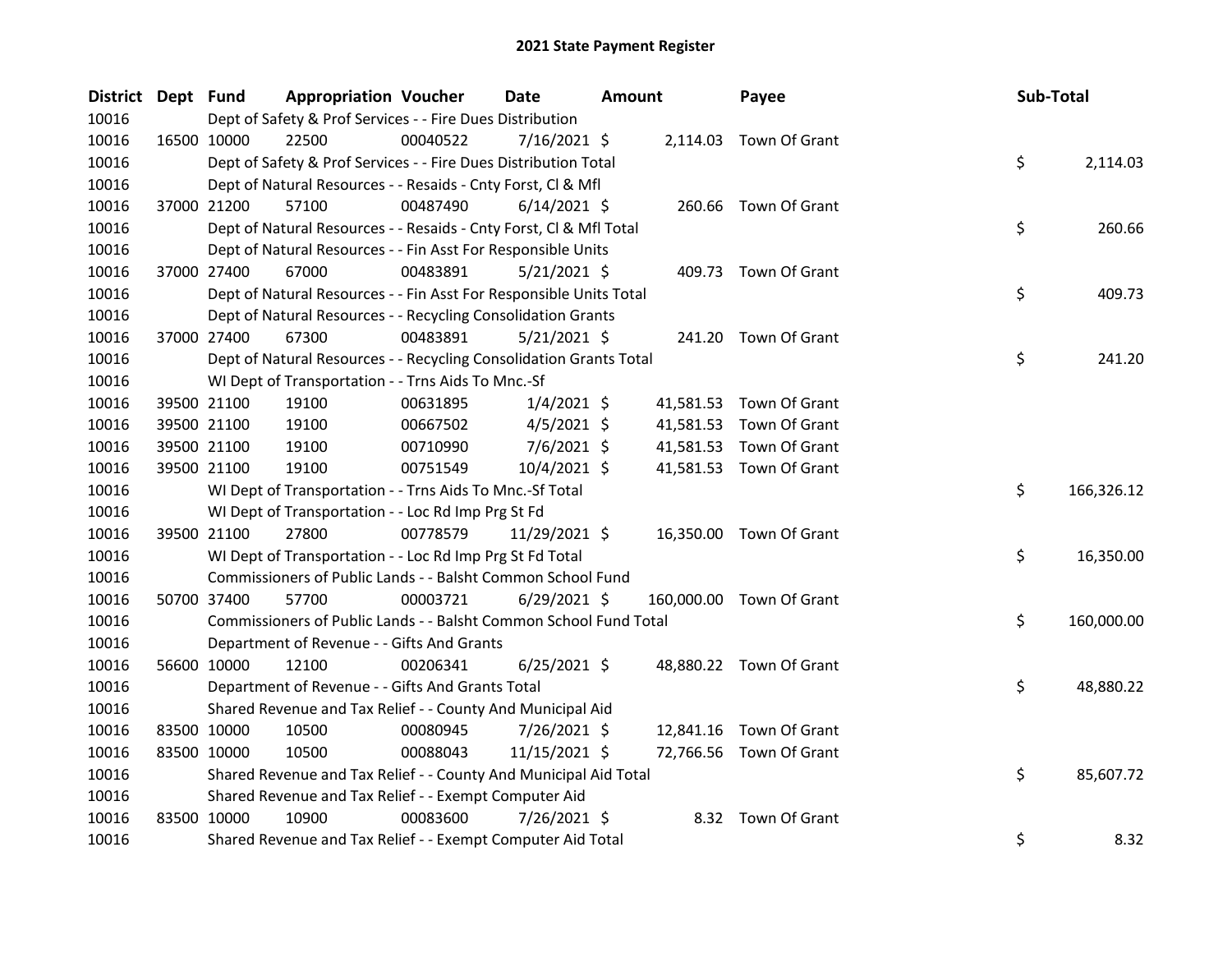| <b>District</b> | Dept Fund   |             | <b>Appropriation Voucher</b>                                        |          | Date           | <b>Amount</b> |        | Payee         | <b>Sub-Total</b> |
|-----------------|-------------|-------------|---------------------------------------------------------------------|----------|----------------|---------------|--------|---------------|------------------|
| 10016           |             |             | Shared Revenue and Tax Relief - - Personal Property Aid             |          |                |               |        |               |                  |
| 10016           | 83500 10000 |             | 11100                                                               | 00076780 | $5/3/2021$ \$  |               | 261.54 | Town Of Grant |                  |
| 10016           |             |             | Shared Revenue and Tax Relief - - Personal Property Aid Total       |          |                |               |        |               | 261.54           |
| 10016           |             |             | Shared Revenue and Tax Relief - - Payments For Municipal Svcs       |          |                |               |        |               |                  |
| 10016           |             | 83500 10000 | 50100                                                               | 00073540 | $2/1/2021$ \$  |               | 95.37  | Town Of Grant |                  |
| 10016           |             |             | Shared Revenue and Tax Relief - - Payments For Municipal Svcs Total |          |                |               |        |               | 95.37            |
| 10016           |             |             | Shared Revenue and Tax Relief - - Lottery & Gaming Credit           |          |                |               |        |               |                  |
| 10016           | 83500 52100 |             | 36300                                                               | 00074084 | $3/22/2021$ \$ |               | 344.40 | Town Of Grant |                  |
| 10016           |             |             | Shared Revenue and Tax Relief - - Lottery & Gaming Credit Total     |          |                |               |        |               | 344.40           |
| 10016 Total     |             |             |                                                                     |          |                |               |        |               | 480,899.31       |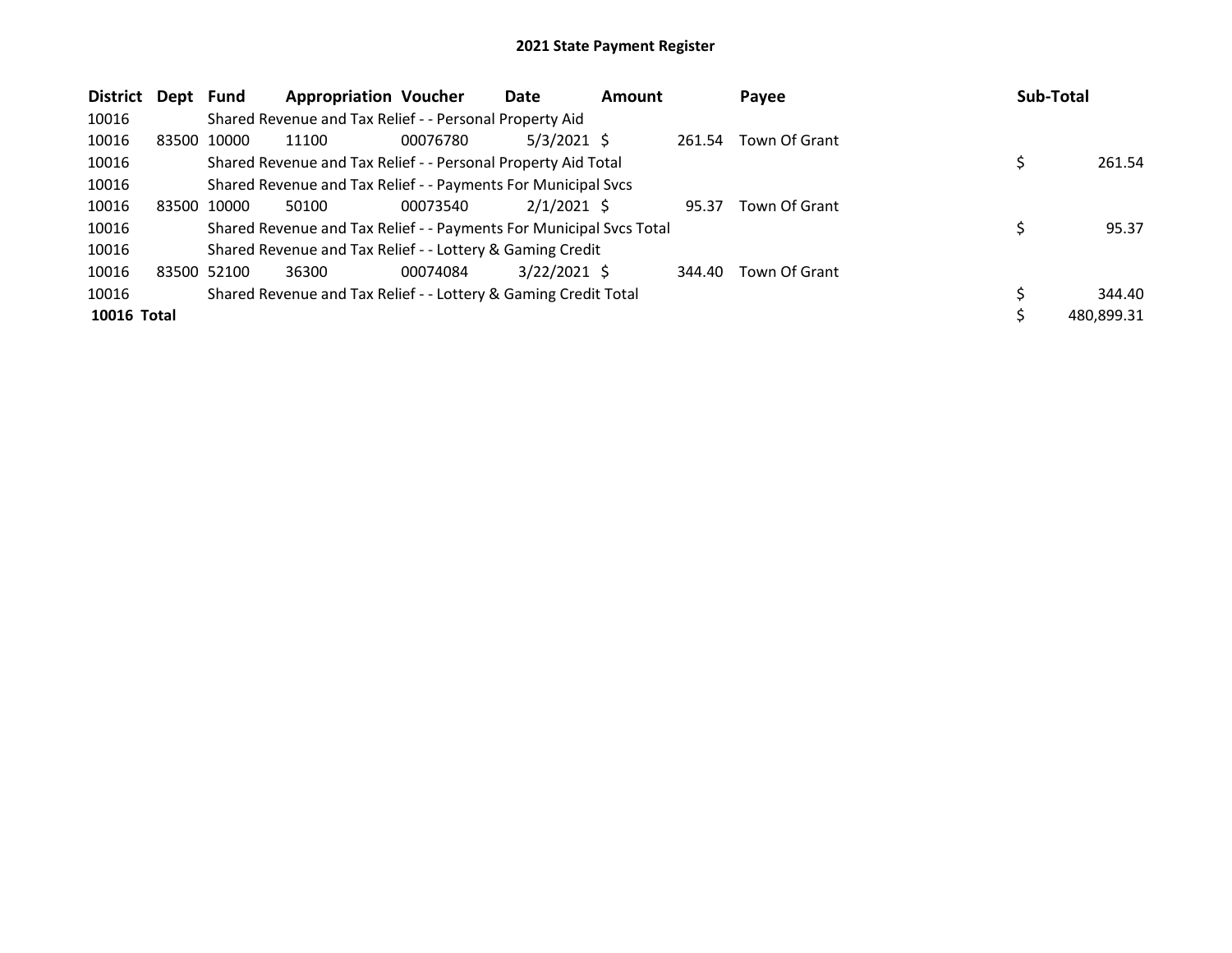| <b>District</b> | Dept Fund | <b>Appropriation Voucher</b>                                         |          | Date           | <b>Amount</b> |       | Payee                          | Sub-Total        |
|-----------------|-----------|----------------------------------------------------------------------|----------|----------------|---------------|-------|--------------------------------|------------------|
| 10018           |           | Dept of Safety & Prof Services - - Fire Dues Distribution            |          |                |               |       |                                |                  |
| 10018           |           | 22500<br>16500 10000                                                 | 00040524 | 7/16/2021 \$   |               |       | 1,825.25 Green Grove, Town of  |                  |
| 10018           |           | Dept of Safety & Prof Services - - Fire Dues Distribution Total      |          |                |               |       |                                | \$<br>1,825.25   |
| 10018           |           | Dept of Natural Resources - - Aids In Lieu Of Taxes - Gener          |          |                |               |       |                                |                  |
| 10018           |           | 37000 10000<br>50300                                                 | 00476255 | $4/21/2021$ \$ |               |       | 107.94 Green Grove, Town of    |                  |
| 10018           |           | Dept of Natural Resources - - Aids In Lieu Of Taxes - Gener Total    |          |                |               |       |                                | \$<br>107.94     |
| 10018           |           | Dept of Natural Resources - - Resaids - Cnty Forst, Cl & Mfl         |          |                |               |       |                                |                  |
| 10018           |           | 57100<br>37000 21200                                                 | 00487491 | $6/14/2021$ \$ |               |       | 111.44 Green Grove, Town of    |                  |
| 10018           |           | Dept of Natural Resources - - Resaids - Cnty Forst, CI & Mfl Total   |          |                |               |       |                                | \$<br>111.44     |
| 10018           |           | Dept of Natural Resources - - Aids In Lieu Of Taxes - Sum S          |          |                |               |       |                                |                  |
| 10018           |           | 57900<br>37000 21200                                                 | 00476254 | $4/21/2021$ \$ |               |       | 45.99 Green Grove, Town of     |                  |
| 10018           |           | Dept of Natural Resources - - Aids In Lieu Of Taxes - Sum S Total    |          |                |               |       |                                | \$<br>45.99      |
| 10018           |           | Dept of Natural Resources - - Fin Asst For Responsible Units         |          |                |               |       |                                |                  |
| 10018           |           | 37000 27400<br>67000                                                 | 00483627 | $5/21/2021$ \$ |               |       | 2,426.92 Green Grove, Town of  |                  |
| 10018           |           | Dept of Natural Resources - - Fin Asst For Responsible Units Total   |          |                |               |       |                                | \$<br>2,426.92   |
| 10018           |           | WI Dept of Transportation - - Trns Aids To Mnc.-Sf                   |          |                |               |       |                                |                  |
| 10018           |           | 39500 21100<br>19100                                                 | 00631896 | $1/4/2021$ \$  |               |       | 31,838.22 Green Grove, Town of |                  |
| 10018           |           | 39500 21100<br>19100                                                 | 00667503 | $4/5/2021$ \$  |               |       | 31,838.22 Green Grove, Town of |                  |
| 10018           |           | 39500 21100<br>19100                                                 | 00710991 | $7/6/2021$ \$  |               |       | 31,838.22 Green Grove, Town of |                  |
| 10018           |           | 39500 21100<br>19100                                                 | 00751550 | $10/4/2021$ \$ |               |       | 31,838.22 Green Grove, Town of |                  |
| 10018           |           | WI Dept of Transportation - - Trns Aids To Mnc.-Sf Total             |          |                |               |       |                                | \$<br>127,352.88 |
| 10018           |           | Department of Administration - - Hv Trans Ln Annual Impact Fee       |          |                |               |       |                                |                  |
| 10018           |           | 50500 10000<br>17400                                                 | 00144462 | $5/3/2021$ \$  |               |       | 30,814.00 Green Grove, Town of |                  |
| 10018           |           | Department of Administration - - Hv Trans Ln Annual Impact Fee Total |          |                |               |       |                                | \$<br>30,814.00  |
| 10018           |           | Department of Revenue - - Gifts And Grants                           |          |                |               |       |                                |                  |
| 10018           |           | 56600 10000<br>12100                                                 | 00206342 | $6/25/2021$ \$ |               |       | 39,407.71 Green Grove, Town of |                  |
| 10018           |           | Department of Revenue - - Gifts And Grants Total                     |          |                |               |       |                                | \$<br>39,407.71  |
| 10018           |           | Shared Revenue and Tax Relief - - County And Municipal Aid           |          |                |               |       |                                |                  |
| 10018           |           | 83500 10000<br>10500                                                 | 00080946 | 7/26/2021 \$   |               |       | 6,013.08 Green Grove, Town of  |                  |
| 10018           |           | 83500 10000<br>10500                                                 | 00088044 | 11/15/2021 \$  |               |       | 34,074.13 Green Grove, Town of |                  |
| 10018           |           | Shared Revenue and Tax Relief - - County And Municipal Aid Total     |          |                |               |       |                                | \$<br>40,087.21  |
| 10018           |           | Shared Revenue and Tax Relief - - Exempt Computer Aid                |          |                |               |       |                                |                  |
| 10018           |           | 10900<br>83500 10000                                                 | 00083601 | $7/26/2021$ \$ |               | 16.63 | Green Grove, Town of           |                  |
| 10018           |           | Shared Revenue and Tax Relief - - Exempt Computer Aid Total          |          |                |               |       |                                | \$<br>16.63      |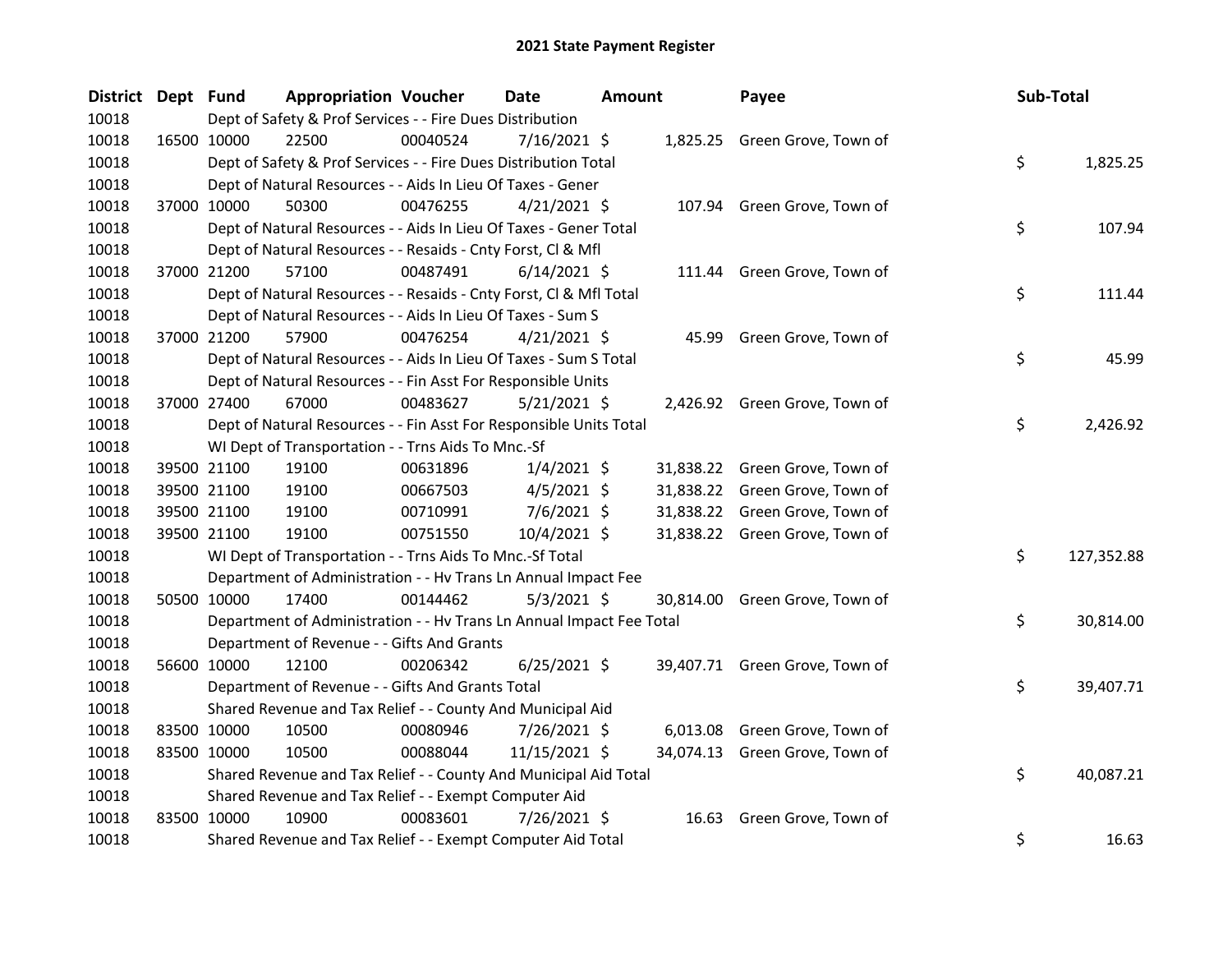| District Dept Fund |             | <b>Appropriation Voucher</b>                                  |          | Date          | <b>Amount</b> | Payee                         | Sub-Total  |
|--------------------|-------------|---------------------------------------------------------------|----------|---------------|---------------|-------------------------------|------------|
| 10018              |             | Shared Revenue and Tax Relief - - Utility Aid                 |          |               |               |                               |            |
| 10018              | 83500 10000 | 11000                                                         | 00080946 | 7/26/2021 \$  |               | 90.09 Green Grove, Town of    |            |
| 10018              | 83500 10000 | 11000                                                         | 00088044 | 11/15/2021 \$ |               | 511.71 Green Grove, Town of   |            |
| 10018              |             | Shared Revenue and Tax Relief - - Utility Aid Total           |          |               |               |                               | 601.80     |
| 10018              |             | Shared Revenue and Tax Relief - - Personal Property Aid       |          |               |               |                               |            |
| 10018              | 83500 10000 | 11100                                                         | 00076781 | $5/3/2021$ \$ |               | 2,621.88 Green Grove, Town of |            |
| 10018              |             | Shared Revenue and Tax Relief - - Personal Property Aid Total |          |               |               |                               | 2,621.88   |
| <b>10018 Total</b> |             |                                                               |          |               |               |                               | 245,419.65 |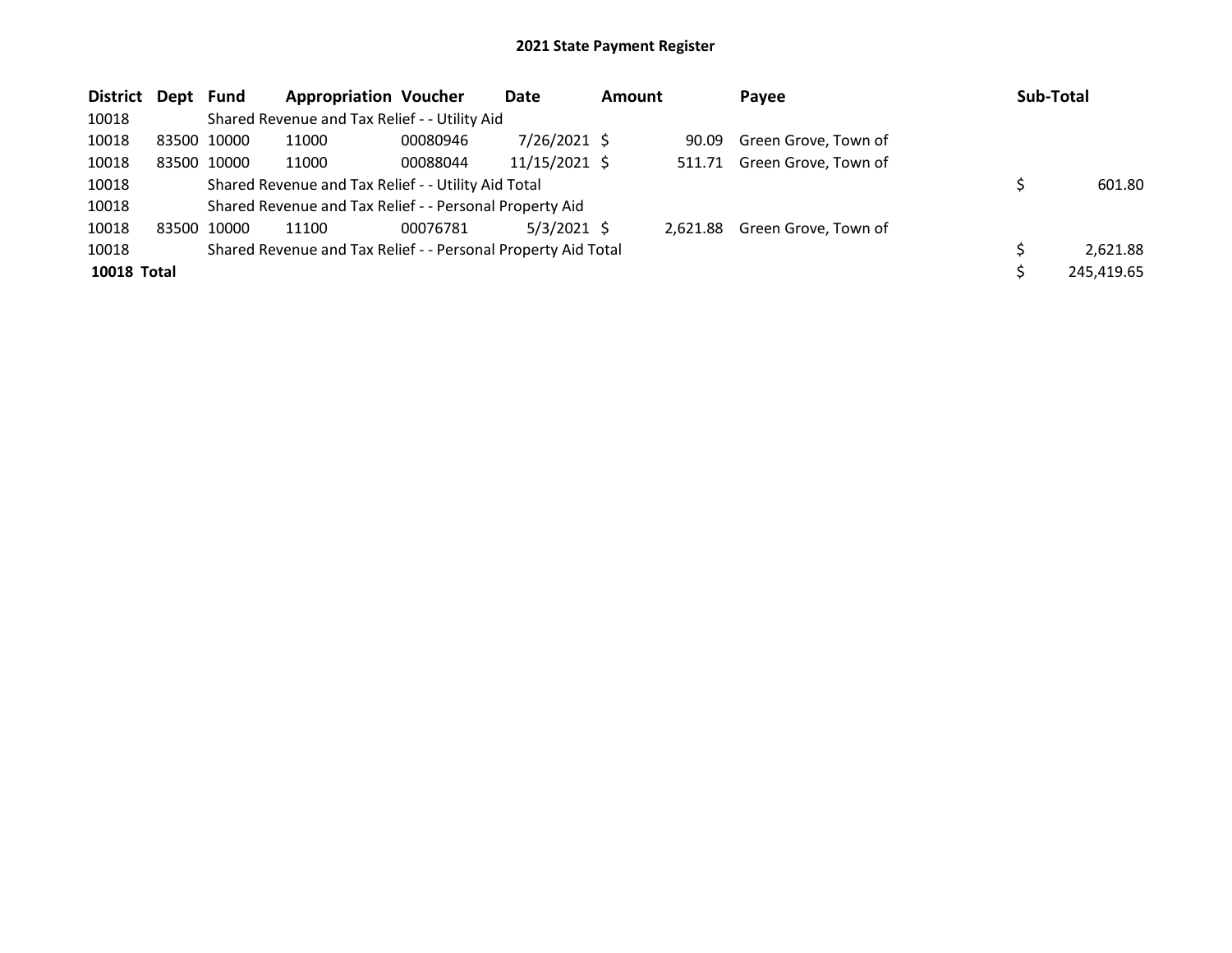| District Dept Fund |             |             | <b>Appropriation Voucher</b>                                       |          | Date           | <b>Amount</b> |           | Payee                     | Sub-Total |            |
|--------------------|-------------|-------------|--------------------------------------------------------------------|----------|----------------|---------------|-----------|---------------------------|-----------|------------|
| 10020              |             |             | Dept of Safety & Prof Services - - Fire Dues Distribution          |          |                |               |           |                           |           |            |
| 10020              |             | 16500 10000 | 22500                                                              | 00040526 | $7/16/2021$ \$ |               |           | 1,361.14 Town Of Hendren  |           |            |
| 10020              |             |             | Dept of Safety & Prof Services - - Fire Dues Distribution Total    |          |                |               |           |                           | \$        | 1,361.14   |
| 10020              |             |             | Dept of Natural Resources - - Resaids - Cnty Forst, Cl & Mfl       |          |                |               |           |                           |           |            |
| 10020              |             | 37000 21200 | 57100                                                              | 00487492 | $6/14/2021$ \$ |               |           | 983.57 Town Of Hendren    |           |            |
| 10020              |             |             | Dept of Natural Resources - - Resaids - Cnty Forst, CI & Mfl Total |          |                |               |           |                           | \$        | 983.57     |
| 10020              |             |             | Dept of Natural Resources - - Fin Asst For Responsible Units       |          |                |               |           |                           |           |            |
| 10020              |             | 37000 27400 | 67000                                                              | 00483987 | $5/21/2021$ \$ |               |           | 1,443.63 Town Of Hendren  |           |            |
| 10020              |             |             | Dept of Natural Resources - - Fin Asst For Responsible Units Total |          |                |               |           |                           | \$        | 1,443.63   |
| 10020              |             |             | WI Dept of Transportation - - Trns Aids To Mnc.-Sf                 |          |                |               |           |                           |           |            |
| 10020              |             | 39500 21100 | 19100                                                              | 00631897 | $1/4/2021$ \$  |               |           | 30,892.14 Town Of Hendren |           |            |
| 10020              |             | 39500 21100 | 19100                                                              | 00667504 | $4/5/2021$ \$  |               |           | 30,892.14 Town Of Hendren |           |            |
| 10020              |             | 39500 21100 | 19100                                                              | 00710992 | $7/6/2021$ \$  |               |           | 30,892.14 Town Of Hendren |           |            |
| 10020              |             | 39500 21100 | 19100                                                              | 00751551 | 10/4/2021 \$   |               |           | 30,892.14 Town Of Hendren |           |            |
| 10020              |             |             | WI Dept of Transportation - - Trns Aids To Mnc.-Sf Total           |          |                |               |           |                           | \$        | 123,568.56 |
| 10020              |             |             | Department of Military Affairs - - Disaster Recovery Aid           |          |                |               |           |                           |           |            |
| 10020              |             | 46500 10000 | 30500                                                              | 00100986 | 10/6/2021 \$   |               |           | 13,858.91 Town Of Hendren |           |            |
| 10020              |             |             | Department of Military Affairs - - Disaster Recovery Aid Total     |          |                |               |           |                           | \$        | 13,858.91  |
| 10020              |             |             | Department of Revenue - - Gifts And Grants                         |          |                |               |           |                           |           |            |
| 10020              |             | 56600 10000 | 12100                                                              | 00206343 | $6/25/2021$ \$ |               |           | 26,010.14 Town Of Hendren |           |            |
| 10020              |             |             | Department of Revenue - - Gifts And Grants Total                   |          |                |               |           |                           | \$        | 26,010.14  |
| 10020              |             |             | Shared Revenue and Tax Relief - - County And Municipal Aid         |          |                |               |           |                           |           |            |
| 10020              |             | 83500 10000 | 10500                                                              | 00080947 | 7/26/2021 \$   |               |           | 5,702.58 Town Of Hendren  |           |            |
| 10020              |             | 83500 10000 | 10500                                                              | 00088045 | 11/15/2021 \$  |               | 32,314.60 | Town Of Hendren           |           |            |
| 10020              |             |             | Shared Revenue and Tax Relief - - County And Municipal Aid Total   |          |                |               |           |                           | \$        | 38,017.18  |
| 10020              |             |             | Shared Revenue and Tax Relief - - Exempt Computer Aid              |          |                |               |           |                           |           |            |
| 10020              |             | 83500 10000 | 10900                                                              | 00083602 | 7/26/2021 \$   |               |           | 8.32 Town Of Hendren      |           |            |
| 10020              |             |             | Shared Revenue and Tax Relief - - Exempt Computer Aid Total        |          |                |               |           |                           | \$        | 8.32       |
| 10020              |             |             | Shared Revenue and Tax Relief - - Utility Aid                      |          |                |               |           |                           |           |            |
| 10020              |             | 83500 10000 | 11000                                                              | 00080947 | 7/26/2021 \$   |               | 53.90     | Town Of Hendren           |           |            |
| 10020              |             | 83500 10000 | 11000                                                              | 00088045 | 11/15/2021 \$  |               | 323.98    | Town Of Hendren           |           |            |
| 10020              |             |             | Shared Revenue and Tax Relief - - Utility Aid Total                |          |                |               |           |                           | \$        | 377.88     |
| 10020              |             |             | Shared Revenue and Tax Relief - - Personal Property Aid            |          |                |               |           |                           |           |            |
| 10020              | 83500 10000 |             | 11100                                                              | 00076782 | $5/3/2021$ \$  |               |           | 73.68 Town Of Hendren     |           |            |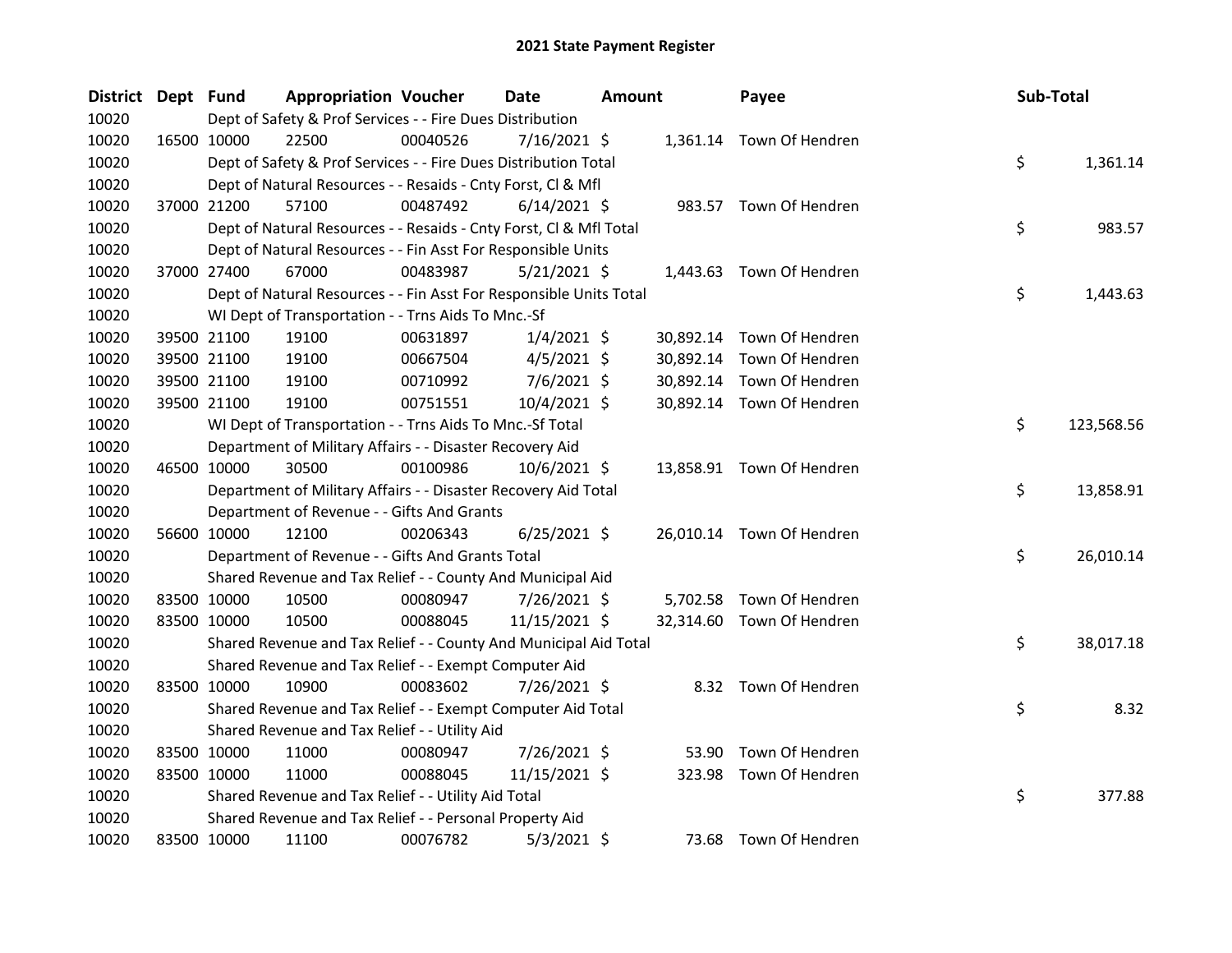| District Dept Fund |                                                               | <b>Appropriation Voucher</b> |  | Date | Amount | Pavee |  | Sub-Total |            |
|--------------------|---------------------------------------------------------------|------------------------------|--|------|--------|-------|--|-----------|------------|
| 10020              | Shared Revenue and Tax Relief - - Personal Property Aid Total |                              |  |      |        |       |  |           | 73.68      |
| 10020 Total        |                                                               |                              |  |      |        |       |  |           | 205,703.01 |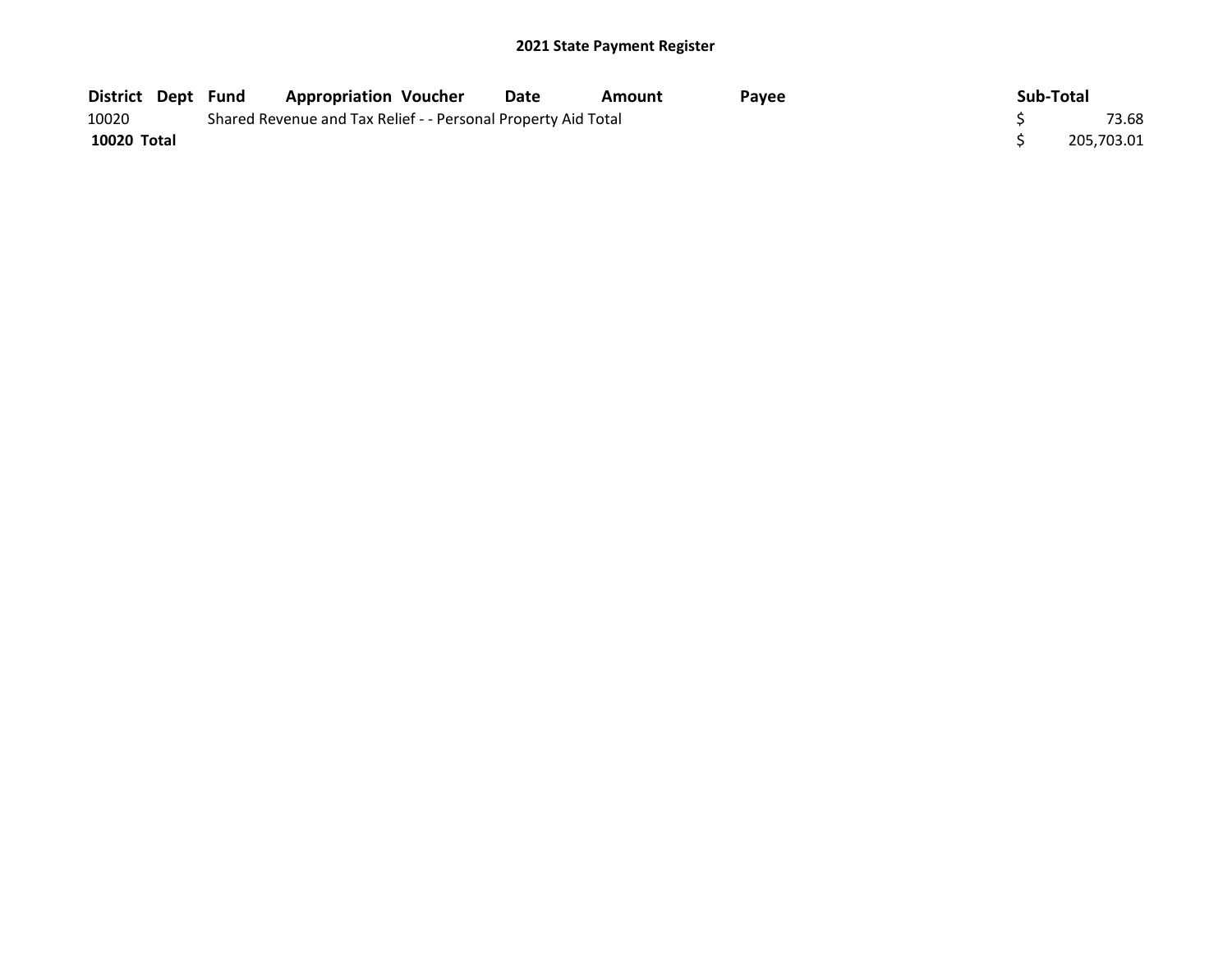| District Dept Fund |             | <b>Appropriation Voucher</b>                                         |          | <b>Date</b>    | Amount |           | Payee                    | Sub-Total |            |
|--------------------|-------------|----------------------------------------------------------------------|----------|----------------|--------|-----------|--------------------------|-----------|------------|
| 10022              |             | Dept of Safety & Prof Services - - Fire Dues Distribution            |          |                |        |           |                          |           |            |
| 10022              | 16500 10000 | 22500                                                                | 00040527 | 7/16/2021 \$   |        |           | 1,171.23 Town Of Hewett  |           |            |
| 10022              |             | Dept of Safety & Prof Services - - Fire Dues Distribution Total      |          |                |        |           |                          | \$        | 1,171.23   |
| 10022              |             | Dept of Natural Resources - - Resaids - Cnty Forst, Cl & Mfl         |          |                |        |           |                          |           |            |
| 10022              | 37000 21200 | 57100                                                                | 00487493 | $6/14/2021$ \$ |        |           | 5,209.20 Town Of Hewett  |           |            |
| 10022              |             | Dept of Natural Resources - - Resaids - Cnty Forst, CI & Mfl Total   |          |                |        |           |                          | \$        | 5,209.20   |
| 10022              |             | Dept of Natural Resources - - Fin Asst For Responsible Units         |          |                |        |           |                          |           |            |
| 10022              | 37000 27400 | 67000                                                                | 00483782 | $5/21/2021$ \$ |        |           | 805.19 Town Of Hewett    |           |            |
| 10022              |             | Dept of Natural Resources - - Fin Asst For Responsible Units Total   |          |                |        |           |                          | \$        | 805.19     |
| 10022              |             | WI Dept of Transportation - - Trns Aids To Mnc.-Sf                   |          |                |        |           |                          |           |            |
| 10022              | 39500 21100 | 19100                                                                | 00631898 | $1/4/2021$ \$  |        | 15,838.63 | Town Of Hewett           |           |            |
| 10022              | 39500 21100 | 19100                                                                | 00667505 | $4/5/2021$ \$  |        | 15,838.63 | Town Of Hewett           |           |            |
| 10022              | 39500 21100 | 19100                                                                | 00710993 | $7/6/2021$ \$  |        | 15,838.63 | Town Of Hewett           |           |            |
| 10022              | 39500 21100 | 19100                                                                | 00751552 | 10/4/2021 \$   |        | 15,838.66 | Town Of Hewett           |           |            |
| 10022              |             | WI Dept of Transportation - - Trns Aids To Mnc.-Sf Total             |          |                |        |           |                          | \$        | 63,354.55  |
| 10022              |             | WI Dept of Transportation - - Supplemental Transportation Aids       |          |                |        |           |                          |           |            |
| 10022              | 39500 21100 | 19600                                                                | 00633655 | $1/4/2021$ \$  |        |           | 11.180.22 Town Of Hewett |           |            |
| 10022              |             | WI Dept of Transportation - - Supplemental Transportation Aids Total |          |                |        |           |                          | \$        | 11,180.22  |
| 10022              |             | Department of Revenue - - Gifts And Grants                           |          |                |        |           |                          |           |            |
| 10022              | 56600 10000 | 12100                                                                | 00206344 | $6/25/2021$ \$ |        |           | 15,543.28 Town Of Hewett |           |            |
| 10022              |             | Department of Revenue - - Gifts And Grants Total                     |          |                |        |           |                          | \$        | 15,543.28  |
| 10022              |             | Shared Revenue and Tax Relief - - County And Municipal Aid           |          |                |        |           |                          |           |            |
| 10022              | 83500 10000 | 10500                                                                | 00080948 | 7/26/2021 \$   |        | 1,404.76  | Town Of Hewett           |           |            |
| 10022              | 83500 10000 | 10500                                                                | 00088046 | 11/15/2021 \$  |        | 7,960.33  | Town Of Hewett           |           |            |
| 10022              |             | Shared Revenue and Tax Relief - - County And Municipal Aid Total     |          |                |        |           |                          | \$        | 9,365.09   |
| 10022              |             | Shared Revenue and Tax Relief - - Personal Property Aid              |          |                |        |           |                          |           |            |
| 10022              | 83500 10000 | 11100                                                                | 00076783 | $5/3/2021$ \$  |        | 18.28     | Town Of Hewett           |           |            |
| 10022              |             | Shared Revenue and Tax Relief - - Personal Property Aid Total        |          |                |        |           |                          | \$        | 18.28      |
| 10022 Total        |             |                                                                      |          |                |        |           |                          | \$        | 106,647.04 |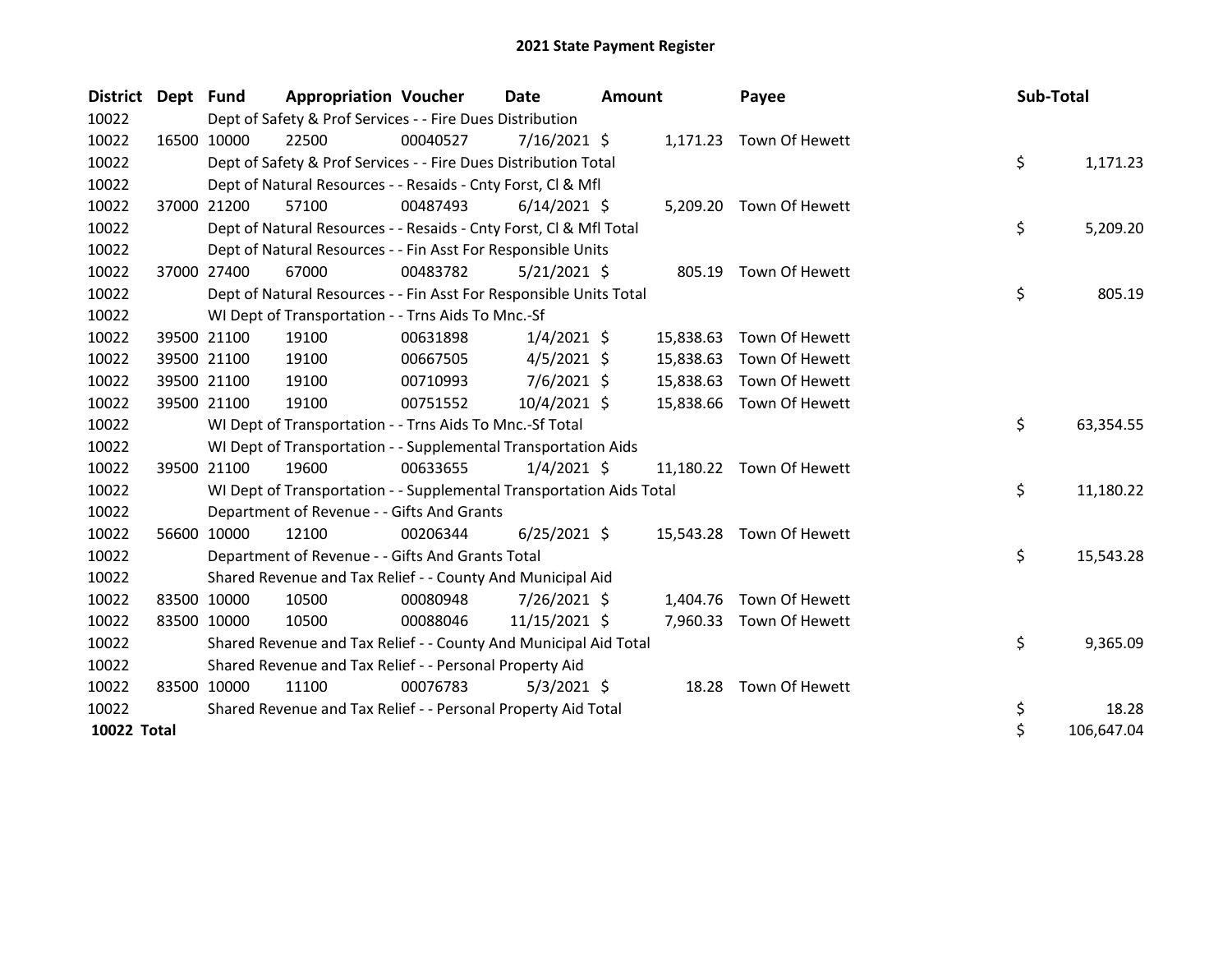| District Dept Fund |             |             | <b>Appropriation Voucher</b>                                           |          | <b>Date</b>    | <b>Amount</b> |           | Payee                   | Sub-Total |            |
|--------------------|-------------|-------------|------------------------------------------------------------------------|----------|----------------|---------------|-----------|-------------------------|-----------|------------|
| 10024              |             |             | Dept of Safety & Prof Services - - Fire Dues Distribution              |          |                |               |           |                         |           |            |
| 10024              |             | 16500 10000 | 22500                                                                  | 00040528 | 7/16/2021 \$   |               |           | 1,994.79 Town of Hixon  |           |            |
| 10024              |             |             | Dept of Safety & Prof Services - - Fire Dues Distribution Total        |          |                |               |           |                         | \$        | 1,994.79   |
| 10024              |             |             | Dept of Natural Resources - - Resaids - Cnty Forst, Cl & Mfl           |          |                |               |           |                         |           |            |
| 10024              |             | 37000 21200 | 57100                                                                  | 00487494 | $6/14/2021$ \$ |               |           | 244.86 Town of Hixon    |           |            |
| 10024              |             |             | Dept of Natural Resources - - Resaids - Cnty Forst, Cl & Mfl Total     |          |                |               |           |                         | \$        | 244.86     |
| 10024              |             |             | Dept of Natural Resources - - Fin Asst For Responsible Units           |          |                |               |           |                         |           |            |
| 10024              |             | 37000 27400 | 67000                                                                  | 00482994 | $5/21/2021$ \$ |               |           | 1,768.51 Town of Hixon  |           |            |
| 10024              |             |             | Dept of Natural Resources - - Fin Asst For Responsible Units Total     |          |                |               |           |                         | \$        | 1,768.51   |
| 10024              |             |             | WI Dept of Transportation - - Trns Aids To Mnc.-Sf                     |          |                |               |           |                         |           |            |
| 10024              |             | 39500 21100 | 19100                                                                  | 00631899 | $1/4/2021$ \$  |               | 30,228.57 | Town of Hixon           |           |            |
| 10024              |             | 39500 21100 | 19100                                                                  | 00667506 | $4/5/2021$ \$  |               | 30,228.57 | Town of Hixon           |           |            |
| 10024              |             | 39500 21100 | 19100                                                                  | 00710994 | $7/6/2021$ \$  |               | 30,228.57 | Town of Hixon           |           |            |
| 10024              | 39500 21100 |             | 19100                                                                  | 00751553 | 10/4/2021 \$   |               |           | 30,228.57 Town of Hixon |           |            |
| 10024              |             |             | WI Dept of Transportation - - Trns Aids To Mnc.-Sf Total               |          |                |               |           |                         | \$        | 120,914.28 |
| 10024              |             |             | Department of Military Affairs - - Federal Aid, Local Assistance       |          |                |               |           |                         |           |            |
| 10024              |             | 46500 10000 | 34200                                                                  | 00102668 | 11/12/2021 \$  |               | 536.06    | Town of Hixon           |           |            |
| 10024              |             |             | Department of Military Affairs - - Federal Aid, Local Assistance Total |          |                |               |           |                         | \$        | 536.06     |
| 10024              |             |             | Department of Administration - - Hv Trans Ln Annual Impact Fee         |          |                |               |           |                         |           |            |
| 10024              |             | 50500 10000 | 17400                                                                  | 00144464 | $5/3/2021$ \$  |               |           | 31,759.00 Town of Hixon |           |            |
| 10024              |             |             | Department of Administration - - Hv Trans Ln Annual Impact Fee Total   |          |                |               |           |                         | \$        | 31,759.00  |
| 10024              |             |             | Department of Revenue - - Gifts And Grants                             |          |                |               |           |                         |           |            |
| 10024              | 56600 10000 |             | 12100                                                                  | 00206345 | $6/25/2021$ \$ |               | 41,815.09 | Town of Hixon           |           |            |
| 10024              |             |             | Department of Revenue - - Gifts And Grants Total                       |          |                |               |           |                         | \$        | 41,815.09  |
| 10024              |             |             | Shared Revenue and Tax Relief - - County And Municipal Aid             |          |                |               |           |                         |           |            |
| 10024              |             | 83500 10000 | 10500                                                                  | 00080949 | 7/26/2021 \$   |               |           | 7,577.81 Town of Hixon  |           |            |
| 10024              |             | 83500 10000 | 10500                                                                  | 00088047 | 11/15/2021 \$  |               |           | 42,940.90 Town of Hixon |           |            |
| 10024              |             |             | Shared Revenue and Tax Relief - - County And Municipal Aid Total       |          |                |               |           |                         | \$        | 50,518.71  |
| 10024              |             |             | Shared Revenue and Tax Relief - - Exempt Computer Aid                  |          |                |               |           |                         |           |            |
| 10024              |             | 83500 10000 | 10900                                                                  | 00083603 | 7/26/2021 \$   |               |           | 95.61 Town of Hixon     |           |            |
| 10024              |             |             | Shared Revenue and Tax Relief - - Exempt Computer Aid Total            |          |                |               |           |                         | \$        | 95.61      |
| 10024              |             |             | Shared Revenue and Tax Relief - - Personal Property Aid                |          |                |               |           |                         |           |            |
| 10024              |             | 83500 10000 | 11100                                                                  | 00076784 | $5/3/2021$ \$  |               | 2,245.95  | Town of Hixon           |           |            |
| 10024              |             |             | Shared Revenue and Tax Relief - - Personal Property Aid Total          |          |                |               |           |                         | \$        | 2,245.95   |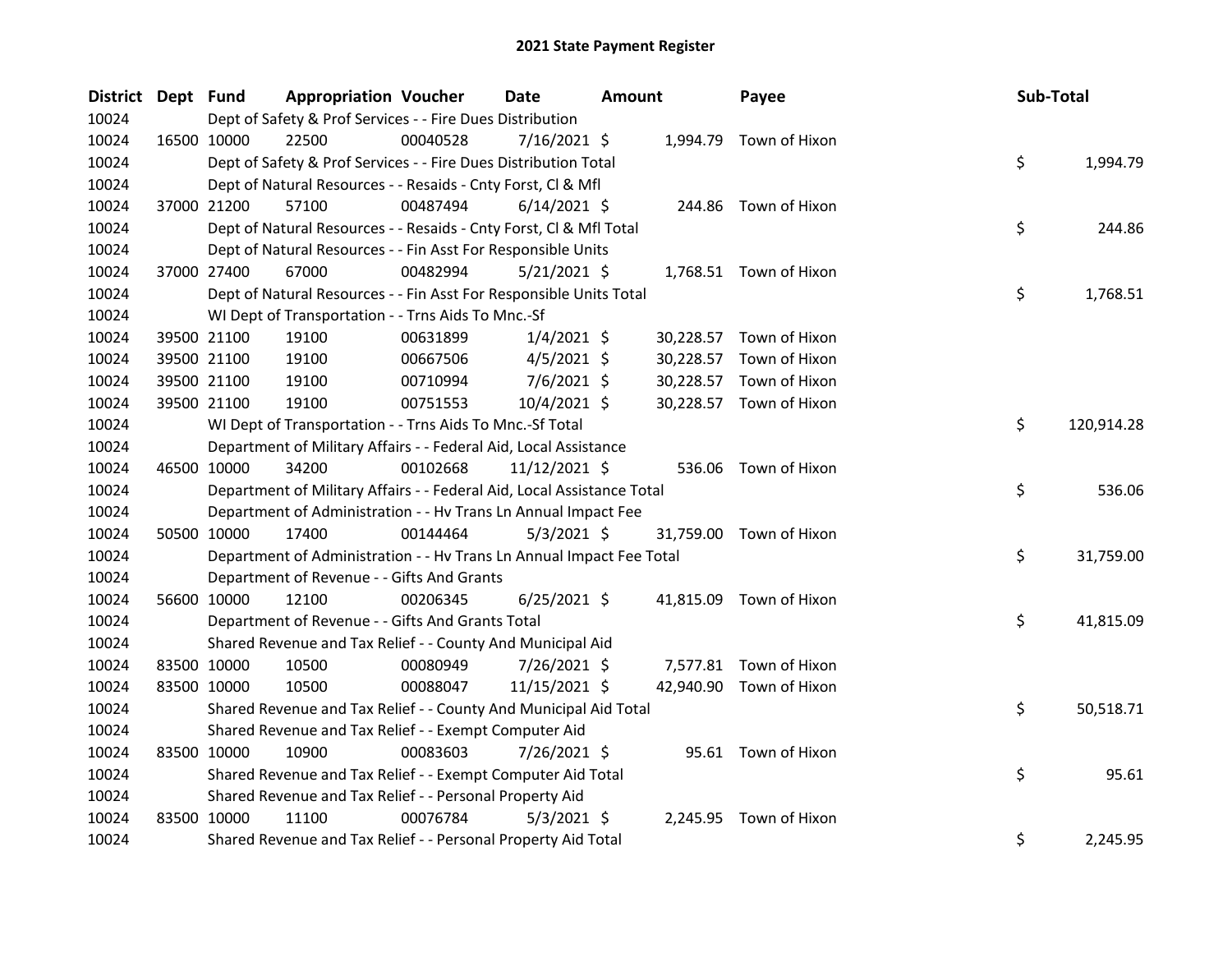| District Dept Fund | <b>Appropriation Voucher</b> | Date | Amount | Pavee | Sub-Total  |
|--------------------|------------------------------|------|--------|-------|------------|
| 10024 Total        |                              |      |        |       | 251,892.86 |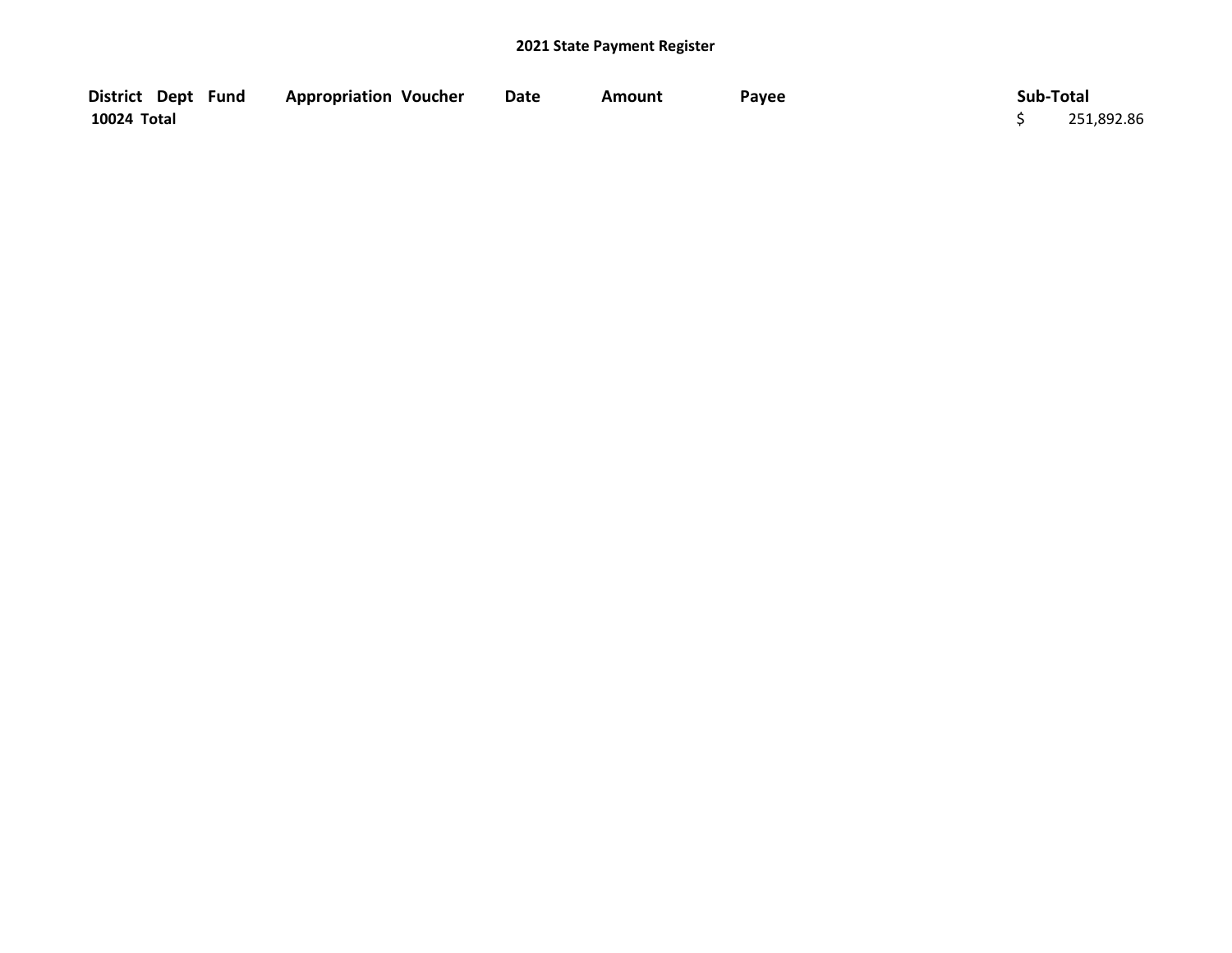| <b>District</b> | Dept Fund   |                                                                                     | <b>Appropriation Voucher</b>                                         |          | Date           | <b>Amount</b> |           | Payee                   |  | Sub-Total |            |
|-----------------|-------------|-------------------------------------------------------------------------------------|----------------------------------------------------------------------|----------|----------------|---------------|-----------|-------------------------|--|-----------|------------|
| 10026           |             | Dept of Safety & Prof Services - - Fire Dues Distribution<br>1,406.68 Town Of Hoard |                                                                      |          |                |               |           |                         |  |           |            |
| 10026           |             | 16500 10000                                                                         | 22500                                                                | 00040529 | $7/16/2021$ \$ |               |           |                         |  |           |            |
| 10026           |             |                                                                                     | Dept of Safety & Prof Services - - Fire Dues Distribution Total      |          |                |               |           |                         |  | \$        | 1,406.68   |
| 10026           |             |                                                                                     | Dept of Natural Resources - - Resaids - Cnty Forst, Cl & Mfl         |          |                |               |           |                         |  |           |            |
| 10026           |             | 37000 21200                                                                         | 57100                                                                | 00487495 | $6/14/2021$ \$ |               |           | 377.79 Town Of Hoard    |  |           |            |
| 10026           |             |                                                                                     | Dept of Natural Resources - - Resaids - Cnty Forst, CI & Mfl Total   |          |                |               |           |                         |  | \$        | 377.79     |
| 10026           |             |                                                                                     | Dept of Natural Resources - - Fin Asst For Responsible Units         |          |                |               |           |                         |  |           |            |
| 10026           |             | 37000 27400                                                                         | 67000                                                                | 00483304 | $5/21/2021$ \$ |               |           | 2,477.37 Town Of Hoard  |  |           |            |
| 10026           |             |                                                                                     | Dept of Natural Resources - - Fin Asst For Responsible Units Total   |          |                |               |           |                         |  | \$        | 2,477.37   |
| 10026           |             |                                                                                     | WI Dept of Transportation - - Trns Aids To Mnc.-Sf                   |          |                |               |           |                         |  |           |            |
| 10026           |             | 39500 21100                                                                         | 19100                                                                | 00631900 | $1/4/2021$ \$  |               | 30,080.36 | Town Of Hoard           |  |           |            |
| 10026           |             | 39500 21100                                                                         | 19100                                                                | 00667507 | $4/5/2021$ \$  |               | 30,080.36 | Town Of Hoard           |  |           |            |
| 10026           |             | 39500 21100                                                                         | 19100                                                                | 00710995 | 7/6/2021 \$    |               | 30,080.36 | Town Of Hoard           |  |           |            |
| 10026           |             | 39500 21100                                                                         | 19100                                                                | 00751554 | 10/4/2021 \$   |               | 30,080.39 | Town Of Hoard           |  |           |            |
| 10026           |             |                                                                                     | WI Dept of Transportation - - Trns Aids To Mnc.-Sf Total             |          |                |               |           |                         |  | \$        | 120,321.47 |
| 10026           |             |                                                                                     | WI Dept of Transportation - - Supplemental Transportation Aids       |          |                |               |           |                         |  |           |            |
| 10026           |             | 39500 21100                                                                         | 19600                                                                | 00633656 | $1/4/2021$ \$  |               |           | 21,233.20 Town Of Hoard |  |           |            |
| 10026           |             |                                                                                     | WI Dept of Transportation - - Supplemental Transportation Aids Total |          |                |               |           |                         |  | \$        | 21,233.20  |
| 10026           |             |                                                                                     | Department of Revenue - - Gifts And Grants                           |          |                |               |           |                         |  |           |            |
| 10026           |             | 56600 10000                                                                         | 12100                                                                | 00206346 | $6/25/2021$ \$ |               |           | 42,809.44 Town Of Hoard |  |           |            |
| 10026           |             |                                                                                     | Department of Revenue - - Gifts And Grants Total                     |          |                |               |           |                         |  | \$        | 42,809.44  |
| 10026           |             |                                                                                     | Shared Revenue and Tax Relief - - County And Municipal Aid           |          |                |               |           |                         |  |           |            |
| 10026           | 83500 10000 |                                                                                     | 10500                                                                | 00080950 | 7/26/2021 \$   |               | 7,447.59  | Town Of Hoard           |  |           |            |
| 10026           | 83500 10000 |                                                                                     | 10500                                                                | 00088048 | 11/15/2021 \$  |               |           | 42,203.04 Town Of Hoard |  |           |            |
| 10026           |             |                                                                                     | Shared Revenue and Tax Relief - - County And Municipal Aid Total     |          |                |               |           |                         |  | \$        | 49,650.63  |
| 10026           |             |                                                                                     | Shared Revenue and Tax Relief - - Exempt Computer Aid                |          |                |               |           |                         |  |           |            |
| 10026           |             | 83500 10000                                                                         | 10900                                                                | 00083604 | 7/26/2021 \$   |               | 2.08      | Town Of Hoard           |  |           |            |
| 10026           |             |                                                                                     | Shared Revenue and Tax Relief - - Exempt Computer Aid Total          |          |                |               |           |                         |  | \$        | 2.08       |
| 10026           |             |                                                                                     | Shared Revenue and Tax Relief - - Personal Property Aid              |          |                |               |           |                         |  |           |            |
| 10026           | 83500 10000 |                                                                                     | 11100                                                                | 00076785 | $5/3/2021$ \$  |               |           | 296.07 Town Of Hoard    |  |           |            |
| 10026           |             |                                                                                     | Shared Revenue and Tax Relief - - Personal Property Aid Total        |          |                |               |           |                         |  | \$        | 296.07     |
| 10026 Total     |             |                                                                                     |                                                                      |          |                |               |           |                         |  | \$        | 238,574.73 |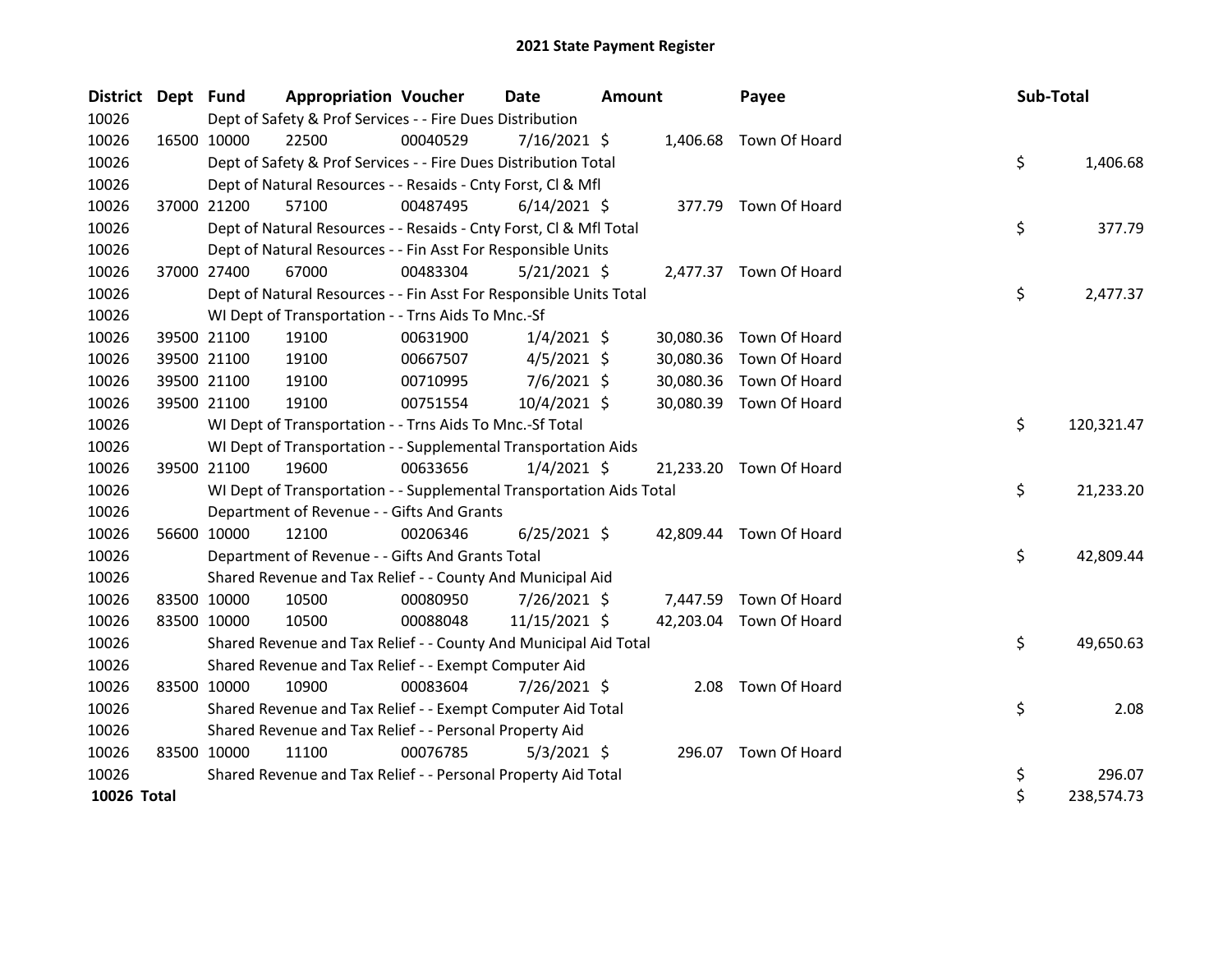| District Dept Fund | <b>Appropriation Voucher</b>                                       |          | <b>Date</b>    | Amount |           | Payee                   | Sub-Total |            |
|--------------------|--------------------------------------------------------------------|----------|----------------|--------|-----------|-------------------------|-----------|------------|
| 10028              | Dept of Safety & Prof Services - - Fire Dues Distribution          |          |                |        |           |                         |           |            |
| 10028              | 16500 10000<br>22500                                               | 00040530 | 7/15/2021 \$   |        |           | 1,507.37 Town Of Levis  |           |            |
| 10028              | Dept of Safety & Prof Services - - Fire Dues Distribution Total    |          |                |        |           |                         | \$        | 1,507.37   |
| 10028              | Dept of Natural Resources - - Aids In Lieu Of Taxes - Gener        |          |                |        |           |                         |           |            |
| 10028              | 37000 10000<br>50300                                               | 00456937 | $1/14/2021$ \$ |        |           | 331.75 Town Of Levis    |           |            |
| 10028              | Dept of Natural Resources - - Aids In Lieu Of Taxes - Gener Total  |          |                |        |           |                         | \$        | 331.75     |
| 10028              | Dept of Natural Resources - - Seg Earned                           |          |                |        |           |                         |           |            |
| 10028              | 37000 21200<br>100SE                                               | 00514550 | 10/12/2021 \$  |        |           | 6,293.63 Town Of Levis  |           |            |
| 10028              | Dept of Natural Resources - - Seg Earned Total                     |          |                |        |           |                         | \$        | 6,293.63   |
| 10028              | Dept of Natural Resources - - Resaids - Cnty Forst, Cl & Mfl       |          |                |        |           |                         |           |            |
| 10028              | 37000 21200<br>57100                                               | 00487496 | $6/14/2021$ \$ |        |           | 2,174.99 Town Of Levis  |           |            |
| 10028              | Dept of Natural Resources - - Resaids - Cnty Forst, Cl & Mfl Total |          |                |        |           |                         | \$        | 2,174.99   |
| 10028              | Dept of Natural Resources - - Fin Asst For Responsible Units       |          |                |        |           |                         |           |            |
| 10028              | 37000 27400<br>67000                                               | 00483908 | $5/21/2021$ \$ |        |           | 2,119.30 Town Of Levis  |           |            |
| 10028              | Dept of Natural Resources - - Fin Asst For Responsible Units Total |          |                |        |           |                         | \$        | 2,119.30   |
| 10028              | WI Dept of Transportation - - Trns Aids To Mnc.-Sf                 |          |                |        |           |                         |           |            |
| 10028              | 39500 21100<br>19100                                               | 00631901 | $1/4/2021$ \$  |        |           | 31,089.24 Town Of Levis |           |            |
| 10028              | 39500 21100<br>19100                                               | 00667508 | $4/5/2021$ \$  |        | 31,089.24 | Town Of Levis           |           |            |
| 10028              | 39500 21100<br>19100                                               | 00710996 | $7/6/2021$ \$  |        | 31,089.24 | Town Of Levis           |           |            |
| 10028              | 19100<br>39500 21100                                               | 00751555 | $10/4/2021$ \$ |        | 31,089.24 | Town Of Levis           |           |            |
| 10028              | WI Dept of Transportation - - Trns Aids To Mnc.-Sf Total           |          |                |        |           |                         | \$        | 124,356.96 |
| 10028              | Department of Revenue - - Gifts And Grants                         |          |                |        |           |                         |           |            |
| 10028              | 56600 10000<br>12100                                               | 00206347 | $6/25/2021$ \$ |        |           | 26,062.47 Town Of Levis |           |            |
| 10028              | Department of Revenue - - Gifts And Grants Total                   |          |                |        |           |                         | \$        | 26,062.47  |
| 10028              | Shared Revenue and Tax Relief - - County And Municipal Aid         |          |                |        |           |                         |           |            |
| 10028              | 83500 10000<br>10500                                               | 00080951 | 7/26/2021 \$   |        |           | 6,406.97 Town Of Levis  |           |            |
| 10028              | 83500 10000<br>10500                                               | 00088049 | 11/15/2021 \$  |        |           | 36,306.18 Town Of Levis |           |            |
| 10028              | Shared Revenue and Tax Relief - - County And Municipal Aid Total   |          |                |        |           |                         | \$        | 42,713.15  |
| 10028              | Shared Revenue and Tax Relief - - Exempt Computer Aid              |          |                |        |           |                         |           |            |
| 10028              | 83500 10000<br>10900                                               | 00083605 | 7/26/2021 \$   |        |           | 1.03 Town Of Levis      |           |            |
| 10028              | Shared Revenue and Tax Relief - - Exempt Computer Aid Total        |          |                |        |           |                         | \$        | 1.03       |
| 10028              | Shared Revenue and Tax Relief - - Personal Property Aid            |          |                |        |           |                         |           |            |
| 10028              | 83500 10000<br>11100                                               | 00076786 | $5/3/2021$ \$  |        |           | 257.56 Town Of Levis    |           |            |
| 10028              | Shared Revenue and Tax Relief - - Personal Property Aid Total      |          |                |        |           |                         | \$        | 257.56     |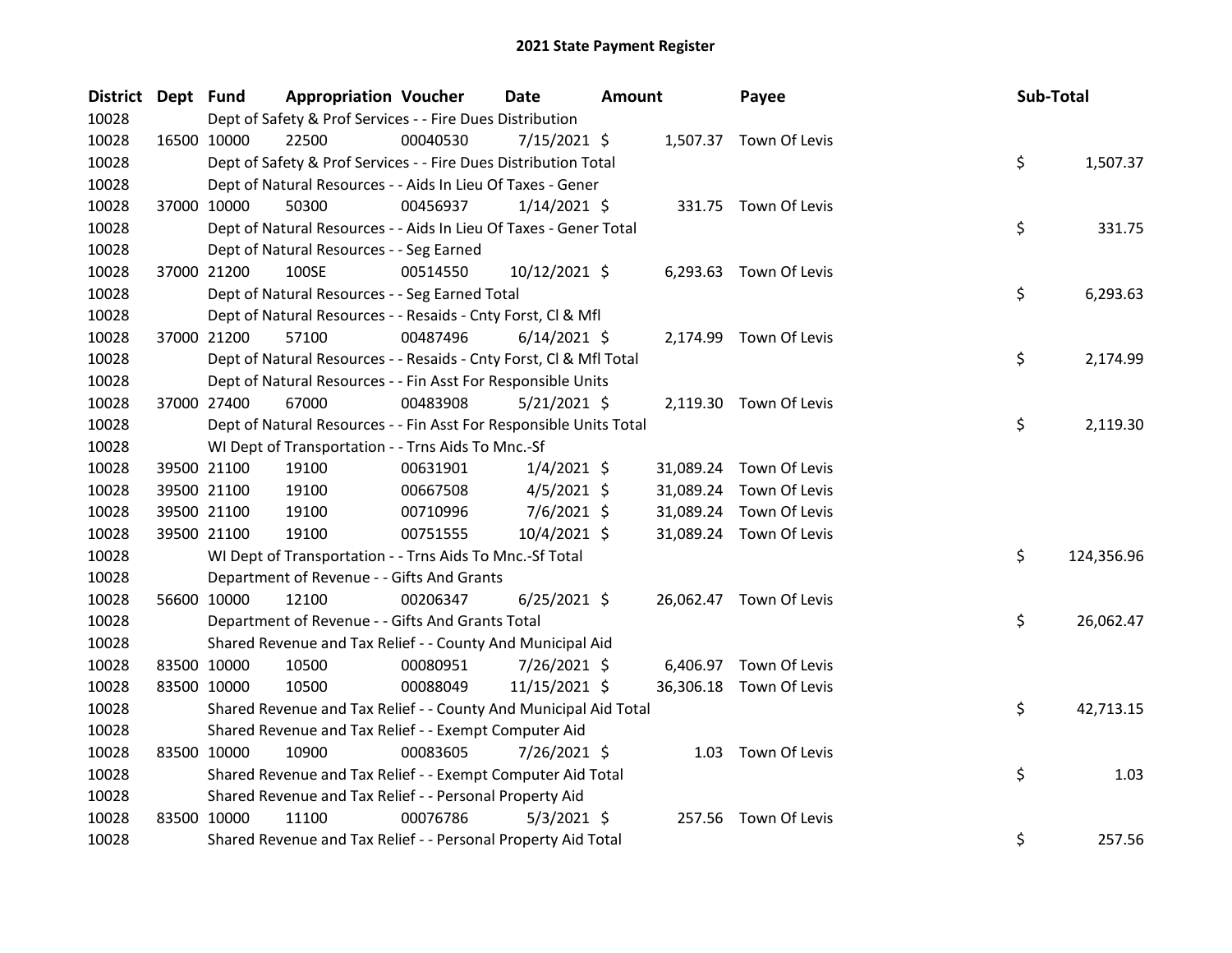| District Dept Fund | <b>Appropriation Voucher</b> | <b>Date</b> | Amount | Payee | Sub-Total  |
|--------------------|------------------------------|-------------|--------|-------|------------|
| 10028 Total        |                              |             |        |       | 205,818.21 |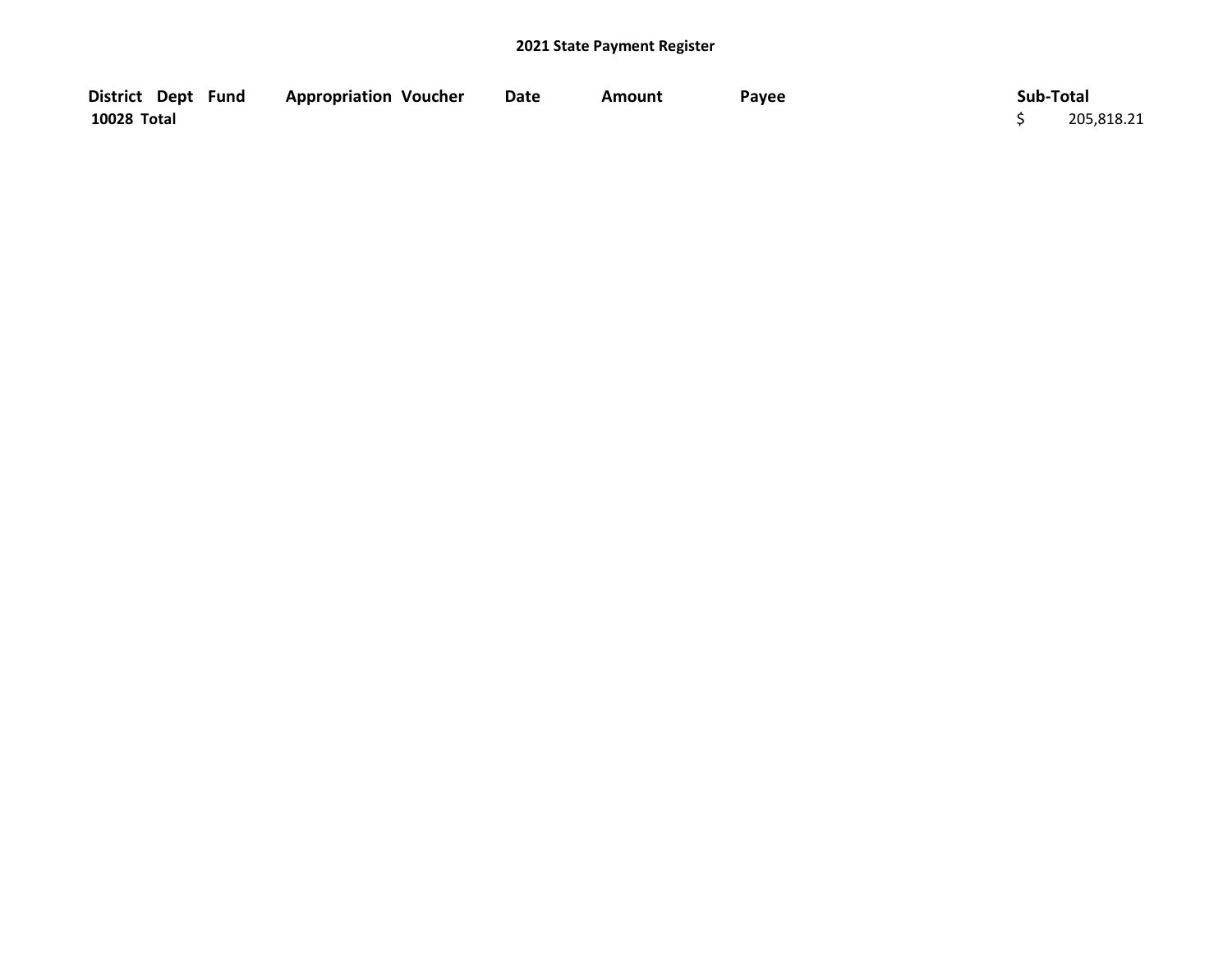| <b>District</b> | Dept Fund |             | <b>Appropriation Voucher</b>                                         |          | Date           | <b>Amount</b> |           | Payee                      | Sub-Total |            |
|-----------------|-----------|-------------|----------------------------------------------------------------------|----------|----------------|---------------|-----------|----------------------------|-----------|------------|
| 10030           |           |             | Dept of Safety & Prof Services - - Fire Dues Distribution            |          |                |               |           |                            |           |            |
| 10030           |           | 16500 10000 | 22500                                                                | 00040531 | 7/16/2021 \$   |               |           | 2,015.06 Town Of Longwood  |           |            |
| 10030           |           |             | Dept of Safety & Prof Services - - Fire Dues Distribution Total      |          |                |               |           |                            | \$        | 2,015.06   |
| 10030           |           |             | Dept of Natural Resources - - Aids In Lieu Of Taxes - Gener          |          |                |               |           |                            |           |            |
| 10030           |           | 37000 10000 | 50300                                                                | 00475386 | $4/21/2021$ \$ |               |           | 4.00 Town Of Longwood      |           |            |
| 10030           |           |             | Dept of Natural Resources - - Aids In Lieu Of Taxes - Gener Total    |          |                |               |           |                            | \$        | 4.00       |
| 10030           |           |             | Dept of Natural Resources - - Resaids - Cnty Forst, Cl & Mfl         |          |                |               |           |                            |           |            |
| 10030           |           | 37000 21200 | 57100                                                                | 00487497 | $6/14/2021$ \$ |               |           | 213.29 Town Of Longwood    |           |            |
| 10030           |           |             | Dept of Natural Resources - - Resaids - Cnty Forst, Cl & Mfl Total   |          |                |               |           |                            | \$        | 213.29     |
| 10030           |           |             | Dept of Natural Resources - - Fin Asst For Responsible Units         |          |                |               |           |                            |           |            |
| 10030           |           | 37000 27400 | 67000                                                                | 00483661 | $5/21/2021$ \$ |               |           | 516.71 Town Of Longwood    |           |            |
| 10030           |           |             | Dept of Natural Resources - - Fin Asst For Responsible Units Total   |          |                |               |           |                            | \$        | 516.71     |
| 10030           |           |             | WI Dept of Transportation - - Trns Aids To Mnc.-Sf                   |          |                |               |           |                            |           |            |
| 10030           |           | 39500 21100 | 19100                                                                | 00631902 | $1/4/2021$ \$  |               |           | 26,483.67 Town Of Longwood |           |            |
| 10030           |           | 39500 21100 | 19100                                                                | 00667509 | $4/5/2021$ \$  |               | 26,483.67 | Town Of Longwood           |           |            |
| 10030           |           | 39500 21100 | 19100                                                                | 00710997 | $7/6/2021$ \$  |               |           | 26,483.67 Town Of Longwood |           |            |
| 10030           |           | 39500 21100 | 19100                                                                | 00751556 | 10/4/2021 \$   |               |           | 26,483.67 Town Of Longwood |           |            |
| 10030           |           |             | WI Dept of Transportation - - Trns Aids To Mnc.-Sf Total             |          |                |               |           |                            | \$        | 105,934.68 |
| 10030           |           |             | Department of Administration - - Hv Trans Ln Annual Impact Fee       |          |                |               |           |                            |           |            |
| 10030           |           | 50500 10000 | 17400                                                                | 00144467 | $5/3/2021$ \$  |               |           | 37,353.00 Town Of Longwood |           |            |
| 10030           |           |             | Department of Administration - - Hv Trans Ln Annual Impact Fee Total |          |                |               |           |                            | \$        | 37,353.00  |
| 10030           |           |             | Department of Revenue - - Gifts And Grants                           |          |                |               |           |                            |           |            |
| 10030           |           | 56600 10000 | 12100                                                                | 00206348 | $6/25/2021$ \$ |               |           | 45,687.82 Town Of Longwood |           |            |
| 10030           |           |             | Department of Revenue - - Gifts And Grants Total                     |          |                |               |           |                            | \$        | 45,687.82  |
| 10030           |           |             | Shared Revenue and Tax Relief - - County And Municipal Aid           |          |                |               |           |                            |           |            |
| 10030           |           | 83500 10000 | 10500                                                                | 00080952 | 7/26/2021 \$   |               |           | 5,621.53 Town Of Longwood  |           |            |
| 10030           |           | 83500 10000 | 10500                                                                | 00088050 | 11/15/2021 \$  |               |           | 31,855.35 Town Of Longwood |           |            |
| 10030           |           |             | Shared Revenue and Tax Relief - - County And Municipal Aid Total     |          |                |               |           |                            | \$        | 37,476.88  |
| 10030           |           |             | Shared Revenue and Tax Relief - - Exempt Computer Aid                |          |                |               |           |                            |           |            |
| 10030           |           | 83500 10000 | 10900                                                                | 00083606 | 7/26/2021 \$   |               |           | 22.86 Town Of Longwood     |           |            |
| 10030           |           |             | Shared Revenue and Tax Relief - - Exempt Computer Aid Total          |          |                |               |           |                            | \$        | 22.86      |
| 10030           |           |             | Shared Revenue and Tax Relief - - Utility Aid                        |          |                |               |           |                            |           |            |
| 10030           |           | 83500 10000 | 11000                                                                | 00080952 | 7/26/2021 \$   |               | 28.21     | Town Of Longwood           |           |            |
| 10030           |           | 83500 10000 | 11000                                                                | 00088050 | 11/15/2021 \$  |               |           | 168.85 Town Of Longwood    |           |            |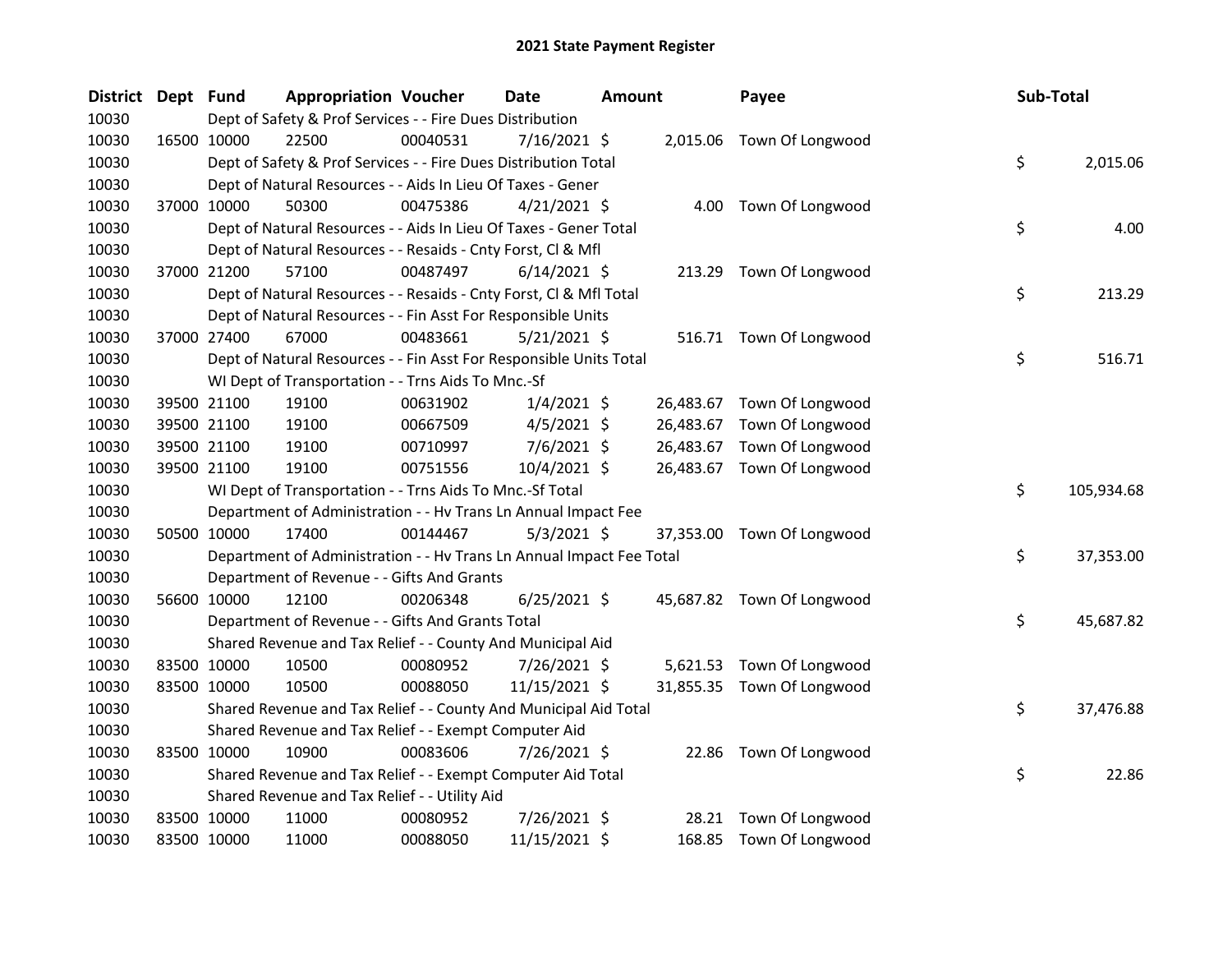| District Dept | Fund        | <b>Appropriation Voucher</b>                                  |          | Date          | <b>Amount</b> |  | Pavee                   |  | Sub-Total |            |  |
|---------------|-------------|---------------------------------------------------------------|----------|---------------|---------------|--|-------------------------|--|-----------|------------|--|
| 10030         |             | Shared Revenue and Tax Relief - - Utility Aid Total           |          |               |               |  |                         |  |           | 197.06     |  |
| 10030         |             | Shared Revenue and Tax Relief - - Personal Property Aid       |          |               |               |  |                         |  |           |            |  |
| 10030         | 83500 10000 | 11100                                                         | 00076787 | $5/3/2021$ \$ |               |  | 836.96 Town Of Longwood |  |           |            |  |
| 10030         |             | Shared Revenue and Tax Relief - - Personal Property Aid Total |          |               |               |  |                         |  |           | 836.96     |  |
| 10030 Total   |             |                                                               |          |               |               |  |                         |  |           | 230,258.32 |  |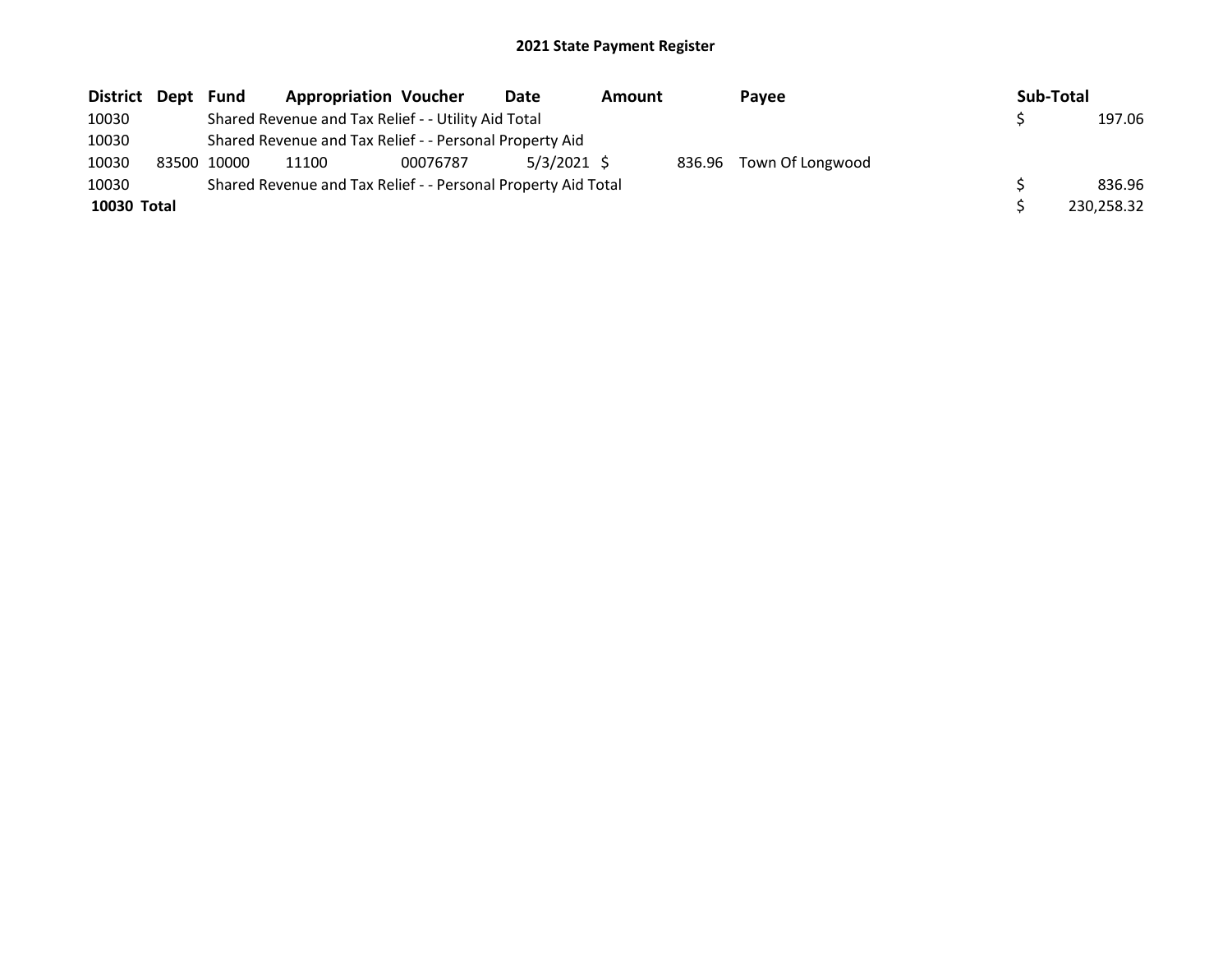| District Dept Fund |             | <b>Appropriation Voucher</b>                                        |          | Date           | <b>Amount</b> |          | Payee                   | Sub-Total |            |
|--------------------|-------------|---------------------------------------------------------------------|----------|----------------|---------------|----------|-------------------------|-----------|------------|
| 10032              |             | Dept of Safety & Prof Services - - Fire Dues Distribution           |          | 7/16/2021 \$   |               |          |                         |           |            |
| 10032              | 16500 10000 | 22500                                                               | 00040533 |                |               |          | 2,124.79 Town Of Loyal  |           |            |
| 10032              |             | Dept of Safety & Prof Services - - Fire Dues Distribution Total     |          |                |               |          |                         | \$        | 2,124.79   |
| 10032              |             | Dept of Natural Resources - - Resaids - Cnty Forst, Cl & Mfl        |          |                |               |          |                         |           |            |
| 10032              | 37000 21200 | 57100                                                               | 00487498 | $6/14/2021$ \$ |               |          | 81.81 Town Of Loyal     |           |            |
| 10032              |             | Dept of Natural Resources - - Resaids - Cnty Forst, Cl & Mfl Total  |          |                |               |          |                         | \$        | 81.81      |
| 10032              |             | Dept of Natural Resources - - Fin Asst For Responsible Units        |          |                |               |          |                         |           |            |
| 10032              | 37000 27400 | 67000                                                               | 00483899 | $5/21/2021$ \$ |               |          | 1,556.20 Town Of Loyal  |           |            |
| 10032              |             | Dept of Natural Resources - - Fin Asst For Responsible Units Total  |          |                |               |          |                         | \$        | 1,556.20   |
| 10032              |             | WI Dept of Transportation - - Trns Aids To Mnc.-Sf                  |          |                |               |          |                         |           |            |
| 10032              | 39500 21100 | 19100                                                               | 00631903 | $1/4/2021$ \$  |               |          | 37,061.37 Town Of Loyal |           |            |
| 10032              | 39500 21100 | 19100                                                               | 00667510 | $4/5/2021$ \$  |               |          | 37,061.37 Town Of Loyal |           |            |
| 10032              | 39500 21100 | 19100                                                               | 00710998 | $7/6/2021$ \$  |               |          | 37,061.37 Town Of Loyal |           |            |
| 10032              | 39500 21100 | 19100                                                               | 00751557 | 10/4/2021 \$   |               |          | 37,061.37 Town Of Loyal |           |            |
| 10032              |             | WI Dept of Transportation - - Trns Aids To Mnc.-Sf Total            |          |                |               |          |                         | \$        | 148,245.48 |
| 10032              |             | WI Dept of Transportation - - Loc Rd Imp Prg St Fd                  |          |                |               |          |                         |           |            |
| 10032              | 39500 21100 | 27800                                                               | 00761243 | 10/12/2021 \$  |               |          | 9,625.00 Town Of Loyal  |           |            |
| 10032              |             | WI Dept of Transportation - - Loc Rd Imp Prg St Fd Total            |          |                |               |          |                         | \$        | 9,625.00   |
| 10032              |             | Department of Military Affairs - - Major Disaster Assist; Pif       |          |                |               |          |                         |           |            |
| 10032              | 46500 27200 | 36500                                                               | 00103762 | 12/13/2021 \$  |               |          | 48,421.68 Town Of Loyal |           |            |
| 10032              |             | Department of Military Affairs - - Major Disaster Assist; Pif Total |          |                |               |          |                         | \$        | 48,421.68  |
| 10032              |             | Department of Revenue - - Gifts And Grants                          |          |                |               |          |                         |           |            |
| 10032              | 56600 10000 | 12100                                                               | 00206349 | $6/25/2021$ \$ |               |          | 44,431.80 Town Of Loyal |           |            |
| 10032              |             | Department of Revenue - - Gifts And Grants Total                    |          |                |               |          |                         | \$        | 44,431.80  |
| 10032              |             | Shared Revenue and Tax Relief - - County And Municipal Aid          |          |                |               |          |                         |           |            |
| 10032              | 83500 10000 | 10500                                                               | 00080953 | 7/26/2021 \$   |               |          | 11,572.74 Town Of Loyal |           |            |
| 10032              | 83500 10000 | 10500                                                               | 00088051 | 11/15/2021 \$  |               |          | 65,578.83 Town Of Loyal |           |            |
| 10032              |             | Shared Revenue and Tax Relief - - County And Municipal Aid Total    |          |                |               |          |                         | \$        | 77,151.57  |
| 10032              |             | Shared Revenue and Tax Relief - - Exempt Computer Aid               |          |                |               |          |                         |           |            |
| 10032              | 83500 10000 | 10900                                                               | 00083607 | 7/26/2021 \$   |               |          | 16.63 Town Of Loyal     |           |            |
| 10032              |             | Shared Revenue and Tax Relief - - Exempt Computer Aid Total         |          |                |               |          |                         | \$        | 16.63      |
| 10032              |             | Shared Revenue and Tax Relief - - Utility Aid                       |          |                |               |          |                         |           |            |
| 10032              | 83500 10000 | 11000                                                               | 00080953 | 7/26/2021 \$   |               | 618.13   | Town Of Loyal           |           |            |
| 10032              | 83500 10000 | 11000                                                               | 00088051 | 11/15/2021 \$  |               | 3,569.76 | Town Of Loyal           |           |            |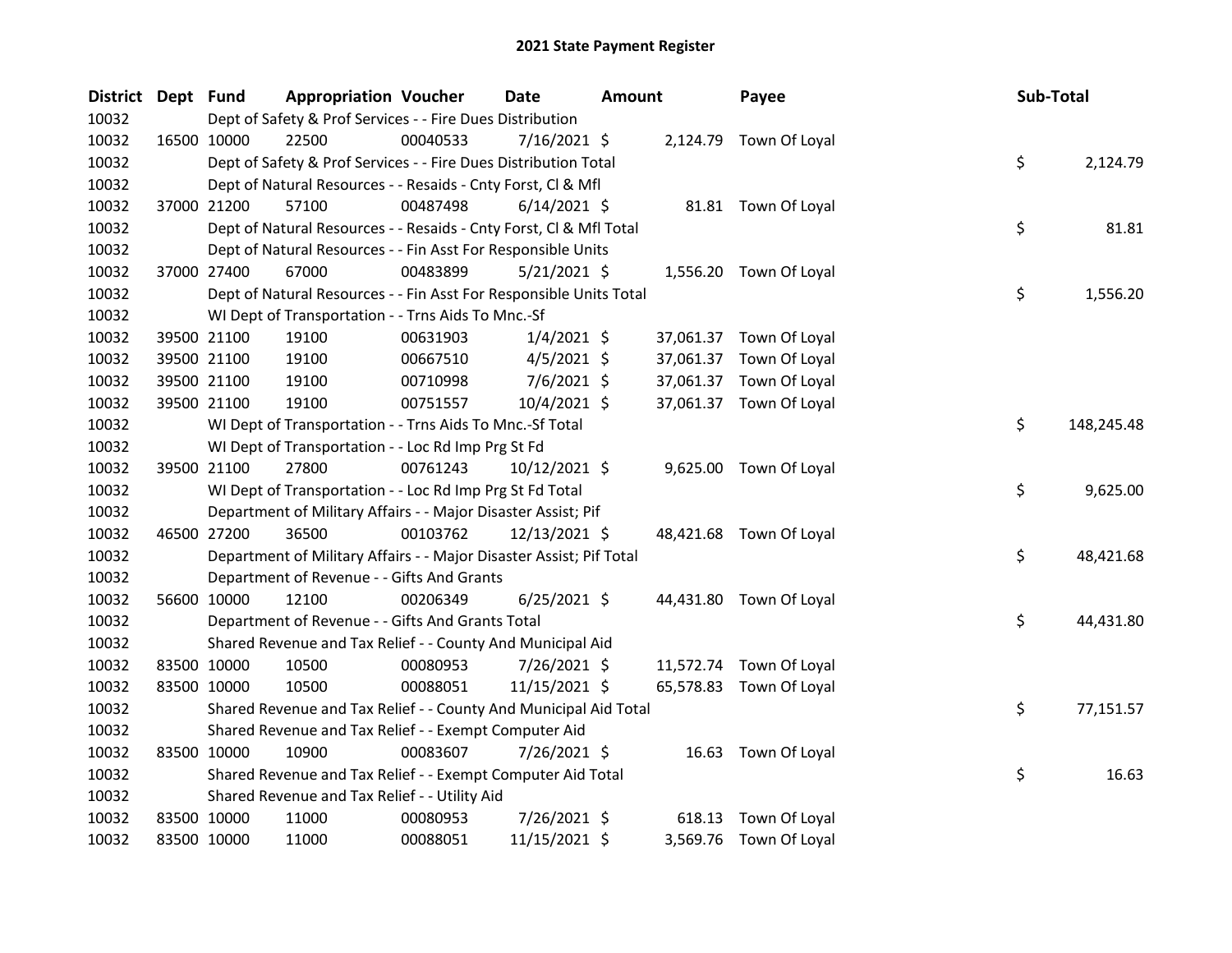| District Dept | Fund        | <b>Appropriation Voucher</b>                                  |          | Date          | <b>Amount</b> |        | Pavee         |  | Sub-Total |            |
|---------------|-------------|---------------------------------------------------------------|----------|---------------|---------------|--------|---------------|--|-----------|------------|
| 10032         |             | Shared Revenue and Tax Relief - - Utility Aid Total           |          |               |               |        |               |  |           | 4.187.89   |
| 10032         |             | Shared Revenue and Tax Relief - - Personal Property Aid       |          |               |               |        |               |  |           |            |
| 10032         | 83500 10000 | 11100                                                         | 00076788 | $5/3/2021$ \$ |               | 428.01 | Town Of Loval |  |           |            |
| 10032         |             | Shared Revenue and Tax Relief - - Personal Property Aid Total |          |               |               |        |               |  |           | 428.01     |
| 10032 Total   |             |                                                               |          |               |               |        |               |  |           | 336.270.86 |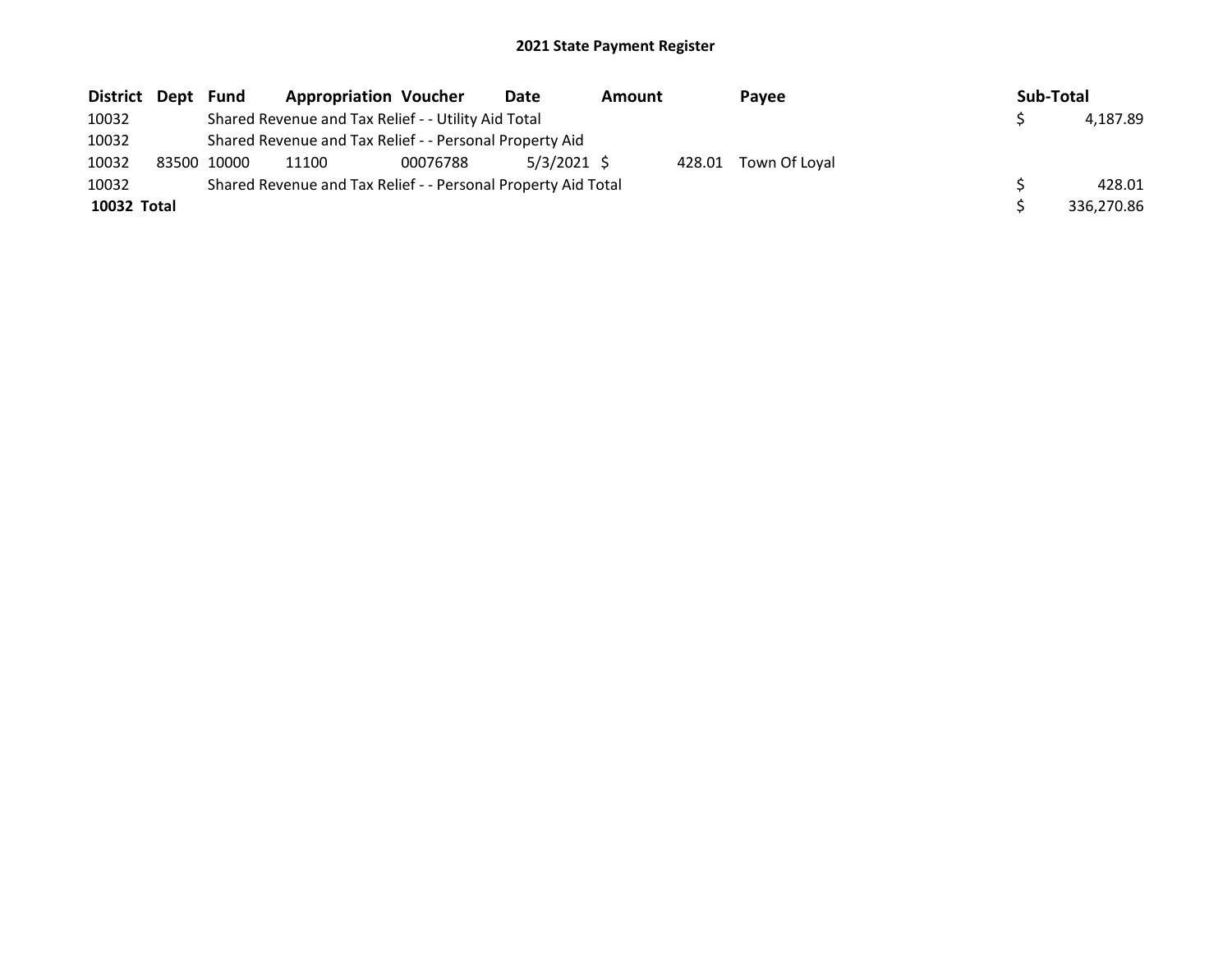| District Dept Fund |             | <b>Appropriation Voucher</b>                                         |          | <b>Date</b>    | <b>Amount</b> |           | Payee                  | Sub-Total |            |
|--------------------|-------------|----------------------------------------------------------------------|----------|----------------|---------------|-----------|------------------------|-----------|------------|
| 10034              |             | Dept of Safety & Prof Services - - Fire Dues Distribution            |          |                |               |           |                        |           |            |
| 10034              | 16500 10000 | 22500                                                                | 00040534 | 7/16/2021 \$   |               |           | 1,979.04 Town Of Lynn  |           |            |
| 10034              |             | Dept of Safety & Prof Services - - Fire Dues Distribution Total      |          |                |               |           |                        | \$        | 1,979.04   |
| 10034              |             | Dept of Natural Resources - - Resaids - Cnty Forst, Cl & Mfl         |          |                |               |           |                        |           |            |
| 10034              | 37000 21200 | 57100                                                                | 00487499 | $6/14/2021$ \$ |               |           | 1,106.76 Town Of Lynn  |           |            |
| 10034              |             | Dept of Natural Resources - - Resaids - Cnty Forst, Cl & Mfl Total   |          |                |               |           |                        | \$        | 1,106.76   |
| 10034              |             | Dept of Natural Resources - - Fin Asst For Responsible Units         |          |                |               |           |                        |           |            |
| 10034              | 37000 27400 | 67000                                                                | 00483187 | $5/21/2021$ \$ |               |           | 329.68 Town Of Lynn    |           |            |
| 10034              |             | Dept of Natural Resources - - Fin Asst For Responsible Units Total   |          |                |               |           |                        | \$        | 329.68     |
| 10034              |             | Dept of Natural Resources - - Recycling Consolidation Grants         |          |                |               |           |                        |           |            |
| 10034              | 37000 27400 | 67300                                                                | 00483187 | $5/21/2021$ \$ |               |           | 227.57 Town Of Lynn    |           |            |
| 10034              |             | Dept of Natural Resources - - Recycling Consolidation Grants Total   |          |                |               |           |                        | \$        | 227.57     |
| 10034              |             | WI Dept of Transportation - - Trns Aids To Mnc.-Sf                   |          |                |               |           |                        |           |            |
| 10034              | 39500 21100 | 19100                                                                | 00631904 | $1/4/2021$ \$  |               | 33,576.77 | Town Of Lynn           |           |            |
| 10034              | 39500 21100 | 19100                                                                | 00667511 | $4/5/2021$ \$  |               | 33,576.77 | Town Of Lynn           |           |            |
| 10034              | 39500 21100 | 19100                                                                | 00710999 | $7/6/2021$ \$  |               | 33,576.77 | Town Of Lynn           |           |            |
| 10034              | 39500 21100 | 19100                                                                | 00751558 | 10/4/2021 \$   |               |           | 33,576.77 Town Of Lynn |           |            |
| 10034              |             | WI Dept of Transportation - - Trns Aids To Mnc.-Sf Total             |          |                |               |           |                        | \$        | 134,307.08 |
| 10034              |             | WI Dept of Transportation - - Supplemental Transportation Aids       |          |                |               |           |                        |           |            |
| 10034              | 39500 21100 | 19600                                                                | 00633657 | $1/4/2021$ \$  |               |           | 23,701.25 Town Of Lynn |           |            |
| 10034              |             | WI Dept of Transportation - - Supplemental Transportation Aids Total |          |                |               |           |                        | \$        | 23,701.25  |
| 10034              |             | WI Dept of Transportation - - Local Rds, Grants Sf                   |          |                |               |           |                        |           |            |
| 10034              | 39500 21100 | 27000                                                                | 00689198 | $5/5/2021$ \$  |               |           | 91,426.95 Town Of Lynn |           |            |
| 10034              |             | WI Dept of Transportation - - Local Rds, Grants Sf Total             |          |                |               |           |                        | \$        | 91,426.95  |
| 10034              |             | WI Dept of Transportation - - Loc Rd Imp Prg St Fd                   |          |                |               |           |                        |           |            |
| 10034              | 39500 21100 | 27800                                                                | 00685781 | $4/28/2021$ \$ |               |           | 25,634.00 Town Of Lynn |           |            |
| 10034              |             | WI Dept of Transportation - - Loc Rd Imp Prg St Fd Total             |          |                |               |           |                        | \$        | 25,634.00  |
| 10034              |             | Department of Revenue - - Gifts And Grants                           |          |                |               |           |                        |           |            |
| 10034              | 56600 10000 | 12100                                                                | 00206350 | $6/25/2021$ \$ |               |           | 46,420.50 Town Of Lynn |           |            |
| 10034              |             | Department of Revenue - - Gifts And Grants Total                     |          |                |               |           |                        | \$        | 46,420.50  |
| 10034              |             | Shared Revenue and Tax Relief - - County And Municipal Aid           |          |                |               |           |                        |           |            |
| 10034              | 83500 10000 | 10500                                                                | 00080954 | 7/26/2021 \$   |               | 7,651.09  | Town Of Lynn           |           |            |
| 10034              | 83500 10000 | 10500                                                                | 00088052 | 11/15/2021 \$  |               | 43,356.15 | Town Of Lynn           |           |            |
| 10034              |             | Shared Revenue and Tax Relief - - County And Municipal Aid Total     |          |                |               |           |                        | \$        | 51,007.24  |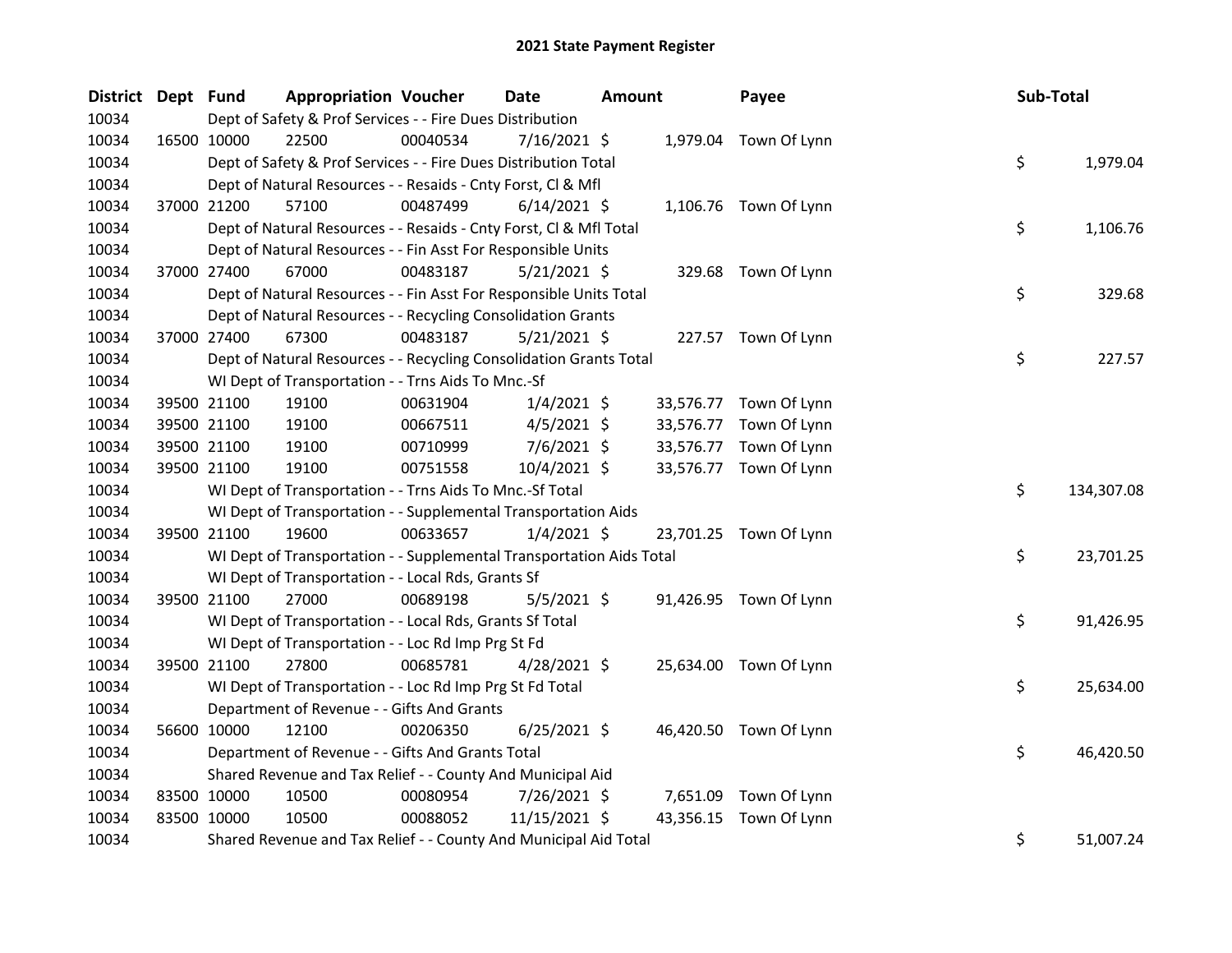| <b>District</b> | Dept        | Fund        | <b>Appropriation Voucher</b>                                  |          | Date           | <b>Amount</b> |          | Payee        | Sub-Total |            |
|-----------------|-------------|-------------|---------------------------------------------------------------|----------|----------------|---------------|----------|--------------|-----------|------------|
| 10034           |             |             | Shared Revenue and Tax Relief - - Exempt Computer Aid         |          |                |               |          |              |           |            |
| 10034           | 83500 10000 |             | 10900                                                         | 00083608 | $7/26/2021$ \$ |               | 36.37    | Town Of Lynn |           |            |
| 10034           |             |             | Shared Revenue and Tax Relief - - Exempt Computer Aid Total   |          |                |               |          |              | \$        | 36.37      |
| 10034           |             |             | Shared Revenue and Tax Relief - - Utility Aid                 |          |                |               |          |              |           |            |
| 10034           |             | 83500 10000 | 11000                                                         | 00080954 | $7/26/2021$ \$ |               | 759.46   | Town Of Lynn |           |            |
| 10034           |             | 83500 10000 | 11000                                                         | 00088052 | 11/15/2021 \$  |               | 4,346.44 | Town Of Lynn |           |            |
| 10034           |             |             | Shared Revenue and Tax Relief - - Utility Aid Total           |          |                |               |          |              | \$        | 5,105.90   |
| 10034           |             |             | Shared Revenue and Tax Relief - - Personal Property Aid       |          |                |               |          |              |           |            |
| 10034           | 83500 10000 |             | 11100                                                         | 00076789 | $5/3/2021$ \$  |               | 228.27   | Town Of Lynn |           |            |
| 10034           |             |             | Shared Revenue and Tax Relief - - Personal Property Aid Total |          |                |               |          |              | \$        | 228.27     |
| 10034 Total     |             |             |                                                               |          |                |               |          |              | \$        | 381,510.61 |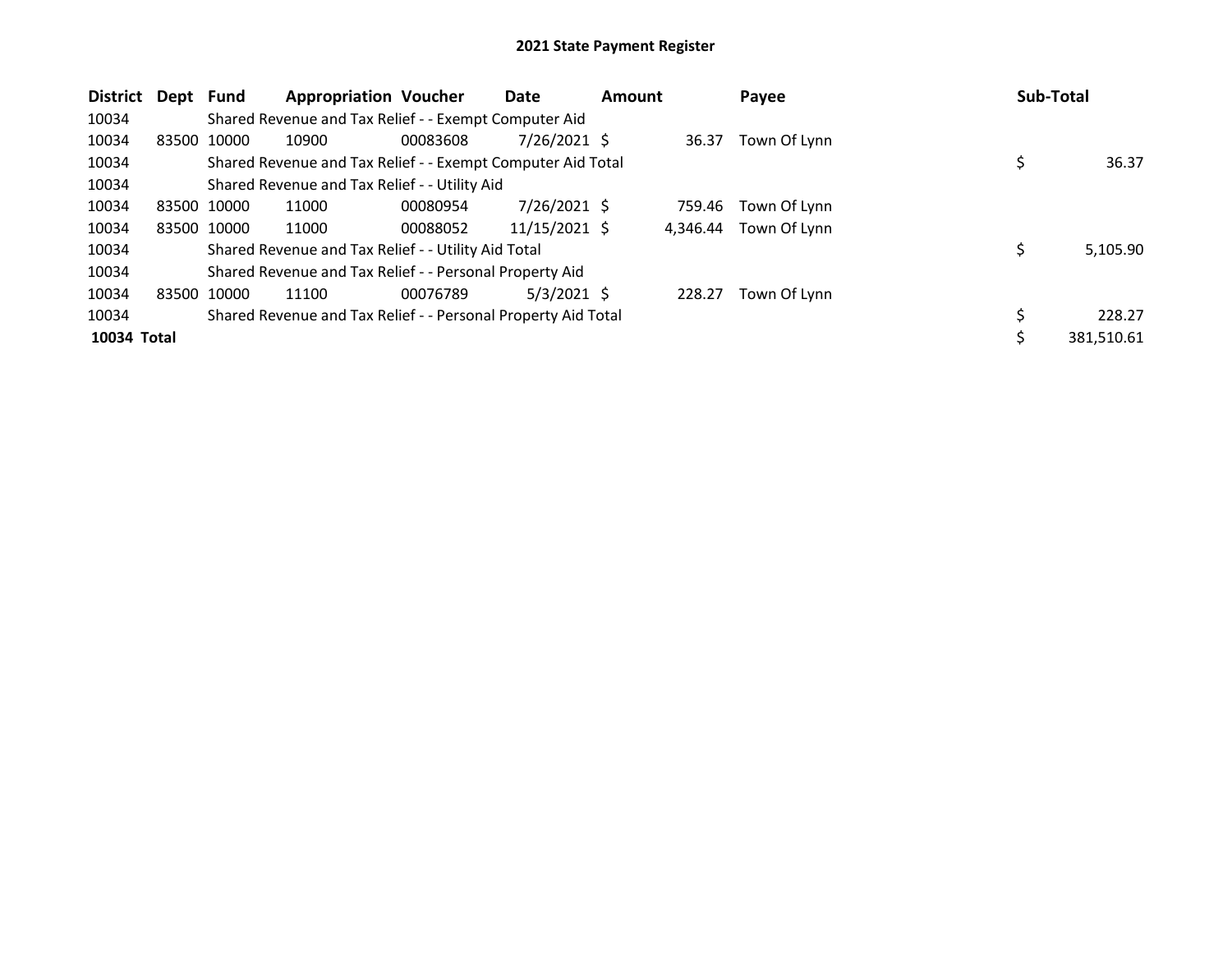| <b>District</b> | Dept Fund |             | <b>Appropriation Voucher</b> |                                                                    | <b>Date</b>    | Amount |           | Payee                      | <b>Sub-Total</b> |            |
|-----------------|-----------|-------------|------------------------------|--------------------------------------------------------------------|----------------|--------|-----------|----------------------------|------------------|------------|
| 10036           |           |             |                              | Dept of Safety & Prof Services - - Fire Dues Distribution          |                |        |           |                            |                  |            |
| 10036           |           | 16500 10000 | 22500                        | 00040535                                                           | 7/16/2021 \$   |        |           | 2,652.91 Town Of Mayville  |                  |            |
| 10036           |           |             |                              | Dept of Safety & Prof Services - - Fire Dues Distribution Total    |                |        |           |                            | \$               | 2,652.91   |
| 10036           |           |             |                              | Dept of Natural Resources - - Resaids - Cnty Forst, Cl & Mfl       |                |        |           |                            |                  |            |
| 10036           |           | 37000 21200 | 57100                        | 00487500                                                           | $6/14/2021$ \$ |        |           | 55.60 Town Of Mayville     |                  |            |
| 10036           |           |             |                              | Dept of Natural Resources - - Resaids - Cnty Forst, Cl & Mfl Total |                |        |           |                            | \$               | 55.60      |
| 10036           |           |             |                              | Dept of Natural Resources - - Fin Asst For Responsible Units       |                |        |           |                            |                  |            |
| 10036           |           | 37000 27400 | 67000                        | 00483790                                                           | 5/21/2021 \$   |        |           | 526.22 Town Of Mayville    |                  |            |
| 10036           |           |             |                              | Dept of Natural Resources - - Fin Asst For Responsible Units Total |                |        |           |                            | \$               | 526.22     |
| 10036           |           |             |                              | WI Dept of Transportation - - Trns Aids To Mnc.-Sf                 |                |        |           |                            |                  |            |
| 10036           |           | 39500 21100 | 19100                        | 00631905                                                           | $1/4/2021$ \$  |        | 36,148.14 | Town Of Mayville           |                  |            |
| 10036           |           | 39500 21100 | 19100                        | 00667512                                                           | $4/5/2021$ \$  |        | 36,148.14 | Town Of Mayville           |                  |            |
| 10036           |           | 39500 21100 | 19100                        | 00711000                                                           | $7/6/2021$ \$  |        | 36,148.14 | Town Of Mayville           |                  |            |
| 10036           |           | 39500 21100 | 19100                        | 00751559                                                           | 10/4/2021 \$   |        | 36,148.14 | Town Of Mayville           |                  |            |
| 10036           |           |             |                              | WI Dept of Transportation - - Trns Aids To Mnc.-Sf Total           |                |        |           |                            | \$               | 144,592.56 |
| 10036           |           |             |                              | Department of Revenue - - Gifts And Grants                         |                |        |           |                            |                  |            |
| 10036           |           | 56600 10000 | 12100                        | 00206351                                                           | $6/25/2021$ \$ |        |           | 50,188.57 Town Of Mayville |                  |            |
| 10036           |           |             |                              | Department of Revenue - - Gifts And Grants Total                   |                |        |           |                            | \$               | 50,188.57  |
| 10036           |           |             |                              | Shared Revenue and Tax Relief - - County And Municipal Aid         |                |        |           |                            |                  |            |
| 10036           |           | 83500 10000 | 10500                        | 00080955                                                           | 7/26/2021 \$   |        |           | 10,239.39 Town Of Mayville |                  |            |
| 10036           |           | 83500 10000 | 10500                        | 00088053                                                           | 11/15/2021 \$  |        |           | 58,023.24 Town Of Mayville |                  |            |
| 10036           |           |             |                              | Shared Revenue and Tax Relief - - County And Municipal Aid Total   |                |        |           |                            | \$               | 68,262.63  |
| 10036           |           |             |                              | Shared Revenue and Tax Relief - - Exempt Computer Aid              |                |        |           |                            |                  |            |
| 10036           |           | 83500 10000 | 10900                        | 00083609                                                           | 7/26/2021 \$   |        | 5.19      | Town Of Mayville           |                  |            |
| 10036           |           |             |                              | Shared Revenue and Tax Relief - - Exempt Computer Aid Total        |                |        |           |                            | \$               | 5.19       |
| 10036           |           |             |                              | Shared Revenue and Tax Relief - - Utility Aid                      |                |        |           |                            |                  |            |
| 10036           |           | 83500 10000 | 11000                        | 00080955                                                           | 7/26/2021 \$   |        | 43.85     | Town Of Mayville           |                  |            |
| 10036           |           | 83500 10000 | 11000                        | 00088053                                                           | 11/15/2021 \$  |        | 315.89    | Town Of Mayville           |                  |            |
| 10036           |           |             |                              | Shared Revenue and Tax Relief - - Utility Aid Total                |                |        |           |                            | \$               | 359.74     |
| 10036           |           |             |                              | Shared Revenue and Tax Relief - - Personal Property Aid            |                |        |           |                            |                  |            |
| 10036           |           | 83500 10000 | 11100                        | 00076790                                                           | $5/3/2021$ \$  |        | 300.80    | Town Of Mayville           |                  |            |
| 10036           |           |             |                              | Shared Revenue and Tax Relief - - Personal Property Aid Total      |                |        |           |                            | \$               | 300.80     |
| 10036           |           |             |                              | Shared Revenue and Tax Relief - - Lottery & Gaming Credit          |                |        |           |                            |                  |            |
| 10036           |           | 83500 52100 | 36300                        | 00074085                                                           | 3/22/2021 \$   |        |           | 55.68 Town Of Mayville     |                  |            |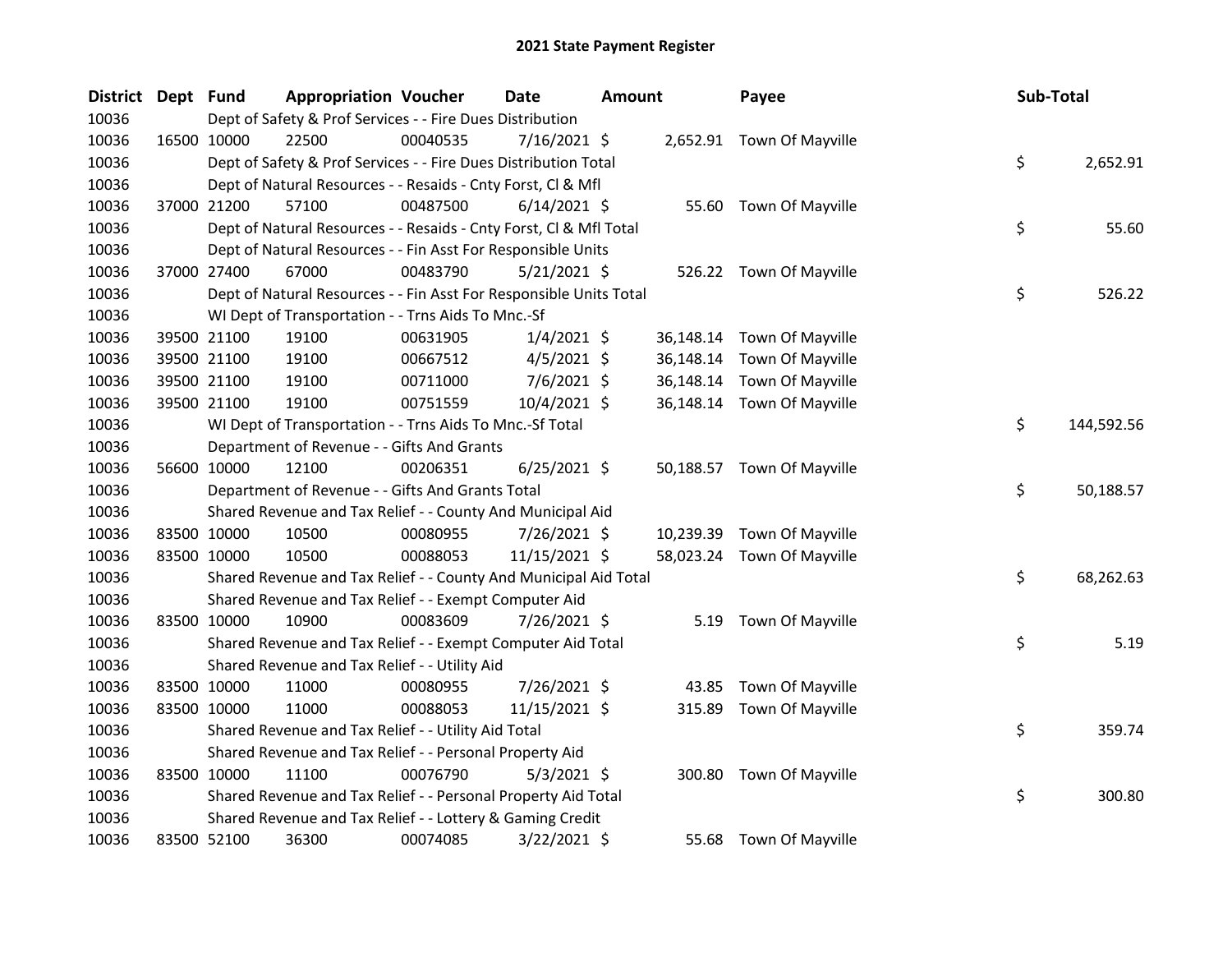| District Dept Fund |  | <b>Appropriation Voucher</b>                                    | Date | Amount | Pavee | Sub-Total |            |
|--------------------|--|-----------------------------------------------------------------|------|--------|-------|-----------|------------|
| 10036              |  | Shared Revenue and Tax Relief - - Lottery & Gaming Credit Total |      |        |       |           | 55.68      |
| 10036 Total        |  |                                                                 |      |        |       |           | 266,999.90 |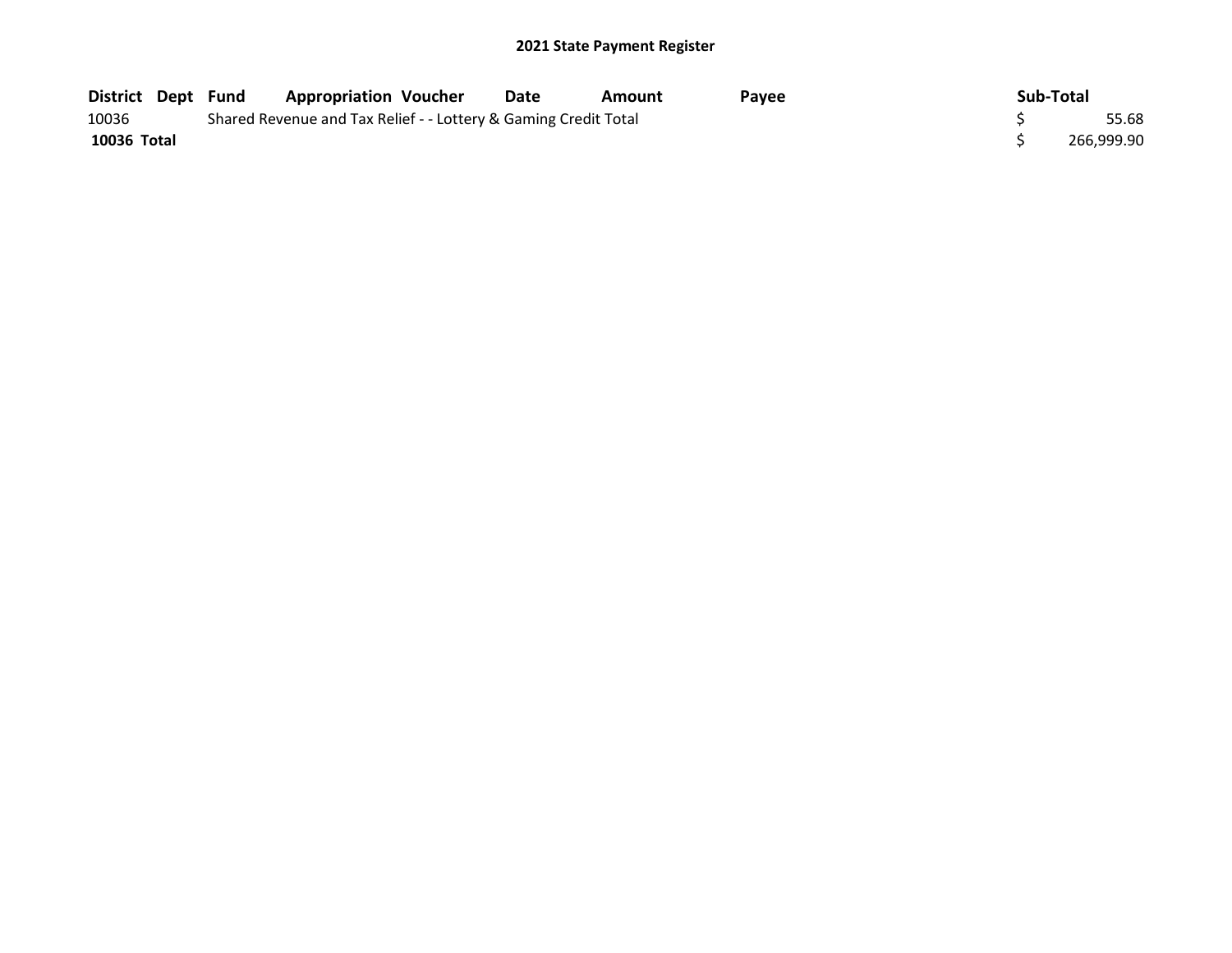| <b>District</b> | Dept Fund |             | <b>Appropriation Voucher</b>                                       |          | <b>Date</b>    | <b>Amount</b> |           | Payee                  | Sub-Total |            |
|-----------------|-----------|-------------|--------------------------------------------------------------------|----------|----------------|---------------|-----------|------------------------|-----------|------------|
| 10038           |           |             | Dept of Safety & Prof Services - - Fire Dues Distribution          |          |                |               |           |                        |           |            |
| 10038           |           | 16500 10000 | 22500                                                              | 00040536 | 7/16/2021 \$   |               | 1,505.88  | Town Of Mead           |           |            |
| 10038           |           |             | Dept of Safety & Prof Services - - Fire Dues Distribution Total    |          |                |               |           |                        | \$        | 1,505.88   |
| 10038           |           |             | Dept of Natural Resources - - Seg Earned                           |          |                |               |           |                        |           |            |
| 10038           |           | 37000 21200 | 100SE                                                              | 00456000 | $1/12/2021$ \$ |               | 234.97    | Town Of Mead           |           |            |
| 10038           |           | 37000 21200 | 100SE                                                              | 00473959 | $4/15/2021$ \$ |               | 1,253.16  | Town Of Mead           |           |            |
| 10038           |           |             | Dept of Natural Resources - - Seg Earned Total                     |          |                |               |           |                        | \$        | 1,488.13   |
| 10038           |           |             | Dept of Natural Resources - - Resaids - Cnty Forst, Cl & Mfl       |          |                |               |           |                        |           |            |
| 10038           |           | 37000 21200 | 57100                                                              | 00487501 | $6/14/2021$ \$ |               |           | 2,749.68 Town Of Mead  |           |            |
| 10038           |           |             | Dept of Natural Resources - - Resaids - Cnty Forst, Cl & Mfl Total |          |                |               |           |                        | \$        | 2,749.68   |
| 10038           |           |             | Dept of Natural Resources - - Fin Asst For Responsible Units       |          |                |               |           |                        |           |            |
| 10038           |           | 37000 27400 | 67000                                                              | 00483019 | $5/21/2021$ \$ |               |           | 834.51 Town Of Mead    |           |            |
| 10038           |           |             | Dept of Natural Resources - - Fin Asst For Responsible Units Total |          |                |               |           |                        | \$        | 834.51     |
| 10038           |           |             | WI Dept of Transportation - - Trns Aids To Mnc.-Sf                 |          |                |               |           |                        |           |            |
| 10038           |           | 39500 21100 | 19100                                                              | 00631906 | $1/4/2021$ \$  |               | 28,894.86 | Town Of Mead           |           |            |
| 10038           |           | 39500 21100 | 19100                                                              | 00667513 | $4/5/2021$ \$  |               | 28,894.86 | Town Of Mead           |           |            |
| 10038           |           | 39500 21100 | 19100                                                              | 00711001 | $7/6/2021$ \$  |               | 28,894.86 | Town Of Mead           |           |            |
| 10038           |           | 39500 21100 | 19100                                                              | 00751560 | 10/4/2021 \$   |               | 28,894.86 | Town Of Mead           |           |            |
| 10038           |           |             | WI Dept of Transportation - - Trns Aids To Mnc.-Sf Total           |          |                |               |           |                        | \$        | 115,579.44 |
| 10038           |           |             | Department of Revenue - - Gifts And Grants                         |          |                |               |           |                        |           |            |
| 10038           |           | 56600 10000 | 12100                                                              | 00206352 | $6/25/2021$ \$ |               |           | 17,322.65 Town Of Mead |           |            |
| 10038           |           |             | Department of Revenue - - Gifts And Grants Total                   |          |                |               |           |                        | \$        | 17,322.65  |
| 10038           |           |             | Shared Revenue and Tax Relief - - County And Municipal Aid         |          |                |               |           |                        |           |            |
| 10038           |           | 83500 10000 | 10500                                                              | 00080956 | 7/26/2021 \$   |               | 1,356.47  | Town Of Mead           |           |            |
| 10038           |           | 83500 10000 | 10500                                                              | 00088054 | 11/15/2021 \$  |               |           | 7,686.64 Town Of Mead  |           |            |
| 10038           |           |             | Shared Revenue and Tax Relief - - County And Municipal Aid Total   |          |                |               |           |                        | \$        | 9,043.11   |
| 10038           |           |             | Shared Revenue and Tax Relief - - Personal Property Aid            |          |                |               |           |                        |           |            |
| 10038           |           | 83500 10000 | 11100                                                              | 00076791 | $5/3/2021$ \$  |               |           | 60.56 Town Of Mead     |           |            |
| 10038           |           |             | Shared Revenue and Tax Relief - - Personal Property Aid Total      |          |                |               |           |                        | \$        | 60.56      |
| 10038 Total     |           |             |                                                                    |          |                |               |           |                        | \$        | 148,583.96 |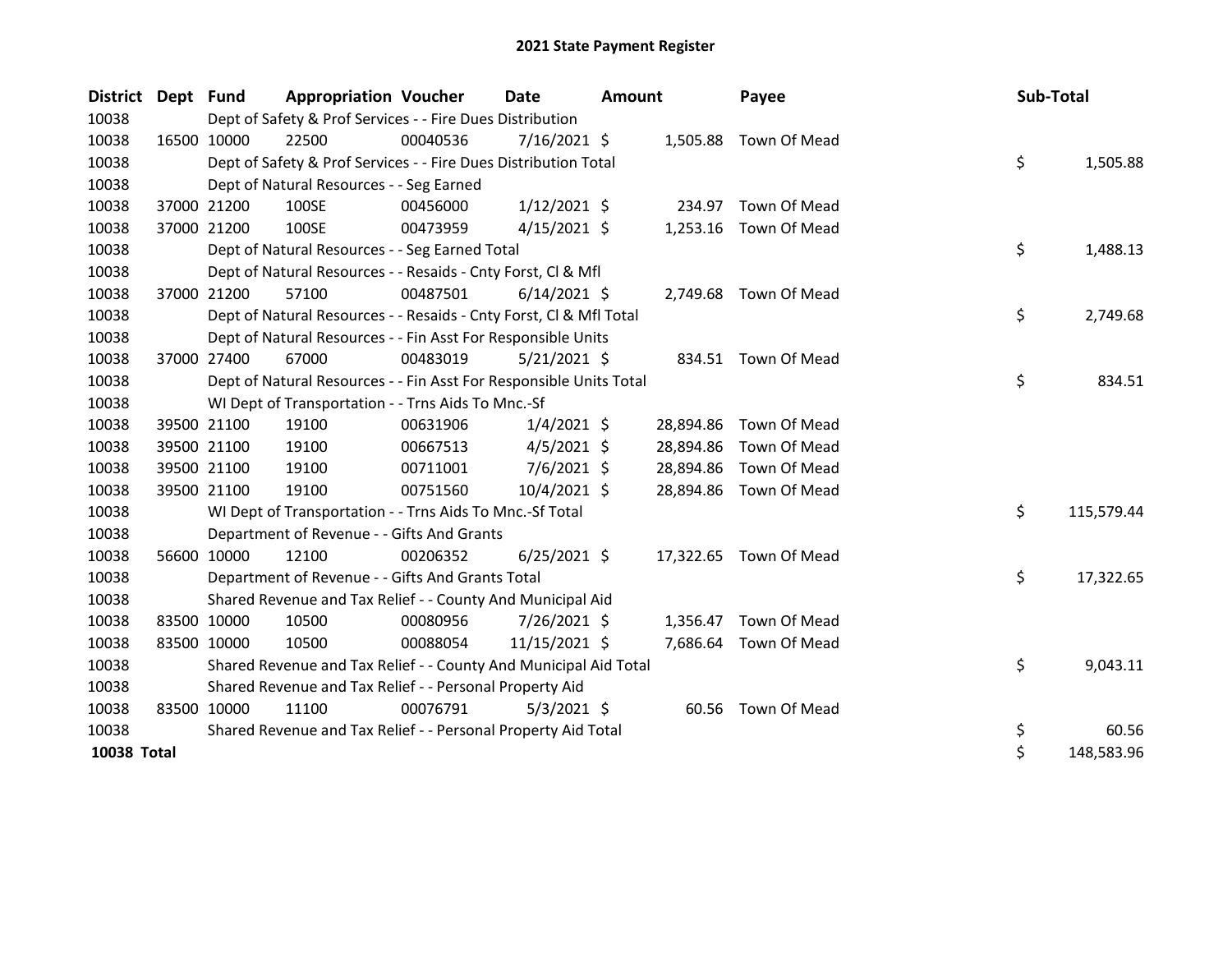| District Dept Fund |             | <b>Appropriation Voucher</b>                                       |          | <b>Date</b>    | <b>Amount</b> |           | Payee                    | Sub-Total |            |
|--------------------|-------------|--------------------------------------------------------------------|----------|----------------|---------------|-----------|--------------------------|-----------|------------|
| 10040              |             | Dept of Safety & Prof Services - - Fire Dues Distribution          |          |                |               |           |                          |           |            |
| 10040              | 16500 10000 | 22500                                                              | 00040537 | $7/16/2021$ \$ |               |           | 3,916.37 Town Of Mentor  |           |            |
| 10040              |             | Dept of Safety & Prof Services - - Fire Dues Distribution Total    |          |                |               |           |                          | \$        | 3,916.37   |
| 10040              |             | Dept of Natural Resources - - Seg Earned                           |          |                |               |           |                          |           |            |
| 10040              | 37000 21200 | 100SE                                                              | 00514551 | 10/12/2021 \$  |               |           | 310.81 Town Of Mentor    |           |            |
| 10040              |             | Dept of Natural Resources - - Seg Earned Total                     |          |                |               |           |                          | \$        | 310.81     |
| 10040              |             | Dept of Natural Resources - - Resaids - Cnty Forst, Cl & Mfl       |          |                |               |           |                          |           |            |
| 10040              | 37000 21200 | 57100                                                              | 00487502 | $6/14/2021$ \$ |               |           | 3,114.20 Town Of Mentor  |           |            |
| 10040              |             | Dept of Natural Resources - - Resaids - Cnty Forst, Cl & Mfl Total |          |                |               |           |                          | \$        | 3,114.20   |
| 10040              |             | Dept of Natural Resources - - Fin Asst For Responsible Units       |          |                |               |           |                          |           |            |
| 10040              | 37000 27400 | 67000                                                              | 00483220 | $5/21/2021$ \$ |               |           | 3,692.14 Town Of Mentor  |           |            |
| 10040              |             | Dept of Natural Resources - - Fin Asst For Responsible Units Total |          |                |               |           |                          | \$        | 3,692.14   |
| 10040              |             | WI Dept of Transportation - - Trns Aids To Mnc.-Sf                 |          |                |               |           |                          |           |            |
| 10040              | 39500 21100 | 19100                                                              | 00631907 | $1/4/2021$ \$  |               | 27,456.03 | Town Of Mentor           |           |            |
| 10040              | 39500 21100 | 19100                                                              | 00667514 | $4/5/2021$ \$  |               | 27,456.03 | Town Of Mentor           |           |            |
| 10040              | 39500 21100 | 19100                                                              | 00711002 | $7/6/2021$ \$  |               | 27,456.03 | Town Of Mentor           |           |            |
| 10040              | 39500 21100 | 19100                                                              | 00751561 | 10/4/2021 \$   |               | 27,456.03 | Town Of Mentor           |           |            |
| 10040              |             | WI Dept of Transportation - - Trns Aids To Mnc.-Sf Total           |          |                |               |           |                          | \$        | 109,824.12 |
| 10040              |             | Department of Revenue - - Gifts And Grants                         |          |                |               |           |                          |           |            |
| 10040              | 56600 10000 | 12100                                                              | 00206353 | $6/25/2021$ \$ |               |           | 30,563.22 Town Of Mentor |           |            |
| 10040              |             | Department of Revenue - - Gifts And Grants Total                   |          |                |               |           |                          | \$        | 30,563.22  |
| 10040              |             | Shared Revenue and Tax Relief - - County And Municipal Aid         |          |                |               |           |                          |           |            |
| 10040              | 83500 10000 | 10500                                                              | 00080957 | 7/26/2021 \$   |               |           | 7,498.95 Town Of Mentor  |           |            |
| 10040              | 83500 10000 | 10500                                                              | 00088055 | 11/15/2021 \$  |               |           | 42,494.02 Town Of Mentor |           |            |
| 10040              |             | Shared Revenue and Tax Relief - - County And Municipal Aid Total   |          |                |               |           |                          | \$        | 49,992.97  |
| 10040              |             | Shared Revenue and Tax Relief - - Exempt Computer Aid              |          |                |               |           |                          |           |            |
| 10040              | 83500 10000 | 10900                                                              | 00083610 | 7/26/2021 \$   |               |           | 3.11 Town Of Mentor      |           |            |
| 10040              |             | Shared Revenue and Tax Relief - - Exempt Computer Aid Total        |          |                |               |           |                          | \$        | 3.11       |
| 10040              |             | Shared Revenue and Tax Relief - - Utility Aid                      |          |                |               |           |                          |           |            |
| 10040              | 83500 10000 | 11000                                                              | 00080957 | 7/26/2021 \$   |               |           | 2,023.84 Town Of Mentor  |           |            |
| 10040              | 83500 10000 | 11000                                                              | 00088055 | 11/15/2021 \$  |               |           | 11,713.66 Town Of Mentor |           |            |
| 10040              |             | Shared Revenue and Tax Relief - - Utility Aid Total                |          |                |               |           |                          | \$        | 13,737.50  |
| 10040              |             | Shared Revenue and Tax Relief - - Personal Property Aid            |          |                |               |           |                          |           |            |
| 10040              | 83500 10000 | 11100                                                              | 00076792 | $5/3/2021$ \$  |               | 67.09     | Town Of Mentor           |           |            |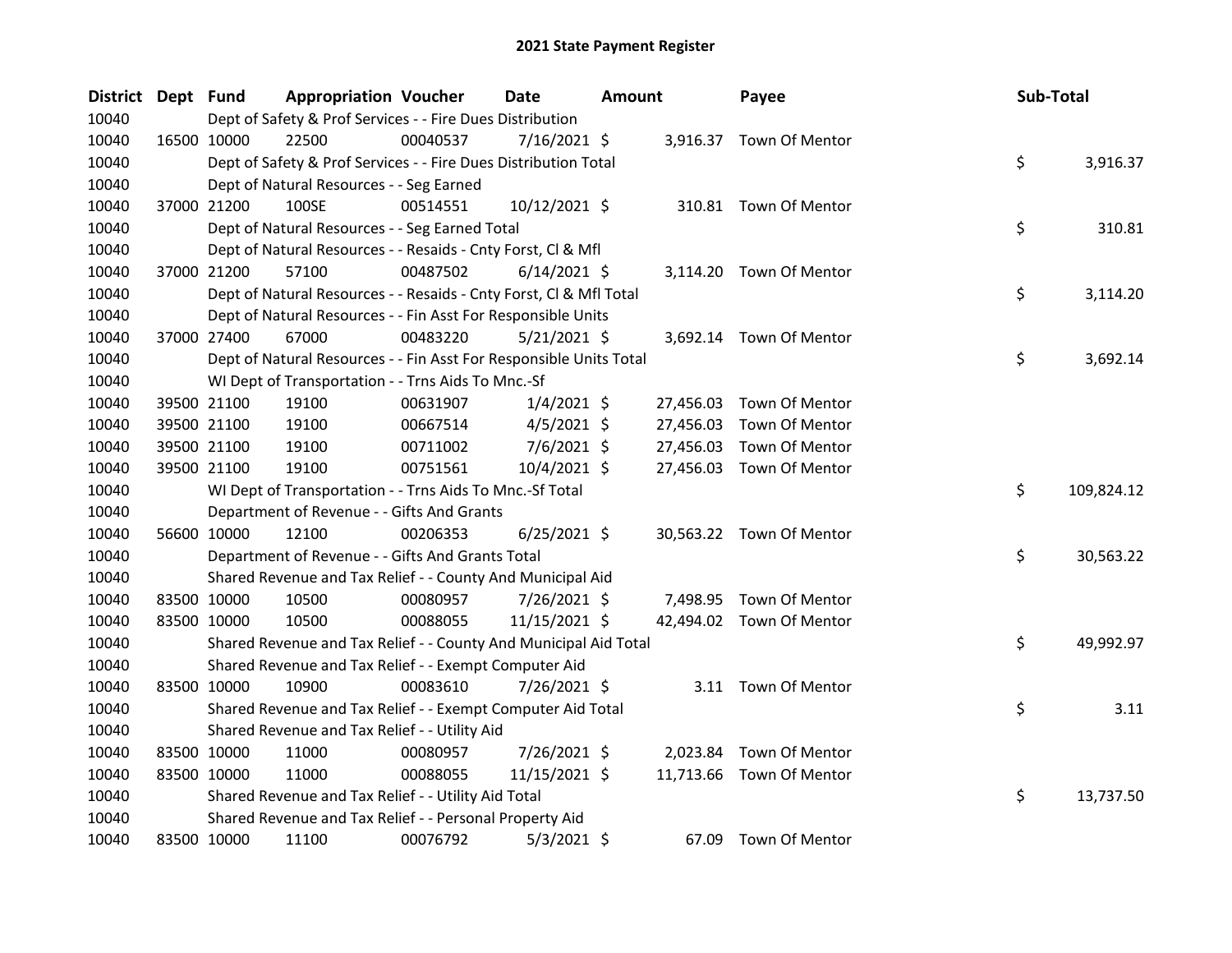|             |  | District Dept Fund Appropriation Voucher                      | Date | Amount | Pavee | Sub-Total |            |
|-------------|--|---------------------------------------------------------------|------|--------|-------|-----------|------------|
| 10040       |  | Shared Revenue and Tax Relief - - Personal Property Aid Total |      |        |       |           | 67.09      |
| 10040 Total |  |                                                               |      |        |       |           | 215,221.53 |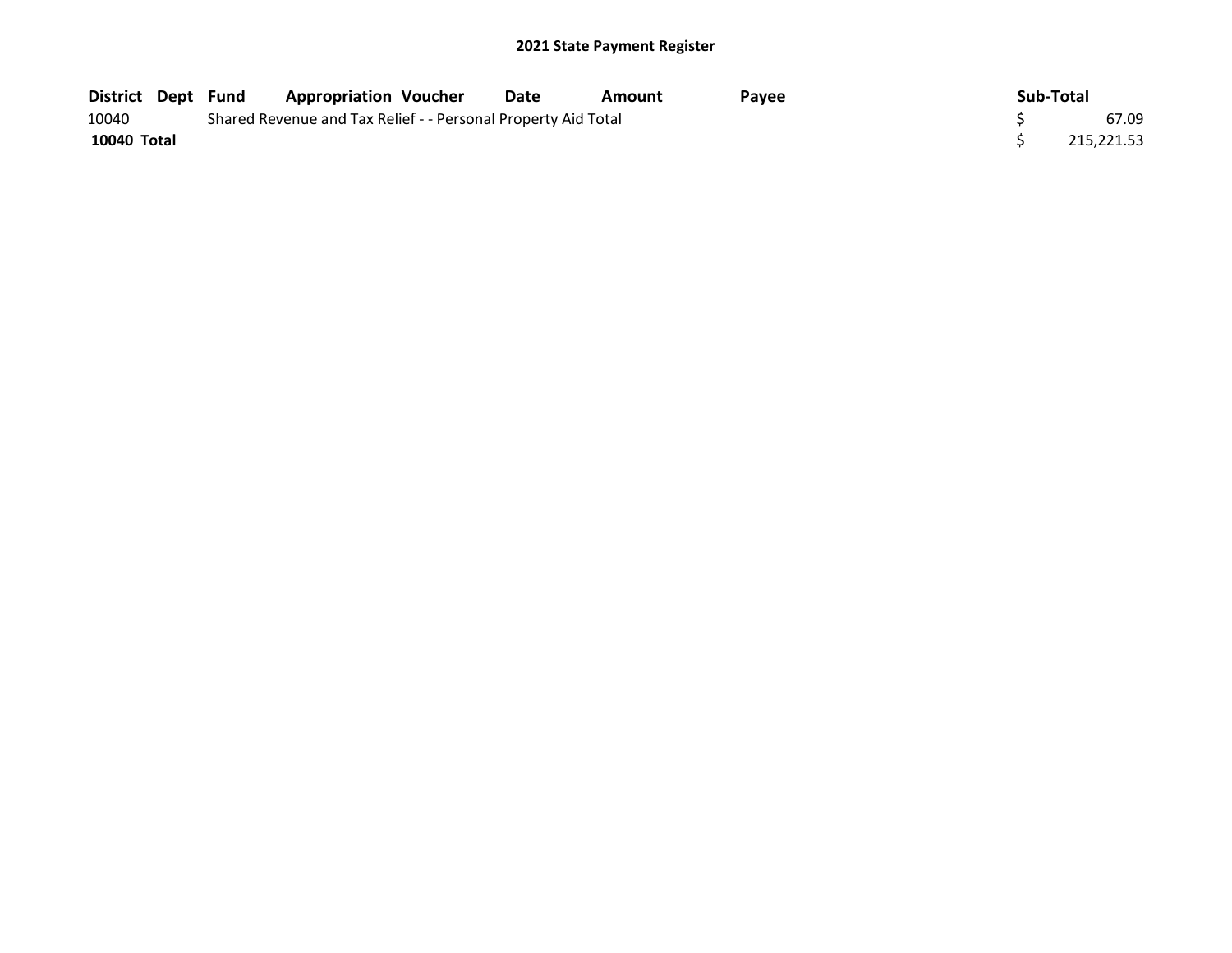| <b>District</b> | Dept Fund   |                                                                    | <b>Appropriation Voucher</b> | Date           | Amount |       | Payee                         | Sub-Total |            |
|-----------------|-------------|--------------------------------------------------------------------|------------------------------|----------------|--------|-------|-------------------------------|-----------|------------|
| 10042           |             | Dept of Safety & Prof Services - - Fire Dues Distribution          |                              |                |        |       |                               |           |            |
| 10042           |             | 16500 10000<br>22500                                               | 00040540                     | 7/16/2021 \$   |        |       | 3,812.87 Town Of Pine Valley  |           |            |
| 10042           |             | Dept of Safety & Prof Services - - Fire Dues Distribution Total    |                              |                |        |       |                               | \$        | 3,812.87   |
| 10042           |             | Dept of Natural Resources - - Aids In Lieu Of Taxes - Gener        |                              |                |        |       |                               |           |            |
| 10042           |             | 37000 10000<br>50300                                               | 00476393                     | $4/21/2021$ \$ |        |       | 1.42 Town Of Pine Valley      |           |            |
| 10042           |             | Dept of Natural Resources - - Aids In Lieu Of Taxes - Gener Total  |                              |                |        |       |                               | \$        | 1.42       |
| 10042           |             | Dept of Natural Resources - - Taxes & Assessmts-Conserv Fund       |                              |                |        |       |                               |           |            |
| 10042           |             | 16900<br>37000 21200                                               | 00459434                     | $2/4/2021$ \$  |        |       | 1,114.14 Town Of Pine Valley  |           |            |
| 10042           |             | Dept of Natural Resources - - Taxes & Assessmts-Conserv Fund Total |                              |                |        |       |                               | \$        | 1,114.14   |
| 10042           |             | Dept of Natural Resources - - Resaids - Cnty Forst, Cl & Mfl       |                              |                |        |       |                               |           |            |
| 10042           |             | 37000 21200<br>57100                                               | 00487503                     | $6/14/2021$ \$ |        |       | 329.92 Town Of Pine Valley    |           |            |
| 10042           |             | Dept of Natural Resources - - Resaids - Cnty Forst, Cl & Mfl Total |                              |                |        |       |                               | \$        | 329.92     |
| 10042           |             | Dept of Natural Resources - - Fin Asst For Responsible Units       |                              |                |        |       |                               |           |            |
| 10042           |             | 37000 27400<br>67000                                               | 00483774                     | $5/21/2021$ \$ |        |       | 3,775.50 Town Of Pine Valley  |           |            |
| 10042           |             | Dept of Natural Resources - - Fin Asst For Responsible Units Total |                              |                |        |       |                               | \$        | 3,775.50   |
| 10042           |             | WI Dept of Transportation - - Trns Aids To Mnc.-Sf                 |                              |                |        |       |                               |           |            |
| 10042           |             | 39500 21100<br>19100                                               | 00631908                     | $1/4/2021$ \$  |        |       | 38,079.72 Town Of Pine Valley |           |            |
| 10042           |             | 39500 21100<br>19100                                               | 00667515                     | $4/5/2021$ \$  |        |       | 38,079.72 Town Of Pine Valley |           |            |
| 10042           |             | 39500 21100<br>19100                                               | 00711003                     | $7/6/2021$ \$  |        |       | 38,079.72 Town Of Pine Valley |           |            |
| 10042           |             | 39500 21100<br>19100                                               | 00751562                     | 10/4/2021 \$   |        |       | 38,079.72 Town Of Pine Valley |           |            |
| 10042           |             | WI Dept of Transportation - - Trns Aids To Mnc.-Sf Total           |                              |                |        |       |                               | \$        | 152,318.88 |
| 10042           |             | Department of Revenue - - Gifts And Grants                         |                              |                |        |       |                               |           |            |
| 10042           |             | 56600 10000<br>12100                                               | 00206354                     | $6/25/2021$ \$ |        |       | 61,283.44 Town Of Pine Valley |           |            |
| 10042           |             | Department of Revenue - - Gifts And Grants Total                   |                              |                |        |       |                               | \$        | 61,283.44  |
| 10042           |             | Shared Revenue and Tax Relief - - County And Municipal Aid         |                              |                |        |       |                               |           |            |
| 10042           |             | 83500 10000<br>10500                                               | 00080958                     | 7/26/2021 \$   |        |       | 8,953.18 Town Of Pine Valley  |           |            |
| 10042           |             | 83500 10000<br>10500                                               | 00088056                     | 11/15/2021 \$  |        |       | 50,734.66 Town Of Pine Valley |           |            |
| 10042           |             | Shared Revenue and Tax Relief - - County And Municipal Aid Total   |                              |                |        |       |                               | \$        | 59,687.84  |
| 10042           |             | Shared Revenue and Tax Relief - - Exempt Computer Aid              |                              |                |        |       |                               |           |            |
| 10042           | 83500 10000 | 10900                                                              | 00083611                     | 7/26/2021 \$   |        |       | 20.78 Town Of Pine Valley     |           |            |
| 10042           |             | Shared Revenue and Tax Relief - - Exempt Computer Aid Total        |                              |                |        |       |                               | \$        | 20.78      |
| 10042           |             | Shared Revenue and Tax Relief - - Utility Aid                      |                              |                |        |       |                               |           |            |
| 10042           |             | 83500 10000<br>11000                                               | 00080958                     | 7/26/2021 \$   |        | 81.03 | Town Of Pine Valley           |           |            |
| 10042           |             | 83500 10000<br>11000                                               | 00088056                     | 11/15/2021 \$  |        |       | 484.94 Town Of Pine Valley    |           |            |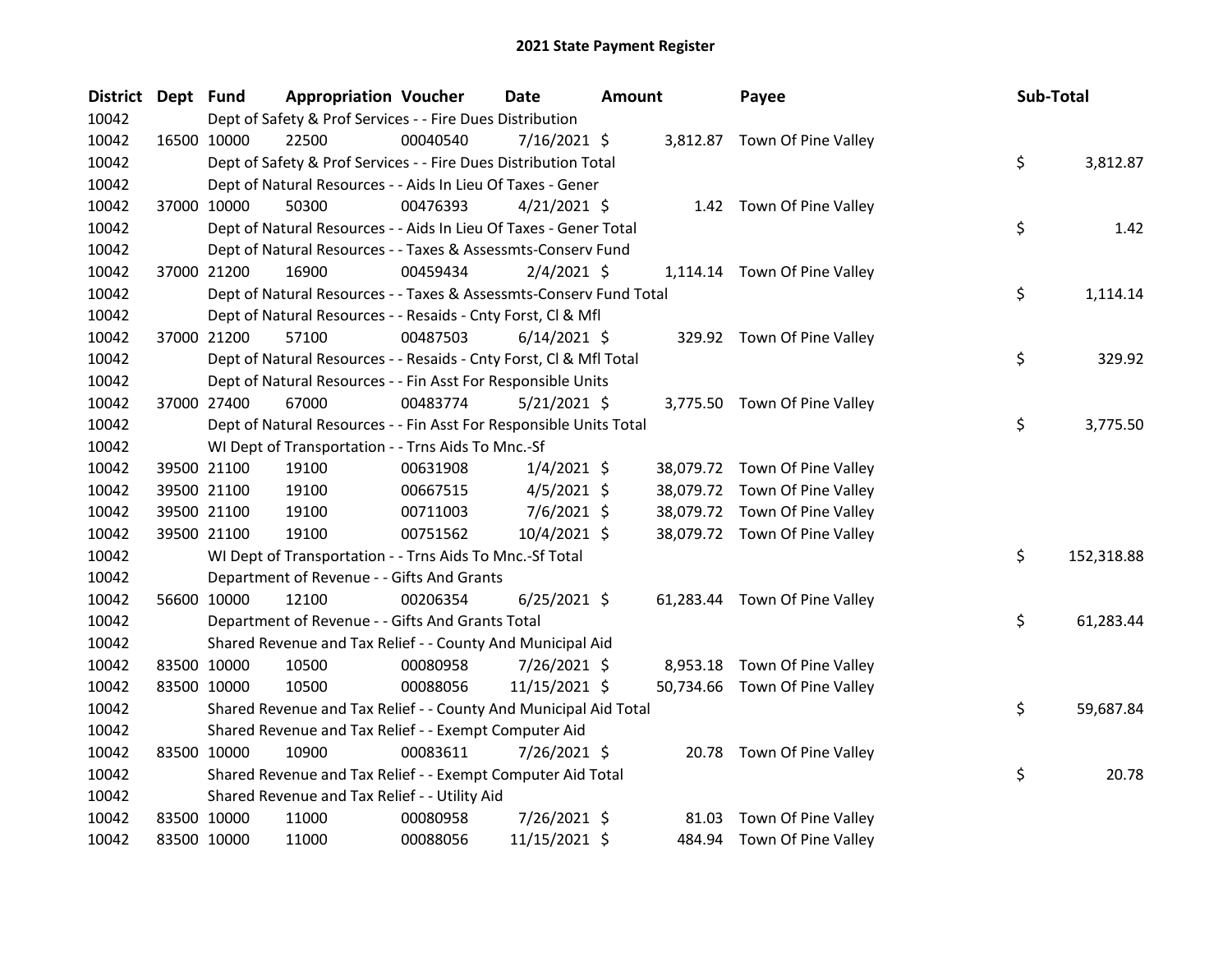| District Dept | <b>Fund</b> | <b>Appropriation Voucher</b>                                    |          | Date           | Amount |        | Payee               | Sub-Total |            |
|---------------|-------------|-----------------------------------------------------------------|----------|----------------|--------|--------|---------------------|-----------|------------|
| 10042         |             | Shared Revenue and Tax Relief - - Utility Aid Total             |          |                |        |        |                     |           | 565.97     |
| 10042         |             | Shared Revenue and Tax Relief - - Personal Property Aid         |          |                |        |        |                     |           |            |
| 10042         | 83500 10000 | 11100                                                           | 00076793 | $5/3/2021$ \$  |        | 328.11 | Town Of Pine Valley |           |            |
| 10042         |             | Shared Revenue and Tax Relief - - Personal Property Aid Total   |          |                |        |        |                     |           | 328.11     |
| 10042         |             | Shared Revenue and Tax Relief - - Lottery & Gaming Credit       |          |                |        |        |                     |           |            |
| 10042         | 83500 52100 | 36300                                                           | 00074086 | $3/22/2021$ \$ |        | 855.07 | Town Of Pine Valley |           |            |
| 10042         |             | Shared Revenue and Tax Relief - - Lottery & Gaming Credit Total |          |                |        |        |                     |           | 855.07     |
| 10042 Total   |             |                                                                 |          |                |        |        |                     |           | 284,093.94 |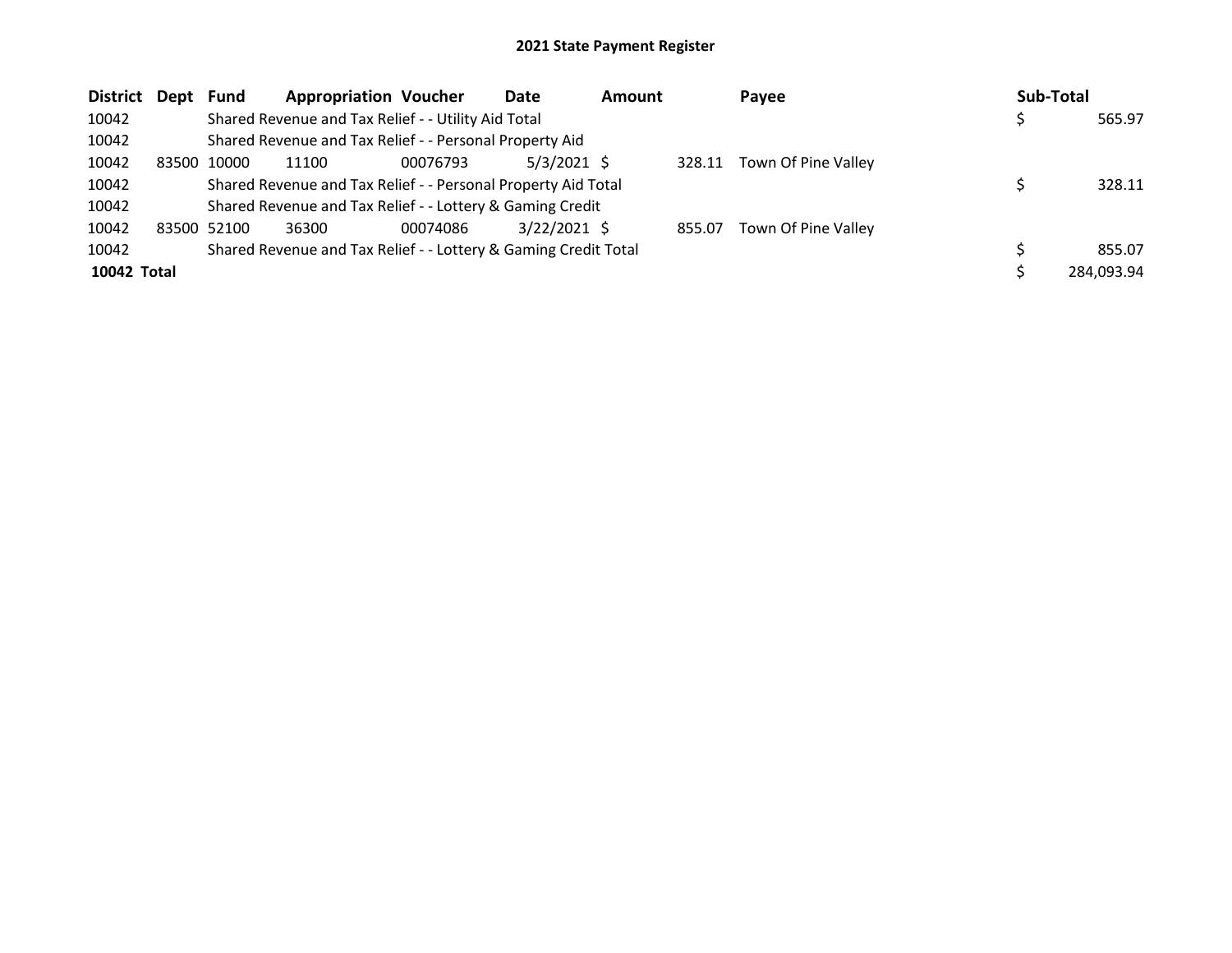| District Dept | <b>Fund</b>                                                   | <b>Appropriation Voucher</b>                                       |          | Date           | <b>Amount</b> |           | Payee                     |  | Sub-Total |            |
|---------------|---------------------------------------------------------------|--------------------------------------------------------------------|----------|----------------|---------------|-----------|---------------------------|--|-----------|------------|
| 10044         |                                                               | Dept of Safety & Prof Services - - Fire Dues Distribution          |          |                |               |           |                           |  |           |            |
| 10044         | 16500 10000                                                   | 22500                                                              | 00040541 | 7/16/2021 \$   |               |           | 1,935.81 Town Of Reseburg |  |           |            |
| 10044         |                                                               | Dept of Safety & Prof Services - - Fire Dues Distribution Total    |          |                |               |           |                           |  | \$        | 1,935.81   |
| 10044         |                                                               | Dept of Natural Resources - - Resaids - Cnty Forst, Cl & Mfl       |          |                |               |           |                           |  |           |            |
| 10044         | 37000 21200                                                   | 57100                                                              | 00487504 | $6/14/2021$ \$ |               |           | 91.90 Town Of Reseburg    |  |           |            |
| 10044         |                                                               | Dept of Natural Resources - - Resaids - Cnty Forst, CI & Mfl Total |          |                |               |           |                           |  | \$        | 91.90      |
| 10044         |                                                               | Dept of Natural Resources - - Fin Asst For Responsible Units       |          |                |               |           |                           |  |           |            |
| 10044         | 37000 27400                                                   | 67000                                                              | 00483214 | $5/21/2021$ \$ |               |           | 2,478.96 Town Of Reseburg |  |           |            |
| 10044         |                                                               | Dept of Natural Resources - - Fin Asst For Responsible Units Total |          |                |               |           |                           |  | \$        | 2,478.96   |
| 10044         |                                                               | WI Dept of Transportation - - Trns Aids To Mnc.-Sf                 |          |                |               |           |                           |  |           |            |
| 10044         | 39500 21100                                                   | 19100                                                              | 00631909 | $1/4/2021$ \$  |               | 36,568.62 | Town Of Reseburg          |  |           |            |
| 10044         | 39500 21100                                                   | 19100                                                              | 00667516 | $4/5/2021$ \$  |               | 36,568.62 | Town Of Reseburg          |  |           |            |
| 10044         | 39500 21100                                                   | 19100                                                              | 00711004 | $7/6/2021$ \$  |               | 36,568.62 | Town Of Reseburg          |  |           |            |
| 10044         | 39500 21100                                                   | 19100                                                              | 00751563 | 10/4/2021 \$   |               | 36,568.62 | Town Of Reseburg          |  |           |            |
| 10044         |                                                               | WI Dept of Transportation - - Trns Aids To Mnc.-Sf Total           |          |                |               |           |                           |  | \$        | 146,274.48 |
| 10044         |                                                               | Department of Revenue - - Gifts And Grants                         |          |                |               |           |                           |  |           |            |
| 10044         | 56600 10000                                                   | 12100                                                              | 00206355 | $6/25/2021$ \$ |               | 39,983.39 | Town Of Reseburg          |  |           |            |
| 10044         |                                                               | Department of Revenue - - Gifts And Grants Total                   |          |                |               |           |                           |  | \$        | 39,983.39  |
| 10044         |                                                               | Shared Revenue and Tax Relief - - County And Municipal Aid         |          |                |               |           |                           |  |           |            |
| 10044         | 83500 10000                                                   | 10500                                                              | 00080959 | $7/26/2021$ \$ |               | 6,319.00  | Town Of Reseburg          |  |           |            |
| 10044         | 83500 10000                                                   | 10500                                                              | 00088057 | 11/15/2021 \$  |               | 35,807.68 | Town Of Reseburg          |  |           |            |
| 10044         |                                                               | Shared Revenue and Tax Relief - - County And Municipal Aid Total   |          |                |               |           |                           |  | \$        | 42,126.68  |
| 10044         |                                                               | Shared Revenue and Tax Relief - - Exempt Computer Aid              |          |                |               |           |                           |  |           |            |
| 10044         | 83500 10000                                                   | 10900                                                              | 00083612 | 7/26/2021 \$   |               |           | 58.20 Town Of Reseburg    |  |           |            |
| 10044         |                                                               | Shared Revenue and Tax Relief - - Exempt Computer Aid Total        |          |                |               |           |                           |  | \$        | 58.20      |
| 10044         |                                                               | Shared Revenue and Tax Relief - - Personal Property Aid            |          |                |               |           |                           |  |           |            |
| 10044         | 83500 10000                                                   | 11100                                                              | 00076794 | $5/3/2021$ \$  |               |           | 614.62 Town Of Reseburg   |  |           |            |
| 10044         | Shared Revenue and Tax Relief - - Personal Property Aid Total |                                                                    |          |                |               |           |                           |  |           | 614.62     |
| 10044 Total   |                                                               |                                                                    |          |                |               |           |                           |  | \$        | 233,564.04 |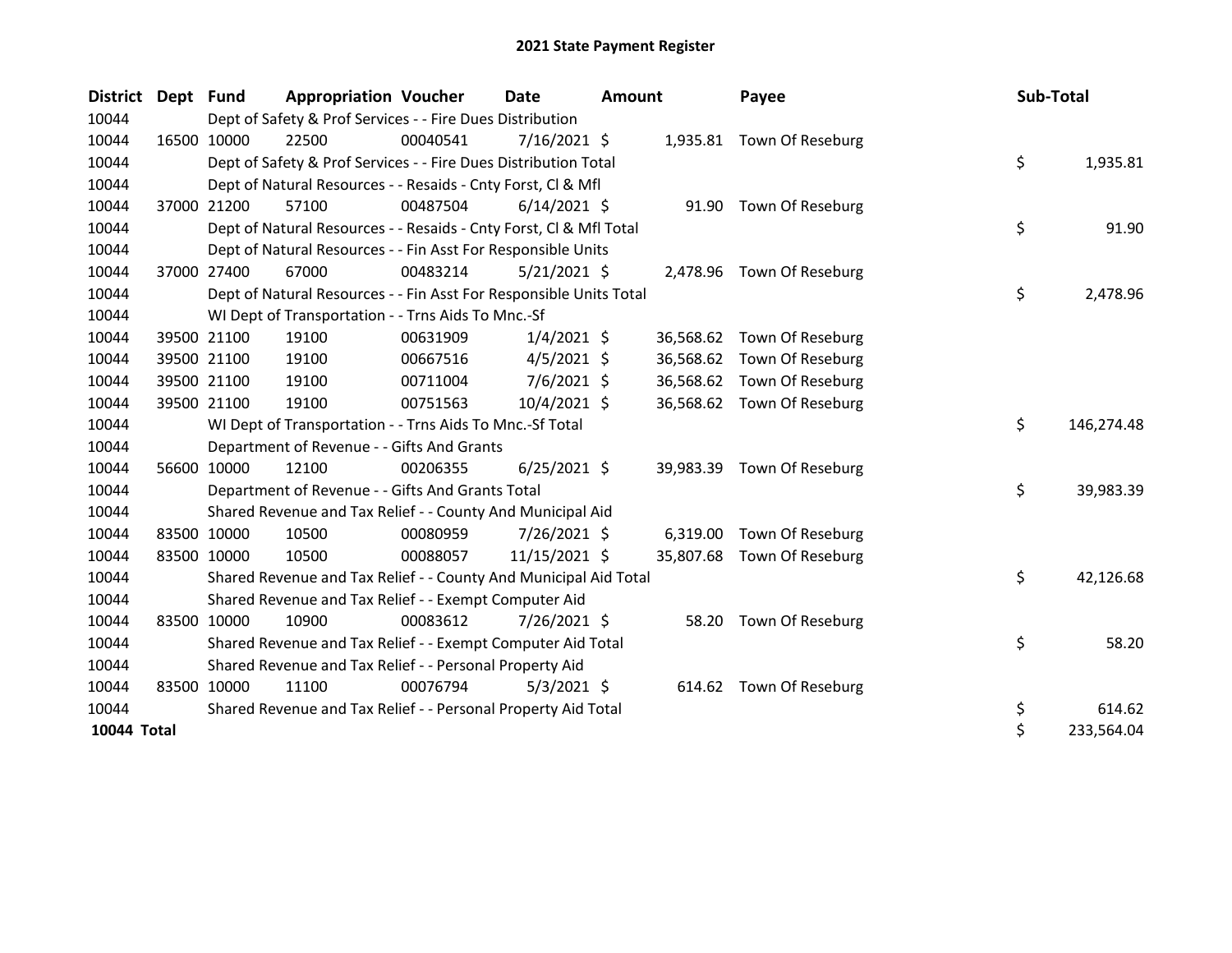| District Dept Fund |             | <b>Appropriation Voucher</b>                                       |          | Date           | <b>Amount</b> |           | Payee                 |  | Sub-Total |           |
|--------------------|-------------|--------------------------------------------------------------------|----------|----------------|---------------|-----------|-----------------------|--|-----------|-----------|
| 10046              |             | Dept of Safety & Prof Services - - Fire Dues Distribution          |          |                |               |           |                       |  |           |           |
| 10046              | 16500 10000 | 22500                                                              | 00040542 | 7/16/2021 \$   |               | 674.96    | Town Of Seif          |  |           |           |
| 10046              |             | Dept of Safety & Prof Services - - Fire Dues Distribution Total    |          |                |               |           |                       |  | \$        | 674.96    |
| 10046              |             | Dept of Natural Resources - - Seg Earned                           |          |                |               |           |                       |  |           |           |
| 10046              | 37000 21200 | 100SE                                                              | 00497476 | $7/15/2021$ \$ |               |           | 1,623.76 Town Of Seif |  |           |           |
| 10046              |             | Dept of Natural Resources - - Seg Earned Total                     |          |                |               |           |                       |  | \$        | 1,623.76  |
| 10046              |             | Dept of Natural Resources - - Resaids - Cnty Forst, Cl & Mfl       |          |                |               |           |                       |  |           |           |
| 10046              | 37000 21200 | 57100                                                              | 00487505 | $6/14/2021$ \$ |               |           | 4,184.62 Town Of Seif |  |           |           |
| 10046              |             | Dept of Natural Resources - - Resaids - Cnty Forst, CI & Mfl Total |          |                |               |           |                       |  | \$        | 4,184.62  |
| 10046              |             | Dept of Natural Resources - - Fin Asst For Responsible Units       |          |                |               |           |                       |  |           |           |
| 10046              | 37000 27400 | 67000                                                              | 00483629 | $5/21/2021$ \$ |               |           | 706.92 Town Of Seif   |  |           |           |
| 10046              |             | Dept of Natural Resources - - Fin Asst For Responsible Units Total |          |                |               |           |                       |  | \$        | 706.92    |
| 10046              |             | WI Dept of Transportation - - Trns Aids To Mnc.-Sf                 |          |                |               |           |                       |  |           |           |
| 10046              | 39500 21100 | 19100                                                              | 00631910 | $1/4/2021$ \$  |               | 14,184.63 | Town Of Seif          |  |           |           |
| 10046              | 39500 21100 | 19100                                                              | 00667517 | $4/5/2021$ \$  |               | 14,184.63 | Town Of Seif          |  |           |           |
| 10046              | 39500 21100 | 19100                                                              | 00711005 | 7/6/2021 \$    |               | 14,184.63 | Town Of Seif          |  |           |           |
| 10046              | 39500 21100 | 19100                                                              | 00751564 | 10/4/2021 \$   |               | 14,184.63 | Town Of Seif          |  |           |           |
| 10046              |             | WI Dept of Transportation - - Trns Aids To Mnc.-Sf Total           |          |                |               |           |                       |  | \$        | 56,738.52 |
| 10046              |             | Department of Revenue - - Gifts And Grants                         |          |                |               |           |                       |  |           |           |
| 10046              | 56600 10000 | 12100                                                              | 00206356 | $6/25/2021$ \$ |               | 9,001.50  | Town Of Seif          |  |           |           |
| 10046              |             | Department of Revenue - - Gifts And Grants Total                   |          |                |               |           |                       |  | \$        | 9,001.50  |
| 10046              |             | Shared Revenue and Tax Relief - - County And Municipal Aid         |          |                |               |           |                       |  |           |           |
| 10046              | 83500 10000 | 10500                                                              | 00080960 | 7/26/2021 \$   |               | 2,942.77  | Town Of Seif          |  |           |           |
| 10046              | 83500 10000 | 10500                                                              | 00088058 | 11/15/2021 \$  |               | 16,675.67 | Town Of Seif          |  |           |           |
| 10046              |             | Shared Revenue and Tax Relief - - County And Municipal Aid Total   |          |                |               |           |                       |  | \$        | 19,618.44 |
| 10046              |             | Shared Revenue and Tax Relief - - Personal Property Aid            |          |                |               |           |                       |  |           |           |
| 10046              | 83500 10000 | 11100                                                              | 00076795 | $5/3/2021$ \$  |               |           | 4.95 Town Of Seif     |  |           |           |
| 10046              |             | Shared Revenue and Tax Relief - - Personal Property Aid Total      |          |                |               |           |                       |  | \$        | 4.95      |
| 10046 Total        |             |                                                                    |          |                |               |           |                       |  | \$        | 92,553.67 |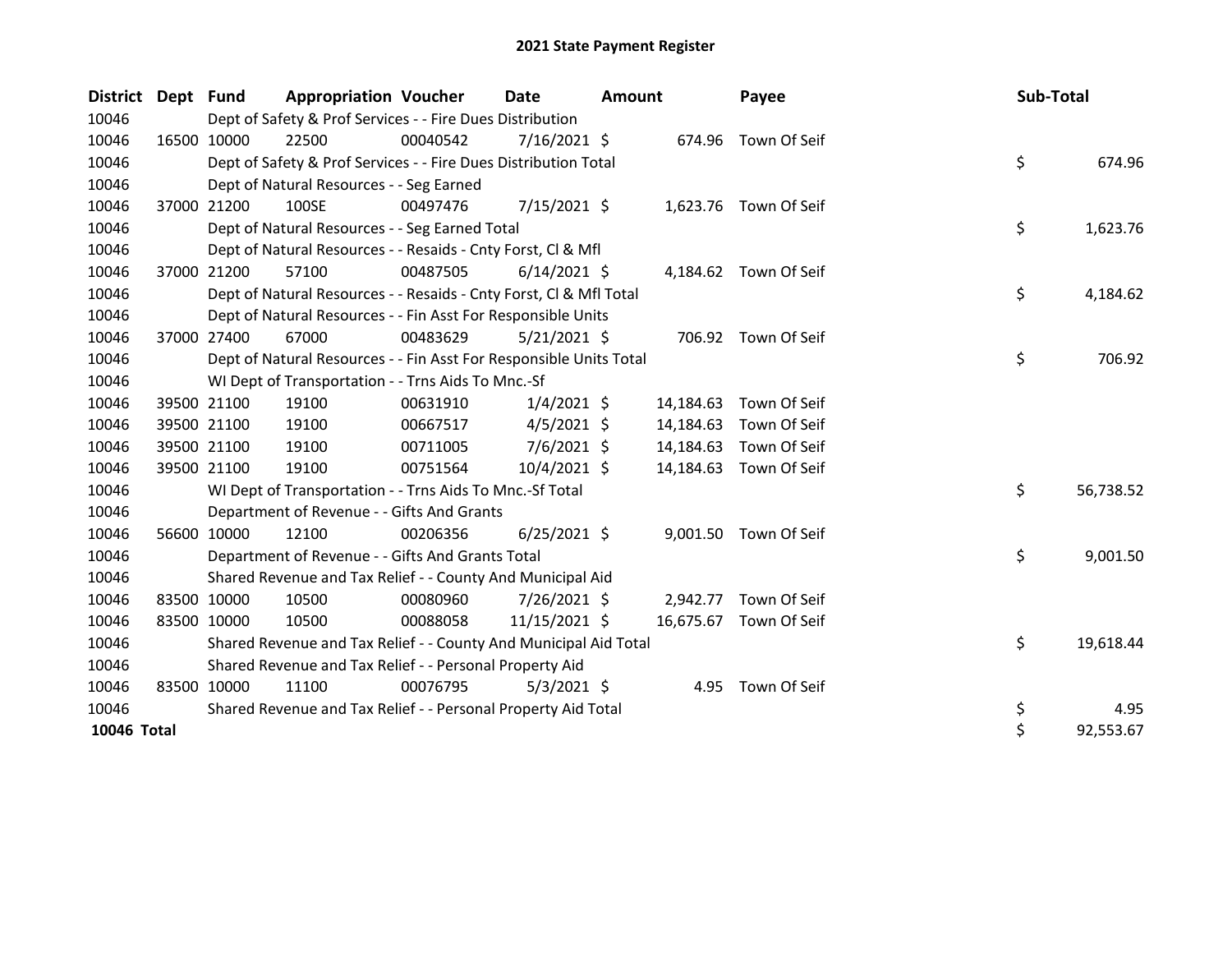| District Dept Fund |             | <b>Appropriation Voucher</b>                                           |          | <b>Date</b>    | <b>Amount</b> |           | Payee                     | Sub-Total |            |
|--------------------|-------------|------------------------------------------------------------------------|----------|----------------|---------------|-----------|---------------------------|-----------|------------|
| 10048              |             | Dept of Safety & Prof Services - - Fire Dues Distribution              |          |                |               |           |                           |           |            |
| 10048              | 16500 10000 | 22500                                                                  | 00040543 | 7/16/2021 \$   |               |           | 2,537.24 Town Of Sherman  |           |            |
| 10048              |             | Dept of Safety & Prof Services - - Fire Dues Distribution Total        |          |                |               |           |                           | \$        | 2,537.24   |
| 10048              |             | Dept of Natural Resources - - Resaids - Cnty Forst, Cl & Mfl           |          |                |               |           |                           |           |            |
| 10048              | 37000 21200 | 57100                                                                  | 00487506 | $6/14/2021$ \$ |               |           | 202.21 Town Of Sherman    |           |            |
| 10048              |             | Dept of Natural Resources - - Resaids - Cnty Forst, Cl & Mfl Total     |          |                |               |           |                           | \$        | 202.21     |
| 10048              |             | Dept of Natural Resources - - Fin Asst For Responsible Units           |          |                |               |           |                           |           |            |
| 10048              | 37000 27400 | 67000                                                                  | 00483494 | $5/21/2021$ \$ |               |           | 562.68 Town Of Sherman    |           |            |
| 10048              |             | Dept of Natural Resources - - Fin Asst For Responsible Units Total     |          |                |               |           |                           | \$        | 562.68     |
| 10048              |             | WI Dept of Transportation - - Trns Aids To Mnc.-Sf                     |          |                |               |           |                           |           |            |
| 10048              | 39500 21100 | 19100                                                                  | 00631911 | $1/4/2021$ \$  |               | 34,630.47 | Town Of Sherman           |           |            |
| 10048              | 39500 21100 | 19100                                                                  | 00667518 | $4/5/2021$ \$  |               | 34,630.47 | Town Of Sherman           |           |            |
| 10048              | 39500 21100 | 19100                                                                  | 00711006 | $7/6/2021$ \$  |               | 34,630.47 | Town Of Sherman           |           |            |
| 10048              | 39500 21100 | 19100                                                                  | 00751565 | 10/4/2021 \$   |               |           | 34,630.47 Town Of Sherman |           |            |
| 10048              |             | WI Dept of Transportation - - Trns Aids To Mnc.-Sf Total               |          |                |               |           |                           | \$        | 138,521.88 |
| 10048              |             | Department of Military Affairs - - Federal Aid, Local Assistance       |          |                |               |           |                           |           |            |
| 10048              | 46500 10000 | 34200                                                                  | 00102667 | 11/12/2021 \$  |               |           | 198.59 Town Of Sherman    |           |            |
| 10048              |             | Department of Military Affairs - - Federal Aid, Local Assistance Total |          |                |               |           |                           | \$        | 198.59     |
| 10048              |             | Department of Military Affairs - - Major Disaster Assist; Pif          |          |                |               |           |                           |           |            |
| 10048              | 46500 27200 | 36500                                                                  | 00102469 | 11/10/2021 \$  |               |           | 7,923.50 Town Of Sherman  |           |            |
| 10048              |             | Department of Military Affairs - - Major Disaster Assist; Pif Total    |          |                |               |           |                           | \$        | 7,923.50   |
| 10048              |             | Department of Revenue - - Gifts And Grants                             |          |                |               |           |                           |           |            |
| 10048              | 56600 10000 | 12100                                                                  | 00206357 | $6/25/2021$ \$ |               |           | 48,042.87 Town Of Sherman |           |            |
| 10048              |             | Department of Revenue - - Gifts And Grants Total                       |          |                |               |           |                           | \$        | 48,042.87  |
| 10048              |             | Shared Revenue and Tax Relief - - County And Municipal Aid             |          |                |               |           |                           |           |            |
| 10048              | 83500 10000 | 10500                                                                  | 00080961 | 7/26/2021 \$   |               |           | 8,420.05 Town Of Sherman  |           |            |
| 10048              | 83500 10000 | 10500                                                                  | 00088059 | 11/15/2021 \$  |               |           | 47,713.62 Town Of Sherman |           |            |
| 10048              |             | Shared Revenue and Tax Relief - - County And Municipal Aid Total       |          |                |               |           |                           | \$        | 56,133.67  |
| 10048              |             | Shared Revenue and Tax Relief - - Exempt Computer Aid                  |          |                |               |           |                           |           |            |
| 10048              | 83500 10000 | 10900                                                                  | 00083613 | 7/26/2021 \$   |               |           | 3.11 Town Of Sherman      |           |            |
| 10048              |             | Shared Revenue and Tax Relief - - Exempt Computer Aid Total            |          |                |               |           |                           | \$        | 3.11       |
| 10048              |             | Shared Revenue and Tax Relief - - Utility Aid                          |          |                |               |           |                           |           |            |
| 10048              | 83500 10000 | 11000                                                                  | 00080961 | 7/26/2021 \$   |               | 136.57    | Town Of Sherman           |           |            |
| 10048              | 83500 10000 | 11000                                                                  | 00088059 | 11/15/2021 \$  |               |           | 1,159.28 Town Of Sherman  |           |            |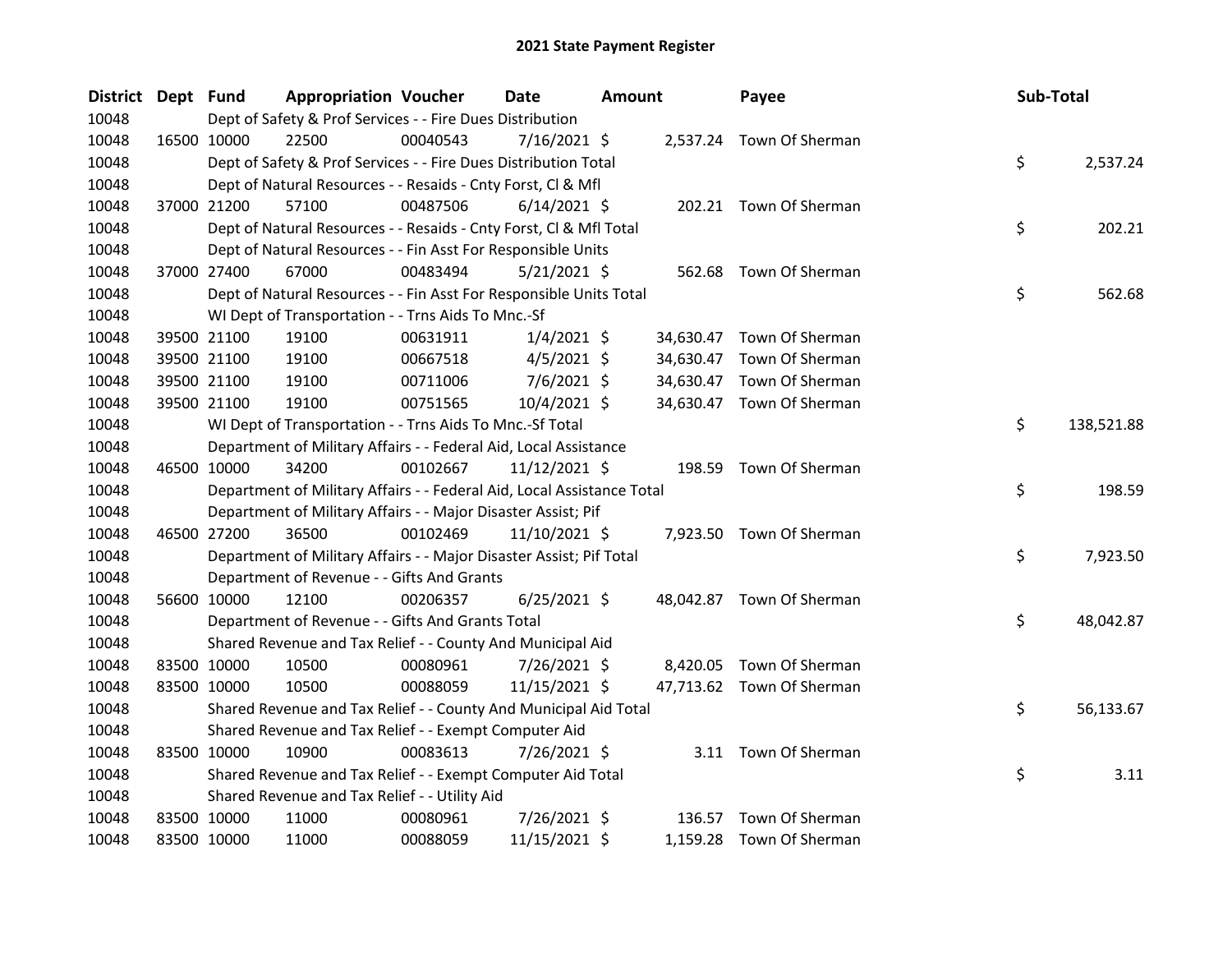| District Dept | Fund        | <b>Appropriation Voucher</b>                                  |          | Date        | <b>Amount</b> |       | Pavee           |  | Sub-Total |            |
|---------------|-------------|---------------------------------------------------------------|----------|-------------|---------------|-------|-----------------|--|-----------|------------|
| 10048         |             | Shared Revenue and Tax Relief - - Utility Aid Total           |          |             |               |       |                 |  |           | 1,295.85   |
| 10048         |             | Shared Revenue and Tax Relief - - Personal Property Aid       |          |             |               |       |                 |  |           |            |
| 10048         | 83500 10000 | 11100                                                         | 00076796 | 5/3/2021 \$ |               | 47.63 | Town Of Sherman |  |           |            |
| 10048         |             | Shared Revenue and Tax Relief - - Personal Property Aid Total |          |             |               |       |                 |  |           | 47.63      |
| 10048 Total   |             |                                                               |          |             |               |       |                 |  |           | 255,469.23 |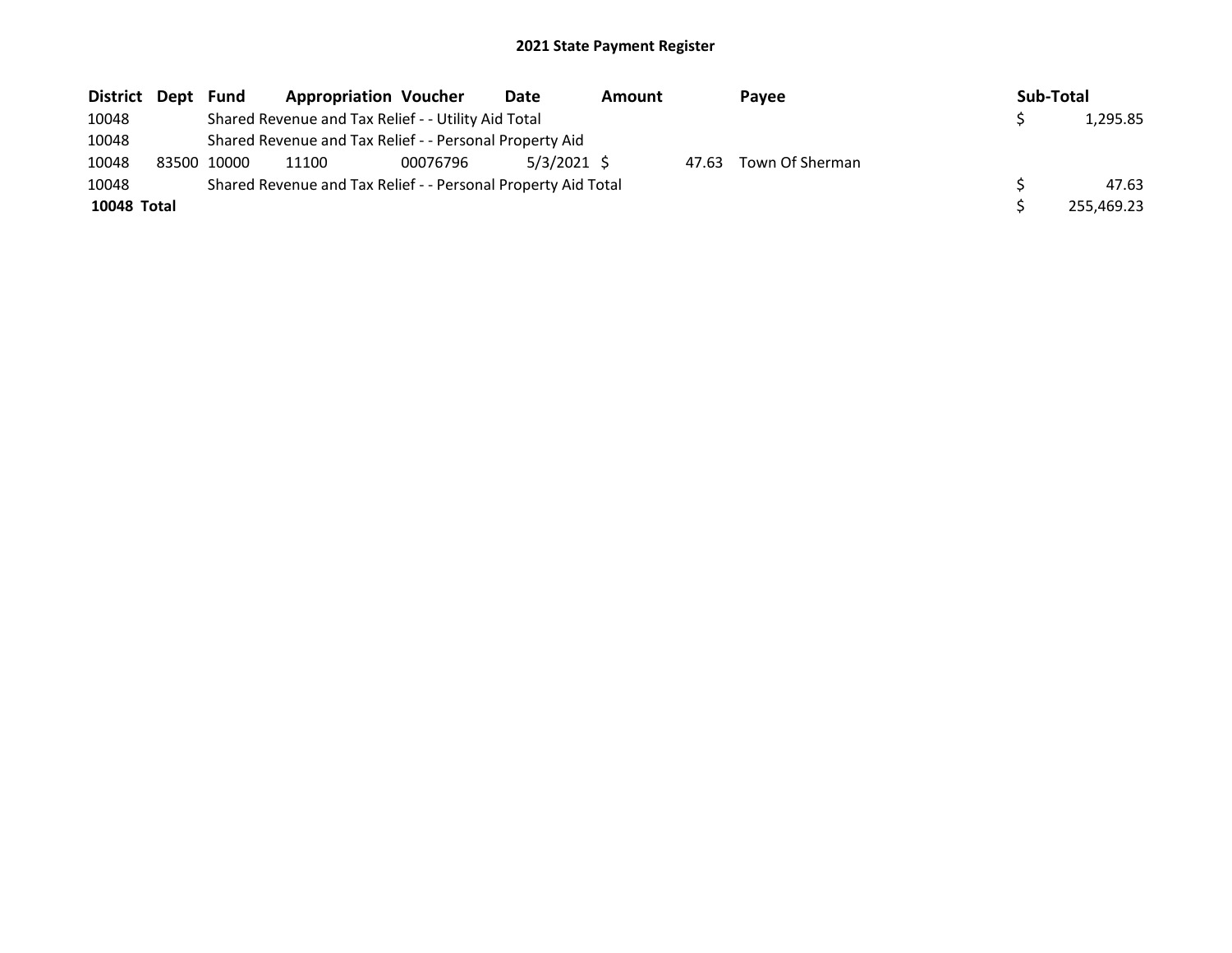| District Dept Fund |             |             | <b>Appropriation Voucher</b>                                       |          | <b>Date</b>    | Amount |           | Payee                      |  | Sub-Total |           |
|--------------------|-------------|-------------|--------------------------------------------------------------------|----------|----------------|--------|-----------|----------------------------|--|-----------|-----------|
| 10050              |             |             | Dept of Safety & Prof Services - - Fire Dues Distribution          |          |                |        |           |                            |  |           |           |
| 10050              |             | 16500 10000 | 22500                                                              | 00040544 | $7/16/2021$ \$ |        |           | 699.13 Town Of Sherwood    |  |           |           |
| 10050              |             |             | Dept of Safety & Prof Services - - Fire Dues Distribution Total    |          |                |        |           |                            |  | \$        | 699.13    |
| 10050              |             |             | Dept of Natural Resources - - Seg Earned                           |          |                |        |           |                            |  |           |           |
| 10050              | 37000 21200 |             | 100SE                                                              | 00497477 | 7/15/2021 \$   |        | 841.00    | Town Of Sherwood           |  |           |           |
| 10050              |             |             | Dept of Natural Resources - - Seg Earned Total                     |          |                |        |           |                            |  | \$        | 841.00    |
| 10050              |             |             | Dept of Natural Resources - - Resaids - Cnty Forst, Cl & Mfl       |          |                |        |           |                            |  |           |           |
| 10050              |             | 37000 21200 | 57100                                                              | 00487507 | $6/14/2021$ \$ |        |           | 3,494.60 Town Of Sherwood  |  |           |           |
| 10050              |             |             | Dept of Natural Resources - - Resaids - Cnty Forst, Cl & Mfl Total |          |                |        |           |                            |  | \$        | 3,494.60  |
| 10050              |             |             | WI Dept of Transportation - - Trns Aids To Mnc.-Sf                 |          |                |        |           |                            |  |           |           |
| 10050              |             | 39500 21100 | 19100                                                              | 00631912 | $1/4/2021$ \$  |        |           | 16,779.78 Town Of Sherwood |  |           |           |
| 10050              |             | 39500 21100 | 19100                                                              | 00667519 | 4/5/2021 \$    |        | 16,779.78 | Town Of Sherwood           |  |           |           |
| 10050              |             | 39500 21100 | 19100                                                              | 00711007 | 7/6/2021 \$    |        | 16,779.78 | Town Of Sherwood           |  |           |           |
| 10050              | 39500 21100 |             | 19100                                                              | 00751566 | 10/4/2021 \$   |        |           | 16,779.78 Town Of Sherwood |  |           |           |
| 10050              |             |             | WI Dept of Transportation - - Trns Aids To Mnc.-Sf Total           |          |                |        |           |                            |  | \$        | 67,119.12 |
| 10050              |             |             | Department of Revenue - - Gifts And Grants                         |          |                |        |           |                            |  |           |           |
| 10050              |             | 56600 10000 | 12100                                                              | 00206358 | $6/25/2021$ \$ |        |           | 11,461.21 Town Of Sherwood |  |           |           |
| 10050              |             |             | Department of Revenue - - Gifts And Grants Total                   |          |                |        |           |                            |  | \$        | 11,461.21 |
| 10050              |             |             | Shared Revenue and Tax Relief - - County And Municipal Aid         |          |                |        |           |                            |  |           |           |
| 10050              |             | 83500 10000 | 10500                                                              | 00080962 | 7/26/2021 \$   |        | 2,311.56  | Town Of Sherwood           |  |           |           |
| 10050              | 83500 10000 |             | 10500                                                              | 00088060 | 11/15/2021 \$  |        |           | 13,098.87 Town Of Sherwood |  |           |           |
| 10050              |             |             | Shared Revenue and Tax Relief - - County And Municipal Aid Total   |          |                |        |           |                            |  | \$        | 15,410.43 |
| 10050              |             |             | Shared Revenue and Tax Relief - - Exempt Computer Aid              |          |                |        |           |                            |  |           |           |
| 10050              |             | 83500 10000 | 10900                                                              | 00083614 | 7/26/2021 \$   |        |           | 1.03 Town Of Sherwood      |  |           |           |
| 10050              |             |             | Shared Revenue and Tax Relief - - Exempt Computer Aid Total        |          |                |        |           |                            |  | \$        | 1.03      |
| 10050              |             |             | Shared Revenue and Tax Relief - - Utility Aid                      |          |                |        |           |                            |  |           |           |
| 10050              |             | 83500 10000 | 11000                                                              | 00080962 | 7/26/2021 \$   |        | 28.43     | Town Of Sherwood           |  |           |           |
| 10050              | 83500 10000 |             | 11000                                                              | 00088060 | 11/15/2021 \$  |        | 606.90    | Town Of Sherwood           |  |           |           |
| 10050              |             |             | Shared Revenue and Tax Relief - - Utility Aid Total                |          |                |        |           |                            |  | \$        | 635.33    |
| 10050              |             |             | Shared Revenue and Tax Relief - - Personal Property Aid            |          |                |        |           |                            |  |           |           |
| 10050              | 83500 10000 |             | 11100                                                              | 00076797 | $5/3/2021$ \$  |        |           | 6.21 Town Of Sherwood      |  |           |           |
| 10050              |             |             | Shared Revenue and Tax Relief - - Personal Property Aid Total      |          |                |        |           |                            |  | \$        | 6.21      |
| 10050 Total        |             |             |                                                                    |          |                |        |           |                            |  | \$        | 99,668.06 |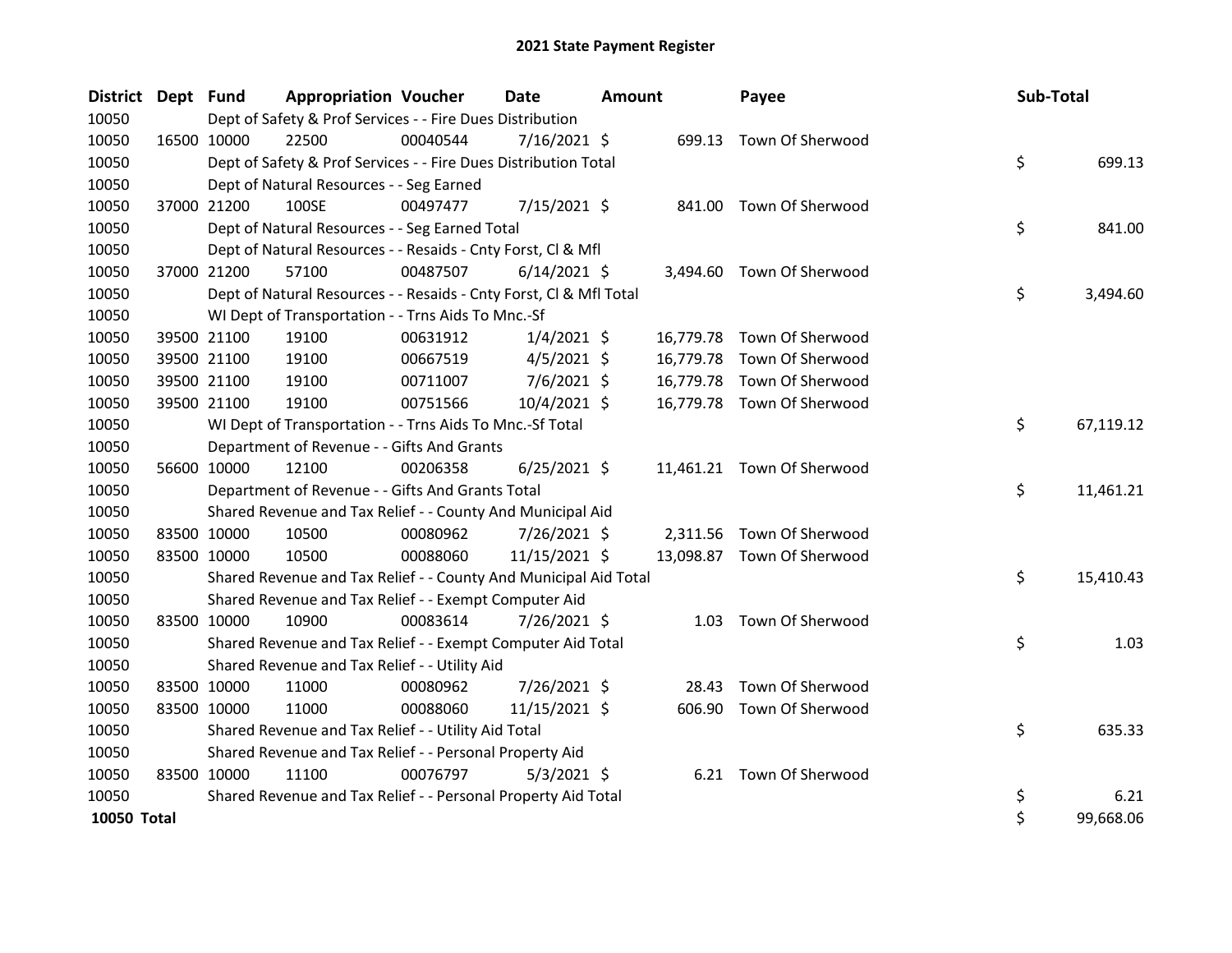| District Dept Fund |             | <b>Appropriation Voucher</b>                                       |          | <b>Date</b>    | <b>Amount</b> |           | Payee                    | Sub-Total |            |
|--------------------|-------------|--------------------------------------------------------------------|----------|----------------|---------------|-----------|--------------------------|-----------|------------|
| 10052              |             | Dept of Safety & Prof Services - - Fire Dues Distribution          |          |                |               |           |                          |           |            |
| 10052              | 16500 10000 | 22500                                                              | 00040546 | $7/16/2021$ \$ |               |           | 2,392.81 Town Of Thorp   |           |            |
| 10052              |             | Dept of Safety & Prof Services - - Fire Dues Distribution Total    |          |                |               |           |                          | \$        | 2,392.81   |
| 10052              |             | Dept of Natural Resources - - Resaids - Cnty Forst, Cl & Mfl       |          |                |               |           |                          |           |            |
| 10052              | 37000 21200 | 57100                                                              | 00487508 | $6/14/2021$ \$ |               |           | 40.20 Town Of Thorp      |           |            |
| 10052              |             | Dept of Natural Resources - - Resaids - Cnty Forst, Cl & Mfl Total |          |                |               |           |                          | \$        | 40.20      |
| 10052              |             | Dept of Natural Resources - - Fin Asst For Responsible Units       |          |                |               |           |                          |           |            |
| 10052              | 37000 27400 | 67000                                                              | 00483275 | 5/21/2021 \$   |               |           | 2,800.84 Town Of Thorp   |           |            |
| 10052              |             | Dept of Natural Resources - - Fin Asst For Responsible Units Total |          |                |               |           |                          | \$        | 2,800.84   |
| 10052              |             | WI Dept of Transportation - - Trns Aids To Mnc.-Sf                 |          |                |               |           |                          |           |            |
| 10052              | 39500 21100 | 19100                                                              | 00631913 | $1/4/2021$ \$  |               |           | 41,745.78 Town Of Thorp  |           |            |
| 10052              | 39500 21100 | 19100                                                              | 00667520 | $4/5/2021$ \$  |               |           | 41,745.78 Town Of Thorp  |           |            |
| 10052              | 39500 21100 | 19100                                                              | 00711008 | $7/6/2021$ \$  |               | 41,745.78 | Town Of Thorp            |           |            |
| 10052              | 39500 21100 | 19100                                                              | 00751567 | 10/4/2021 \$   |               |           | 41,745.78 Town Of Thorp  |           |            |
| 10052              |             | WI Dept of Transportation - - Trns Aids To Mnc.-Sf Total           |          |                |               |           |                          | \$        | 166,983.12 |
| 10052              |             | WI Dept of Transportation - - Loc Trns Facl Implfd                 |          |                |               |           |                          |           |            |
| 10052              | 39500 21100 | 27600                                                              | 00740612 | $9/2/2021$ \$  |               |           | 186,064.38 Town Of Thorp |           |            |
| 10052              |             | WI Dept of Transportation - - Loc Trns Facl Implfd Total           |          |                |               |           |                          | \$        | 186,064.38 |
| 10052              |             | Department of Revenue - - Gifts And Grants                         |          |                |               |           |                          |           |            |
| 10052              | 56600 10000 | 12100                                                              | 00206359 | $6/25/2021$ \$ |               |           | 44,327.13 Town Of Thorp  |           |            |
| 10052              |             | Department of Revenue - - Gifts And Grants Total                   |          |                |               |           |                          | \$        | 44,327.13  |
| 10052              |             | Shared Revenue and Tax Relief - - County And Municipal Aid         |          |                |               |           |                          |           |            |
| 10052              | 83500 10000 | 10500                                                              | 00080963 | 7/26/2021 \$   |               |           | 8,295.48 Town Of Thorp   |           |            |
| 10052              | 83500 10000 | 10500                                                              | 00088061 | 11/15/2021 \$  |               |           | 47,007.72 Town Of Thorp  |           |            |
| 10052              |             | Shared Revenue and Tax Relief - - County And Municipal Aid Total   |          |                |               |           |                          | \$        | 55,303.20  |
| 10052              |             | Shared Revenue and Tax Relief - - Exempt Computer Aid              |          |                |               |           |                          |           |            |
| 10052              | 83500 10000 | 10900                                                              | 00083615 | 7/26/2021 \$   |               |           | 46.76 Town Of Thorp      |           |            |
| 10052              |             | Shared Revenue and Tax Relief - - Exempt Computer Aid Total        |          |                |               |           |                          | \$        | 46.76      |
| 10052              |             | Shared Revenue and Tax Relief - - Utility Aid                      |          |                |               |           |                          |           |            |
| 10052              | 83500 10000 | 11000                                                              | 00080963 | 7/26/2021 \$   |               | 69.93     | Town Of Thorp            |           |            |
| 10052              | 83500 10000 | 11000                                                              | 00088061 | 11/15/2021 \$  |               | 418.55    | Town Of Thorp            |           |            |
| 10052              |             | Shared Revenue and Tax Relief - - Utility Aid Total                |          |                |               |           |                          | \$        | 488.48     |
| 10052              |             | Shared Revenue and Tax Relief - - Personal Property Aid            |          |                |               |           |                          |           |            |
| 10052              | 83500 10000 | 11100                                                              | 00076798 | $5/3/2021$ \$  |               |           | 1,235.40 Town Of Thorp   |           |            |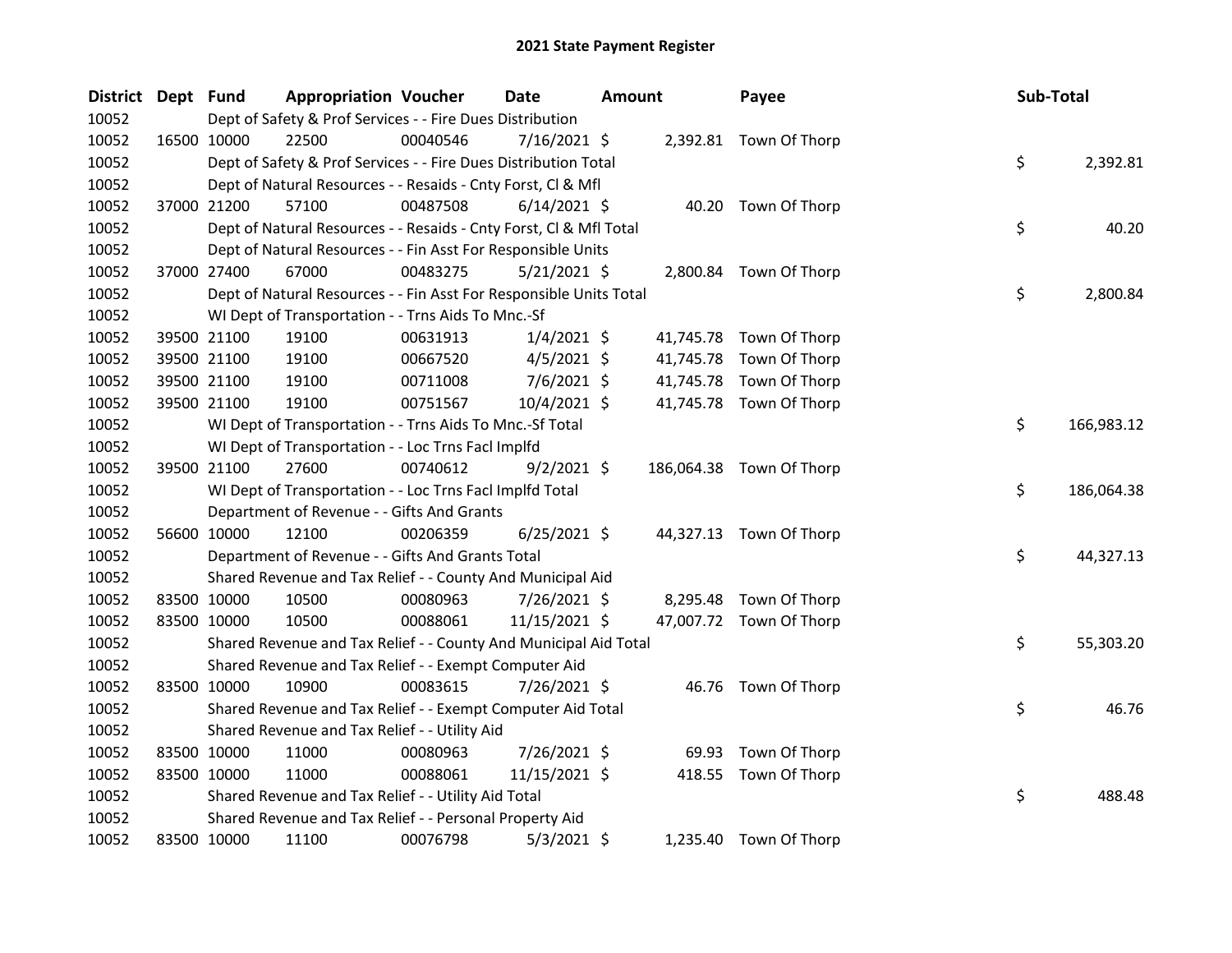| District Dept Fund |  | <b>Appropriation Voucher</b>                                  |  | Date | Amount | Pavee |  | Sub-Total |            |
|--------------------|--|---------------------------------------------------------------|--|------|--------|-------|--|-----------|------------|
| 10052              |  | Shared Revenue and Tax Relief - - Personal Property Aid Total |  |      |        |       |  |           |            |
| 10052 Total        |  |                                                               |  |      |        |       |  |           | 459.682.32 |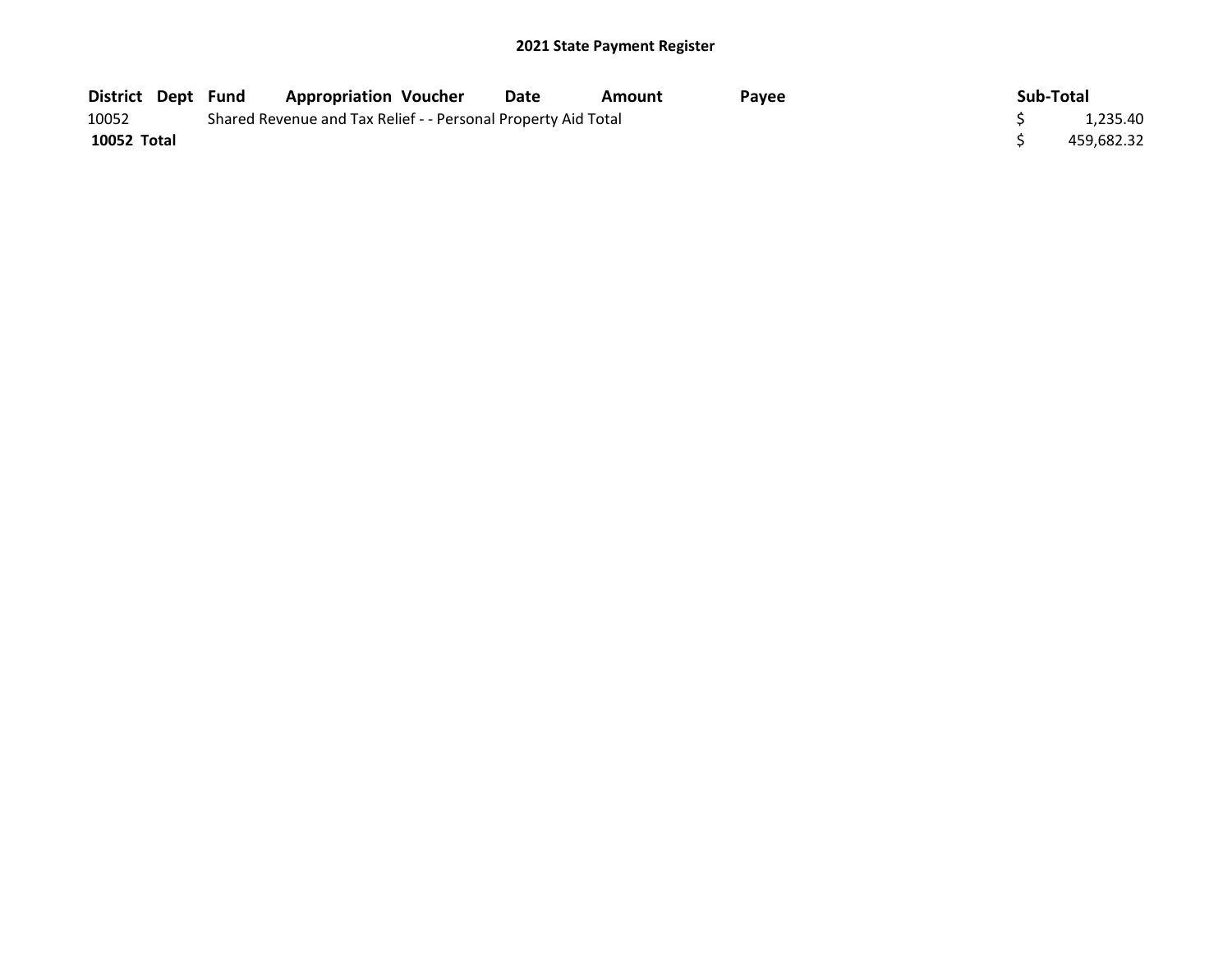| <b>District</b> | Dept Fund |             | <b>Appropriation Voucher</b>                                                                                                  |          | <b>Date</b><br>Amount |        | Payee     |                         |  | Sub-Total |            |  |  |  |
|-----------------|-----------|-------------|-------------------------------------------------------------------------------------------------------------------------------|----------|-----------------------|--------|-----------|-------------------------|--|-----------|------------|--|--|--|
| 10054           |           |             | Dept of Safety & Prof Services - - Fire Dues Distribution<br>22500<br>$7/16/2021$ \$<br>00040547<br>2,083.06<br>Town Of Unity |          |                       |        |           |                         |  |           |            |  |  |  |
| 10054           |           | 16500 10000 |                                                                                                                               |          |                       |        |           |                         |  |           |            |  |  |  |
| 10054           |           |             | Dept of Safety & Prof Services - - Fire Dues Distribution Total                                                               |          |                       |        |           |                         |  | \$        | 2,083.06   |  |  |  |
| 10054           |           |             | Dept of Natural Resources - - Resaids - Cnty Forst, Cl & Mfl                                                                  |          |                       |        |           |                         |  |           |            |  |  |  |
| 10054           |           | 37000 21200 | 57100                                                                                                                         | 00487509 | $6/15/2021$ \$        |        |           | 188.48 Town Of Unity    |  |           |            |  |  |  |
| 10054           |           |             | Dept of Natural Resources - - Resaids - Cnty Forst, CI & Mfl Total                                                            |          |                       |        |           |                         |  | \$        | 188.48     |  |  |  |
| 10054           |           |             | Dept of Natural Resources - - Fin Asst For Responsible Units                                                                  |          |                       |        |           |                         |  |           |            |  |  |  |
| 10054           |           | 37000 27400 | 67000                                                                                                                         | 00483688 | $5/21/2021$ \$        |        |           | 3,535.31 Town Of Unity  |  |           |            |  |  |  |
| 10054           |           |             | Dept of Natural Resources - - Fin Asst For Responsible Units Total                                                            |          |                       |        |           |                         |  | \$        | 3,535.31   |  |  |  |
| 10054           |           |             | WI Dept of Transportation - - Trns Aids To Mnc.-Sf                                                                            |          |                       |        |           |                         |  |           |            |  |  |  |
| 10054           |           | 39500 21100 | 19100                                                                                                                         | 00631914 | $1/4/2021$ \$         |        | 39,925.89 | Town Of Unity           |  |           |            |  |  |  |
| 10054           |           | 39500 21100 | 19100                                                                                                                         | 00667521 | $4/5/2021$ \$         |        | 39,925.89 | Town Of Unity           |  |           |            |  |  |  |
| 10054           |           | 39500 21100 | 19100                                                                                                                         | 00711009 | $7/6/2021$ \$         |        | 39,925.89 | Town Of Unity           |  |           |            |  |  |  |
| 10054           |           | 39500 21100 | 19100                                                                                                                         | 00751568 | 10/4/2021 \$          |        | 39,925.89 | Town Of Unity           |  |           |            |  |  |  |
| 10054           |           |             | WI Dept of Transportation - - Trns Aids To Mnc.-Sf Total                                                                      |          |                       |        |           |                         |  | \$        | 159,703.56 |  |  |  |
| 10054           |           |             | Department of Revenue - - Gifts And Grants                                                                                    |          |                       |        |           |                         |  |           |            |  |  |  |
| 10054           |           | 56600 10000 | 12100                                                                                                                         | 00206360 | $6/25/2021$ \$        |        |           | 46,577.51 Town Of Unity |  |           |            |  |  |  |
| 10054           |           |             | Department of Revenue - - Gifts And Grants Total                                                                              |          |                       |        |           |                         |  | \$        | 46,577.51  |  |  |  |
| 10054           |           |             | Shared Revenue and Tax Relief - - County And Municipal Aid                                                                    |          |                       |        |           |                         |  |           |            |  |  |  |
| 10054           |           | 83500 10000 | 10500                                                                                                                         | 00080964 | 7/26/2021 \$          |        | 13,329.65 | Town Of Unity           |  |           |            |  |  |  |
| 10054           |           | 83500 10000 | 10500                                                                                                                         | 00088062 | 11/15/2021 \$         |        | 75,537.77 | Town Of Unity           |  |           |            |  |  |  |
| 10054           |           |             | Shared Revenue and Tax Relief - - County And Municipal Aid Total                                                              |          |                       |        |           |                         |  | \$        | 88,867.42  |  |  |  |
| 10054           |           |             | Shared Revenue and Tax Relief - - Exempt Computer Aid                                                                         |          |                       |        |           |                         |  |           |            |  |  |  |
| 10054           |           | 83500 10000 | 10900                                                                                                                         | 00083616 | 7/26/2021 \$          |        |           | 12.47 Town Of Unity     |  |           |            |  |  |  |
| 10054           |           |             | Shared Revenue and Tax Relief - - Exempt Computer Aid Total                                                                   |          |                       |        |           |                         |  | \$        | 12.47      |  |  |  |
| 10054           |           |             | Shared Revenue and Tax Relief - - Personal Property Aid                                                                       |          |                       |        |           |                         |  |           |            |  |  |  |
| 10054           |           | 83500 10000 | 11100                                                                                                                         | 00076799 | $5/3/2021$ \$         |        | 258.90    | Town Of Unity           |  |           |            |  |  |  |
| 10054           |           |             | Shared Revenue and Tax Relief - - Personal Property Aid Total                                                                 |          | \$                    | 258.90 |           |                         |  |           |            |  |  |  |
| 10054 Total     |           |             |                                                                                                                               |          |                       |        |           |                         |  | \$        | 301,226.71 |  |  |  |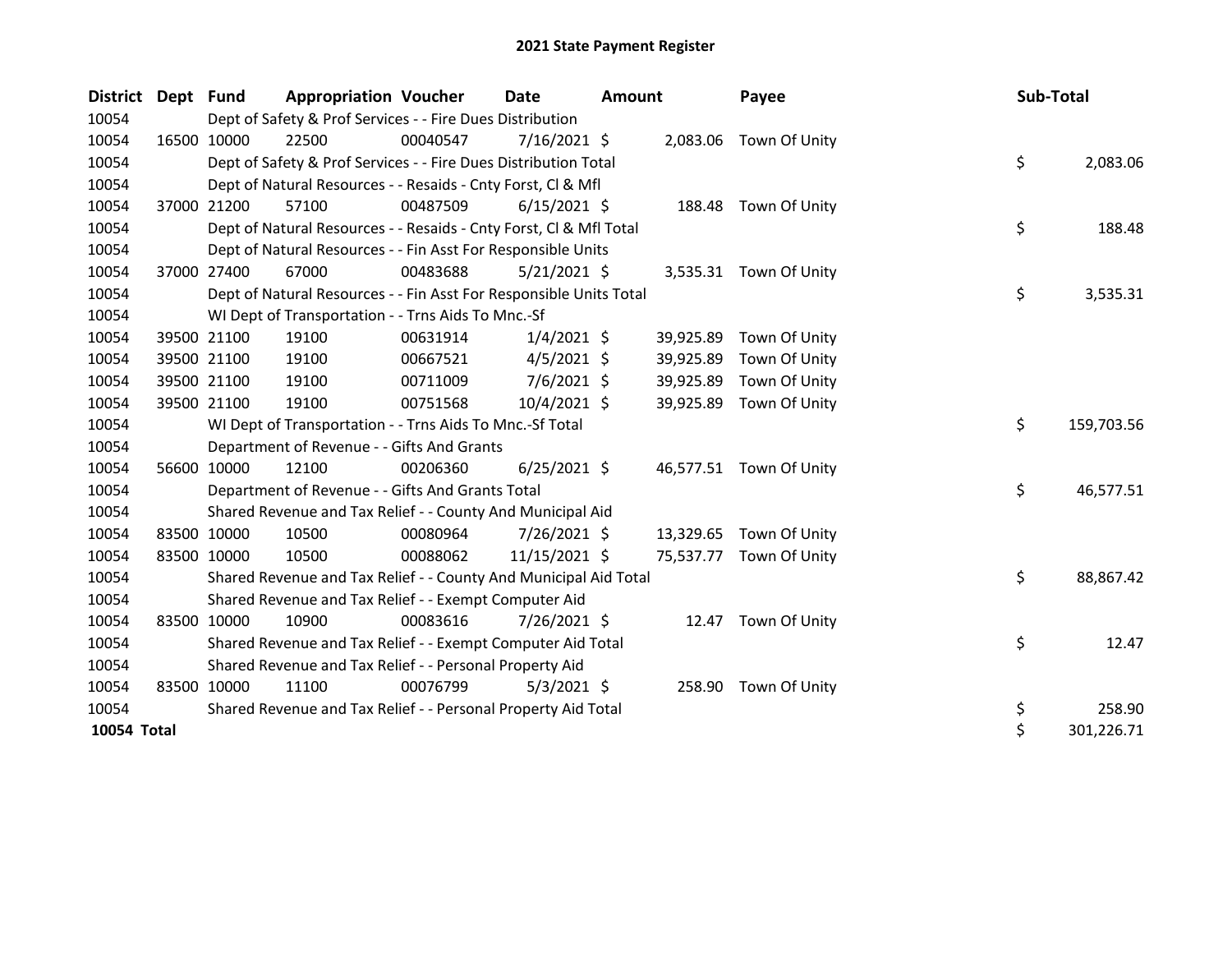| <b>District</b> | Dept Fund   |             | <b>Appropriation Voucher</b>                                                                           |          | <b>Date</b>    | Amount |           | Payee                    |  | Sub-Total |            |  |  |
|-----------------|-------------|-------------|--------------------------------------------------------------------------------------------------------|----------|----------------|--------|-----------|--------------------------|--|-----------|------------|--|--|
| 10056           |             |             | Dept of Safety & Prof Services - - Fire Dues Distribution<br>$7/16/2021$ \$<br>1,557.59 Town Of Warner |          |                |        |           |                          |  |           |            |  |  |
| 10056           |             | 16500 10000 | 22500                                                                                                  | 00040548 |                |        |           |                          |  |           |            |  |  |
| 10056           |             |             | Dept of Safety & Prof Services - - Fire Dues Distribution Total                                        |          |                |        |           |                          |  | \$        | 1,557.59   |  |  |
| 10056           |             |             | Dept of Natural Resources - - Resaids - Cnty Forst, Cl & Mfl                                           |          |                |        |           |                          |  |           |            |  |  |
| 10056           |             | 37000 21200 | 57100                                                                                                  | 00487510 | $6/14/2021$ \$ |        |           | 611.17 Town Of Warner    |  |           |            |  |  |
| 10056           |             |             | Dept of Natural Resources - - Resaids - Cnty Forst, Cl & Mfl Total                                     |          |                |        |           |                          |  | \$        | 611.17     |  |  |
| 10056           |             |             | Dept of Natural Resources - - Fin Asst For Responsible Units                                           |          |                |        |           |                          |  |           |            |  |  |
| 10056           |             | 37000 27400 | 67000                                                                                                  | 00483319 | $5/21/2021$ \$ |        |           | 2,293.51 Town Of Warner  |  |           |            |  |  |
| 10056           |             |             | Dept of Natural Resources - - Fin Asst For Responsible Units Total                                     |          |                |        |           |                          |  | \$        | 2,293.51   |  |  |
| 10056           |             |             | WI Dept of Transportation - - Trns Aids To Mnc.-Sf                                                     |          |                |        |           |                          |  |           |            |  |  |
| 10056           |             | 39500 21100 | 19100                                                                                                  | 00631915 | $1/4/2021$ \$  |        | 31,844.79 | Town Of Warner           |  |           |            |  |  |
| 10056           |             | 39500 21100 | 19100                                                                                                  | 00667522 | $4/5/2021$ \$  |        | 31,844.79 | Town Of Warner           |  |           |            |  |  |
| 10056           |             | 39500 21100 | 19100                                                                                                  | 00711010 | $7/6/2021$ \$  |        | 31,844.79 | Town Of Warner           |  |           |            |  |  |
| 10056           |             | 39500 21100 | 19100                                                                                                  | 00751569 | 10/4/2021 \$   |        | 31,844.79 | Town Of Warner           |  |           |            |  |  |
| 10056           |             |             | WI Dept of Transportation - - Trns Aids To Mnc.-Sf Total                                               |          |                |        |           |                          |  | \$        | 127,379.16 |  |  |
| 10056           |             |             | WI Dept of Transportation - - Loc Rd Imp Prg St Fd                                                     |          |                |        |           |                          |  |           |            |  |  |
| 10056           |             | 39500 21100 | 27800                                                                                                  | 00769286 | $11/2/2021$ \$ |        | 28,597.00 | Town Of Warner           |  |           |            |  |  |
| 10056           |             |             | WI Dept of Transportation - - Loc Rd Imp Prg St Fd Total                                               |          |                |        |           |                          |  | \$        | 28,597.00  |  |  |
| 10056           |             |             | Department of Revenue - - Gifts And Grants                                                             |          |                |        |           |                          |  |           |            |  |  |
| 10056           |             | 56600 10000 | 12100                                                                                                  | 00206361 | $6/25/2021$ \$ |        |           | 34,697.63 Town Of Warner |  |           |            |  |  |
| 10056           |             |             | Department of Revenue - - Gifts And Grants Total                                                       |          |                |        |           |                          |  | \$        | 34,697.63  |  |  |
| 10056           |             |             | Shared Revenue and Tax Relief - - County And Municipal Aid                                             |          |                |        |           |                          |  |           |            |  |  |
| 10056           | 83500 10000 |             | 10500                                                                                                  | 00080965 | 7/26/2021 \$   |        |           | 7,824.91 Town Of Warner  |  |           |            |  |  |
| 10056           |             | 83500 10000 | 10500                                                                                                  | 00088063 | 11/15/2021 \$  |        |           | 44,341.13 Town Of Warner |  |           |            |  |  |
| 10056           |             |             | Shared Revenue and Tax Relief - - County And Municipal Aid Total                                       |          |                |        |           |                          |  | \$        | 52,166.04  |  |  |
| 10056           |             |             | Shared Revenue and Tax Relief - - Exempt Computer Aid                                                  |          |                |        |           |                          |  |           |            |  |  |
| 10056           | 83500 10000 |             | 10900                                                                                                  | 00083617 | 7/26/2021 \$   |        |           | 5.19 Town Of Warner      |  |           |            |  |  |
| 10056           |             |             | Shared Revenue and Tax Relief - - Exempt Computer Aid Total                                            |          |                |        |           |                          |  | \$        | 5.19       |  |  |
| 10056           |             |             | Shared Revenue and Tax Relief - - Personal Property Aid                                                |          |                |        |           |                          |  |           |            |  |  |
| 10056           | 83500 10000 |             | 11100                                                                                                  | 00076800 | $5/3/2021$ \$  |        |           | 132.30 Town Of Warner    |  |           |            |  |  |
| 10056           |             |             | Shared Revenue and Tax Relief - - Personal Property Aid Total                                          |          |                |        |           |                          |  | \$        | 132.30     |  |  |
| 10056 Total     |             |             |                                                                                                        |          |                |        |           |                          |  | \$        | 247,439.59 |  |  |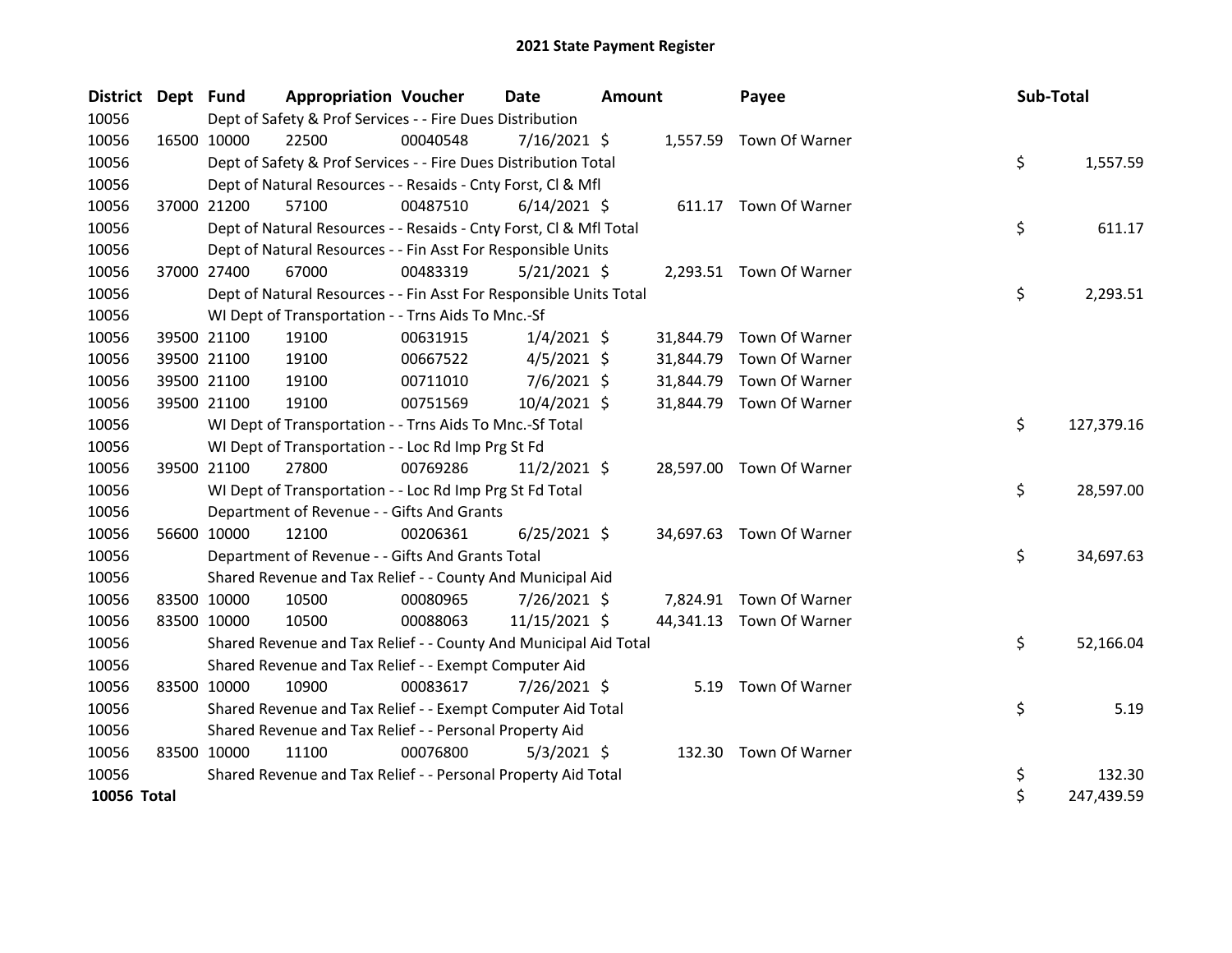| District Dept Fund |             | <b>Appropriation Voucher</b>                                                                                             |          | Date           | Amount |           | Payee                      |  | Sub-Total |            |
|--------------------|-------------|--------------------------------------------------------------------------------------------------------------------------|----------|----------------|--------|-----------|----------------------------|--|-----------|------------|
| 10058              |             | Dept of Safety & Prof Services - - Fire Dues Distribution                                                                |          |                |        |           |                            |  |           |            |
| 10058              | 16500 10000 | 22500                                                                                                                    | 00040549 | $7/16/2021$ \$ |        |           | 797.43 Town Of Washburn    |  |           |            |
| 10058              |             | Dept of Safety & Prof Services - - Fire Dues Distribution Total                                                          |          |                |        |           |                            |  | \$        | 797.43     |
| 10058              |             | Dept of Natural Resources - - Resaids - Cnty Forst, Cl & Mfl                                                             |          |                |        |           |                            |  |           |            |
| 10058              | 37000 21200 | 57100                                                                                                                    | 00487511 | $6/14/2021$ \$ |        |           | 3,204.27 Town Of Washburn  |  |           |            |
| 10058              |             | Dept of Natural Resources - - Resaids - Cnty Forst, CI & Mfl Total                                                       |          |                |        |           |                            |  | \$        | 3,204.27   |
| 10058              |             | Dept of Natural Resources - - Fin Asst For Responsible Units                                                             |          |                |        |           |                            |  |           |            |
| 10058              | 37000 27400 | 67000                                                                                                                    | 00483819 | $5/21/2021$ \$ |        |           | 1,052.45 Town Of Washburn  |  |           |            |
| 10058              |             | Dept of Natural Resources - - Fin Asst For Responsible Units Total                                                       |          |                |        |           |                            |  | \$        | 1,052.45   |
| 10058              |             | Dept of Natural Resources - - Recycling Consolidation Grants                                                             |          |                |        |           |                            |  |           |            |
| 10058              | 37000 27400 | 67300                                                                                                                    | 00483819 | $5/21/2021$ \$ |        | 73.28     | Town Of Washburn           |  |           |            |
| 10058              |             |                                                                                                                          |          |                |        |           |                            |  | \$        | 73.28      |
| 10058              |             | Dept of Natural Resources - - Recycling Consolidation Grants Total<br>WI Dept of Transportation - - Trns Aids To Mnc.-Sf |          |                |        |           |                            |  |           |            |
| 10058              | 39500 21100 | 19100                                                                                                                    | 00631916 | $1/4/2021$ \$  |        | 26,148.60 | Town Of Washburn           |  |           |            |
| 10058              | 39500 21100 | 19100                                                                                                                    | 00667523 | $4/5/2021$ \$  |        | 26,148.60 | Town Of Washburn           |  |           |            |
| 10058              | 39500 21100 | 19100                                                                                                                    | 00711011 | $7/6/2021$ \$  |        | 26,148.60 | Town Of Washburn           |  |           |            |
| 10058              | 39500 21100 | 19100                                                                                                                    | 00751570 | $10/4/2021$ \$ |        | 26,148.60 | Town Of Washburn           |  |           |            |
| 10058              |             | WI Dept of Transportation - - Trns Aids To Mnc.-Sf Total                                                                 |          |                |        |           |                            |  | \$        | 104,594.40 |
| 10058              |             | Department of Revenue - - Gifts And Grants                                                                               |          |                |        |           |                            |  |           |            |
| 10058              | 56600 10000 | 12100                                                                                                                    | 00211977 | 8/9/2021 \$    |        |           | 15,124.61 Town Of Washburn |  |           |            |
| 10058              |             | Department of Revenue - - Gifts And Grants Total                                                                         |          |                |        |           |                            |  | \$        | 15,124.61  |
| 10058              |             | Shared Revenue and Tax Relief - - County And Municipal Aid                                                               |          |                |        |           |                            |  |           |            |
| 10058              | 83500 10000 | 10500                                                                                                                    | 00080966 | 7/26/2021 \$   |        | 4,388.27  | Town Of Washburn           |  |           |            |
| 10058              | 83500 10000 | 10500                                                                                                                    | 00088064 | 11/15/2021 \$  |        | 24,866.83 | Town Of Washburn           |  |           |            |
| 10058              |             | Shared Revenue and Tax Relief - - County And Municipal Aid Total                                                         |          |                |        |           |                            |  | \$        | 29,255.10  |
| 10058              |             | Shared Revenue and Tax Relief - - Personal Property Aid                                                                  |          |                |        |           |                            |  |           |            |
| 10058              | 83500 10000 | 11100                                                                                                                    | 00076801 | $5/3/2021$ \$  |        |           | 7.34 Town Of Washburn      |  |           |            |
| 10058              |             | Shared Revenue and Tax Relief - - Personal Property Aid Total                                                            |          |                |        |           |                            |  | \$        | 7.34       |
| 10058 Total        |             |                                                                                                                          |          |                |        |           |                            |  | \$        | 154,108.88 |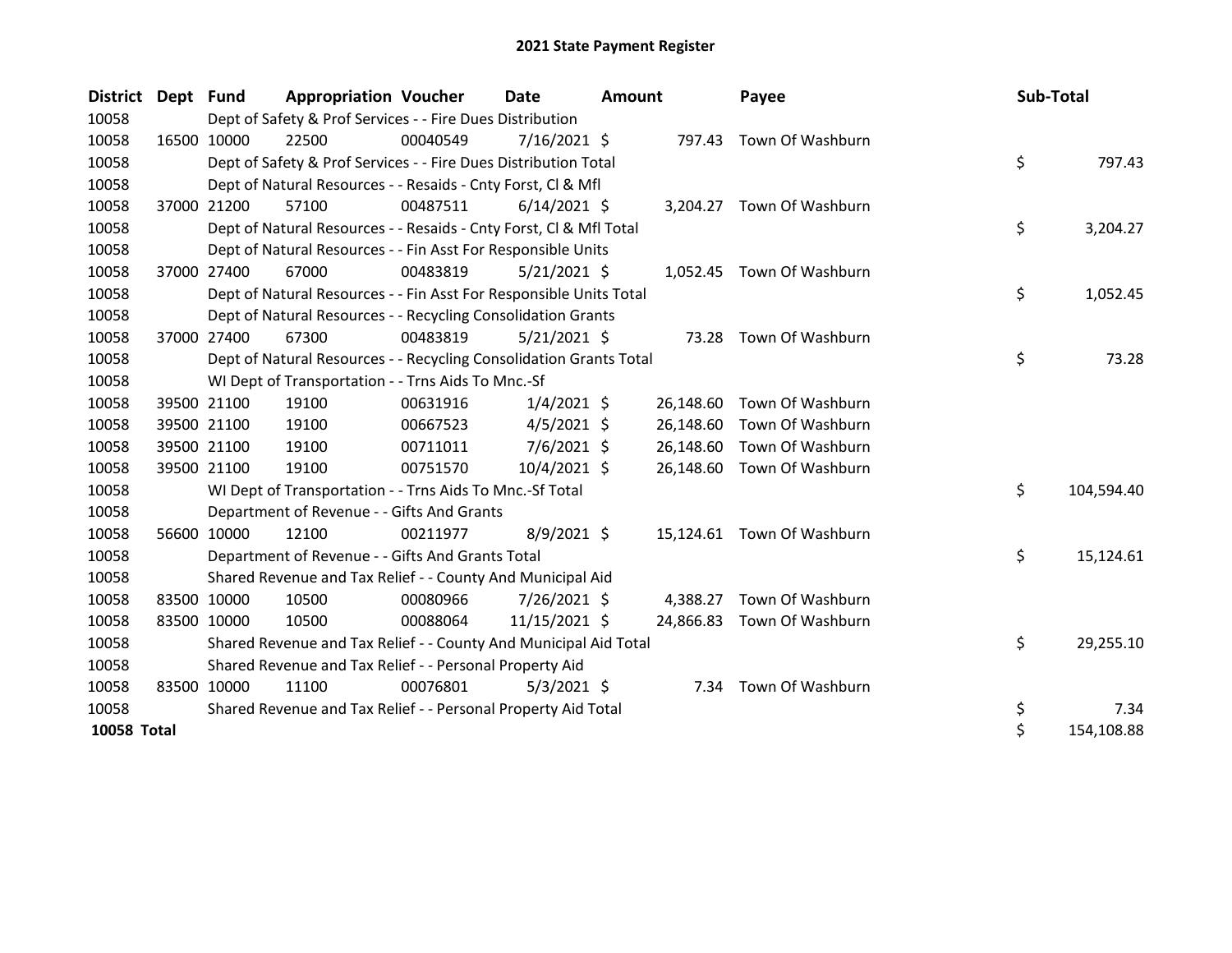| District Dept Fund |             |                                                           | <b>Appropriation Voucher</b>                                       |          | <b>Date</b>    | <b>Amount</b> |           | Payee                    | Sub-Total |            |
|--------------------|-------------|-----------------------------------------------------------|--------------------------------------------------------------------|----------|----------------|---------------|-----------|--------------------------|-----------|------------|
| 10060              |             | Dept of Safety & Prof Services - - Fire Dues Distribution |                                                                    |          |                |               |           |                          |           |            |
| 10060              | 16500 10000 |                                                           | 22500                                                              | 00040550 | $7/16/2021$ \$ |               |           | 1,650.71 Town Of Weston  |           |            |
| 10060              |             |                                                           | Dept of Safety & Prof Services - - Fire Dues Distribution Total    |          |                |               |           |                          | \$        | 1,650.71   |
| 10060              |             |                                                           | Dept of Natural Resources - - Seg Earned                           |          |                |               |           |                          |           |            |
| 10060              |             | 37000 21200                                               | 100SE                                                              | 00473960 | $4/15/2021$ \$ |               |           | 607.98 Town Of Weston    |           |            |
| 10060              |             |                                                           | Dept of Natural Resources - - Seg Earned Total                     |          |                |               |           |                          | \$        | 607.98     |
| 10060              |             |                                                           | Dept of Natural Resources - - Resaids - Cnty Forst, Cl & Mfl       |          |                |               |           |                          |           |            |
| 10060              |             | 37000 21200                                               | 57100                                                              | 00487512 | $6/14/2021$ \$ |               |           | 535.96 Town Of Weston    |           |            |
| 10060              |             |                                                           | Dept of Natural Resources - - Resaids - Cnty Forst, Cl & Mfl Total |          |                |               |           |                          | \$        | 535.96     |
| 10060              |             |                                                           | Dept of Natural Resources - - Fin Asst For Responsible Units       |          |                |               |           |                          |           |            |
| 10060              |             | 37000 27400                                               | 67000                                                              | 00483508 | $5/21/2021$ \$ |               |           | 2,344.23 Town Of Weston  |           |            |
| 10060              |             |                                                           | Dept of Natural Resources - - Fin Asst For Responsible Units Total |          |                |               |           |                          | \$        | 2,344.23   |
| 10060              |             |                                                           | WI Dept of Transportation - - Trns Aids To Mnc.-Sf                 |          |                |               |           |                          |           |            |
| 10060              |             | 39500 21100                                               | 19100                                                              | 00631917 | $1/4/2021$ \$  |               | 26,930.43 | Town Of Weston           |           |            |
| 10060              |             | 39500 21100                                               | 19100                                                              | 00667524 | $4/5/2021$ \$  |               | 26,930.43 | Town Of Weston           |           |            |
| 10060              |             | 39500 21100                                               | 19100                                                              | 00711012 | $7/6/2021$ \$  |               | 26,930.43 | Town Of Weston           |           |            |
| 10060              | 39500 21100 |                                                           | 19100                                                              | 00751571 | 10/4/2021 \$   |               | 26,930.43 | Town Of Weston           |           |            |
| 10060              |             |                                                           | WI Dept of Transportation - - Trns Aids To Mnc.-Sf Total           |          |                |               |           |                          | \$        | 107,721.72 |
| 10060              |             |                                                           | Department of Revenue - - Gifts And Grants                         |          |                |               |           |                          |           |            |
| 10060              |             | 56600 10000                                               | 12100                                                              | 00206362 | $6/25/2021$ \$ |               |           | 36,267.65 Town Of Weston |           |            |
| 10060              |             |                                                           | Department of Revenue - - Gifts And Grants Total                   |          |                |               |           |                          | \$        | 36,267.65  |
| 10060              |             |                                                           | Shared Revenue and Tax Relief - - County And Municipal Aid         |          |                |               |           |                          |           |            |
| 10060              | 83500 10000 |                                                           | 10500                                                              | 00080967 | 7/26/2021 \$   |               | 6,839.63  | Town Of Weston           |           |            |
| 10060              | 83500 10000 |                                                           | 10500                                                              | 00088065 | 11/15/2021 \$  |               | 38,757.88 | Town Of Weston           |           |            |
| 10060              |             |                                                           | Shared Revenue and Tax Relief - - County And Municipal Aid Total   |          |                |               |           |                          | \$        | 45,597.51  |
| 10060              |             |                                                           | Shared Revenue and Tax Relief - - Exempt Computer Aid              |          |                |               |           |                          |           |            |
| 10060              | 83500 10000 |                                                           | 10900                                                              | 00083618 | 7/26/2021 \$   |               |           | 5.19 Town Of Weston      |           |            |
| 10060              |             |                                                           | Shared Revenue and Tax Relief - - Exempt Computer Aid Total        |          |                |               |           |                          | \$        | 5.19       |
| 10060              |             |                                                           | Shared Revenue and Tax Relief - - Personal Property Aid            |          |                |               |           |                          |           |            |
| 10060              | 83500 10000 |                                                           | 11100                                                              | 00076802 | $5/3/2021$ \$  |               |           | 887.56 Town Of Weston    |           |            |
| 10060              |             |                                                           | Shared Revenue and Tax Relief - - Personal Property Aid Total      |          |                |               |           |                          | \$        | 887.56     |
| 10060 Total        |             |                                                           |                                                                    |          |                |               |           |                          | \$        | 195,618.51 |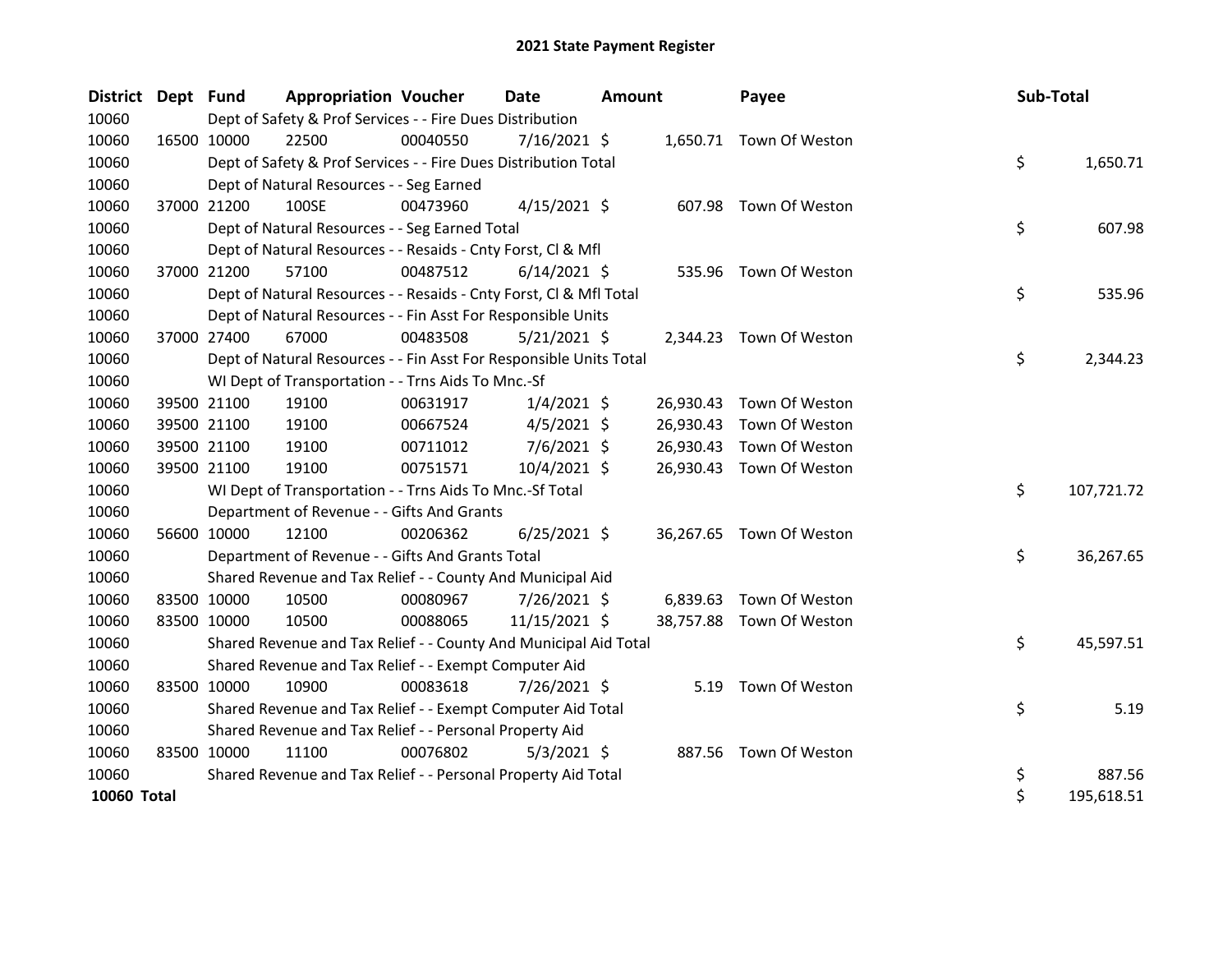| <b>District</b> | Dept Fund   |                                                                                                                             | <b>Appropriation Voucher</b>                                       |          | <b>Date</b>    | <b>Amount</b> |           | Payee                    |  | Sub-Total |            |  |
|-----------------|-------------|-----------------------------------------------------------------------------------------------------------------------------|--------------------------------------------------------------------|----------|----------------|---------------|-----------|--------------------------|--|-----------|------------|--|
| 10062           |             | Dept of Safety & Prof Services - - Fire Dues Distribution<br>22500<br>00040551<br>$7/16/2021$ \$<br>2,546.83 Town Of Withee |                                                                    |          |                |               |           |                          |  |           |            |  |
| 10062           |             | 16500 10000                                                                                                                 |                                                                    |          |                |               |           |                          |  |           |            |  |
| 10062           |             |                                                                                                                             | Dept of Safety & Prof Services - - Fire Dues Distribution Total    |          |                |               |           |                          |  | \$        | 2,546.83   |  |
| 10062           |             |                                                                                                                             | Dept of Natural Resources - - Resaids - Cnty Forst, Cl & Mfl       |          |                |               |           |                          |  |           |            |  |
| 10062           |             | 37000 21200                                                                                                                 | 57100                                                              | 00487513 | $6/14/2021$ \$ |               |           | 71.00 Town Of Withee     |  |           |            |  |
| 10062           |             |                                                                                                                             | Dept of Natural Resources - - Resaids - Cnty Forst, CI & Mfl Total |          |                |               |           |                          |  | \$        | 71.00      |  |
| 10062           |             |                                                                                                                             | Dept of Natural Resources - - Fin Asst For Responsible Units       |          |                |               |           |                          |  |           |            |  |
| 10062           |             | 37000 27400                                                                                                                 | 67000                                                              | 00483806 | $5/21/2021$ \$ |               |           | 1,366.28 Town Of Withee  |  |           |            |  |
| 10062           |             |                                                                                                                             | Dept of Natural Resources - - Fin Asst For Responsible Units Total |          |                |               |           |                          |  | \$        | 1,366.28   |  |
| 10062           |             |                                                                                                                             | WI Dept of Transportation - - Trns Aids To Mnc.-Sf                 |          |                |               |           |                          |  |           |            |  |
| 10062           |             | 39500 21100                                                                                                                 | 19100                                                              | 00631918 | $1/4/2021$ \$  |               |           | 37,849.77 Town Of Withee |  |           |            |  |
| 10062           |             | 39500 21100                                                                                                                 | 19100                                                              | 00667525 | $4/5/2021$ \$  |               | 37,849.77 | Town Of Withee           |  |           |            |  |
| 10062           |             | 39500 21100                                                                                                                 | 19100                                                              | 00711013 | $7/6/2021$ \$  |               |           | 37,849.77 Town Of Withee |  |           |            |  |
| 10062           |             | 39500 21100                                                                                                                 | 19100                                                              | 00751572 | 10/4/2021 \$   |               |           | 37,849.77 Town Of Withee |  |           |            |  |
| 10062           |             |                                                                                                                             | WI Dept of Transportation - - Trns Aids To Mnc.-Sf Total           |          |                |               |           |                          |  | \$        | 151,399.08 |  |
| 10062           |             |                                                                                                                             | Department of Revenue - - Gifts And Grants                         |          |                |               |           |                          |  |           |            |  |
| 10062           |             | 56600 10000                                                                                                                 | 12100                                                              | 00206363 | $6/25/2021$ \$ |               |           | 51,182.92 Town Of Withee |  |           |            |  |
| 10062           |             |                                                                                                                             | Department of Revenue - - Gifts And Grants Total                   |          |                |               |           |                          |  | \$        | 51,182.92  |  |
| 10062           |             |                                                                                                                             | Shared Revenue and Tax Relief - - County And Municipal Aid         |          |                |               |           |                          |  |           |            |  |
| 10062           |             | 83500 10000                                                                                                                 | 10500                                                              | 00080968 | $7/26/2021$ \$ |               |           | 7,451.24 Town Of Withee  |  |           |            |  |
| 10062           |             | 83500 10000                                                                                                                 | 10500                                                              | 00088066 | 11/15/2021 \$  |               |           | 42,223.68 Town Of Withee |  |           |            |  |
| 10062           |             |                                                                                                                             | Shared Revenue and Tax Relief - - County And Municipal Aid Total   |          |                |               |           |                          |  | \$        | 49,674.92  |  |
| 10062           |             |                                                                                                                             | Shared Revenue and Tax Relief - - Exempt Computer Aid              |          |                |               |           |                          |  |           |            |  |
| 10062           |             | 83500 10000                                                                                                                 | 10900                                                              | 00083619 | 7/26/2021 \$   |               |           | 104.96 Town Of Withee    |  |           |            |  |
| 10062           |             |                                                                                                                             | Shared Revenue and Tax Relief - - Exempt Computer Aid Total        |          |                |               |           |                          |  | \$        | 104.96     |  |
| 10062           |             |                                                                                                                             | Shared Revenue and Tax Relief - - Utility Aid                      |          |                |               |           |                          |  |           |            |  |
| 10062           |             | 83500 10000                                                                                                                 | 11000                                                              | 00080968 | 7/26/2021 \$   |               | 1,283.94  | Town Of Withee           |  |           |            |  |
| 10062           |             | 83500 10000                                                                                                                 | 11000                                                              | 00088066 | 11/15/2021 \$  |               |           | 7,551.27 Town Of Withee  |  |           |            |  |
| 10062           |             |                                                                                                                             | Shared Revenue and Tax Relief - - Utility Aid Total                |          |                |               |           |                          |  | \$        | 8,835.21   |  |
| 10062           |             |                                                                                                                             | Shared Revenue and Tax Relief - - Personal Property Aid            |          |                |               |           |                          |  |           |            |  |
| 10062           | 83500 10000 |                                                                                                                             | 11100                                                              | 00076803 | $5/3/2021$ \$  |               |           | 1,300.36 Town Of Withee  |  |           |            |  |
| 10062           |             |                                                                                                                             | Shared Revenue and Tax Relief - - Personal Property Aid Total      |          |                |               |           |                          |  | \$        | 1,300.36   |  |
| 10062 Total     |             |                                                                                                                             |                                                                    |          |                |               |           |                          |  | \$        | 266,481.56 |  |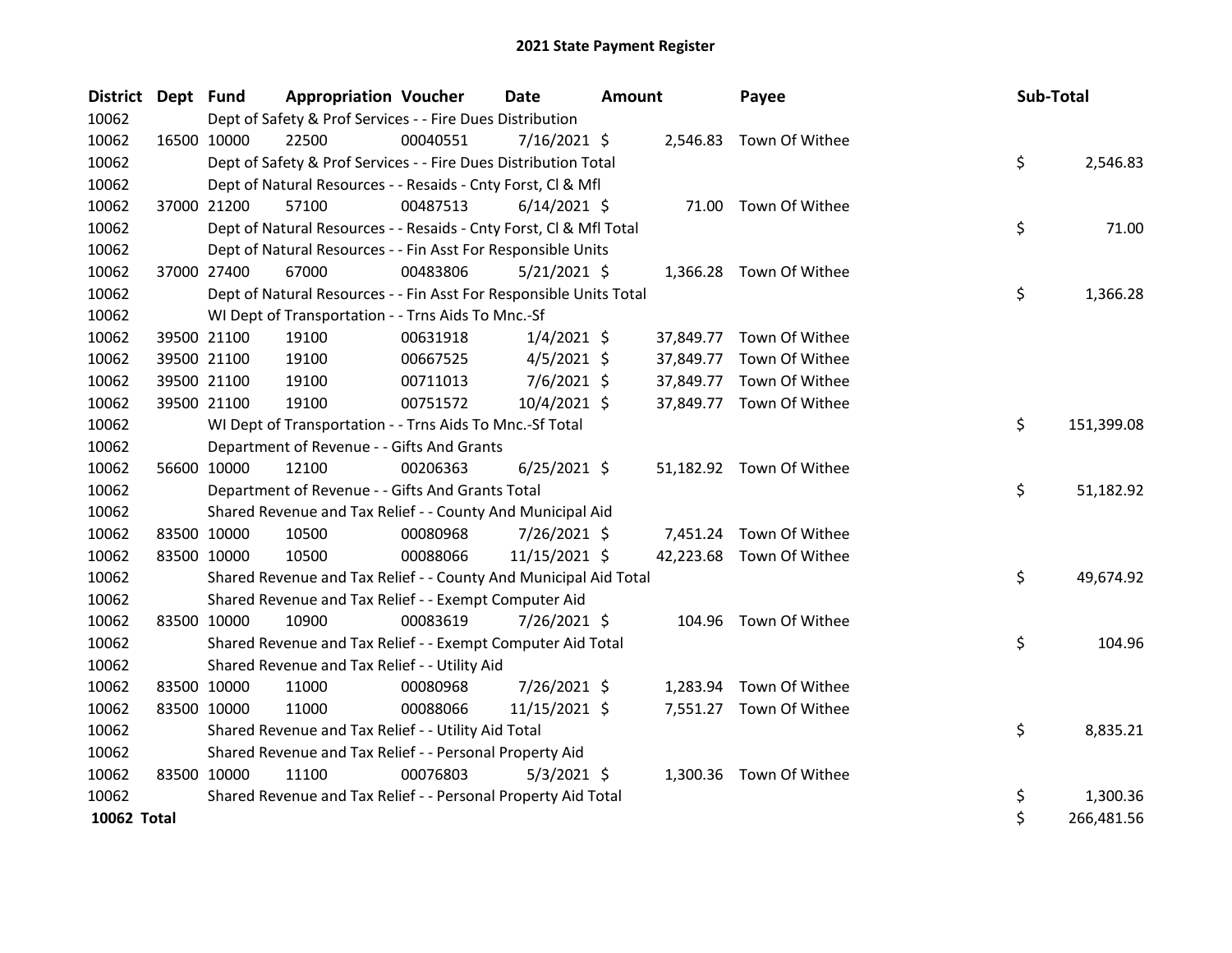| District Dept Fund |             | <b>Appropriation Voucher</b>                                       |          | <b>Date</b>    | <b>Amount</b> |           | Payee                      | Sub-Total |            |
|--------------------|-------------|--------------------------------------------------------------------|----------|----------------|---------------|-----------|----------------------------|-----------|------------|
| 10064              |             | Dept of Safety & Prof Services - - Fire Dues Distribution          |          |                |               |           |                            |           |            |
| 10064              | 16500 10000 | 22500                                                              | 00040553 | 7/16/2021 \$   |               |           | 2,082.26 Worden, Town of   |           |            |
| 10064              |             | Dept of Safety & Prof Services - - Fire Dues Distribution Total    |          |                |               |           |                            | \$        | 2,082.26   |
| 10064              |             | Dept of Natural Resources - - Seg Earned                           |          |                |               |           |                            |           |            |
| 10064              | 37000 21200 | 100SE                                                              | 00497478 | 7/15/2021 \$   |               |           | 314.16 Worden, Town of     |           |            |
| 10064              |             | Dept of Natural Resources - - Seg Earned Total                     |          |                |               |           |                            | \$        | 314.16     |
| 10064              |             | Dept of Natural Resources - - Resaids - Cnty Forst, Cl & Mfl       |          |                |               |           |                            |           |            |
| 10064              | 37000 21200 | 57100                                                              | 00487514 | $6/14/2021$ \$ |               |           | 317.00 Worden, Town of     |           |            |
| 10064              |             | Dept of Natural Resources - - Resaids - Cnty Forst, CI & Mfl Total |          |                |               |           |                            | \$        | 317.00     |
| 10064              |             | Dept of Natural Resources - - Fin Asst For Responsible Units       |          |                |               |           |                            |           |            |
| 10064              | 37000 27400 | 67000                                                              | 00483155 | $5/21/2021$ \$ |               |           | 1,997.91 Worden, Town of   |           |            |
| 10064              |             | Dept of Natural Resources - - Fin Asst For Responsible Units Total |          |                |               |           |                            | \$        | 1,997.91   |
| 10064              |             | WI Dept of Transportation - - Trns Aids To Mnc.-Sf                 |          |                |               |           |                            |           |            |
| 10064              | 39500 21100 | 19100                                                              | 00631919 | $1/4/2021$ \$  |               | 35,668.53 | Worden, Town of            |           |            |
| 10064              | 39500 21100 | 19100                                                              | 00667526 | $4/5/2021$ \$  |               | 35,668.53 | Worden, Town of            |           |            |
| 10064              | 39500 21100 | 19100                                                              | 00711014 | 7/6/2021 \$    |               | 35,668.53 | Worden, Town of            |           |            |
| 10064              | 39500 21100 | 19100                                                              | 00751573 | 10/4/2021 \$   |               | 35,668.53 | Worden, Town of            |           |            |
| 10064              |             | WI Dept of Transportation - - Trns Aids To Mnc.-Sf Total           |          |                |               |           |                            | \$        | 142,674.12 |
| 10064              |             | WI Dept of Transportation - - Loc Trns Facl Implfd                 |          |                |               |           |                            |           |            |
| 10064              | 39500 21100 | 27600                                                              | 00784097 | 12/15/2021 \$  |               |           | 733,118.12 Worden, Town of |           |            |
| 10064              |             | WI Dept of Transportation - - Loc Trns Facl Implfd Total           |          |                |               |           |                            | \$        | 733,118.12 |
| 10064              |             | Department of Revenue - - Gifts And Grants                         |          |                |               |           |                            |           |            |
| 10064              | 56600 10000 | 12100                                                              | 00206364 | $6/25/2021$ \$ |               |           | 36,738.66 Worden, Town of  |           |            |
| 10064              |             | Department of Revenue - - Gifts And Grants Total                   |          |                |               |           |                            | \$        | 36,738.66  |
| 10064              |             | Department of Revenue - - Misc Revenue Holding Clearing            |          |                |               |           |                            |           |            |
| 10064              | 56600 10000 | 99500                                                              | 00196355 | 3/29/2021 \$   |               | 93.23     | Worden, Town of            |           |            |
| 10064              | 56600 10000 | 99500                                                              | 00199689 | $4/26/2021$ \$ |               | 1,889.94  | Worden, Town of            |           |            |
| 10064              | 56600 10000 | 99500                                                              | 00204698 | $6/7/2021$ \$  |               | 40.00     | Worden, Town of            |           |            |
| 10064              | 56600 10000 | 99500                                                              | 00220355 | 11/22/2021 \$  |               | 896.00    | Worden, Town of            |           |            |
| 10064              |             | Department of Revenue - - Misc Revenue Holding Clearing Total      |          |                |               |           |                            | \$        | 2,919.17   |
| 10064              |             | Shared Revenue and Tax Relief - - County And Municipal Aid         |          |                |               |           |                            |           |            |
| 10064              | 83500 10000 | 10500                                                              | 00080969 | 7/26/2021 \$   |               | 7,447.49  | Worden, Town of            |           |            |
| 10064              | 83500 10000 | 10500                                                              | 00088067 | 11/15/2021 \$  |               | 42,202.43 | Worden, Town of            |           |            |
| 10064              |             | Shared Revenue and Tax Relief - - County And Municipal Aid Total   |          |                |               |           |                            | \$        | 49,649.92  |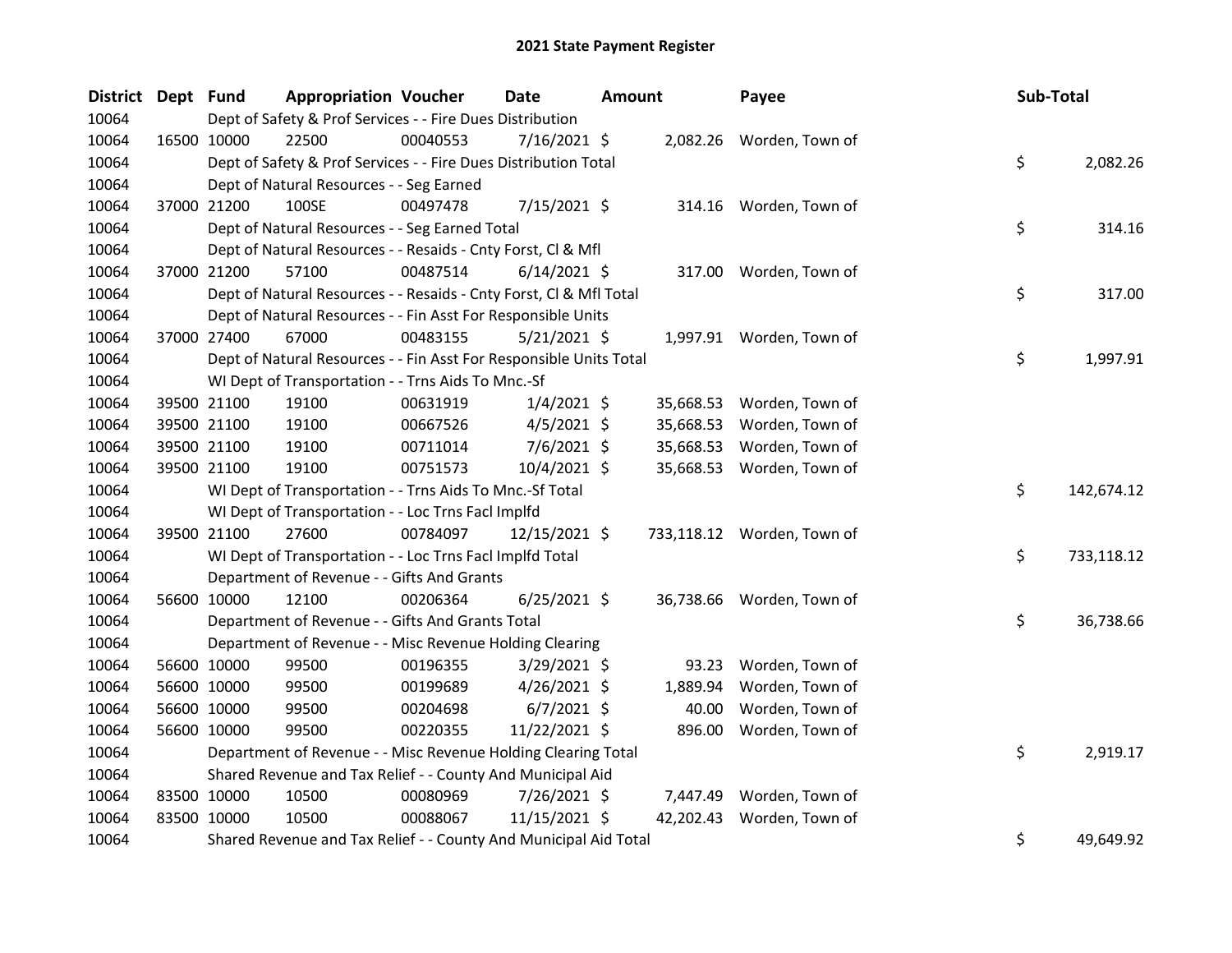| District Dept Fund |       |       | <b>Appropriation Voucher</b>                                  |          | Date           | <b>Amount</b> |        | Payee           |  | Sub-Total |            |  |
|--------------------|-------|-------|---------------------------------------------------------------|----------|----------------|---------------|--------|-----------------|--|-----------|------------|--|
| 10064              |       |       | Shared Revenue and Tax Relief - - Exempt Computer Aid         |          |                |               |        |                 |  |           |            |  |
| 10064              | 83500 | 10000 | 10900                                                         | 00083620 | $7/26/2021$ \$ |               | 28.06  | Worden, Town of |  |           |            |  |
| 10064              |       |       | Shared Revenue and Tax Relief - - Exempt Computer Aid Total   |          |                |               |        |                 |  |           | 28.06      |  |
| 10064              |       |       | Shared Revenue and Tax Relief - - Personal Property Aid       |          |                |               |        |                 |  |           |            |  |
| 10064              | 83500 | 10000 | 11100                                                         | 00076804 | $5/3/2021$ \$  |               | 969.37 | Worden, Town of |  |           |            |  |
| 10064              |       |       | Shared Revenue and Tax Relief - - Personal Property Aid Total |          |                |               |        |                 |  |           | 969.37     |  |
| 10064 Total        |       |       |                                                               |          |                |               |        |                 |  |           | 970,808.75 |  |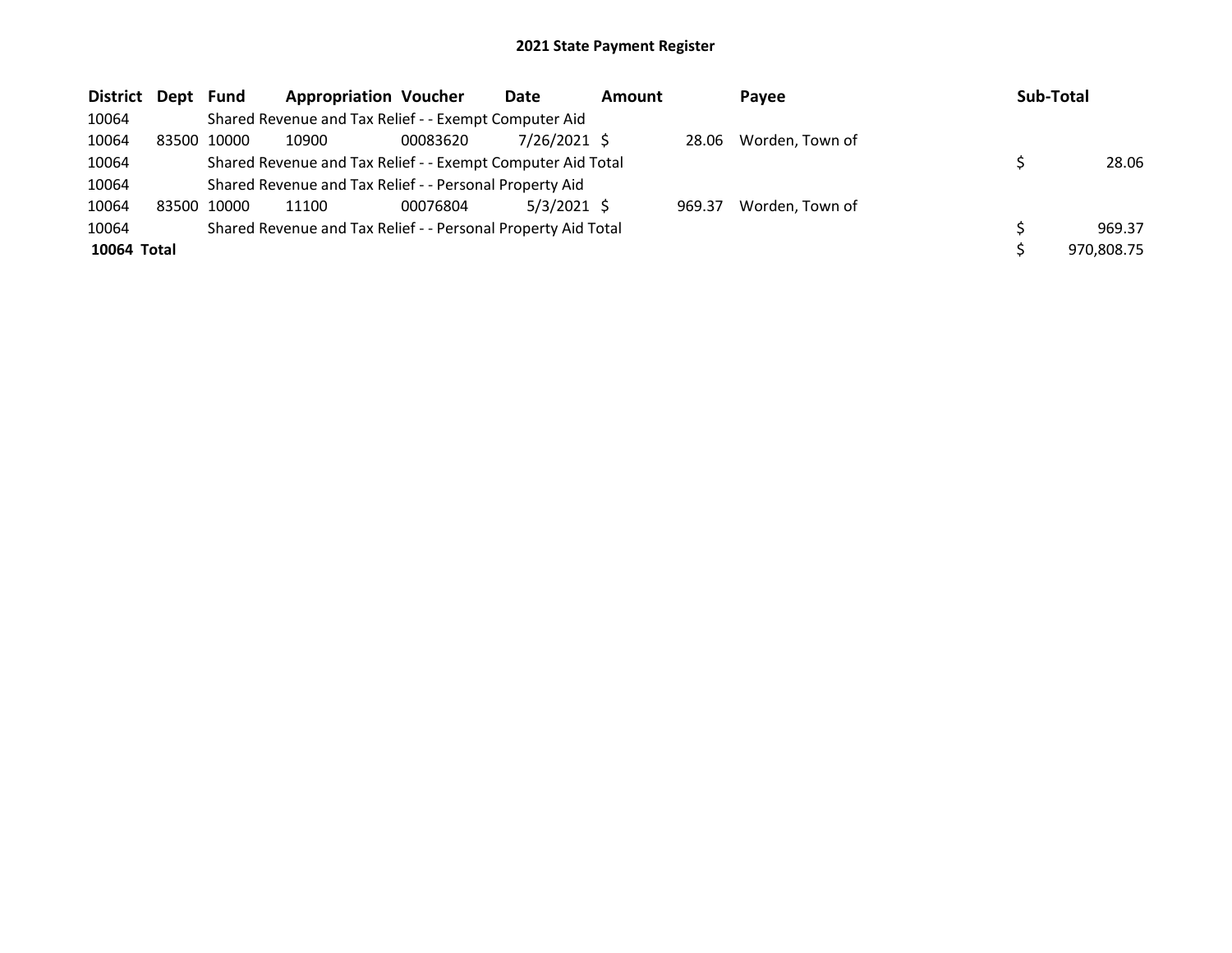| District Dept Fund |             |             | <b>Appropriation Voucher</b>                                           |          | Date           | <b>Amount</b> |           | Payee                  | Sub-Total |            |
|--------------------|-------------|-------------|------------------------------------------------------------------------|----------|----------------|---------------|-----------|------------------------|-----------|------------|
| 10066              |             |             | Dept of Safety & Prof Services - - Fire Dues Distribution              |          |                |               |           |                        |           |            |
| 10066              |             | 16500 10000 | 22500                                                                  | 00040554 | $7/16/2021$ \$ |               |           | 1,783.70 Town Of York  |           |            |
| 10066              |             |             | Dept of Safety & Prof Services - - Fire Dues Distribution Total        |          |                |               |           |                        | \$        | 1,783.70   |
| 10066              |             |             | Dept of Natural Resources - - Resaids - Cnty Forst, Cl & Mfl           |          |                |               |           |                        |           |            |
| 10066              |             | 37000 21200 | 57100                                                                  | 00487515 | $6/14/2021$ \$ |               |           | 33.60 Town Of York     |           |            |
| 10066              |             |             | Dept of Natural Resources - - Resaids - Cnty Forst, Cl & Mfl Total     |          |                |               |           |                        | \$        | 33.60      |
| 10066              |             |             | Dept of Natural Resources - - Fin Asst For Responsible Units           |          |                |               |           |                        |           |            |
| 10066              |             | 37000 27400 | 67000                                                                  | 00483434 | $5/21/2021$ \$ |               | 1,978.09  | Town Of York           |           |            |
| 10066              |             |             | Dept of Natural Resources - - Fin Asst For Responsible Units Total     |          |                |               |           |                        | \$        | 1,978.09   |
| 10066              |             |             | WI Dept of Transportation - - Trns Aids To Mnc.-Sf                     |          |                |               |           |                        |           |            |
| 10066              |             | 39500 21100 | 19100                                                                  | 00631920 | $1/4/2021$ \$  |               | 37,054.80 | Town Of York           |           |            |
| 10066              |             | 39500 21100 | 19100                                                                  | 00667527 | $4/5/2021$ \$  |               | 37,054.80 | Town Of York           |           |            |
| 10066              |             | 39500 21100 | 19100                                                                  | 00711015 | 7/6/2021 \$    |               | 37,054.80 | Town Of York           |           |            |
| 10066              |             | 39500 21100 | 19100                                                                  | 00751574 | 10/4/2021 \$   |               |           | 37,054.80 Town Of York |           |            |
| 10066              |             |             | WI Dept of Transportation - - Trns Aids To Mnc.-Sf Total               |          |                |               |           |                        | \$        | 148,219.20 |
| 10066              |             |             | Department of Military Affairs - - Disaster Recovery Aid               |          |                |               |           |                        |           |            |
| 10066              |             | 46500 10000 | 30500                                                                  | 00100371 | $9/22/2021$ \$ |               |           | 2,982.35 Town Of York  |           |            |
| 10066              |             |             | Department of Military Affairs - - Disaster Recovery Aid Total         |          |                |               |           |                        | \$        | 2,982.35   |
| 10066              |             |             | Department of Military Affairs - - Federal Aid, Local Assistance       |          |                |               |           |                        |           |            |
| 10066              |             | 46500 10000 | 34200                                                                  | 00099691 | $9/3/2021$ \$  |               |           | 17,894.11 Town Of York |           |            |
| 10066              |             |             | Department of Military Affairs - - Federal Aid, Local Assistance Total |          |                |               |           |                        | \$        | 17,894.11  |
| 10066              |             |             | Department of Revenue - - Gifts And Grants                             |          |                |               |           |                        |           |            |
| 10066              |             | 56600 10000 | 12100                                                                  | 00206365 | $6/25/2021$ \$ |               |           | 45,687.82 Town Of York |           |            |
| 10066              |             |             | Department of Revenue - - Gifts And Grants Total                       |          |                |               |           |                        | \$        | 45,687.82  |
| 10066              |             |             | Shared Revenue and Tax Relief - - County And Municipal Aid             |          |                |               |           |                        |           |            |
| 10066              |             | 83500 10000 | 10500                                                                  | 00080970 | 7/26/2021 \$   |               |           | 12,696.41 Town Of York |           |            |
| 10066              |             | 83500 10000 | 10500                                                                  | 00088068 | 11/15/2021 \$  |               |           | 71,946.32 Town Of York |           |            |
| 10066              |             |             | Shared Revenue and Tax Relief - - County And Municipal Aid Total       |          |                |               |           |                        | \$        | 84,642.73  |
| 10066              |             |             | Shared Revenue and Tax Relief - - Exempt Computer Aid                  |          |                |               |           |                        |           |            |
| 10066              |             | 83500 10000 | 10900                                                                  | 00083621 | 7/26/2021 \$   |               | 1.03      | Town Of York           |           |            |
| 10066              |             |             | Shared Revenue and Tax Relief - - Exempt Computer Aid Total            |          |                |               |           |                        | \$        | 1.03       |
| 10066              |             |             | Shared Revenue and Tax Relief - - Utility Aid                          |          |                |               |           |                        |           |            |
| 10066              |             | 83500 10000 | 11000                                                                  | 00080970 | 7/26/2021 \$   |               | 71.70     | Town Of York           |           |            |
| 10066              | 83500 10000 |             | 11000                                                                  | 00088068 | 11/15/2021 \$  |               | 429.13    | Town Of York           |           |            |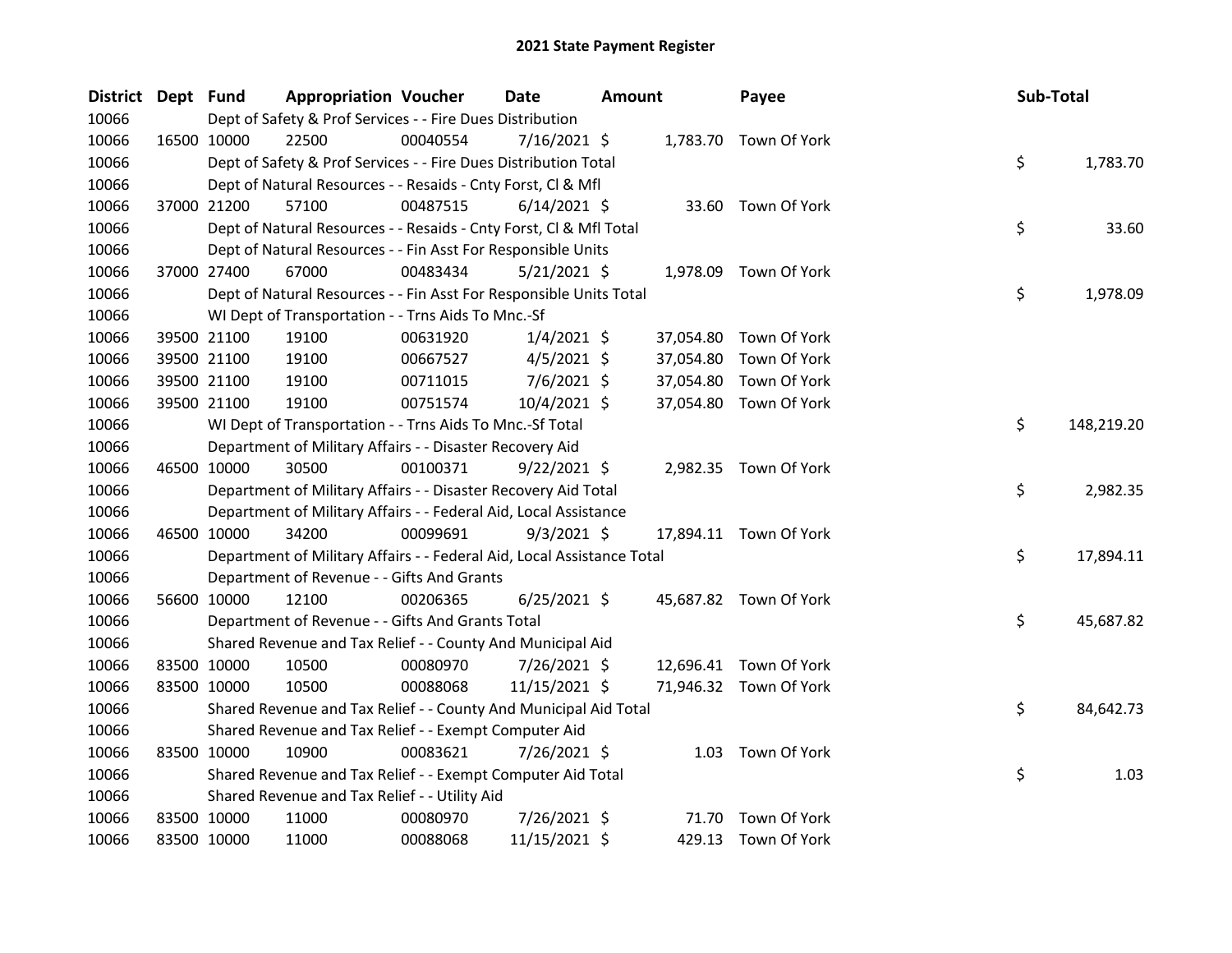| District Dept | Fund        | <b>Appropriation Voucher</b>                                  |          | Date          | <b>Amount</b> |       | Payee        |  | Sub-Total |            |
|---------------|-------------|---------------------------------------------------------------|----------|---------------|---------------|-------|--------------|--|-----------|------------|
| 10066         |             | Shared Revenue and Tax Relief - - Utility Aid Total           |          |               |               |       |              |  |           | 500.83     |
| 10066         |             | Shared Revenue and Tax Relief - - Personal Property Aid       |          |               |               |       |              |  |           |            |
| 10066         | 83500 10000 | 11100                                                         | 00076805 | $5/3/2021$ \$ |               | 13.21 | Town Of York |  |           |            |
| 10066         |             | Shared Revenue and Tax Relief - - Personal Property Aid Total |          |               |               |       |              |  |           | 13.21      |
| 10066 Total   |             |                                                               |          |               |               |       |              |  |           | 303.736.67 |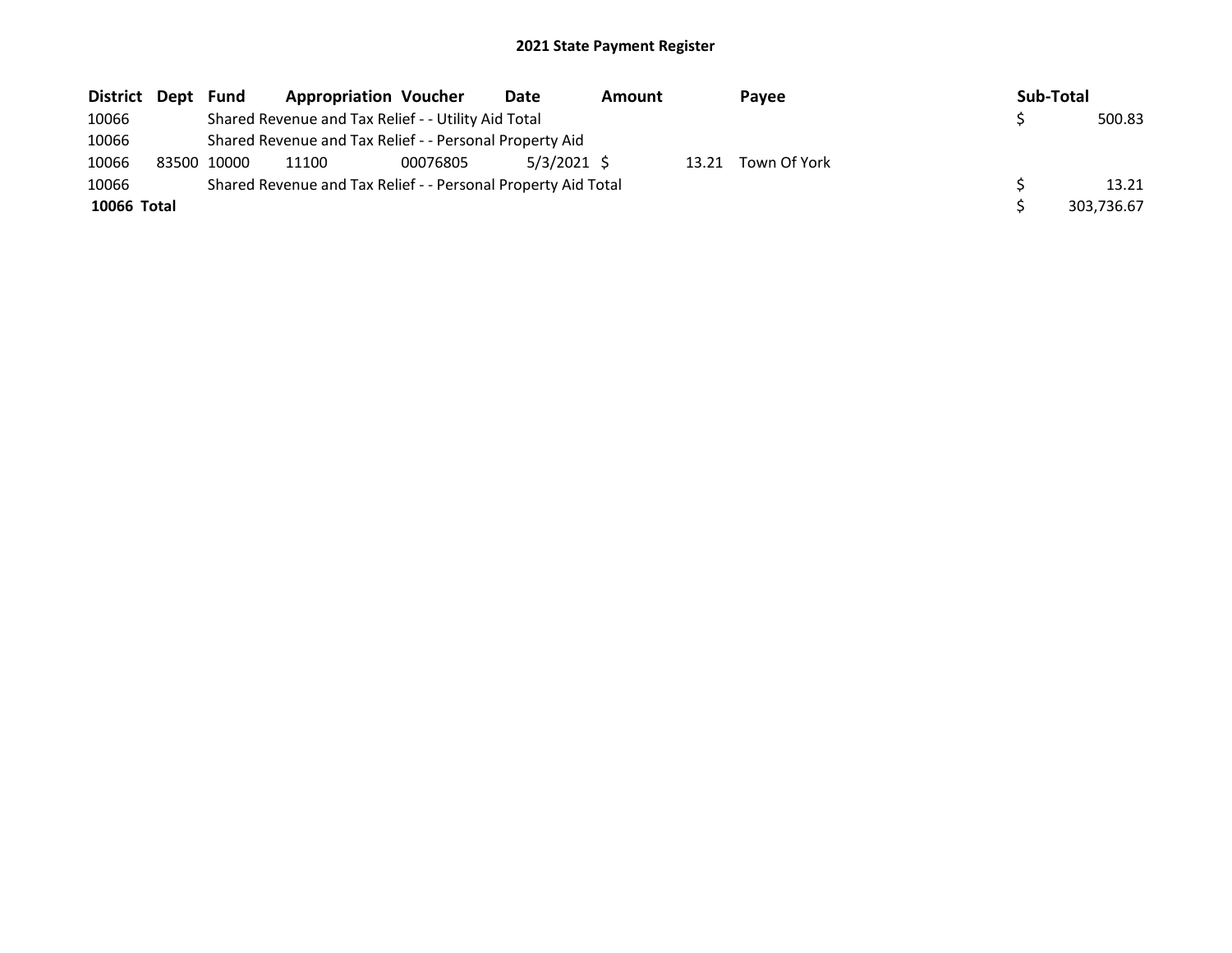| District Dept Fund |                                                                                                                              | <b>Appropriation Voucher</b>                                       |          | Date           | <b>Amount</b> |           | Payee                        |  | Sub-Total |           |  |
|--------------------|------------------------------------------------------------------------------------------------------------------------------|--------------------------------------------------------------------|----------|----------------|---------------|-----------|------------------------------|--|-----------|-----------|--|
| 10111              | Dept of Safety & Prof Services - - Fire Dues Distribution<br>22500<br>00040517<br>7/16/2021 \$<br>839.06 Curtiss, Village of |                                                                    |          |                |               |           |                              |  |           |           |  |
| 10111              | 16500 10000                                                                                                                  |                                                                    |          |                |               |           |                              |  |           |           |  |
| 10111              |                                                                                                                              | Dept of Safety & Prof Services - - Fire Dues Distribution Total    |          |                |               |           |                              |  | \$        | 839.06    |  |
| 10111              |                                                                                                                              | Dept of Natural Resources - - Fin Asst For Responsible Units       |          |                |               |           |                              |  |           |           |  |
| 10111              | 37000 27400                                                                                                                  | 67000                                                              | 00483647 | $5/21/2021$ \$ |               |           | 632.42 Curtiss, Village of   |  |           |           |  |
| 10111              |                                                                                                                              | Dept of Natural Resources - - Fin Asst For Responsible Units Total |          |                |               |           |                              |  | \$        | 632.42    |  |
| 10111              |                                                                                                                              | WI Dept of Transportation - - Trns Aids To Mnc.-Sf                 |          |                |               |           |                              |  |           |           |  |
| 10111              | 39500 21100                                                                                                                  | 19100                                                              | 00631921 | $1/4/2021$ \$  |               |           | 2,273.22 Curtiss, Village of |  |           |           |  |
| 10111              | 39500 21100                                                                                                                  | 19100                                                              | 00667528 | $4/5/2021$ \$  |               |           | 2,273.22 Curtiss, Village of |  |           |           |  |
| 10111              | 39500 21100                                                                                                                  | 19100                                                              | 00711016 | $7/6/2021$ \$  |               |           | 2,273.22 Curtiss, Village of |  |           |           |  |
| 10111              | 39500 21100                                                                                                                  | 19100                                                              | 00751575 | 10/4/2021 \$   |               |           | 2,273.22 Curtiss, Village of |  |           |           |  |
| 10111              |                                                                                                                              | WI Dept of Transportation - - Trns Aids To Mnc.-Sf Total           |          |                |               |           |                              |  | \$        | 9,092.88  |  |
| 10111              |                                                                                                                              | Department of Revenue - - Gifts And Grants                         |          |                |               |           |                              |  |           |           |  |
| 10111              | 56600 10000                                                                                                                  | 12100                                                              | 00206366 | $6/25/2021$ \$ |               | 11,094.87 | Curtiss, Village of          |  |           |           |  |
| 10111              |                                                                                                                              | Department of Revenue - - Gifts And Grants Total                   |          |                |               |           |                              |  | \$        | 11,094.87 |  |
| 10111              |                                                                                                                              | Shared Revenue and Tax Relief - - County And Municipal Aid         |          |                |               |           |                              |  |           |           |  |
| 10111              | 83500 10000                                                                                                                  | 10500                                                              | 00080971 | 7/26/2021 \$   |               |           | 9,526.70 Curtiss, Village of |  |           |           |  |
| 10111              | 83500 10000                                                                                                                  | 10500                                                              | 00088069 | 11/15/2021 \$  |               | 53,984.65 | Curtiss, Village of          |  |           |           |  |
| 10111              |                                                                                                                              | Shared Revenue and Tax Relief - - County And Municipal Aid Total   |          |                |               |           |                              |  | \$        | 63,511.35 |  |
| 10111              |                                                                                                                              | Shared Revenue and Tax Relief - - Exempt Computer Aid              |          |                |               |           |                              |  |           |           |  |
| 10111              | 83500 10000                                                                                                                  | 10900                                                              | 00083622 | 7/26/2021 \$   |               |           | 274.36 Curtiss, Village of   |  |           |           |  |
| 10111              |                                                                                                                              | Shared Revenue and Tax Relief - - Exempt Computer Aid Total        |          |                |               |           |                              |  | \$        | 274.36    |  |
| 10111              |                                                                                                                              | Shared Revenue and Tax Relief - - Personal Property Aid            |          |                |               |           |                              |  |           |           |  |
| 10111              | 83500 10000                                                                                                                  | 11100                                                              | 00076806 | $5/3/2021$ \$  |               |           | 2,389.87 Curtiss, Village of |  |           |           |  |
| 10111              |                                                                                                                              | Shared Revenue and Tax Relief - - Personal Property Aid Total      |          |                |               |           |                              |  | \$        | 2,389.87  |  |
| 10111              |                                                                                                                              | Shared Revenue and Tax Relief - - Lottery & Gaming Credit          |          |                |               |           |                              |  |           |           |  |
| 10111              | 83500 52100                                                                                                                  | 36300                                                              | 00074087 | $3/22/2021$ \$ |               |           | 859.32 Curtiss, Village of   |  |           |           |  |
| 10111              |                                                                                                                              | Shared Revenue and Tax Relief - - Lottery & Gaming Credit Total    |          |                |               |           |                              |  | \$        | 859.32    |  |
| <b>10111 Total</b> |                                                                                                                              |                                                                    |          |                |               |           |                              |  | \$        | 88,694.13 |  |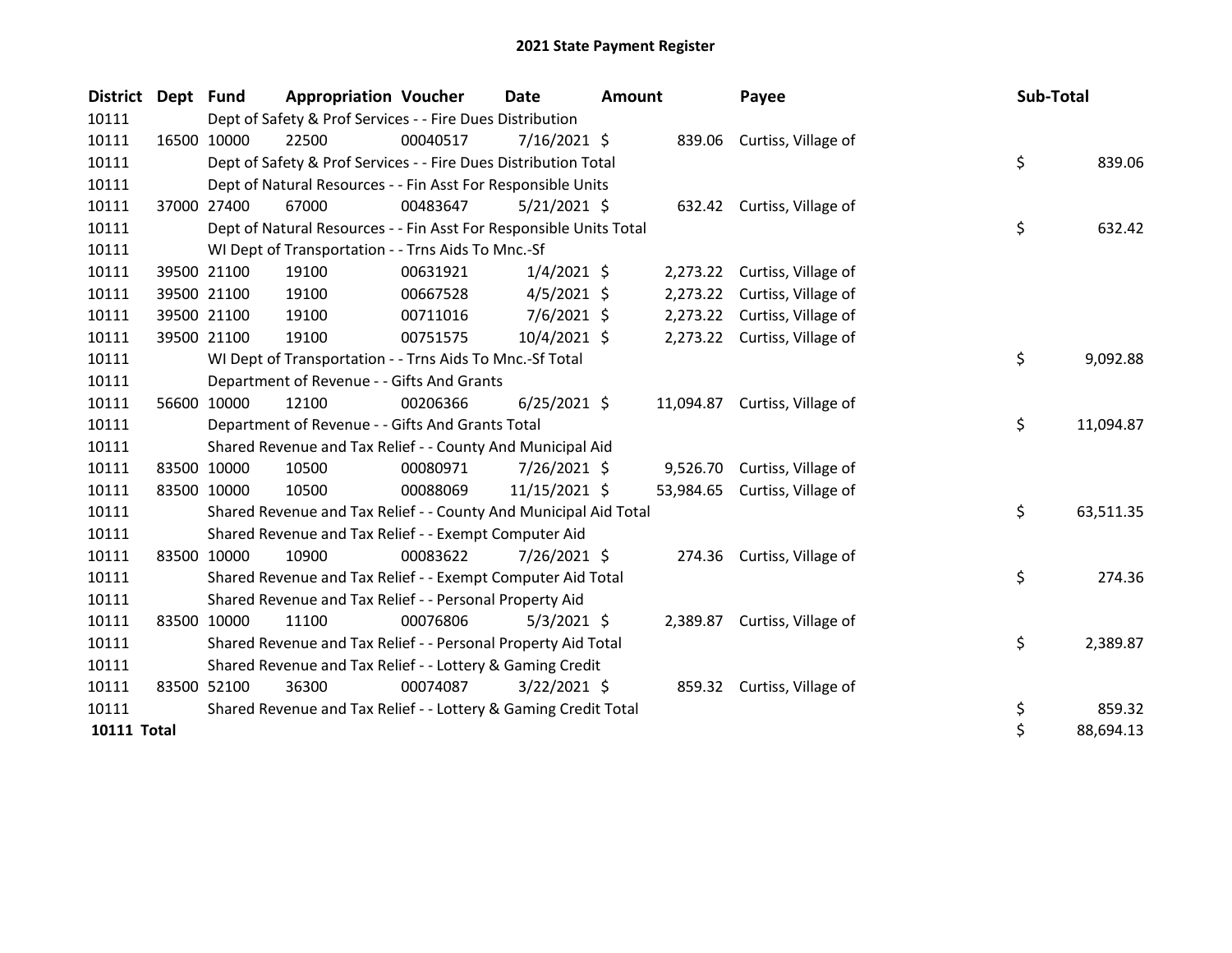| District Dept Fund |                                                           | <b>Appropriation Voucher</b>                                                  |          | Date           | <b>Amount</b> |        | Payee                            | Sub-Total |            |
|--------------------|-----------------------------------------------------------|-------------------------------------------------------------------------------|----------|----------------|---------------|--------|----------------------------------|-----------|------------|
| 10116              | Dept of Safety & Prof Services - - Fire Dues Distribution |                                                                               |          |                |               |        |                                  |           |            |
| 10116              | 16500 10000                                               | 22500                                                                         | 00040518 | 7/16/2021 \$   |               |        | 2,511.39 Village Of Dorchester   |           |            |
| 10116              |                                                           | Dept of Safety & Prof Services - - Fire Dues Distribution Total               |          |                |               |        |                                  | \$        | 2,511.39   |
| 10116              |                                                           | Dept of Natural Resources - - Fin Asst For Responsible Units                  |          |                |               |        |                                  |           |            |
| 10116              | 37000 27400                                               | 67000                                                                         | 00483199 | $5/21/2021$ \$ |               |        | 1,534.29 Village Of Dorchester   |           |            |
| 10116              |                                                           | Dept of Natural Resources - - Fin Asst For Responsible Units Total            |          |                |               |        |                                  | \$        | 1,534.29   |
| 10116              |                                                           | WI Dept of Transportation - - Trns Aids To Mnc.-Sf                            |          |                |               |        |                                  |           |            |
| 10116              | 39500 21100                                               | 19100                                                                         | 00631922 | $1/4/2021$ \$  |               |        | 21,404.90 Village Of Dorchester  |           |            |
| 10116              | 39500 21100                                               | 19100                                                                         | 00667529 | $4/5/2021$ \$  |               |        | 21,404.90 Village Of Dorchester  |           |            |
| 10116              | 39500 21100                                               | 19100                                                                         | 00711017 | 7/6/2021 \$    |               |        | 21,404.90 Village Of Dorchester  |           |            |
| 10116              | 39500 21100                                               | 19100                                                                         | 00751576 | 10/4/2021 \$   |               |        | 21,404.92 Village Of Dorchester  |           |            |
| 10116              |                                                           | WI Dept of Transportation - - Trns Aids To Mnc.-Sf Total                      |          |                |               |        |                                  | \$        | 85,619.62  |
| 10116              |                                                           | Department of Revenue - - Gifts And Grants                                    |          |                |               |        |                                  |           |            |
| 10116              | 56600 10000                                               | 12100                                                                         | 00206367 | $6/25/2021$ \$ |               |        | 45,269.15 Village Of Dorchester  |           |            |
| 10116              |                                                           | Department of Revenue - - Gifts And Grants Total                              |          |                |               |        |                                  | \$        | 45,269.15  |
| 10116              |                                                           | Shared Revenue and Tax Relief - - Expenditure Restraint Program               |          |                |               |        |                                  |           |            |
| 10116              | 83500 10000                                               | 10100                                                                         | 00080972 | 7/26/2021 \$   |               |        | 5,117.34 Village Of Dorchester   |           |            |
| 10116              |                                                           | Shared Revenue and Tax Relief - - Expenditure Restraint Program Total         |          |                |               |        |                                  | \$        | 5,117.34   |
| 10116              |                                                           | Shared Revenue and Tax Relief - - County And Municipal Aid                    |          |                |               |        |                                  |           |            |
| 10116              | 83500 10000                                               | 10500                                                                         | 00080972 | 7/26/2021 \$   |               |        | 31,527.69 Village Of Dorchester  |           |            |
| 10116              | 83500 10000                                               | 10500                                                                         | 00088070 | 11/15/2021 \$  |               |        | 178,656.88 Village Of Dorchester |           |            |
| 10116              |                                                           | Shared Revenue and Tax Relief - - County And Municipal Aid Total              |          |                |               |        |                                  | \$        | 210,184.57 |
| 10116              |                                                           | Shared Revenue and Tax Relief - - Exempt Computer Aid                         |          |                |               |        |                                  |           |            |
| 10116              | 83500 10000                                               | 10900                                                                         | 00083623 | 7/26/2021 \$   |               | 322.17 | Village Of Dorchester            |           |            |
| 10116              | 83500 10000                                               | 10900                                                                         | 00085691 | 7/26/2021 \$   |               |        | 7,358.78 Village Of Dorchester   |           |            |
| 10116              |                                                           | Shared Revenue and Tax Relief - - Exempt Computer Aid Total                   |          |                |               |        |                                  | \$        | 7,680.95   |
| 10116              |                                                           | Shared Revenue and Tax Relief - - Personal Property Aid                       |          |                |               |        |                                  |           |            |
| 10116              | 83500 10000                                               | 11100                                                                         | 00076807 | $5/3/2021$ \$  |               |        | 1,709.67 Village Of Dorchester   |           |            |
| 10116              | 83500 10000                                               | 11100                                                                         | 00078787 | $5/3/2021$ \$  |               |        | 32,937.77 Village Of Dorchester  |           |            |
| 10116              |                                                           | Shared Revenue and Tax Relief - - Personal Property Aid Total                 |          |                |               |        |                                  | \$        | 34,647.44  |
| 10116              |                                                           | Shared Revenue and Tax Relief - - State Aid; Video Service Provider Fee       |          |                |               |        |                                  |           |            |
| 10116              | 83500 10000                                               | 11200                                                                         | 00082825 | 7/26/2021 \$   |               |        | 1,552.17 Village Of Dorchester   |           |            |
| 10116              |                                                           | Shared Revenue and Tax Relief - - State Aid; Video Service Provider Fee Total |          |                |               |        |                                  | \$        | 1,552.17   |
| 10116              |                                                           | Shared Revenue and Tax Relief - - Lottery & Gaming Credit                     |          |                |               |        |                                  |           |            |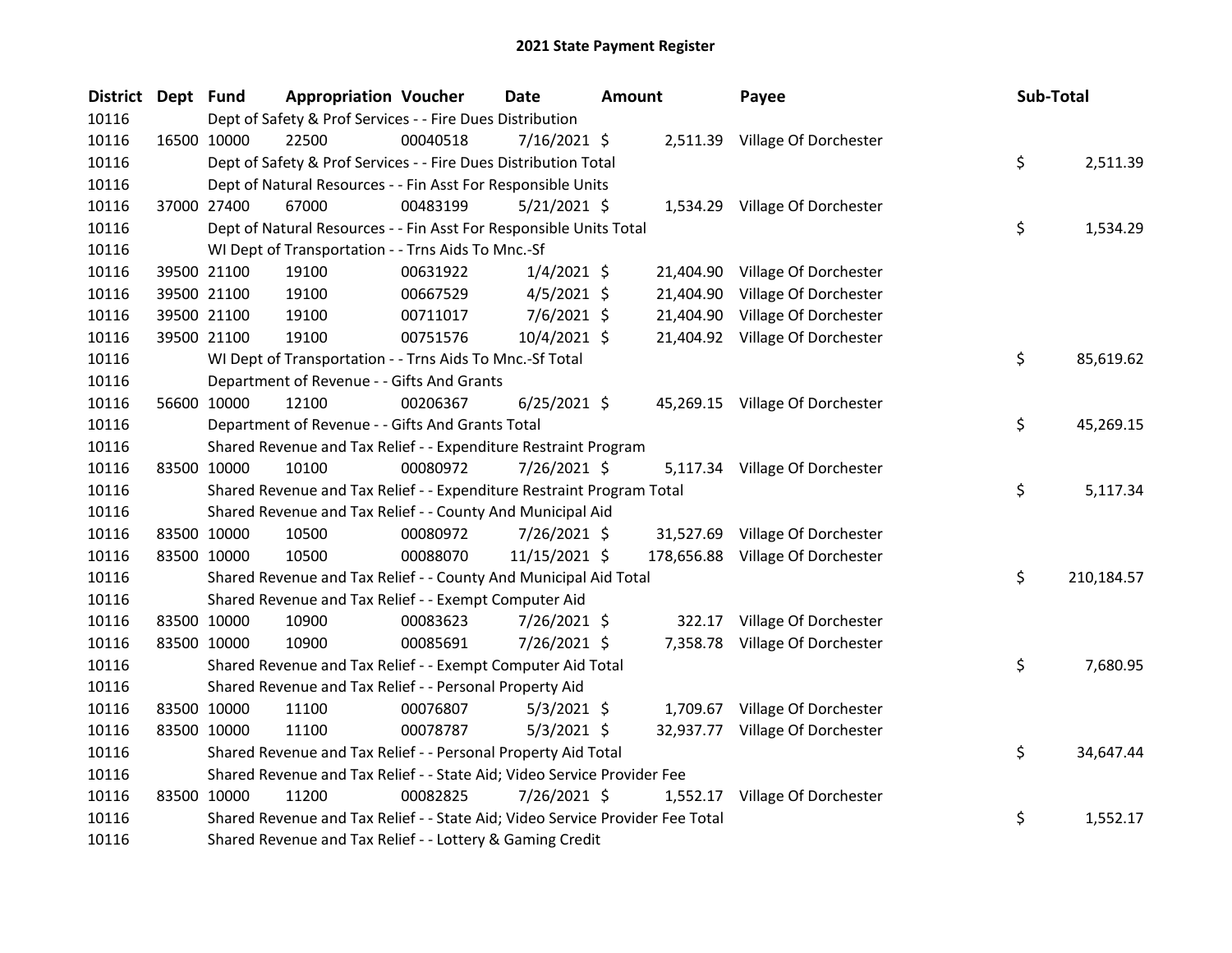| District Dept Fund |             | <b>Appropriation Voucher</b>                                    |          | Date         | Amount | Pavee                          | Sub-Total |            |
|--------------------|-------------|-----------------------------------------------------------------|----------|--------------|--------|--------------------------------|-----------|------------|
| 10116              | 83500 52100 | 36300                                                           | 00074088 | 3/22/2021 \$ |        | 1,112.64 Village Of Dorchester |           |            |
| 10116              |             | Shared Revenue and Tax Relief - - Lottery & Gaming Credit Total |          |              |        |                                |           | 1.112.64   |
| <b>10116 Total</b> |             |                                                                 |          |              |        |                                |           | 395.229.56 |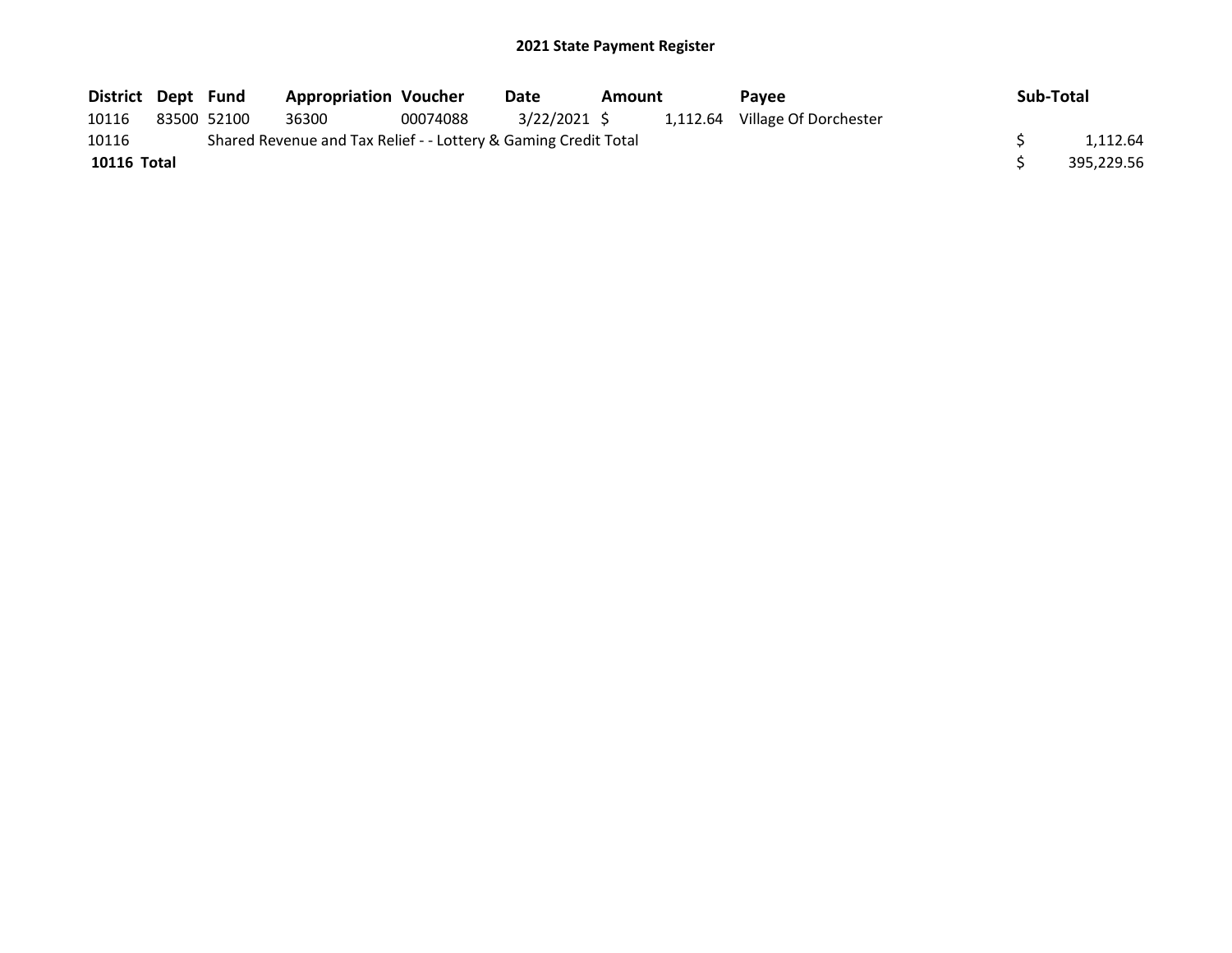| <b>District</b> | Dept Fund |             | <b>Appropriation Voucher</b>                                          |          | <b>Date</b>    | <b>Amount</b> |          | Payee                         | Sub-Total |            |
|-----------------|-----------|-------------|-----------------------------------------------------------------------|----------|----------------|---------------|----------|-------------------------------|-----------|------------|
| 10131           |           |             | Dept of Safety & Prof Services - - Fire Dues Distribution             |          |                |               |          |                               |           |            |
| 10131           |           | 16500 10000 | 22500                                                                 | 00040523 | $7/16/2021$ \$ |               |          | 671.62 Village Of Granton     |           |            |
| 10131           |           |             | Dept of Safety & Prof Services - - Fire Dues Distribution Total       |          |                |               |          |                               | \$        | 671.62     |
| 10131           |           |             | Dept of Natural Resources - - Fin Asst For Responsible Units          |          |                |               |          |                               |           |            |
| 10131           |           | 37000 27400 | 67000                                                                 | 00483182 | $5/21/2021$ \$ |               |          | 1,339.33 Village Of Granton   |           |            |
| 10131           |           |             | Dept of Natural Resources - - Fin Asst For Responsible Units Total    |          |                |               |          |                               | \$        | 1,339.33   |
| 10131           |           |             | Dept of Natural Resources - - Recycling Consolidation Grants          |          |                |               |          |                               |           |            |
| 10131           |           | 37000 27400 | 67300                                                                 | 00483182 | $5/21/2021$ \$ |               |          | 90.00 Village Of Granton      |           |            |
| 10131           |           |             | Dept of Natural Resources - - Recycling Consolidation Grants Total    |          |                |               |          |                               | \$        | 90.00      |
| 10131           |           |             | WI Dept of Transportation - - Trns Aids To Mnc.-Sf                    |          |                |               |          |                               |           |            |
| 10131           |           | 39500 21100 | 19100                                                                 | 00631923 | $1/4/2021$ \$  |               | 6,234.16 | Village Of Granton            |           |            |
| 10131           |           | 39500 21100 | 19100                                                                 | 00667530 | $4/5/2021$ \$  |               | 6,234.16 | Village Of Granton            |           |            |
| 10131           |           | 39500 21100 | 19100                                                                 | 00711018 | $7/6/2021$ \$  |               | 6,234.16 | Village Of Granton            |           |            |
| 10131           |           | 39500 21100 | 19100                                                                 | 00751577 | 10/4/2021 \$   |               |          | 6,234.17 Village Of Granton   |           |            |
| 10131           |           |             | WI Dept of Transportation - - Trns Aids To Mnc.-Sf Total              |          |                |               |          |                               | \$        | 24,936.65  |
| 10131           |           |             | Department of Revenue - - Gifts And Grants                            |          |                |               |          |                               |           |            |
| 10131           |           | 56600 10000 | 12100                                                                 | 00206368 | $6/25/2021$ \$ |               |          | 18,002.99 Village Of Granton  |           |            |
| 10131           |           |             | Department of Revenue - - Gifts And Grants Total                      |          |                |               |          |                               | \$        | 18,002.99  |
| 10131           |           |             | Shared Revenue and Tax Relief - - Expenditure Restraint Program       |          |                |               |          |                               |           |            |
| 10131           |           | 83500 10000 | 10100                                                                 | 00080973 | 7/26/2021 \$   |               |          | 111.99 Village Of Granton     |           |            |
| 10131           |           |             | Shared Revenue and Tax Relief - - Expenditure Restraint Program Total |          |                |               |          |                               | \$        | 111.99     |
| 10131           |           |             | Shared Revenue and Tax Relief - - County And Municipal Aid            |          |                |               |          |                               |           |            |
| 10131           |           | 83500 10000 | 10500                                                                 | 00080973 | 7/26/2021 \$   |               |          | 30,176.46 Village Of Granton  |           |            |
| 10131           |           | 83500 10000 | 10500                                                                 | 00088071 | 11/15/2021 \$  |               |          | 170,999.96 Village Of Granton |           |            |
| 10131           |           |             | Shared Revenue and Tax Relief - - County And Municipal Aid Total      |          |                |               |          |                               | \$        | 201,176.42 |
| 10131           |           |             | Shared Revenue and Tax Relief - - Exempt Computer Aid                 |          |                |               |          |                               |           |            |
| 10131           |           | 83500 10000 | 10900                                                                 | 00083624 | 7/26/2021 \$   |               |          | 70.67 Village Of Granton      |           |            |
| 10131           |           |             | Shared Revenue and Tax Relief - - Exempt Computer Aid Total           |          |                |               |          |                               | \$        | 70.67      |
| 10131           |           |             | Shared Revenue and Tax Relief - - Personal Property Aid               |          |                |               |          |                               |           |            |
| 10131           |           | 83500 10000 | 11100                                                                 | 00076808 | $5/3/2021$ \$  |               |          | 455.22 Village Of Granton     |           |            |
| 10131           |           | 83500 10000 | 11100                                                                 | 00078788 | $5/3/2021$ \$  |               |          | 110.41 Village Of Granton     |           |            |
| 10131           |           |             | Shared Revenue and Tax Relief - - Personal Property Aid Total         |          |                |               |          |                               | \$        | 565.63     |
| 10131           |           |             | Shared Revenue and Tax Relief - - Lottery & Gaming Credit             |          |                |               |          |                               |           |            |
| 10131           |           | 83500 52100 | 36300                                                                 | 00074089 | 3/22/2021 \$   |               |          | 132.99 Village Of Granton     |           |            |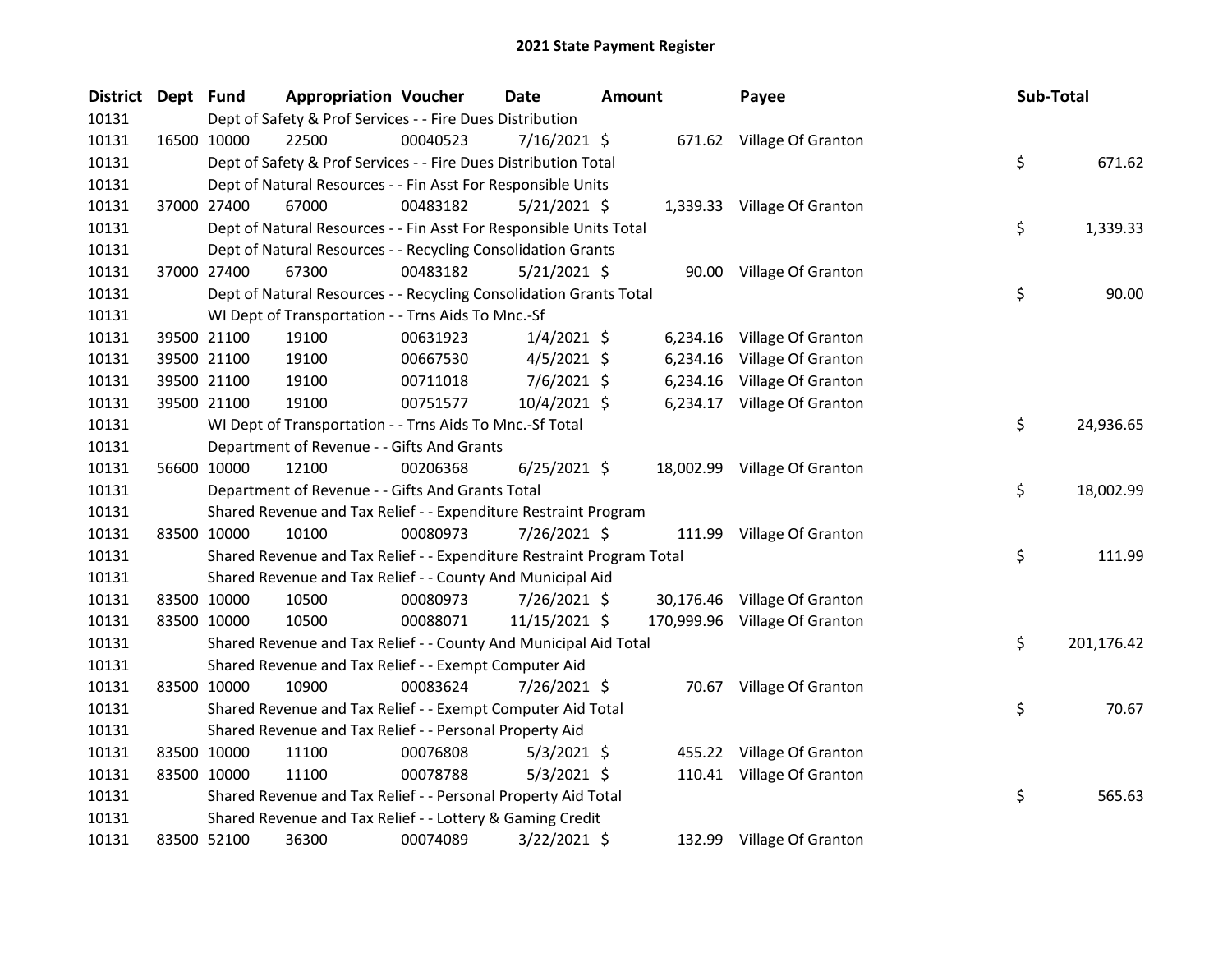| District Dept Fund |  | <b>Appropriation Voucher</b>                                    | Date | Amount | Pavee | Sub-Total |            |
|--------------------|--|-----------------------------------------------------------------|------|--------|-------|-----------|------------|
| 10131              |  | Shared Revenue and Tax Relief - - Lottery & Gaming Credit Total |      |        |       |           | 132.99     |
| 10131 Total        |  |                                                                 |      |        |       |           | 247,098.29 |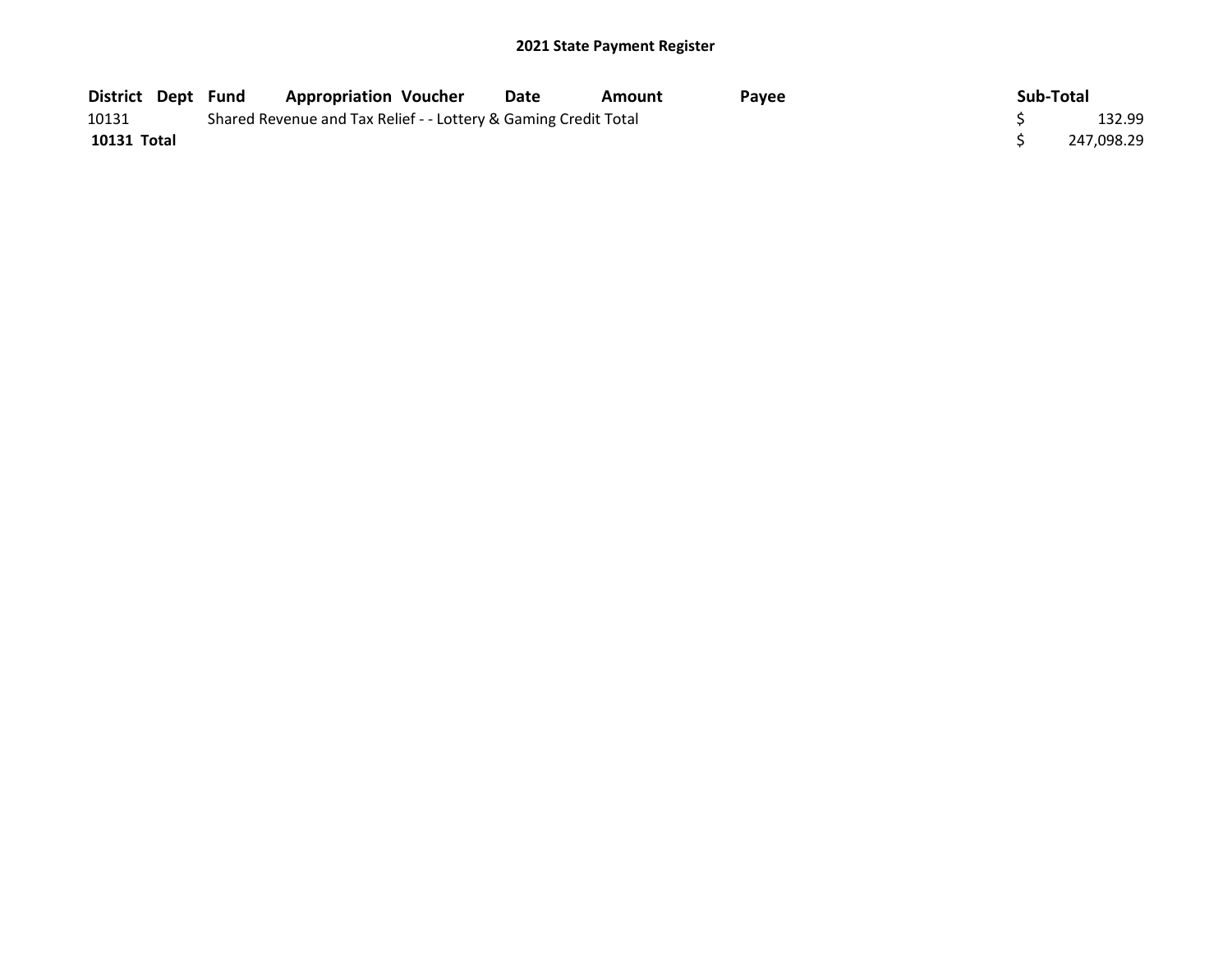| <b>District</b> | Dept Fund |             | <b>Appropriation Voucher</b>                                            |          | <b>Date</b>    | <b>Amount</b> |          | Payee                        | Sub-Total |            |
|-----------------|-----------|-------------|-------------------------------------------------------------------------|----------|----------------|---------------|----------|------------------------------|-----------|------------|
| 10191           |           |             | Dept of Safety & Prof Services - - Fire Dues Distribution               |          |                |               |          |                              |           |            |
| 10191           |           | 16500 10000 | 22500                                                                   | 00040552 | 7/16/2021 \$   |               |          | 1,112.88 Village Of Withee   |           |            |
| 10191           |           |             | Dept of Safety & Prof Services - - Fire Dues Distribution Total         |          |                |               |          |                              | \$        | 1,112.88   |
| 10191           |           |             | Dept of Natural Resources - - Fin Asst For Responsible Units            |          |                |               |          |                              |           |            |
| 10191           |           | 37000 27400 | 67000                                                                   | 00483611 | $5/21/2021$ \$ |               |          | 2,228.53 Village Of Withee   |           |            |
| 10191           |           |             | Dept of Natural Resources - - Fin Asst For Responsible Units Total      |          |                |               |          |                              | \$        | 2,228.53   |
| 10191           |           |             | Dept of Natural Resources - - Recycling Consolidation Grants            |          |                |               |          |                              |           |            |
| 10191           |           | 37000 27400 | 67300                                                                   | 00483611 | $5/21/2021$ \$ |               |          | 128.57 Village Of Withee     |           |            |
| 10191           |           |             | Dept of Natural Resources - - Recycling Consolidation Grants Total      |          |                |               |          |                              | \$        | 128.57     |
| 10191           |           |             | WI Dept of Transportation - - Trns Aids To Mnc.-Sf                      |          |                |               |          |                              |           |            |
| 10191           |           | 39500 21100 | 19100                                                                   | 00631924 | $1/4/2021$ \$  |               |          | 6,307.25 Village Of Withee   |           |            |
| 10191           |           | 39500 21100 | 19100                                                                   | 00667531 | $4/5/2021$ \$  |               |          | 6,307.25 Village Of Withee   |           |            |
| 10191           |           | 39500 21100 | 19100                                                                   | 00711019 | 7/6/2021 \$    |               | 6,307.25 | Village Of Withee            |           |            |
| 10191           |           | 39500 21100 | 19100                                                                   | 00751578 | 10/4/2021 \$   |               |          | 6,307.26 Village Of Withee   |           |            |
| 10191           |           |             | WI Dept of Transportation - - Trns Aids To Mnc.-Sf Total                |          |                |               |          |                              | \$        | 25,229.01  |
| 10191           |           |             | Department of Revenue - - Gifts And Grants                              |          |                |               |          |                              |           |            |
| 10191           |           | 56600 10000 | 12100                                                                   | 00206369 | $6/25/2021$ \$ |               |          | 24,911.12 Village Of Withee  |           |            |
| 10191           |           |             | Department of Revenue - - Gifts And Grants Total                        |          |                |               |          |                              | \$        | 24,911.12  |
| 10191           |           |             | Shared Revenue and Tax Relief - - Expenditure Restraint Program         |          |                |               |          |                              |           |            |
| 10191           |           | 83500 10000 | 10100                                                                   | 00080974 | 7/26/2021 \$   |               |          | 2,089.50 Village Of Withee   |           |            |
| 10191           |           |             | Shared Revenue and Tax Relief - - Expenditure Restraint Program Total   |          |                |               |          |                              | \$        | 2,089.50   |
| 10191           |           |             | Shared Revenue and Tax Relief - - County And Municipal Aid              |          |                |               |          |                              |           |            |
| 10191           |           | 83500 10000 | 10500                                                                   | 00080974 | 7/26/2021 \$   |               |          | 31,287.69 Village Of Withee  |           |            |
| 10191           |           | 83500 10000 | 10500                                                                   | 00088072 | 11/15/2021 \$  |               |          | 177,296.94 Village Of Withee |           |            |
| 10191           |           |             | Shared Revenue and Tax Relief - - County And Municipal Aid Total        |          |                |               |          |                              | \$        | 208,584.63 |
| 10191           |           |             | Shared Revenue and Tax Relief - - Exempt Computer Aid                   |          |                |               |          |                              |           |            |
| 10191           |           | 83500 10000 | 10900                                                                   | 00083625 | 7/26/2021 \$   |               |          | 785.67 Village Of Withee     |           |            |
| 10191           |           | 83500 10000 | 10900                                                                   | 00085692 | 7/26/2021 \$   |               |          | 456.55 Village Of Withee     |           |            |
| 10191           |           |             | Shared Revenue and Tax Relief - - Exempt Computer Aid Total             |          |                |               |          |                              | \$        | 1,242.22   |
| 10191           |           |             | Shared Revenue and Tax Relief - - Personal Property Aid                 |          |                |               |          |                              |           |            |
| 10191           |           | 83500 10000 | 11100                                                                   | 00076809 | $5/3/2021$ \$  |               |          | 3,001.14 Village Of Withee   |           |            |
| 10191           |           | 83500 10000 | 11100                                                                   | 00078789 | $5/3/2021$ \$  |               |          | 3,511.79 Village Of Withee   |           |            |
| 10191           |           |             | Shared Revenue and Tax Relief - - Personal Property Aid Total           |          |                |               |          |                              | \$        | 6,512.93   |
| 10191           |           |             | Shared Revenue and Tax Relief - - State Aid; Video Service Provider Fee |          |                |               |          |                              |           |            |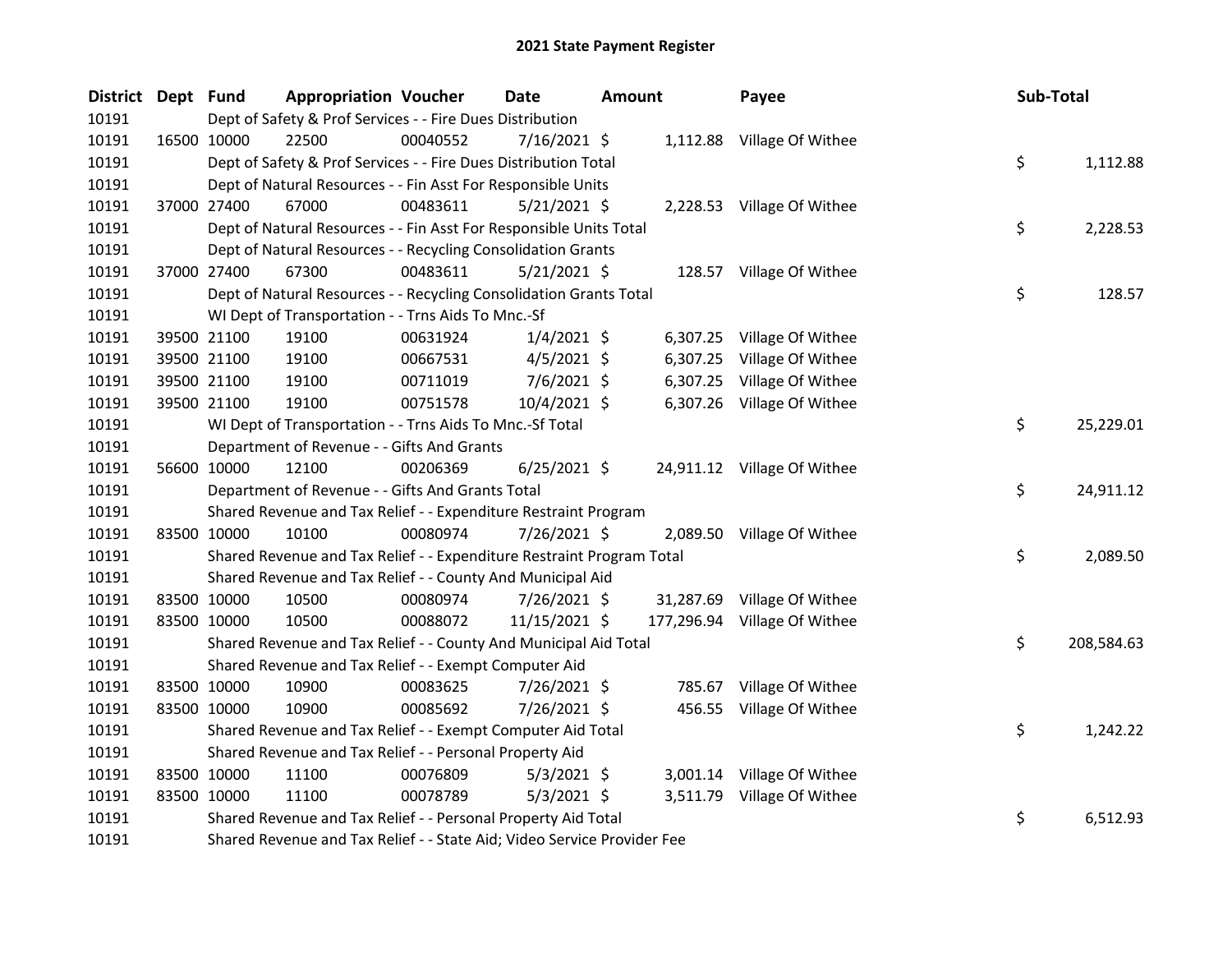| District Dept Fund |             | <b>Appropriation Voucher</b>                                                  |          | Date           | Amount |          | <b>Pavee</b>      | Sub-Total  |
|--------------------|-------------|-------------------------------------------------------------------------------|----------|----------------|--------|----------|-------------------|------------|
| 10191              | 83500 10000 | 11200                                                                         | 00082826 | 7/26/2021 \$   |        | 1,357.87 | Village Of Withee |            |
| 10191              |             | Shared Revenue and Tax Relief - - State Aid; Video Service Provider Fee Total |          |                |        |          |                   | 1,357.87   |
| 10191              |             | Shared Revenue and Tax Relief - - Lottery & Gaming Credit                     |          |                |        |          |                   |            |
| 10191              | 83500 52100 | 36300                                                                         | 00074090 | $3/22/2021$ \$ |        | 1.619.64 | Village Of Withee |            |
| 10191              |             | Shared Revenue and Tax Relief - - Lottery & Gaming Credit Total               |          |                |        |          |                   | 1.619.64   |
| 10191 Total        |             |                                                                               |          |                |        |          |                   | 275,016.90 |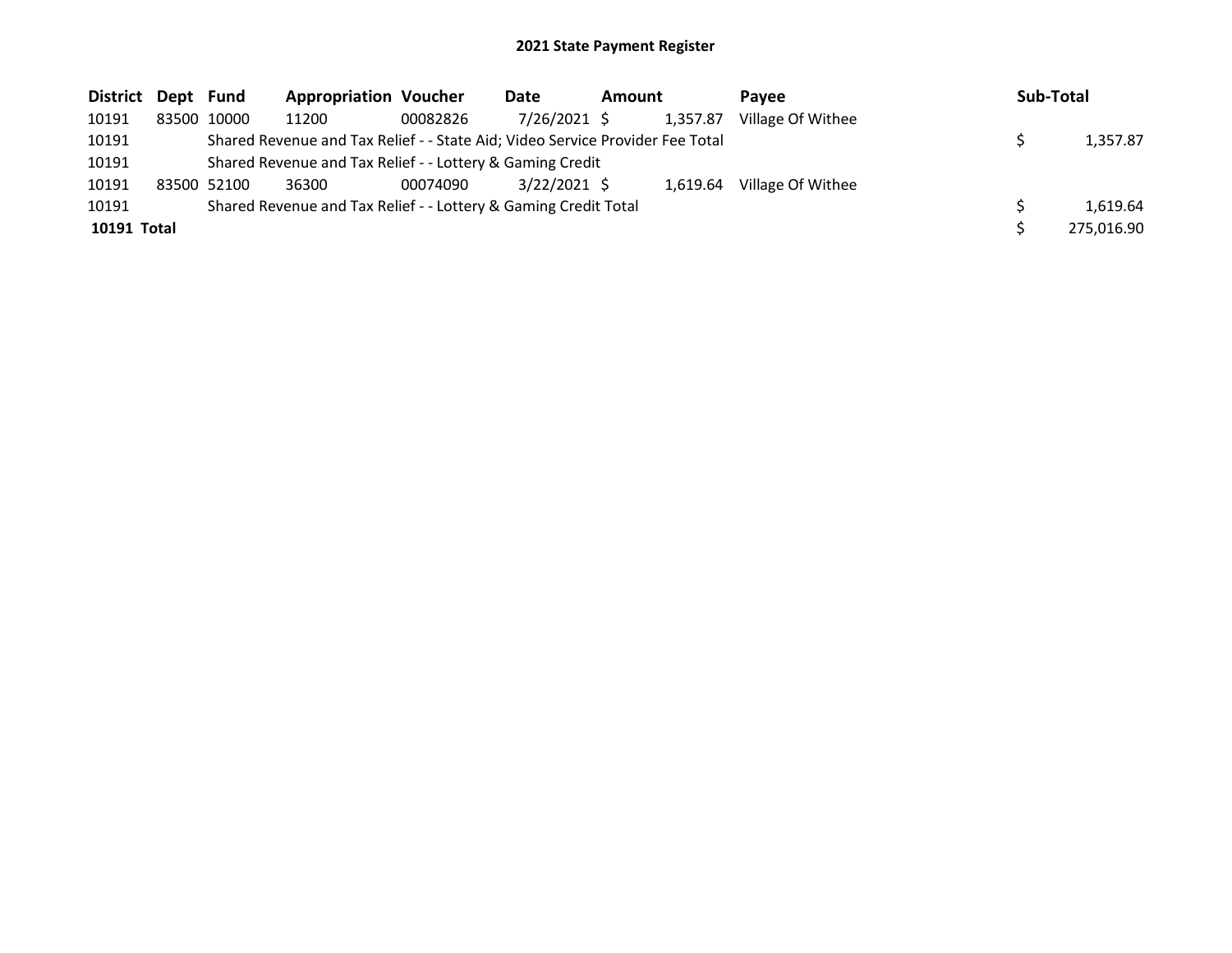| District Dept Fund |             |             | <b>Appropriation Voucher</b>                                                    |          | <b>Date</b>             | Amount |           | Payee                         | Sub-Total |            |
|--------------------|-------------|-------------|---------------------------------------------------------------------------------|----------|-------------------------|--------|-----------|-------------------------------|-----------|------------|
| 10201              |             |             | Dept of Safety & Prof Services - - Fire Dues Distribution                       |          |                         |        |           |                               |           |            |
| 10201              |             | 16500 10000 | 22500                                                                           | 00040512 | 7/16/2021 \$            |        |           | 6,801.16 City Of Abbotsford   |           |            |
| 10201              |             |             | Dept of Safety & Prof Services - - Fire Dues Distribution Total                 |          |                         |        |           |                               | \$        | 6,801.16   |
| 10201              |             |             | Dept of Natural Resources - - Fin Asst For Responsible Units                    |          |                         |        |           |                               |           |            |
| 10201              |             | 37000 27400 | 67000                                                                           | 00483417 | $5/21/2021$ \$          |        |           | 7,840.16 City Of Abbotsford   |           |            |
| 10201              |             |             | Dept of Natural Resources - - Fin Asst For Responsible Units Total              |          |                         |        |           |                               | \$        | 7,840.16   |
| 10201              |             |             | Dept of Natural Resources - - Recycling Consolidation Grants                    |          |                         |        |           |                               |           |            |
| 10201              |             | 37000 27400 | 67300                                                                           | 00483417 | $5/21/2021$ \$          |        |           | 611.22 City Of Abbotsford     |           |            |
| 10201              |             |             | Dept of Natural Resources - - Recycling Consolidation Grants Total              |          |                         |        |           |                               | \$        | 611.22     |
| 10201              |             |             | WI Dept of Transportation - - Trns Aids To Mnc.-Sf                              |          |                         |        |           |                               |           |            |
| 10201              |             | 39500 21100 | 19100                                                                           | 00631925 | $1/4/2021$ \$           |        | 47,975.01 | City Of Abbotsford            |           |            |
| 10201              |             | 39500 21100 | 19100                                                                           | 00667532 | 4/5/2021 \$             |        | 47,975.01 | City Of Abbotsford            |           |            |
| 10201              |             | 39500 21100 | 19100                                                                           | 00711020 | 7/6/2021 \$             |        |           | 47,975.01 City Of Abbotsford  |           |            |
| 10201              |             | 39500 21100 | 19100                                                                           | 00751579 | 10/4/2021 \$            |        | 47,975.03 | City Of Abbotsford            |           |            |
| 10201              |             |             | WI Dept of Transportation - - Trns Aids To Mnc.-Sf Total                        |          |                         |        |           |                               | \$        | 191,900.06 |
| 10201              |             |             | WI Dept of Transportation - - Local Rds, Grants Sf                              |          |                         |        |           |                               |           |            |
| 10201              |             | 39500 21100 | 27000                                                                           | 00758856 | $10/7/2021$ \$          |        |           | 442,150.00 City Of Abbotsford |           |            |
| 10201              |             |             | WI Dept of Transportation - - Local Rds, Grants Sf Total                        |          |                         |        |           |                               | \$        | 442,150.00 |
| 10201              |             |             | WI Dept of Transportation - - Loc Trns Facl Implfd                              |          |                         |        |           |                               |           |            |
| 10201              |             | 39500 21100 | 27600                                                                           | 00778690 | 11/30/2021 \$           |        |           | 450,000.00 City Of Abbotsford |           |            |
| 10201              |             |             | WI Dept of Transportation - - Loc Trns Facl Implfd Total                        |          |                         |        |           |                               | \$        | 450,000.00 |
| 10201              |             |             | WI Dept of Transportation - - Loc Rd Imp Prg St Fd                              |          |                         |        |           |                               |           |            |
| 10201              |             | 39500 21100 | 27800                                                                           | 00715217 | $6/29/2021$ \$          |        |           | 14,236.23 City Of Abbotsford  |           |            |
| 10201              |             |             | WI Dept of Transportation - - Loc Rd Imp Prg St Fd Total                        |          |                         |        |           |                               | \$        | 14,236.23  |
| 10201              |             |             | Department of Health Services - - Prepaid Medical Transport Reimbursement       |          |                         |        |           |                               |           |            |
| 10201              |             | 43500 10000 | 16300                                                                           |          | AMBULANCE 11/15/2021 \$ |        |           | City Of Abbotsford            |           |            |
| 10201              |             |             | Department of Health Services - - Prepaid Medical Transport Reimbursement Total |          |                         |        |           |                               | \$        |            |
| 10201              |             |             | Department of Military Affairs - - Energy Costs, Energy-Related A               |          |                         |        |           |                               |           |            |
| 10201              |             | 46500 10000 | 10600                                                                           | 00088448 | $1/22/2021$ \$          |        | 54.32     | City Of Abbotsford            |           |            |
| 10201              |             | 46500 10000 | 10600                                                                           | 00089536 | $2/8/2021$ \$           |        | 54.32     | City Of Abbotsford            |           |            |
| 10201              |             | 46500 10000 | 10600                                                                           | 00090830 | $3/8/2021$ \$           |        | 54.32     | City Of Abbotsford            |           |            |
| 10201              |             | 46500 10000 | 10600                                                                           | 00092354 | $4/9/2021$ \$           |        | 54.32     | City Of Abbotsford            |           |            |
| 10201              |             | 46500 10000 | 10600                                                                           | 00093581 | $5/6/2021$ \$           |        | 54.32     | City Of Abbotsford            |           |            |
| 10201              | 46500 10000 |             | 10600                                                                           | 00094932 | $6/3/2021$ \$           |        | 54.32     | City Of Abbotsford            |           |            |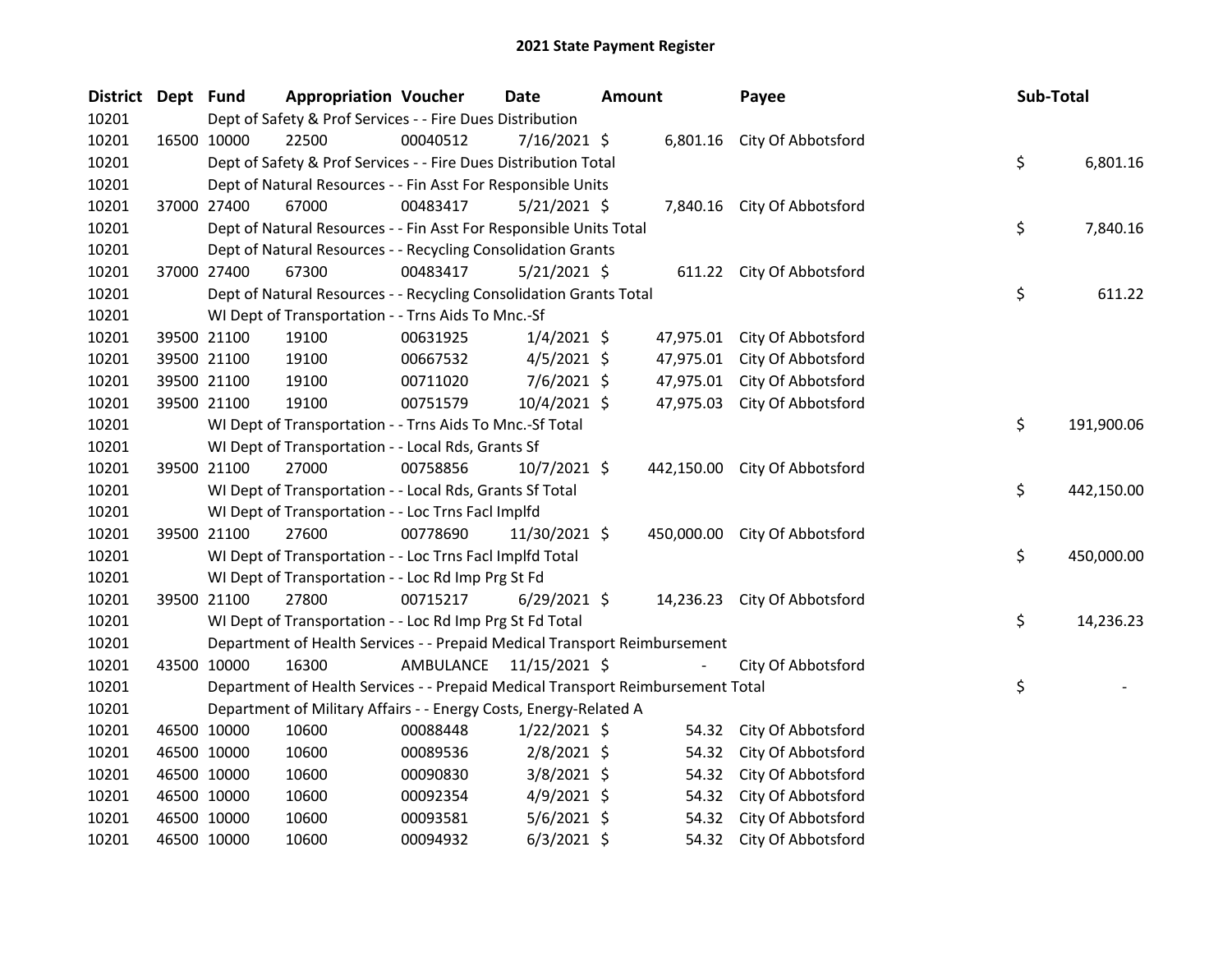| <b>District</b> | Dept Fund   |             | <b>Appropriation Voucher</b>                                            |          | Date           | <b>Amount</b> | Payee              |    | Sub-Total  |
|-----------------|-------------|-------------|-------------------------------------------------------------------------|----------|----------------|---------------|--------------------|----|------------|
| 10201           | 46500 10000 |             | 10600                                                                   | 00096942 | 7/6/2021 \$    | 54.32         | City Of Abbotsford |    |            |
| 10201           | 46500 10000 |             | 10600                                                                   | 00098584 | 8/12/2021 \$   | 54.32         | City Of Abbotsford |    |            |
| 10201           | 46500 10000 |             | 10600                                                                   | 00099993 | $9/13/2021$ \$ | 54.32         | City Of Abbotsford |    |            |
| 10201           | 46500 10000 |             | 10600                                                                   | 00101243 | 10/13/2021 \$  | 54.32         | City Of Abbotsford |    |            |
| 10201           | 46500 10000 |             | 10600                                                                   | 00102298 | 11/10/2021 \$  | 54.32         | City Of Abbotsford |    |            |
| 10201           | 46500 10000 |             | 10600                                                                   | 00103716 | 12/8/2021 \$   | 54.32         | City Of Abbotsford |    |            |
| 10201           |             |             | Department of Military Affairs - - Energy Costs, Energy-Related A Total |          |                |               |                    | \$ | 651.84     |
| 10201           |             |             | Department of Revenue - - Gifts And Grants                              |          |                |               |                    |    |            |
| 10201           | 56600 10000 |             | 12100                                                                   | 00206370 | $6/25/2021$ \$ | 116,862.44    | City Of Abbotsford |    |            |
| 10201           |             |             | Department of Revenue - - Gifts And Grants Total                        |          |                |               |                    | \$ | 116,862.44 |
| 10201           |             |             | Department of Revenue - - Misc Revenue Holding Clearing                 |          |                |               |                    |    |            |
| 10201           |             | 56600 10000 | 99500                                                                   | 00190814 | $2/5/2021$ \$  | 72.18         | City Of Abbotsford |    |            |
| 10201           |             | 56600 10000 | 99500                                                                   | 00192456 | $3/1/2021$ \$  | 1,203.58      | City Of Abbotsford |    |            |
| 10201           |             | 56600 10000 | 99500                                                                   | 00192458 | $3/1/2021$ \$  | 643.41        | City Of Abbotsford |    |            |
| 10201           |             | 56600 10000 | 99500                                                                   | 00193395 | $3/5/2021$ \$  | 1,467.42      | City Of Abbotsford |    |            |
| 10201           |             | 56600 10000 | 99500                                                                   | 00193956 | $3/8/2021$ \$  | 113.35        | City Of Abbotsford |    |            |
| 10201           |             | 56600 10000 | 99500                                                                   | 00193957 | $3/8/2021$ \$  | 20.00         | City Of Abbotsford |    |            |
| 10201           |             | 56600 10000 | 99500                                                                   | 00194811 | 3/15/2021 \$   | 577.00        | City Of Abbotsford |    |            |
| 10201           |             | 56600 10000 | 99500                                                                   | 00195663 | 3/22/2021 \$   | 875.00        | City Of Abbotsford |    |            |
| 10201           | 56600 10000 |             | 99500                                                                   | 00197662 | $4/7/2021$ \$  | 1,501.24      | City Of Abbotsford |    |            |
| 10201           | 56600 10000 |             | 99500                                                                   | 00198317 | $4/12/2021$ \$ | 2,348.30      | City Of Abbotsford |    |            |
| 10201           |             | 56600 10000 | 99500                                                                   | 00199055 | $4/20/2021$ \$ | 320.10        | City Of Abbotsford |    |            |
| 10201           |             | 56600 10000 | 99500                                                                   | 00200327 | $5/3/2021$ \$  | 756.00        | City Of Abbotsford |    |            |
| 10201           |             | 56600 10000 | 99500                                                                   | 00201040 | $5/7/2021$ \$  | 2,031.48      | City Of Abbotsford |    |            |
| 10201           |             | 56600 10000 | 99500                                                                   | 00202833 | 5/24/2021 \$   | 126.00        | City Of Abbotsford |    |            |
| 10201           |             | 56600 10000 | 99500                                                                   | 00204270 | $6/7/2021$ \$  | 1,367.22      | City Of Abbotsford |    |            |
| 10201           | 56600 10000 |             | 99500                                                                   | 00204699 | $6/7/2021$ \$  | 677.00        | City Of Abbotsford |    |            |
| 10201           |             | 56600 10000 | 99500                                                                   | 00208852 | 7/8/2021 \$    | 421.30        | City Of Abbotsford |    |            |
| 10201           |             | 56600 10000 | 99500                                                                   | 00210134 | 7/19/2021 \$   | 506.36        | City Of Abbotsford |    |            |
| 10201           |             | 56600 10000 | 99500                                                                   | 00211608 | $8/6/2021$ \$  | 422.30        | City Of Abbotsford |    |            |
| 10201           |             | 56600 10000 | 99500                                                                   | 00214218 | 9/8/2021 \$    | 248.00        | City Of Abbotsford |    |            |
| 10201           |             | 56600 10000 | 99500                                                                   | 00216465 | 10/7/2021 \$   | 907.97        | City Of Abbotsford |    |            |
| 10201           |             | 56600 10000 | 99500                                                                   | 00219061 | 11/5/2021 \$   | 550.93        | City Of Abbotsford |    |            |
| 10201           | 56600 10000 |             | 99500                                                                   | 00221205 | 12/7/2021 \$   | 49.42         | City Of Abbotsford |    |            |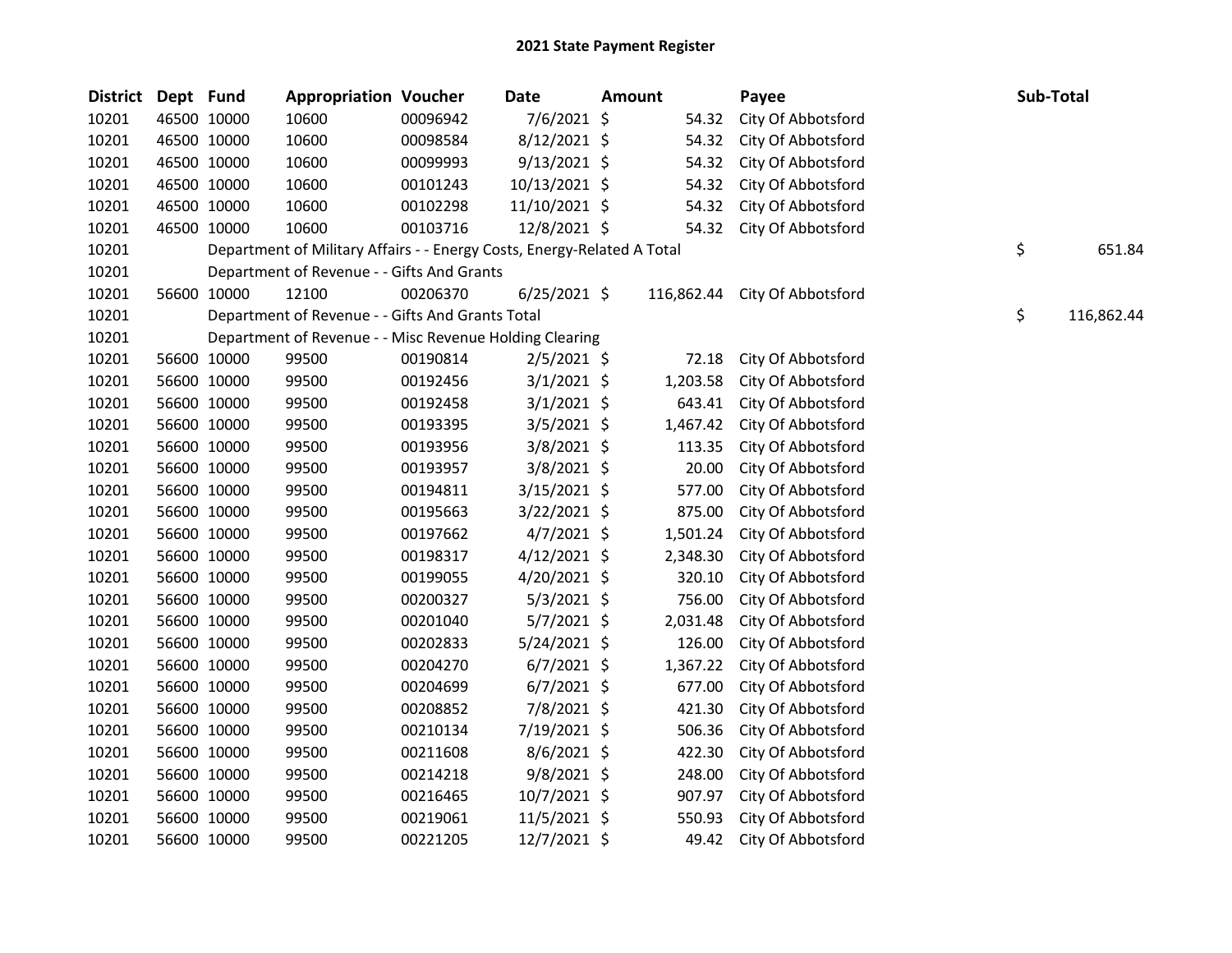| District Dept | <b>Fund</b> | <b>Appropriation Voucher</b>                                                  |          | Date           | <b>Amount</b> |            | Payee                       | Sub-Total |              |
|---------------|-------------|-------------------------------------------------------------------------------|----------|----------------|---------------|------------|-----------------------------|-----------|--------------|
| 10201         |             | Department of Revenue - - Misc Revenue Holding Clearing Total                 |          |                |               |            |                             | \$        | 17,205.56    |
| 10201         |             | Shared Revenue and Tax Relief - - Expenditure Restraint Program               |          |                |               |            |                             |           |              |
| 10201         | 83500 10000 | 10100                                                                         | 00080975 | 7/26/2021 \$   |               | 23,435.66  | City Of Abbotsford          |           |              |
| 10201         |             | Shared Revenue and Tax Relief - - Expenditure Restraint Program Total         |          |                |               |            |                             | \$        | 23,435.66    |
| 10201         |             | Shared Revenue and Tax Relief - - County And Municipal Aid                    |          |                |               |            |                             |           |              |
| 10201         | 83500 10000 | 10500                                                                         | 00080975 | 7/26/2021 \$   |               | 67,032.81  | City Of Abbotsford          |           |              |
| 10201         | 83500 10000 | 10500                                                                         | 00088073 | 11/15/2021 \$  |               | 379,852.58 | City Of Abbotsford          |           |              |
| 10201         |             | Shared Revenue and Tax Relief - - County And Municipal Aid Total              |          |                |               |            |                             | \$        | 446,885.39   |
| 10201         |             | Shared Revenue and Tax Relief - - Exempt Computer Aid                         |          |                |               |            |                             |           |              |
| 10201         | 83500 10000 | 10900                                                                         | 00083626 | 7/26/2021 \$   |               | 1,194.10   | City Of Abbotsford          |           |              |
| 10201         | 83500 10000 | 10900                                                                         | 00085693 | 7/26/2021 \$   |               | 1,689.55   | City Of Abbotsford          |           |              |
| 10201         |             | Shared Revenue and Tax Relief - - Exempt Computer Aid Total                   |          |                |               |            |                             | \$        | 2,883.65     |
| 10201         |             | Shared Revenue and Tax Relief - - Utility Aid                                 |          |                |               |            |                             |           |              |
| 10201         | 83500 10000 | 11000                                                                         | 00080975 | 7/26/2021 \$   |               | 1,462.34   | City Of Abbotsford          |           |              |
| 10201         | 83500 10000 | 11000                                                                         | 00088073 | 11/15/2021 \$  |               | 8,310.04   | City Of Abbotsford          |           |              |
| 10201         |             | Shared Revenue and Tax Relief - - Utility Aid Total                           |          |                |               |            |                             | \$        | 9,772.38     |
| 10201         |             | Shared Revenue and Tax Relief - - Personal Property Aid                       |          |                |               |            |                             |           |              |
| 10201         | 83500 10000 | 11100                                                                         | 00076810 | $5/3/2021$ \$  |               |            | 4,033.31 City Of Abbotsford |           |              |
| 10201         | 83500 10000 | 11100                                                                         | 00078790 | $5/3/2021$ \$  |               | 1,881.83   | City Of Abbotsford          |           |              |
| 10201         |             | Shared Revenue and Tax Relief - - Personal Property Aid Total                 |          |                |               |            |                             | \$        | 5,915.14     |
| 10201         |             | Shared Revenue and Tax Relief - - State Aid; Video Service Provider Fee       |          |                |               |            |                             |           |              |
| 10201         | 83500 10000 | 11200                                                                         | 00082827 | 7/26/2021 \$   |               | 4,201.70   | City Of Abbotsford          |           |              |
| 10201         |             | Shared Revenue and Tax Relief - - State Aid; Video Service Provider Fee Total |          |                |               |            |                             | \$        | 4,201.70     |
| 10201         |             | Shared Revenue and Tax Relief - - Payments For Municipal Svcs                 |          |                |               |            |                             |           |              |
| 10201         | 83500 10000 | 50100                                                                         | 00073541 | $2/1/2021$ \$  |               |            | 2,171.34 City Of Abbotsford |           |              |
| 10201         |             | Shared Revenue and Tax Relief - - Payments For Municipal Svcs Total           |          |                |               |            |                             | \$        | 2,171.34     |
| 10201         |             | Shared Revenue and Tax Relief - - Lottery & Gaming Credit                     |          |                |               |            |                             |           |              |
| 10201         | 83500 52100 | 36300                                                                         | 00074091 | $3/22/2021$ \$ |               |            | 666.48 City Of Abbotsford   |           |              |
| 10201         |             | Shared Revenue and Tax Relief - - Lottery & Gaming Credit Total               |          |                |               |            |                             | \$        | 666.48       |
| 10201 Total   |             |                                                                               |          |                |               |            |                             | \$        | 1,744,190.41 |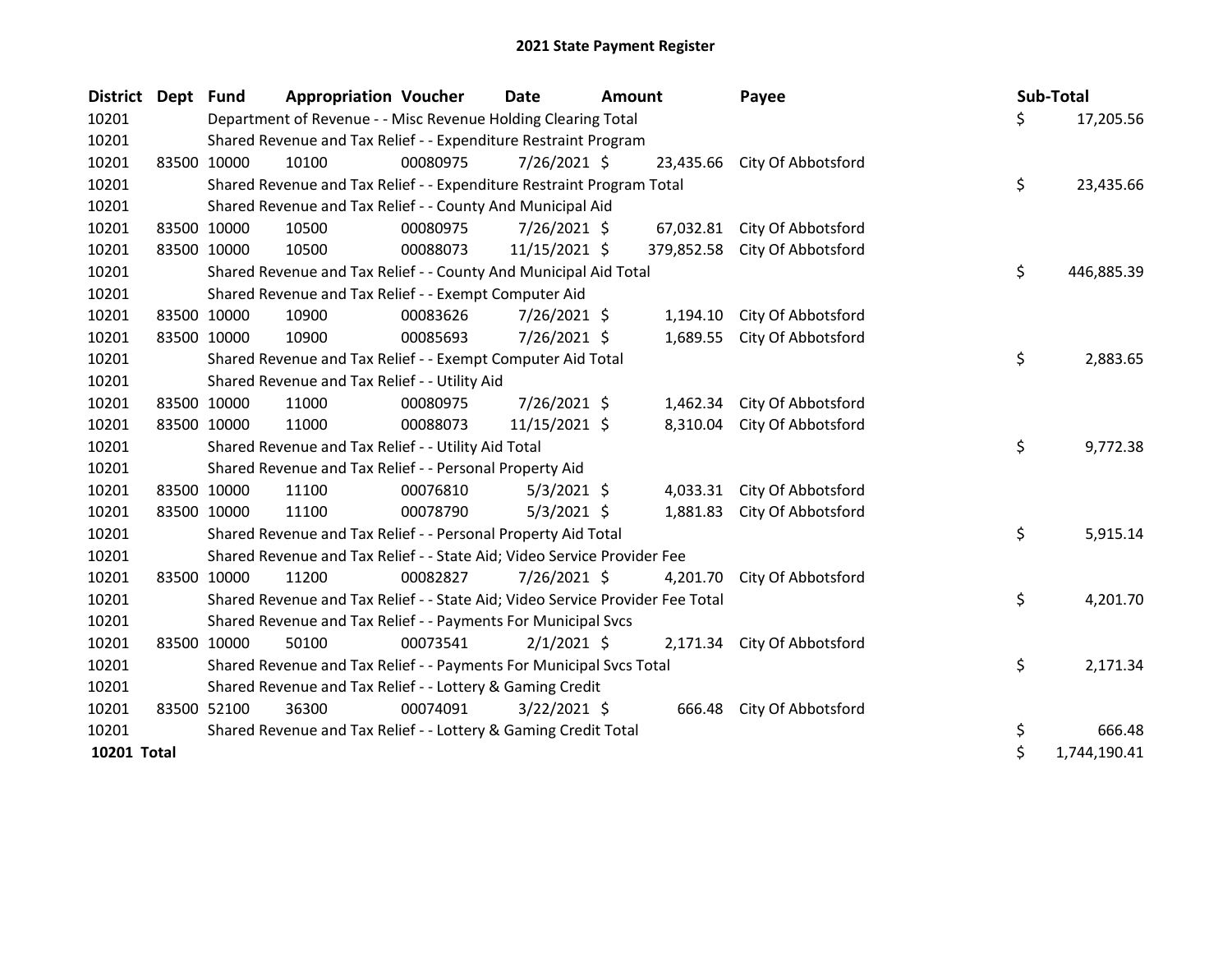| District Dept Fund |             | <b>Appropriation Voucher</b>                                          |          | <b>Date</b>    | <b>Amount</b> | Payee                    | Sub-Total |            |
|--------------------|-------------|-----------------------------------------------------------------------|----------|----------------|---------------|--------------------------|-----------|------------|
| 10211              |             | Dept of Safety & Prof Services - - Fire Dues Distribution             |          |                |               |                          |           |            |
| 10211              |             | 22500<br>16500 10000                                                  | 00040515 | 7/16/2021 \$   |               | 4,034.44 City Of Colby   |           |            |
| 10211              |             | Dept of Safety & Prof Services - - Fire Dues Distribution Total       |          |                |               |                          | \$        | 4,034.44   |
| 10211              |             | Dept of Natural Resources - - Fin Asst For Responsible Units          |          |                |               |                          |           |            |
| 10211              |             | 37000 27400<br>67000                                                  | 00483387 | $5/21/2021$ \$ |               | 4,627.44 City Of Colby   |           |            |
| 10211              |             | Dept of Natural Resources - - Fin Asst For Responsible Units Total    |          |                |               |                          | \$        | 4,627.44   |
| 10211              |             | Dept of Natural Resources - - Recycling Consolidation Grants          |          |                |               |                          |           |            |
| 10211              | 37000 27400 | 67300                                                                 | 00483387 | $5/21/2021$ \$ |               | 478.02 City Of Colby     |           |            |
| 10211              |             | Dept of Natural Resources - - Recycling Consolidation Grants Total    |          |                |               |                          | \$        | 478.02     |
| 10211              |             | WI Dept of Transportation - - Trns Aids To Mnc.-Sf                    |          |                |               |                          |           |            |
| 10211              |             | 39500 21100<br>19100                                                  | 00631926 | $1/4/2021$ \$  | 37,315.16     | City Of Colby            |           |            |
| 10211              |             | 39500 21100<br>19100                                                  | 00667533 | $4/5/2021$ \$  | 37,315.16     | City Of Colby            |           |            |
| 10211              |             | 39500 21100<br>19100                                                  | 00711021 | $7/6/2021$ \$  | 37,315.16     | City Of Colby            |           |            |
| 10211              | 39500 21100 | 19100                                                                 | 00751580 | 10/4/2021 \$   | 37,315.16     | City Of Colby            |           |            |
| 10211              |             | WI Dept of Transportation - - Trns Aids To Mnc.-Sf Total              |          |                |               |                          | \$        | 149,260.64 |
| 10211              |             | Department of Justice - - Officer training reimbursement              |          |                |               |                          |           |            |
| 10211              | 45500 10000 | 21400                                                                 | 00105054 | 11/12/2021 \$  |               | 1,120.00 City Of Colby   |           |            |
| 10211              |             | Department of Justice - - Officer training reimbursement Total        |          |                |               |                          | \$        | 1,120.00   |
| 10211              |             | Department of Administration - - Federal Aid, Local Assistance        |          |                |               |                          |           |            |
| 10211              | 50500 10000 | 74300                                                                 | 00139350 | $1/22/2021$ \$ |               | 109,186.75 City Of Colby |           |            |
| 10211              |             | Department of Administration - - Federal Aid, Local Assistance Total  |          |                |               |                          | \$        | 109,186.75 |
| 10211              |             | Department of Revenue - - Gifts And Grants                            |          |                |               |                          |           |            |
| 10211              | 56600 10000 | 12100                                                                 | 00206371 | $6/25/2021$ \$ |               | 101,999.51 City Of Colby |           |            |
| 10211              |             | Department of Revenue - - Gifts And Grants Total                      |          |                |               |                          | \$        | 101,999.51 |
| 10211              |             | Shared Revenue and Tax Relief - - Expenditure Restraint Program       |          |                |               |                          |           |            |
| 10211              | 83500 10000 | 10100                                                                 | 00080976 | 7/26/2021 \$   | 20,198.43     | City Of Colby            |           |            |
| 10211              |             | Shared Revenue and Tax Relief - - Expenditure Restraint Program Total |          |                |               |                          | \$        | 20,198.43  |
| 10211              |             | Shared Revenue and Tax Relief - - County And Municipal Aid            |          |                |               |                          |           |            |
| 10211              |             | 83500 10000<br>10500                                                  | 00080976 | 7/26/2021 \$   | 65,927.30     | City Of Colby            |           |            |
| 10211              | 83500 10000 | 10500                                                                 | 00088074 | 11/15/2021 \$  | 373,588.04    | City Of Colby            |           |            |
| 10211              |             | Shared Revenue and Tax Relief - - County And Municipal Aid Total      |          |                |               |                          | \$        | 439,515.34 |
| 10211              |             | Shared Revenue and Tax Relief - - Exempt Computer Aid                 |          |                |               |                          |           |            |
| 10211              | 83500 10000 | 10900                                                                 | 00083627 | 7/26/2021 \$   | 287.87        | City Of Colby            |           |            |
| 10211              |             | Shared Revenue and Tax Relief - - Exempt Computer Aid Total           |          |                |               |                          | \$        | 287.87     |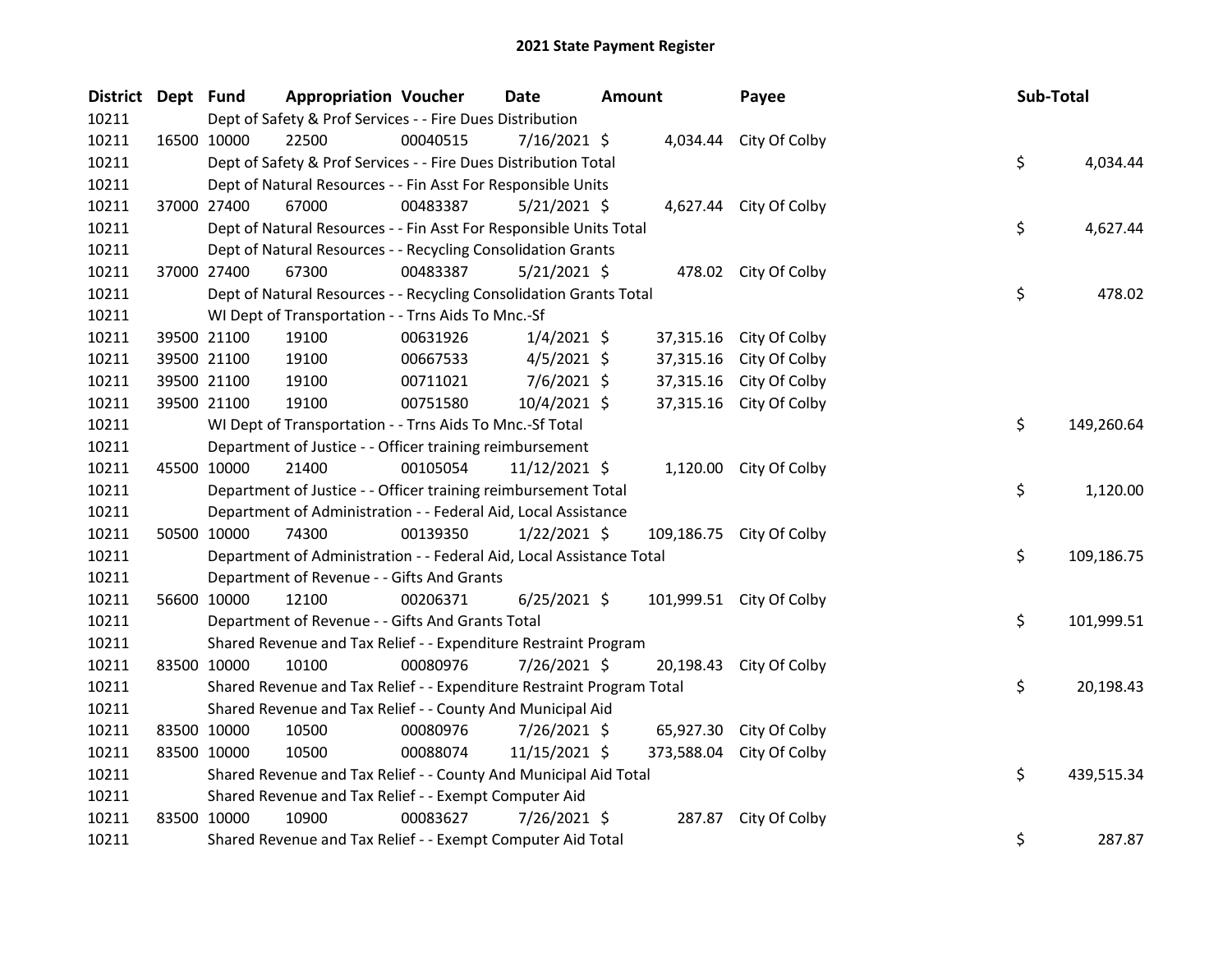| District Dept Fund |             |             | <b>Appropriation Voucher</b>                                                  |          | Date         | Amount | Payee                  | Sub-Total  |
|--------------------|-------------|-------------|-------------------------------------------------------------------------------|----------|--------------|--------|------------------------|------------|
| 10211              |             |             | Shared Revenue and Tax Relief - - Personal Property Aid                       |          |              |        |                        |            |
| 10211              | 83500 10000 |             | 11100                                                                         | 00076811 | 5/3/2021 \$  |        | 4,144.75 City Of Colby |            |
| 10211              |             |             | Shared Revenue and Tax Relief - - Personal Property Aid Total                 |          |              |        |                        | 4.144.75   |
| 10211              |             |             | Shared Revenue and Tax Relief - - State Aid; Video Service Provider Fee       |          |              |        |                        |            |
| 10211              |             | 83500 10000 | 11200                                                                         | 00082828 | 7/26/2021 \$ |        | 4,442.82 City Of Colby |            |
| 10211              |             |             | Shared Revenue and Tax Relief - - State Aid; Video Service Provider Fee Total |          |              |        |                        | 4,442.82   |
| 10211 Total        |             |             |                                                                               |          |              |        |                        | 839,296.01 |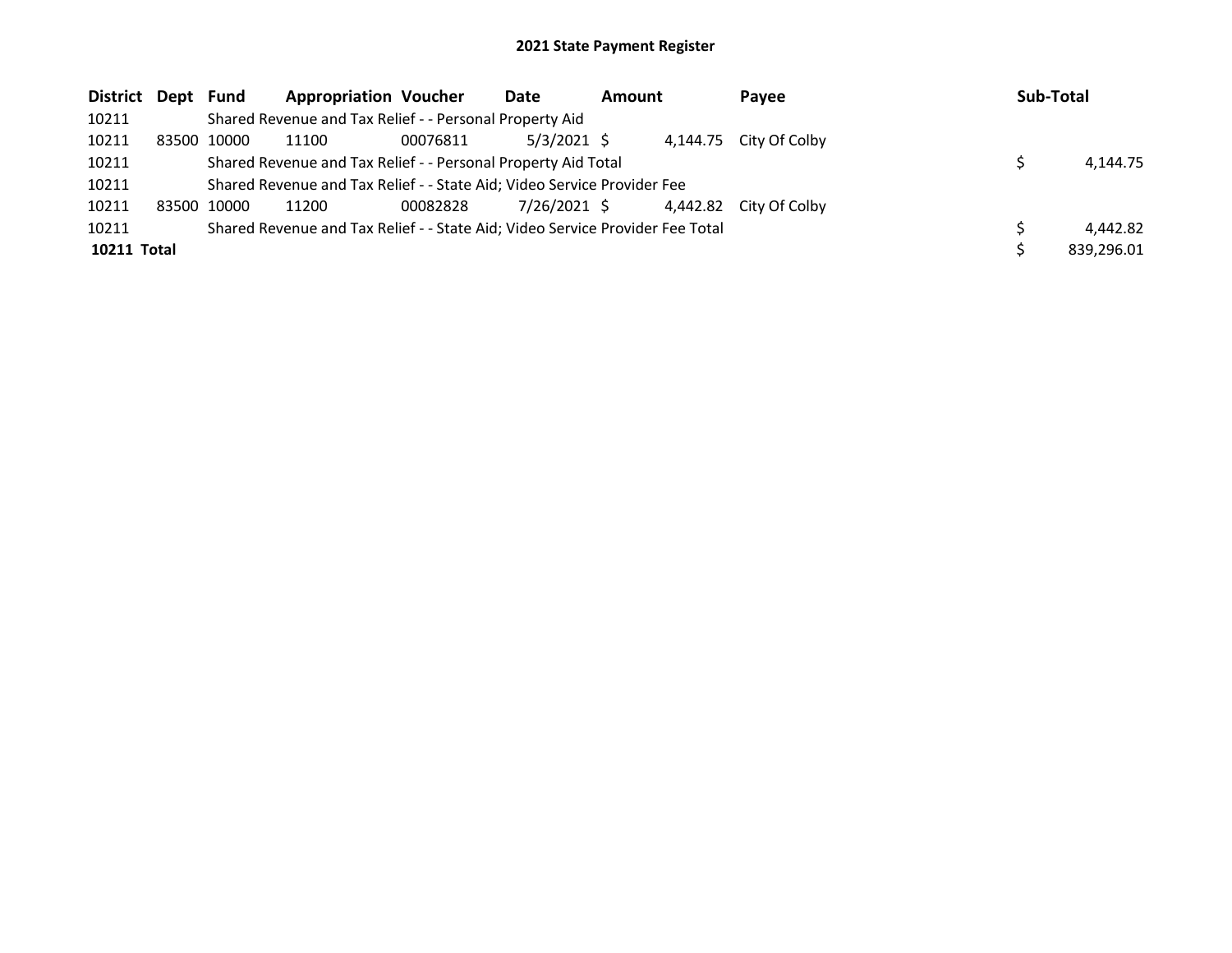| District Dept Fund |             | <b>Appropriation Voucher</b>                                                    |          | <b>Date</b>             | <b>Amount</b> |       | Payee                        | Sub-Total |            |
|--------------------|-------------|---------------------------------------------------------------------------------|----------|-------------------------|---------------|-------|------------------------------|-----------|------------|
| 10231              |             | Dept of Safety & Prof Services - - Fire Dues Distribution                       |          |                         |               |       |                              |           |            |
| 10231              | 16500 10000 | 22500                                                                           | 00040525 | 7/16/2021 \$            |               |       | 2,155.53 City Of Greenwood   |           |            |
| 10231              |             | Dept of Safety & Prof Services - - Fire Dues Distribution Total                 |          |                         |               |       |                              | \$        | 2,155.53   |
| 10231              |             | Dept of Natural Resources - - Resaids - Cnty Forst, Cl & Mfl                    |          |                         |               |       |                              |           |            |
| 10231              | 37000 21200 | 57100                                                                           | 00487516 | $6/14/2021$ \$          |               |       | 6.14 City Of Greenwood       |           |            |
| 10231              |             | Dept of Natural Resources - - Resaids - Cnty Forst, Cl & Mfl Total              |          |                         |               |       |                              | \$        | 6.14       |
| 10231              |             | Dept of Natural Resources - - Fin Asst For Responsible Units                    |          |                         |               |       |                              |           |            |
| 10231              | 37000 27400 | 67000                                                                           | 00483915 | $5/21/2021$ \$          |               |       | 2,773.77 City Of Greenwood   |           |            |
| 10231              |             | Dept of Natural Resources - - Fin Asst For Responsible Units Total              |          |                         |               |       |                              | \$        | 2,773.77   |
| 10231              |             | WI Dept of Transportation - - Trns Aids To Mnc.-Sf                              |          |                         |               |       |                              |           |            |
| 10231              | 39500 21100 | 19100                                                                           | 00631927 | $1/4/2021$ \$           |               |       | 32,922.61 City Of Greenwood  |           |            |
| 10231              | 39500 21100 | 19100                                                                           | 00667534 | $4/5/2021$ \$           |               |       | 32,922.61 City Of Greenwood  |           |            |
| 10231              | 39500 21100 | 19100                                                                           | 00711022 | $7/6/2021$ \$           |               |       | 32,922.61 City Of Greenwood  |           |            |
| 10231              | 39500 21100 | 19100                                                                           | 00751581 | 10/4/2021 \$            |               |       | 32,922.63 City Of Greenwood  |           |            |
| 10231              |             | WI Dept of Transportation - - Trns Aids To Mnc.-Sf Total                        |          |                         |               |       |                              | \$        | 131,690.46 |
| 10231              |             | Department of Health Services - - Prepaid Medical Transport Reimbursement       |          |                         |               |       |                              |           |            |
| 10231              | 43500 10000 | 16300                                                                           |          | AMBULANCE 11/15/2021 \$ |               |       | 3,873.49 City Of Greenwood   |           |            |
| 10231              |             | Department of Health Services - - Prepaid Medical Transport Reimbursement Total |          |                         |               |       |                              | \$        | 3,873.49   |
| 10231              |             | Department of Justice - - Officer training reimbursement                        |          |                         |               |       |                              |           |            |
| 10231              | 45500 10000 | 21400                                                                           | 00105314 | 11/15/2021 \$           |               |       | 480.00 City Of Greenwood     |           |            |
| 10231              |             | Department of Justice - - Officer training reimbursement Total                  |          |                         |               |       |                              | \$        | 480.00     |
| 10231              |             | Department of Revenue - - Gifts And Grants                                      |          |                         |               |       |                              |           |            |
| 10231              | 56600 10000 | 12100                                                                           | 00206372 | $6/25/2021$ \$          |               |       | 52,229.61 City Of Greenwood  |           |            |
| 10231              |             | Department of Revenue - - Gifts And Grants Total                                |          |                         |               |       |                              | \$        | 52,229.61  |
| 10231              |             | Department of Revenue - - Misc Revenue Holding Clearing                         |          |                         |               |       |                              |           |            |
| 10231              | 56600 10000 | 99500                                                                           | 00192457 | $3/1/2021$ \$           |               |       | 764.78 City Of Greenwood     |           |            |
| 10231              | 56600 10000 | 99500                                                                           | 00194812 | $3/15/2021$ \$          |               | 63.89 | City Of Greenwood            |           |            |
| 10231              |             | Department of Revenue - - Misc Revenue Holding Clearing Total                   |          |                         |               |       |                              | \$        | 828.67     |
| 10231              |             | Shared Revenue and Tax Relief - - Expenditure Restraint Program                 |          |                         |               |       |                              |           |            |
| 10231              | 83500 10000 | 10100                                                                           | 00080977 | 7/26/2021 \$            |               |       | 20,197.67 City Of Greenwood  |           |            |
| 10231              |             | Shared Revenue and Tax Relief - - Expenditure Restraint Program Total           |          |                         |               |       |                              | \$        | 20,197.67  |
| 10231              |             | Shared Revenue and Tax Relief - - County And Municipal Aid                      |          |                         |               |       |                              |           |            |
| 10231              | 83500 10000 | 10500                                                                           | 00080977 | 7/26/2021 \$            |               |       | 68,880.21 City Of Greenwood  |           |            |
| 10231              | 83500 10000 | 10500                                                                           | 00088075 | 11/15/2021 \$           |               |       | 386,447.68 City Of Greenwood |           |            |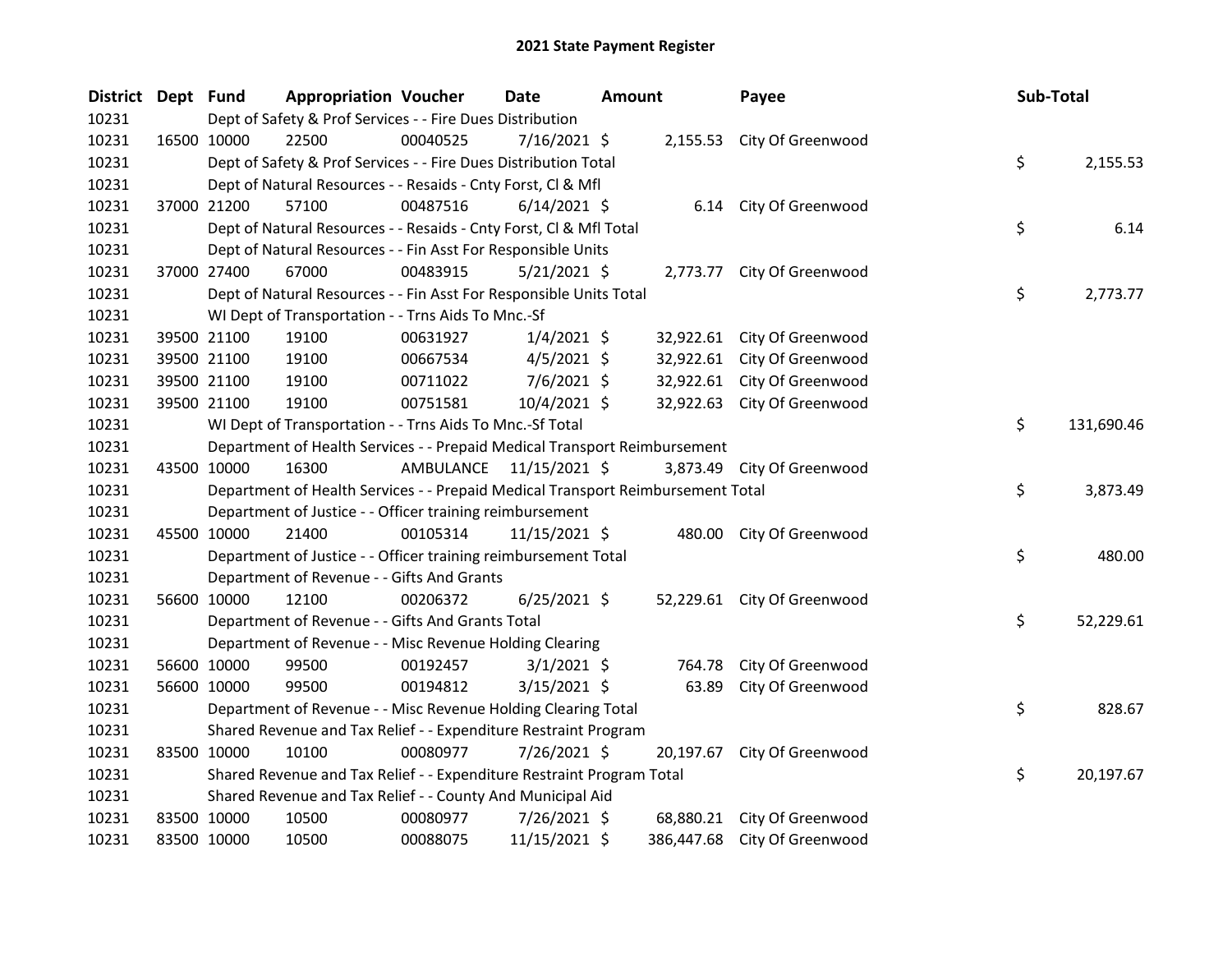| <b>District</b> | Dept Fund |             | <b>Appropriation Voucher</b>                                     |          | Date           | <b>Amount</b> |           | Payee                      | Sub-Total |            |
|-----------------|-----------|-------------|------------------------------------------------------------------|----------|----------------|---------------|-----------|----------------------------|-----------|------------|
| 10231           |           |             | Shared Revenue and Tax Relief - - County And Municipal Aid Total |          |                |               |           |                            | \$        | 455,327.89 |
| 10231           |           |             | Shared Revenue and Tax Relief - - Exempt Computer Aid            |          |                |               |           |                            |           |            |
| 10231           | 83500     | 10000       | 10900                                                            | 00083628 | 7/26/2021 \$   |               |           | 1,295.95 City Of Greenwood |           |            |
| 10231           |           |             | Shared Revenue and Tax Relief - - Exempt Computer Aid Total      |          |                |               |           |                            | \$        | 1,295.95   |
| 10231           |           |             | Shared Revenue and Tax Relief - - Utility Aid                    |          |                |               |           |                            |           |            |
| 10231           | 83500     | 10000       | 11000                                                            | 00080977 | $7/26/2021$ \$ |               | 4,247.77  | City Of Greenwood          |           |            |
| 10231           |           | 83500 10000 | 11000                                                            | 00088075 | 11/15/2021 \$  |               | 24.358.44 | City Of Greenwood          |           |            |
| 10231           |           |             | Shared Revenue and Tax Relief - - Utility Aid Total              |          |                |               |           |                            | \$        | 28,606.21  |
| 10231           |           |             | Shared Revenue and Tax Relief - - Personal Property Aid          |          |                |               |           |                            |           |            |
| 10231           |           | 83500 10000 | 11100                                                            | 00076812 | 5/3/2021 S     |               | 3,073.25  | City Of Greenwood          |           |            |
| 10231           |           |             | Shared Revenue and Tax Relief - - Personal Property Aid Total    |          |                |               |           |                            | \$        | 3,073.25   |
| 10231           |           |             | Shared Revenue and Tax Relief - - Lottery & Gaming Credit        |          |                |               |           |                            |           |            |
| 10231           |           | 83500 52100 | 36300                                                            | 00074092 | $3/22/2021$ \$ |               | 9,496.20  | City Of Greenwood          |           |            |
| 10231           |           |             | Shared Revenue and Tax Relief - - Lottery & Gaming Credit Total  |          |                |               |           |                            |           | 9,496.20   |
| 10231 Total     |           |             |                                                                  |          |                |               |           |                            | Ś         | 712,034.84 |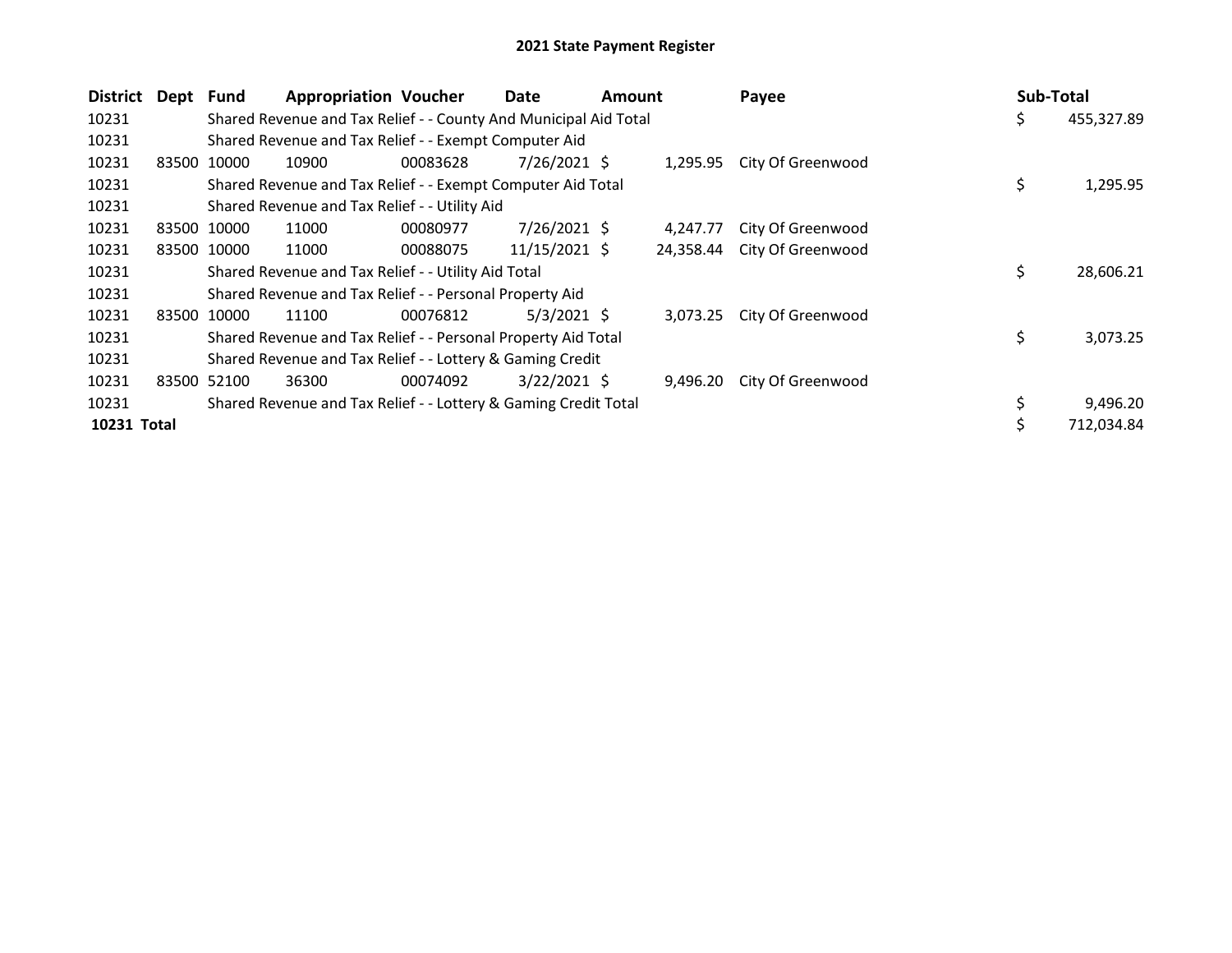| District Dept Fund |             | <b>Appropriation Voucher</b>                                       |          | <b>Date</b>    | <b>Amount</b> |          | Payee                   | Sub-Total |          |
|--------------------|-------------|--------------------------------------------------------------------|----------|----------------|---------------|----------|-------------------------|-----------|----------|
| 10246              |             | Dept of Safety & Prof Services - - Fire Dues Distribution          |          |                |               |          |                         |           |          |
| 10246              | 16500 10000 | 22500                                                              | 00040532 | 7/16/2021 \$   |               | 2,879.56 | Loyal, City of          |           |          |
| 10246              |             | Dept of Safety & Prof Services - - Fire Dues Distribution Total    |          |                |               |          |                         | \$        | 2,879.56 |
| 10246              |             | Dept of Natural Resources - - Fin Asst For Responsible Units       |          |                |               |          |                         |           |          |
| 10246              | 37000 27400 | 67000                                                              | 00483076 | $5/21/2021$ \$ |               |          | 4,592.57 Loyal, City of |           |          |
| 10246              |             | Dept of Natural Resources - - Fin Asst For Responsible Units Total |          |                |               |          |                         | \$        | 4,592.57 |
| 10246              |             | WI Dept of Transportation - - Rpd Slvg Veh Exm Sf                  |          |                |               |          |                         |           |          |
| 10246              | 39500 10000 | 52300                                                              | 00635164 | $1/4/2021$ \$  |               | 420.00   | Loyal, City of          |           |          |
| 10246              | 39500 10000 | 52300                                                              | 00638248 | $1/12/2021$ \$ |               | 300.00   | Loyal, City of          |           |          |
| 10246              | 39500 10000 | 52300                                                              | 00642101 | 1/20/2021 \$   |               | 240.00   | Loyal, City of          |           |          |
| 10246              | 39500 10000 | 52300                                                              | 00644660 | $1/26/2021$ \$ |               | 240.00   | Loyal, City of          |           |          |
| 10246              | 39500 10000 | 52300                                                              | 00647812 | $2/1/2021$ \$  |               | 240.00   | Loyal, City of          |           |          |
| 10246              | 39500 10000 | 52300                                                              | 00651241 | $2/9/2021$ \$  |               | 120.00   | Loyal, City of          |           |          |
| 10246              | 39500 10000 | 52300                                                              | 00654285 | $2/16/2021$ \$ |               | 180.00   | Loyal, City of          |           |          |
| 10246              | 39500 10000 | 52300                                                              | 00657205 | 2/23/2021 \$   |               | 300.00   | Loyal, City of          |           |          |
| 10246              | 39500 10000 | 52300                                                              | 00660120 | $3/2/2021$ \$  |               | 120.00   | Loyal, City of          |           |          |
| 10246              | 39500 10000 | 52300                                                              | 00662834 | 3/8/2021 \$    |               | 360.00   | Loyal, City of          |           |          |
| 10246              | 39500 10000 | 52300                                                              | 00665327 | 3/18/2021 \$   |               | 180.00   | Loyal, City of          |           |          |
| 10246              | 39500 10000 | 52300                                                              | 00670023 | 3/24/2021 \$   |               | 60.00    | Loyal, City of          |           |          |
| 10246              | 39500 10000 | 52300                                                              | 00672381 | 3/29/2021 \$   |               | 420.00   | Loyal, City of          |           |          |
| 10246              | 39500 10000 | 52300                                                              | 00674978 | $4/6/2021$ \$  |               | 300.00   | Loyal, City of          |           |          |
| 10246              | 39500 10000 | 52300                                                              | 00678307 | $4/12/2021$ \$ |               | 300.00   | Loyal, City of          |           |          |
| 10246              | 39500 10000 | 52300                                                              | 00681573 | $4/20/2021$ \$ |               | 300.00   | Loyal, City of          |           |          |
| 10246              | 39500 10000 | 52300                                                              | 00685044 | $4/26/2021$ \$ |               | 360.00   | Loyal, City of          |           |          |
| 10246              | 39500 10000 | 52300                                                              | 00688351 | $5/4/2021$ \$  |               | 300.00   | Loyal, City of          |           |          |
| 10246              | 39500 10000 | 52300                                                              | 00694675 | 5/18/2021 \$   |               | 480.00   | Loyal, City of          |           |          |
| 10246              | 39500 10000 | 52300                                                              | 00706624 | $6/14/2021$ \$ |               | 300.00   | Loyal, City of          |           |          |
| 10246              | 39500 10000 | 52300                                                              | 00709548 | $6/22/2021$ \$ |               | 360.00   | Loyal, City of          |           |          |
| 10246              | 39500 10000 | 52300                                                              | 00714569 | $6/28/2021$ \$ |               | 300.00   | Loyal, City of          |           |          |
| 10246              | 39500 10000 | 52300                                                              | 00717393 | $7/6/2021$ \$  |               | 480.00   | Loyal, City of          |           |          |
| 10246              | 39500 10000 | 52300                                                              | 00719523 | 7/12/2021 \$   |               | 420.00   | Loyal, City of          |           |          |
| 10246              | 39500 10000 | 52300                                                              | 00723528 | $7/21/2021$ \$ |               | 240.00   | Loyal, City of          |           |          |
| 10246              | 39500 10000 | 52300                                                              | 00725550 | 7/27/2021 \$   |               | 420.00   | Loyal, City of          |           |          |
| 10246              | 39500 10000 | 52300                                                              | 00728714 | $8/3/2021$ \$  |               | 420.00   | Loyal, City of          |           |          |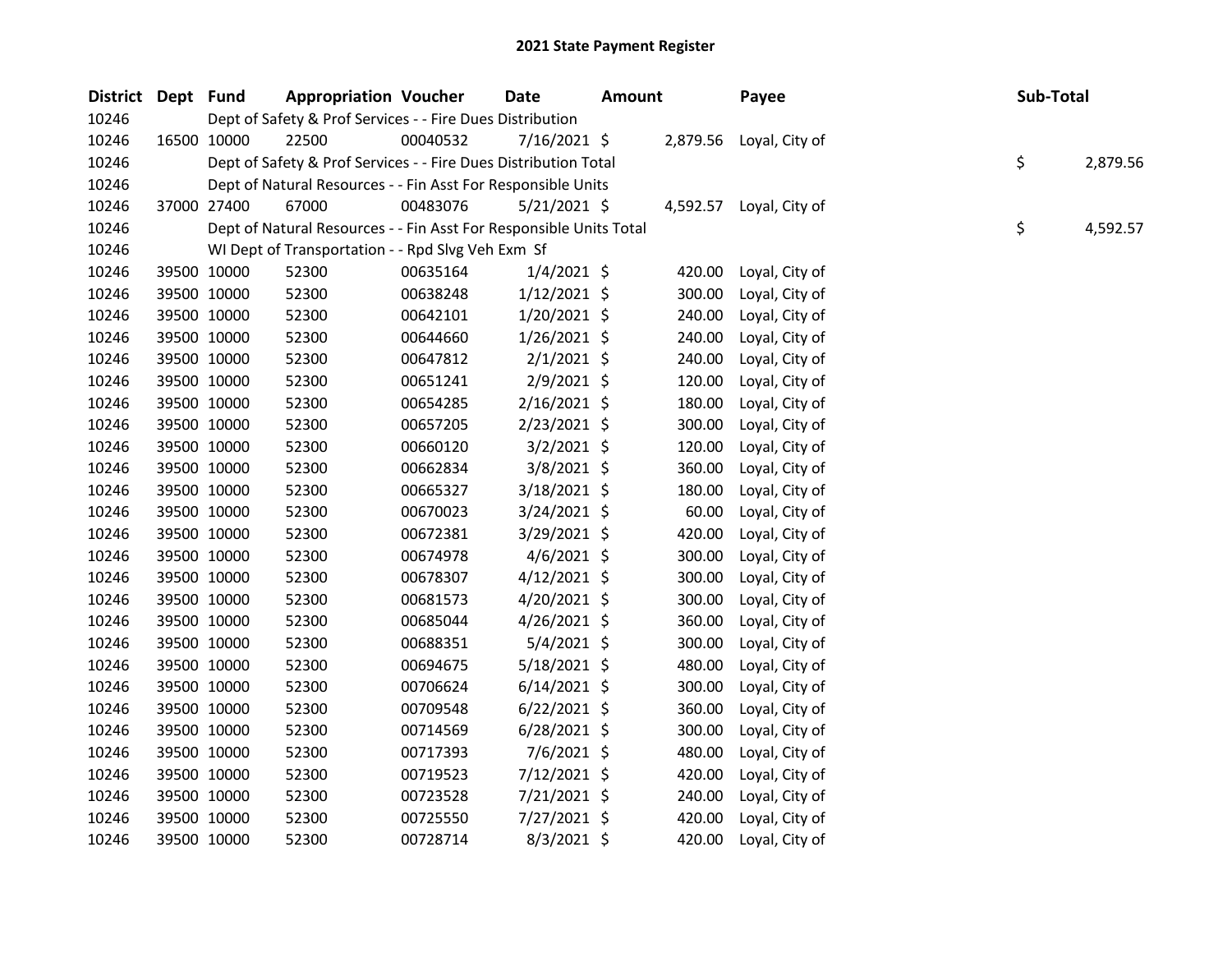| <b>District</b> | Dept Fund   |             | <b>Appropriation Voucher</b>                                          |          | Date           | Amount |           | Payee                    | Sub-Total |            |
|-----------------|-------------|-------------|-----------------------------------------------------------------------|----------|----------------|--------|-----------|--------------------------|-----------|------------|
| 10246           |             | 39500 10000 | 52300                                                                 | 00732095 | 8/9/2021 \$    |        | 240.00    | Loyal, City of           |           |            |
| 10246           |             | 39500 10000 | 52300                                                                 | 00735236 | 8/16/2021 \$   |        | 120.00    | Loyal, City of           |           |            |
| 10246           |             | 39500 10000 | 52300                                                                 | 00737859 | 8/24/2021 \$   |        | 360.00    | Loyal, City of           |           |            |
| 10246           | 39500 10000 |             | 52300                                                                 | 00743718 | $9/8/2021$ \$  |        | 120.00    | Loyal, City of           |           |            |
| 10246           |             | 39500 10000 | 52300                                                                 | 00745841 | $9/13/2021$ \$ |        | 60.00     | Loyal, City of           |           |            |
| 10246           |             | 39500 10000 | 52300                                                                 | 00748700 | $9/21/2021$ \$ |        | 240.00    | Loyal, City of           |           |            |
| 10246           |             | 39500 10000 | 52300                                                                 | 00757327 | 10/4/2021 \$   |        | 180.00    | Loyal, City of           |           |            |
| 10246           |             | 39500 10000 | 52300                                                                 | 00760656 | 10/12/2021 \$  |        | 120.00    | Loyal, City of           |           |            |
| 10246           |             | 39500 10000 | 52300                                                                 | 00763380 | 10/18/2021 \$  |        | 120.00    | Loyal, City of           |           |            |
| 10246           |             | 39500 10000 | 52300                                                                 | 00766093 | 10/25/2021 \$  |        | 60.00     | Loyal, City of           |           |            |
| 10246           |             | 39500 10000 | 52300                                                                 | 00768666 | 11/1/2021 \$   |        | 480.00    | Loyal, City of           |           |            |
| 10246           |             | 39500 10000 | 52300                                                                 | 00774045 | 11/16/2021 \$  |        | 540.00    | Loyal, City of           |           |            |
| 10246           |             | 39500 10000 | 52300                                                                 | 00776767 | 11/22/2021 \$  |        | 300.00    | Loyal, City of           |           |            |
| 10246           |             | 39500 10000 | 52300                                                                 | 00778773 | 11/30/2021 \$  |        | 240.00    | Loyal, City of           |           |            |
| 10246           |             | 39500 10000 | 52300                                                                 | 00780877 | 12/6/2021 \$   |        | 300.00    | Loyal, City of           |           |            |
| 10246           |             | 39500 10000 | 52300                                                                 | 00783092 | 12/13/2021 \$  |        | 240.00    | Loyal, City of           |           |            |
| 10246           |             | 39500 10000 | 52300                                                                 | 00785725 | 12/20/2021 \$  |        | 180.00    | Loyal, City of           |           |            |
| 10246           |             |             | WI Dept of Transportation - - Rpd Slvg Veh Exm Sf Total               |          |                |        |           |                          | \$        | 12,060.00  |
| 10246           |             |             | WI Dept of Transportation - - Trns Aids To Mnc.-Sf                    |          |                |        |           |                          |           |            |
| 10246           |             | 39500 21100 | 19100                                                                 | 00631928 | $1/4/2021$ \$  |        | 27,614.23 | Loyal, City of           |           |            |
| 10246           |             | 39500 21100 | 19100                                                                 | 00667535 | $4/5/2021$ \$  |        | 27,614.23 | Loyal, City of           |           |            |
| 10246           |             | 39500 21100 | 19100                                                                 | 00711023 | $7/6/2021$ \$  |        | 27,614.23 | Loyal, City of           |           |            |
| 10246           |             | 39500 21100 | 19100                                                                 | 00751582 | 10/4/2021 \$   |        | 27,614.26 | Loyal, City of           |           |            |
| 10246           |             |             | WI Dept of Transportation - - Trns Aids To Mnc.-Sf Total              |          |                |        |           |                          | \$        | 110,456.95 |
| 10246           |             |             | Department of Justice - - Officer training reimbursement              |          |                |        |           |                          |           |            |
| 10246           |             | 45500 10000 | 21400                                                                 | 00105502 | 11/18/2021 \$  |        | 480.00    | Loyal, City of           |           |            |
| 10246           |             |             | Department of Justice - - Officer training reimbursement Total        |          |                |        |           |                          | \$        | 480.00     |
| 10246           |             |             | Department of Revenue - - Gifts And Grants                            |          |                |        |           |                          |           |            |
| 10246           |             | 56600 10000 | 12100                                                                 | 00206373 | $6/25/2021$ \$ |        |           | 64,528.16 Loyal, City of |           |            |
| 10246           |             |             | Department of Revenue - - Gifts And Grants Total                      |          |                |        |           |                          | \$        | 64,528.16  |
| 10246           |             |             | Shared Revenue and Tax Relief - - Expenditure Restraint Program       |          |                |        |           |                          |           |            |
| 10246           | 83500 10000 |             | 10100                                                                 | 00080978 | 7/26/2021 \$   |        | 19,371.07 | Loyal, City of           |           |            |
| 10246           |             |             | Shared Revenue and Tax Relief - - Expenditure Restraint Program Total |          |                |        |           |                          | \$        | 19,371.07  |
| 10246           |             |             | Shared Revenue and Tax Relief - - County And Municipal Aid            |          |                |        |           |                          |           |            |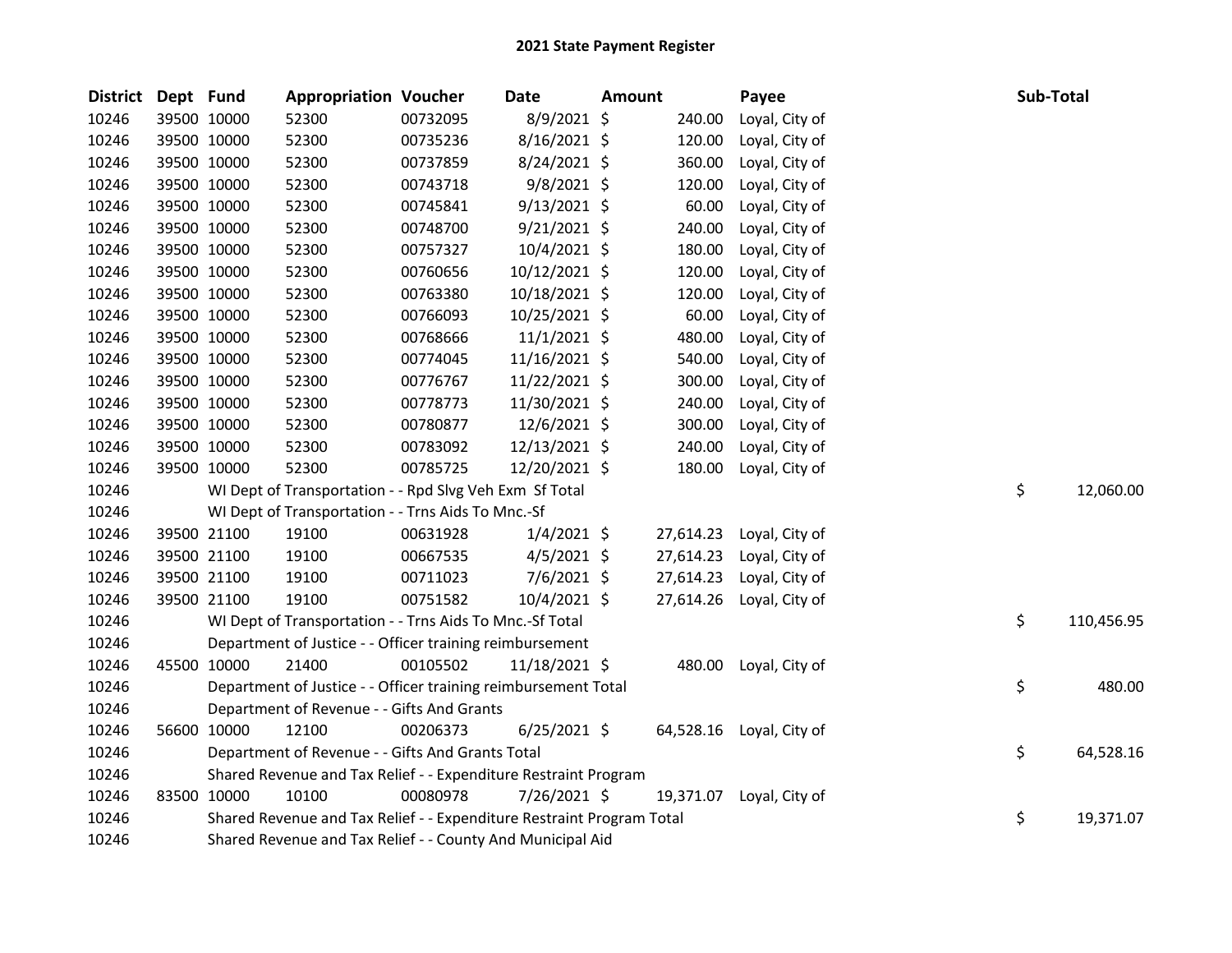| <b>District</b> | Dept Fund |             | <b>Appropriation Voucher</b>                                                  |          | Date           | <b>Amount</b> |            | Payee          |  | Sub-Total |            |
|-----------------|-----------|-------------|-------------------------------------------------------------------------------|----------|----------------|---------------|------------|----------------|--|-----------|------------|
| 10246           |           | 83500 10000 | 10500                                                                         | 00080978 | $7/26/2021$ \$ |               | 58,126.22  | Loyal, City of |  |           |            |
| 10246           |           | 83500 10000 | 10500                                                                         | 00088076 | 11/15/2021 \$  |               | 329,381.88 | Loyal, City of |  |           |            |
| 10246           |           |             | Shared Revenue and Tax Relief - - County And Municipal Aid Total              |          |                |               |            |                |  | \$        | 387,508.10 |
| 10246           |           |             | Shared Revenue and Tax Relief - - Exempt Computer Aid                         |          |                |               |            |                |  |           |            |
| 10246           |           | 83500 10000 | 10900                                                                         | 00083629 | 7/26/2021 \$   |               | 2,257.27   | Loyal, City of |  |           |            |
| 10246           |           | 83500 10000 | 10900                                                                         | 00085694 | $7/26/2021$ \$ |               | 380.87     | Loyal, City of |  |           |            |
| 10246           |           |             | Shared Revenue and Tax Relief - - Exempt Computer Aid Total                   |          |                |               |            |                |  | \$        | 2,638.14   |
| 10246           |           |             | Shared Revenue and Tax Relief - - Personal Property Aid                       |          |                |               |            |                |  |           |            |
| 10246           |           | 83500 10000 | 11100                                                                         | 00076813 | $5/3/2021$ \$  |               | 2,626.92   | Loyal, City of |  |           |            |
| 10246           |           | 83500 10000 | 11100                                                                         | 00078791 | $5/3/2021$ \$  |               | 97,497.84  | Loyal, City of |  |           |            |
| 10246           |           |             | Shared Revenue and Tax Relief - - Personal Property Aid Total                 |          |                |               |            |                |  | \$        | 100,124.76 |
| 10246           |           |             | Shared Revenue and Tax Relief - - State Aid; Video Service Provider Fee       |          |                |               |            |                |  |           |            |
| 10246           | 83500     | 10000       | 11200                                                                         | 00082829 | $7/26/2021$ \$ |               | 2,657.98   | Loyal, City of |  |           |            |
| 10246           |           |             | Shared Revenue and Tax Relief - - State Aid; Video Service Provider Fee Total |          |                |               |            |                |  | \$        | 2,657.98   |
| 10246           |           |             | Shared Revenue and Tax Relief - - Lottery & Gaming Credit                     |          |                |               |            |                |  |           |            |
| 10246           | 83500     | 52100       | 36300                                                                         | 00074093 | $3/22/2021$ \$ |               | 596.28     | Loyal, City of |  |           |            |
| 10246           |           |             | Shared Revenue and Tax Relief - - Lottery & Gaming Credit Total               |          |                |               |            |                |  | \$        | 596.28     |
| 10246 Total     |           |             |                                                                               |          |                |               |            |                |  | \$        | 707,893.57 |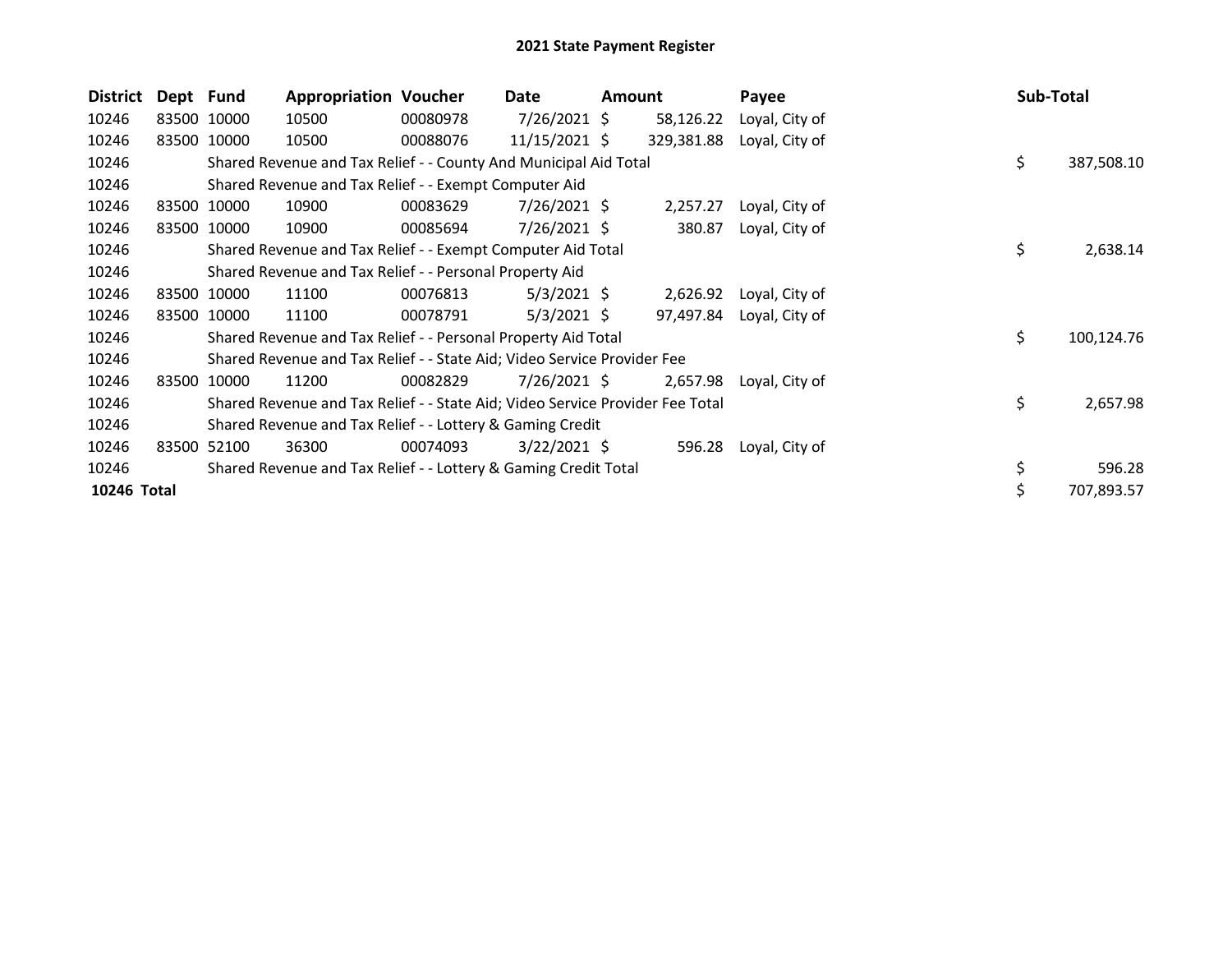| <b>District</b> | Dept Fund |             | <b>Appropriation Voucher</b>                                            |          | Date           | <b>Amount</b> |           | Payee                        | Sub-Total |            |
|-----------------|-----------|-------------|-------------------------------------------------------------------------|----------|----------------|---------------|-----------|------------------------------|-----------|------------|
| 10261           |           |             | Dept of Safety & Prof Services - - Fire Dues Distribution               |          |                |               |           |                              |           |            |
| 10261           |           | 16500 10000 | 22500                                                                   | 00040538 | 7/16/2021 \$   |               |           | 6,082.82 City Of Neillsville |           |            |
| 10261           |           |             | Dept of Safety & Prof Services - - Fire Dues Distribution Total         |          |                |               |           |                              | \$        | 6,082.82   |
| 10261           |           |             | Dept of Natural Resources - - Resaids - Cnty Forst, Cl & Mfl            |          |                |               |           |                              |           |            |
| 10261           |           | 37000 21200 | 57100                                                                   | 00487517 | $6/14/2021$ \$ |               |           | 10.30 City Of Neillsville    |           |            |
| 10261           |           |             | Dept of Natural Resources - - Resaids - Cnty Forst, CI & Mfl Total      |          |                |               |           |                              | \$        | 10.30      |
| 10261           |           |             | Dept of Natural Resources - - Fin Asst For Responsible Units            |          |                |               |           |                              |           |            |
| 10261           |           | 37000 27400 | 67000                                                                   | 00483294 | $5/21/2021$ \$ |               | 9,369.80  | City Of Neillsville          |           |            |
| 10261           |           |             | Dept of Natural Resources - - Fin Asst For Responsible Units Total      |          |                |               |           |                              | \$        | 9,369.80   |
| 10261           |           |             | Dept of Natural Resources - - Recycling Consolidation Grants            |          |                |               |           |                              |           |            |
| 10261           |           | 37000 27400 | 67300                                                                   | 00483294 | $5/21/2021$ \$ |               | 607.36    | City Of Neillsville          |           |            |
| 10261           |           |             | Dept of Natural Resources - - Recycling Consolidation Grants Total      |          |                |               |           |                              | \$        | 607.36     |
| 10261           |           |             | WI Dept of Transportation - - Conn Hwy Aids St Fds                      |          |                |               |           |                              |           |            |
| 10261           |           | 39500 21100 | 16200                                                                   | 00633530 | $1/4/2021$ \$  |               | 5,542.79  | City Of Neillsville          |           |            |
| 10261           |           | 39500 21100 | 16200                                                                   | 00669137 | $4/5/2021$ \$  |               | 5,542.79  | City Of Neillsville          |           |            |
| 10261           |           | 39500 21100 | 16200                                                                   | 00712625 | 7/6/2021 \$    |               | 5,542.79  | City Of Neillsville          |           |            |
| 10261           |           | 39500 21100 | 16200                                                                   | 00753184 | 10/4/2021 \$   |               | 5,542.81  | City Of Neillsville          |           |            |
| 10261           |           |             | WI Dept of Transportation - - Conn Hwy Aids St Fds Total                |          |                |               |           |                              | \$        | 22,171.18  |
| 10261           |           |             | WI Dept of Transportation - - Trns Aids To Mnc.-Sf                      |          |                |               |           |                              |           |            |
| 10261           |           | 39500 21100 | 19100                                                                   | 00631929 | $1/4/2021$ \$  |               | 39,288.06 | City Of Neillsville          |           |            |
| 10261           |           | 39500 21100 | 19100                                                                   | 00667536 | $4/5/2021$ \$  |               | 39,288.06 | City Of Neillsville          |           |            |
| 10261           |           | 39500 21100 | 19100                                                                   | 00711024 | 7/6/2021 \$    |               | 39,288.06 | City Of Neillsville          |           |            |
| 10261           |           | 39500 21100 | 19100                                                                   | 00751583 | 10/4/2021 \$   |               | 39,288.08 | City Of Neillsville          |           |            |
| 10261           |           |             | WI Dept of Transportation - - Trns Aids To Mnc.-Sf Total                |          |                |               |           |                              | \$        | 157,152.26 |
| 10261           |           |             | Department of Justice - - Officer training reimbursement                |          |                |               |           |                              |           |            |
| 10261           |           | 45500 10000 | 21400                                                                   | 00105664 | 11/22/2021 \$  |               | 960.00    | City Of Neillsville          |           |            |
| 10261           |           |             | Department of Justice - - Officer training reimbursement Total          |          |                |               |           |                              | \$        | 960.00     |
| 10261           |           |             | Department of Military Affairs - - Energy Costs, Energy-Related A       |          |                |               |           |                              |           |            |
| 10261           |           | 46500 10000 | 10600                                                                   | 00087564 | $1/11/2021$ \$ |               | 248.36    | City Of Neillsville          |           |            |
| 10261           |           | 46500 10000 | 10600                                                                   | 00092596 | $4/15/2021$ \$ |               | 213.60    | City Of Neillsville          |           |            |
| 10261           |           | 46500 10000 | 10600                                                                   | 00097085 | 7/9/2021 \$    |               | 268.28    | City Of Neillsville          |           |            |
| 10261           |           | 46500 10000 | 10600                                                                   | 00101273 | 10/13/2021 \$  |               | 227.27    | City Of Neillsville          |           |            |
| 10261           |           |             | Department of Military Affairs - - Energy Costs, Energy-Related A Total |          |                |               |           |                              | \$        | 957.51     |
| 10261           |           |             | Department of Revenue - - Gifts And Grants                              |          |                |               |           |                              |           |            |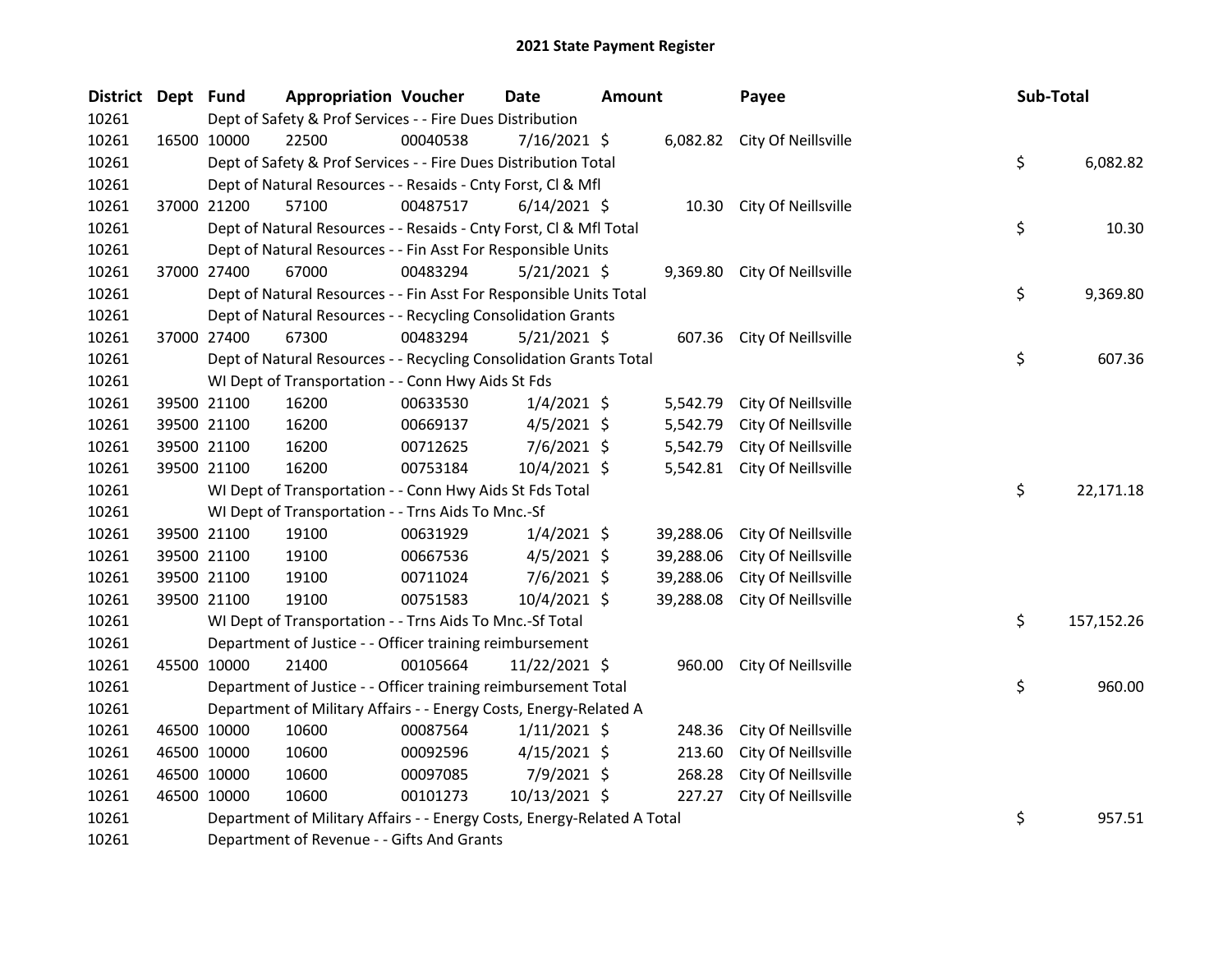| <b>District</b> | Dept Fund   |             | <b>Appropriation Voucher</b>                                          |          | <b>Date</b>    | <b>Amount</b> |            | Payee               | Sub-Total |              |
|-----------------|-------------|-------------|-----------------------------------------------------------------------|----------|----------------|---------------|------------|---------------------|-----------|--------------|
| 10261           |             | 56600 10000 | 12100                                                                 | 00206374 | $6/25/2021$ \$ |               | 126,073.27 | City Of Neillsville |           |              |
| 10261           |             |             | Department of Revenue - - Gifts And Grants Total                      |          |                |               |            |                     | \$        | 126,073.27   |
| 10261           |             |             | Shared Revenue and Tax Relief - - Expenditure Restraint Program       |          |                |               |            |                     |           |              |
| 10261           |             | 83500 10000 | 10100                                                                 | 00080979 | 7/26/2021 \$   |               | 34,136.49  | City Of Neillsville |           |              |
| 10261           |             |             | Shared Revenue and Tax Relief - - Expenditure Restraint Program Total |          |                |               |            |                     | \$        | 34,136.49    |
| 10261           |             |             | Shared Revenue and Tax Relief - - County And Municipal Aid            |          |                |               |            |                     |           |              |
| 10261           | 83500 10000 |             | 10500                                                                 | 00080979 | $7/26/2021$ \$ |               | 129,588.96 | City Of Neillsville |           |              |
| 10261           |             | 83500 10000 | 10500                                                                 | 00088077 | 11/15/2021 \$  |               | 734,337.42 | City Of Neillsville |           |              |
| 10261           |             |             | Shared Revenue and Tax Relief - - County And Municipal Aid Total      |          |                |               |            |                     | \$        | 863,926.38   |
| 10261           |             |             | Shared Revenue and Tax Relief - - Exempt Computer Aid                 |          |                |               |            |                     |           |              |
| 10261           |             | 83500 10000 | 10900                                                                 | 00083630 | 7/26/2021 \$   |               | 4,113.37   | City Of Neillsville |           |              |
| 10261           | 83500 10000 |             | 10900                                                                 | 00085695 | 7/26/2021 \$   |               | 475.48     | City Of Neillsville |           |              |
| 10261           |             |             | Shared Revenue and Tax Relief - - Exempt Computer Aid Total           |          |                |               |            |                     | \$        | 4,588.85     |
| 10261           |             |             | Shared Revenue and Tax Relief - - Utility Aid                         |          |                |               |            |                     |           |              |
| 10261           | 83500 10000 |             | 11000                                                                 | 00080979 | $7/26/2021$ \$ |               | 863.15     | City Of Neillsville |           |              |
| 10261           | 83500 10000 |             | 11000                                                                 | 00088077 | 11/15/2021 \$  |               | 5,396.72   | City Of Neillsville |           |              |
| 10261           |             |             | Shared Revenue and Tax Relief - - Utility Aid Total                   |          |                |               |            |                     | \$        | 6,259.87     |
| 10261           |             |             | Shared Revenue and Tax Relief - - Personal Property Aid               |          |                |               |            |                     |           |              |
| 10261           |             | 83500 10000 | 11100                                                                 | 00076814 | $5/3/2021$ \$  |               | 9,513.94   | City Of Neillsville |           |              |
| 10261           |             |             | Shared Revenue and Tax Relief - - Personal Property Aid Total         |          |                |               |            |                     | \$        | 9,513.94     |
| 10261           |             |             | Shared Revenue and Tax Relief - - Payments For Municipal Svcs         |          |                |               |            |                     |           |              |
| 10261           |             | 83500 10000 | 50100                                                                 | 00073542 | $2/1/2021$ \$  |               | 2,482.80   | City Of Neillsville |           |              |
| 10261           |             |             | Shared Revenue and Tax Relief - - Payments For Municipal Svcs Total   |          |                |               |            |                     | \$        | 2,482.80     |
| 10261           |             |             | Shared Revenue and Tax Relief - - Lottery & Gaming Credit             |          |                |               |            |                     |           |              |
| 10261           |             | 83500 52100 | 36300                                                                 | 00074094 | $3/22/2021$ \$ |               | 653.80     | City Of Neillsville |           |              |
| 10261           |             |             | Shared Revenue and Tax Relief - - Lottery & Gaming Credit Total       |          |                |               |            |                     | \$        | 653.80       |
| 10261 Total     |             |             |                                                                       |          |                |               |            |                     | \$        | 1,244,946.63 |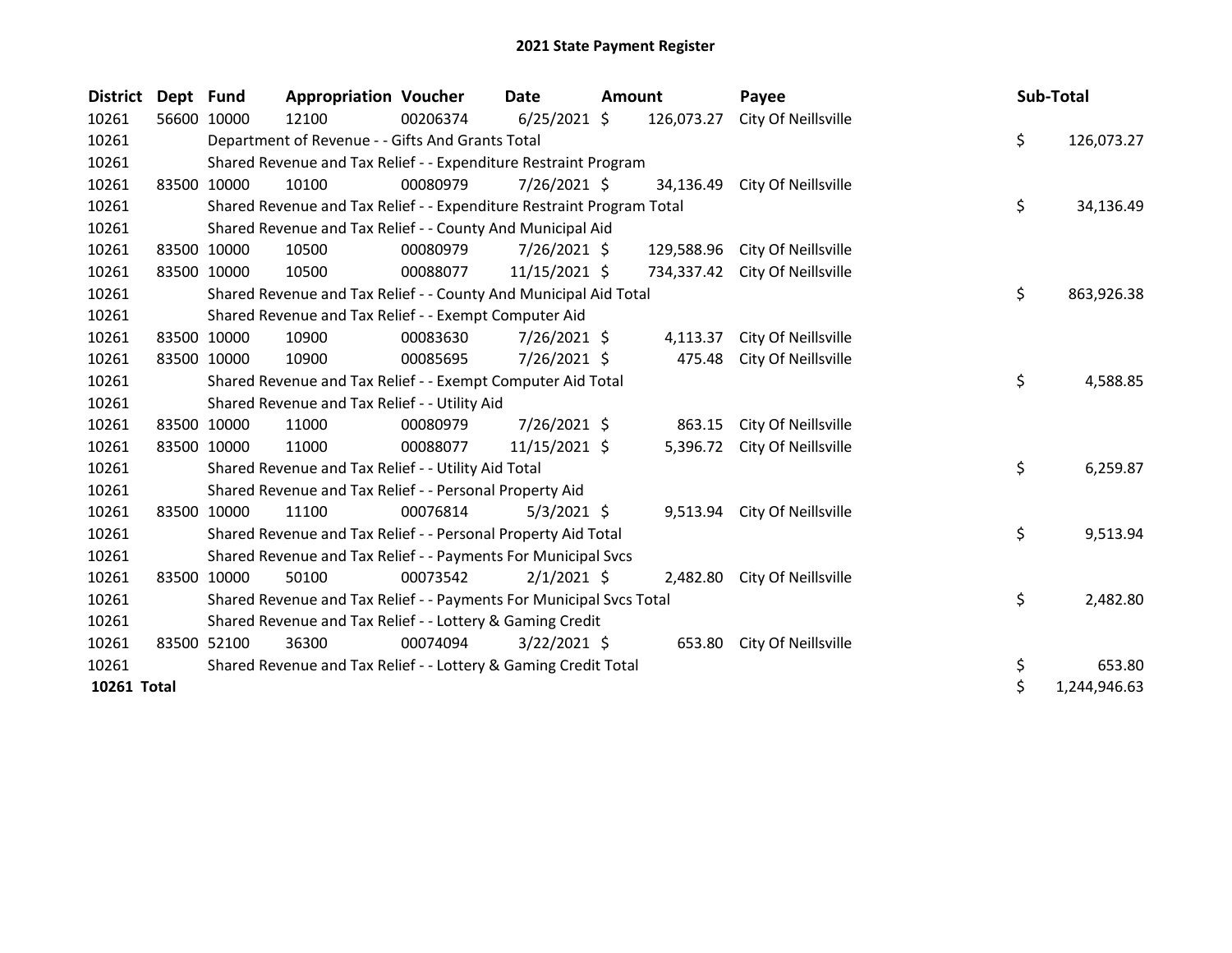| District Dept Fund |             |                                                                       | <b>Appropriation Voucher</b> | <b>Date</b>    | Amount |            | Payee                   | Sub-Total |            |
|--------------------|-------------|-----------------------------------------------------------------------|------------------------------|----------------|--------|------------|-------------------------|-----------|------------|
| 10265              |             | Dept of Safety & Prof Services - - Fire Dues Distribution             |                              |                |        |            |                         |           |            |
| 10265              | 16500 10000 | 22500                                                                 | 00040539                     | $7/16/2021$ \$ |        |            | 2,343.02 City Of Owen   |           |            |
| 10265              |             | Dept of Safety & Prof Services - - Fire Dues Distribution Total       |                              |                |        |            |                         | \$        | 2,343.02   |
| 10265              |             | Dept of Natural Resources - - Fin Asst For Responsible Units          |                              |                |        |            |                         |           |            |
| 10265              | 37000 27400 | 67000                                                                 | 00483606                     | $5/21/2021$ \$ |        |            | 2,746.83 City Of Owen   |           |            |
| 10265              |             | Dept of Natural Resources - - Fin Asst For Responsible Units Total    |                              |                |        |            |                         | \$        | 2,746.83   |
| 10265              |             | WI Dept of Transportation - - Trns Aids To Mnc.-Sf                    |                              |                |        |            |                         |           |            |
| 10265              |             | 39500 21100<br>19100                                                  | 00631930                     | $1/4/2021$ \$  |        | 21,148.49  | City Of Owen            |           |            |
| 10265              |             | 19100<br>39500 21100                                                  | 00667537                     | $4/5/2021$ \$  |        | 21,148.49  | City Of Owen            |           |            |
| 10265              | 39500 21100 | 19100                                                                 | 00711025                     | $7/6/2021$ \$  |        | 21,148.49  | City Of Owen            |           |            |
| 10265              | 39500 21100 | 19100                                                                 | 00751584                     | 10/4/2021 \$   |        |            | 21,148.52 City Of Owen  |           |            |
| 10265              |             | WI Dept of Transportation - - Trns Aids To Mnc.-Sf Total              |                              |                |        |            |                         | \$        | 84,593.99  |
| 10265              |             | Department of Justice - - Officer training reimbursement              |                              |                |        |            |                         |           |            |
| 10265              | 45500 10000 | 21400                                                                 | 00105897                     | 11/24/2021 \$  |        | 320.00     | City Of Owen            |           |            |
| 10265              |             | Department of Justice - - Officer training reimbursement Total        |                              |                |        |            |                         | \$        | 320.00     |
| 10265              |             | Department of Administration - - Federal Aid, Local Assistance        |                              |                |        |            |                         |           |            |
| 10265              | 50500 10000 | 74300                                                                 | 00141256                     | $3/3/2021$ \$  |        |            | 257,278.22 City Of Owen |           |            |
| 10265              | 50500 10000 | 74300                                                                 | 00156272                     | 12/14/2021 \$  |        |            | 168,193.85 City Of Owen |           |            |
| 10265              |             | Department of Administration - - Federal Aid, Local Assistance Total  |                              |                |        |            |                         | \$        | 425,472.07 |
| 10265              |             | Commissioners of Public Lands - - (902) Rev Temp Loan Accts           |                              |                |        |            |                         |           |            |
| 10265              |             | 50700 37500<br>90200                                                  | 00003578                     | $3/16/2021$ \$ |        |            | 54,332.54 City Of Owen  |           |            |
| 10265              |             | Commissioners of Public Lands - - (902) Rev Temp Loan Accts Total     |                              |                |        |            |                         | \$        | 54,332.54  |
| 10265              |             | Department of Revenue - - Gifts And Grants                            |                              |                |        |            |                         |           |            |
| 10265              | 56600 10000 | 12100                                                                 | 00206375                     | $6/25/2021$ \$ |        |            | 48,566.21 City Of Owen  |           |            |
| 10265              |             | Department of Revenue - - Gifts And Grants Total                      |                              |                |        |            |                         | \$        | 48,566.21  |
| 10265              |             | Shared Revenue and Tax Relief - - Expenditure Restraint Program       |                              |                |        |            |                         |           |            |
| 10265              | 83500 10000 | 10100                                                                 | 00080980                     | 7/26/2021 \$   |        |            | 9,217.01 City Of Owen   |           |            |
| 10265              |             | Shared Revenue and Tax Relief - - Expenditure Restraint Program Total |                              |                |        |            |                         | \$        | 9,217.01   |
| 10265              |             | Shared Revenue and Tax Relief - - County And Municipal Aid            |                              |                |        |            |                         |           |            |
| 10265              | 83500 10000 | 10500                                                                 | 00080980                     | $7/26/2021$ \$ |        | 70,347.95  | City Of Owen            |           |            |
| 10265              | 83500 10000 | 10500                                                                 | 00088078                     | 11/15/2021 \$  |        | 398,638.37 | City Of Owen            |           |            |
| 10265              |             | Shared Revenue and Tax Relief - - County And Municipal Aid Total      |                              |                |        |            |                         | \$        | 468,986.32 |
| 10265              |             | Shared Revenue and Tax Relief - - Exempt Computer Aid                 |                              |                |        |            |                         |           |            |
| 10265              | 83500 10000 | 10900                                                                 | 00083631                     | 7/26/2021 \$   |        |            | 938.44 City Of Owen     |           |            |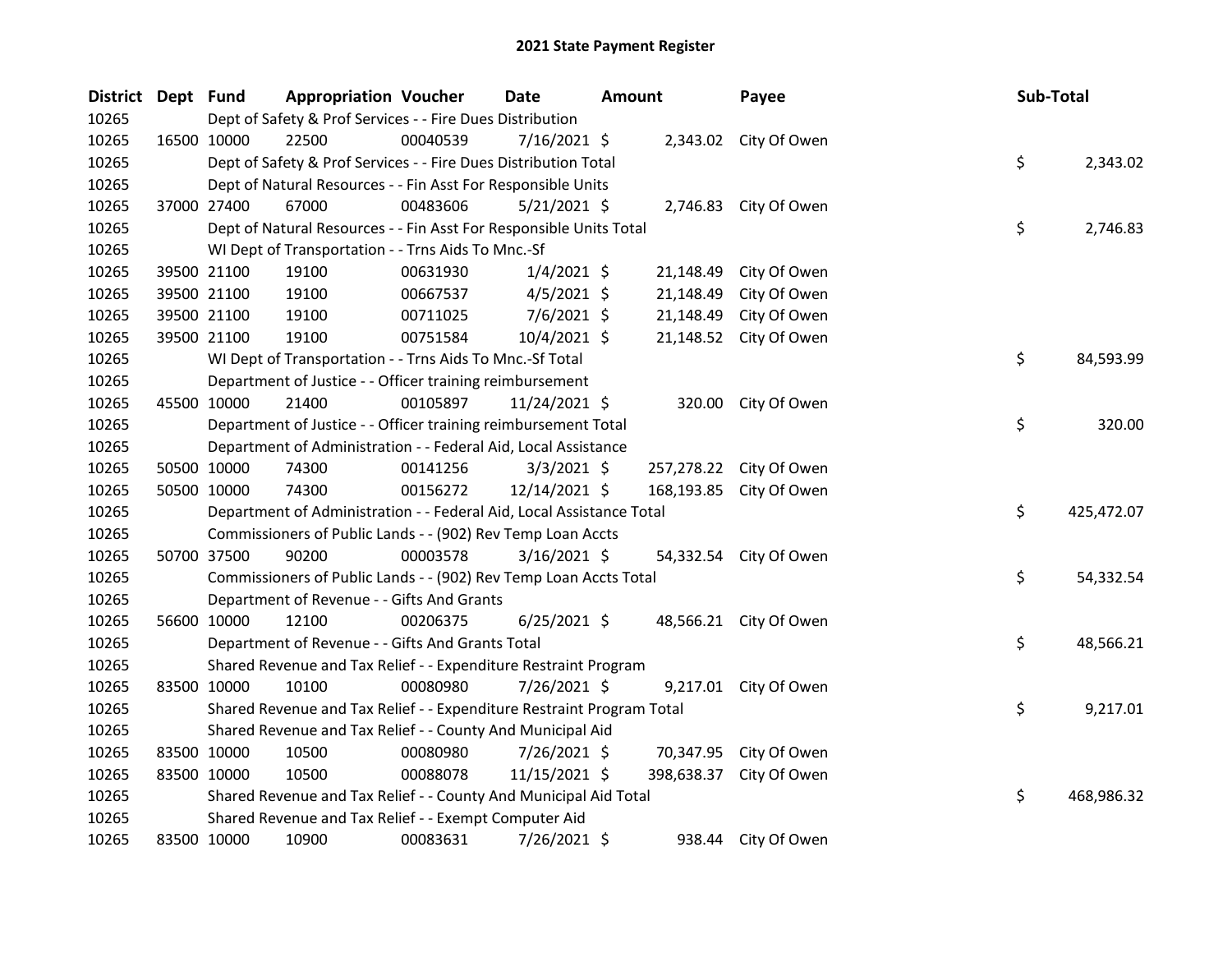| District Dept Fund |             |             | <b>Appropriation Voucher</b>                                  |          | Date            | <b>Amount</b> |           | Payee                 |  | Sub-Total    |
|--------------------|-------------|-------------|---------------------------------------------------------------|----------|-----------------|---------------|-----------|-----------------------|--|--------------|
| 10265              |             | 83500 10000 | 10900                                                         | 00085696 | 7/26/2021 \$    |               | 27.52     | City Of Owen          |  |              |
| 10265              |             |             | Shared Revenue and Tax Relief - - Exempt Computer Aid Total   |          |                 |               |           |                       |  | 965.96       |
| 10265              |             |             | Shared Revenue and Tax Relief - - Utility Aid                 |          |                 |               |           |                       |  |              |
| 10265              | 83500 10000 |             | 11000                                                         | 00080980 | $7/26/2021$ \$  |               |           | 1,543.96 City Of Owen |  |              |
| 10265              |             | 83500 10000 | 11000                                                         | 00088078 | $11/15/2021$ \$ |               |           | 8,175.61 City Of Owen |  |              |
| 10265              |             |             | Shared Revenue and Tax Relief - - Utility Aid Total           |          |                 |               |           |                       |  | 9,719.57     |
| 10265              |             |             | Shared Revenue and Tax Relief - - Personal Property Aid       |          |                 |               |           |                       |  |              |
| 10265              | 83500 10000 |             | 11100                                                         | 00078792 | $5/3/2021$ \$   |               | 16.724.67 | City Of Owen          |  |              |
| 10265              |             |             | Shared Revenue and Tax Relief - - Personal Property Aid Total |          |                 |               |           |                       |  | 16,724.67    |
| 10265 Total        |             |             |                                                               |          |                 |               |           |                       |  | 1,123,988.19 |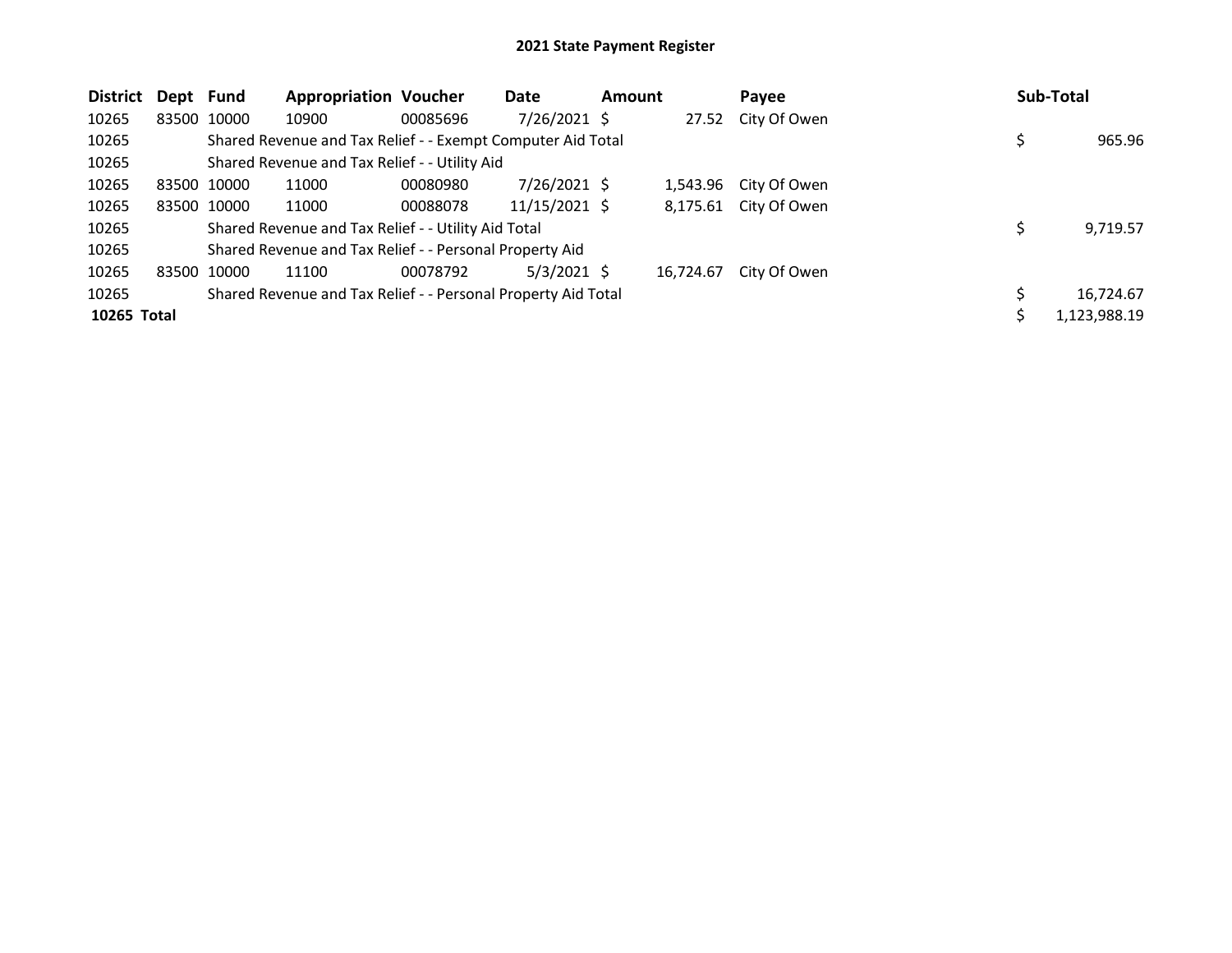| District Dept Fund |             | <b>Appropriation Voucher</b>                                  |          | Date           | <b>Amount</b> | Payee                  | Sub-Total |        |
|--------------------|-------------|---------------------------------------------------------------|----------|----------------|---------------|------------------------|-----------|--------|
| 10281              |             | Shared Revenue and Tax Relief - - Exempt Computer Aid         |          |                |               |                        |           |        |
| 10281              | 83500 10000 | 10900                                                         | 00083632 | $7/26/2021$ \$ |               | 215.12 City Of Stanley |           |        |
| 10281              |             | Shared Revenue and Tax Relief - - Exempt Computer Aid Total   |          |                |               |                        |           | 215.12 |
| 10281              |             | Shared Revenue and Tax Relief - - Personal Property Aid       |          |                |               |                        |           |        |
| 10281              | 83500 10000 | 11100                                                         | 00076815 | $5/3/2021$ \$  |               | 10.62 City Of Stanley  |           |        |
| 10281              |             | Shared Revenue and Tax Relief - - Personal Property Aid Total |          |                |               |                        |           | 10.62  |
| 10281 Total        |             |                                                               |          |                |               |                        |           | 225.74 |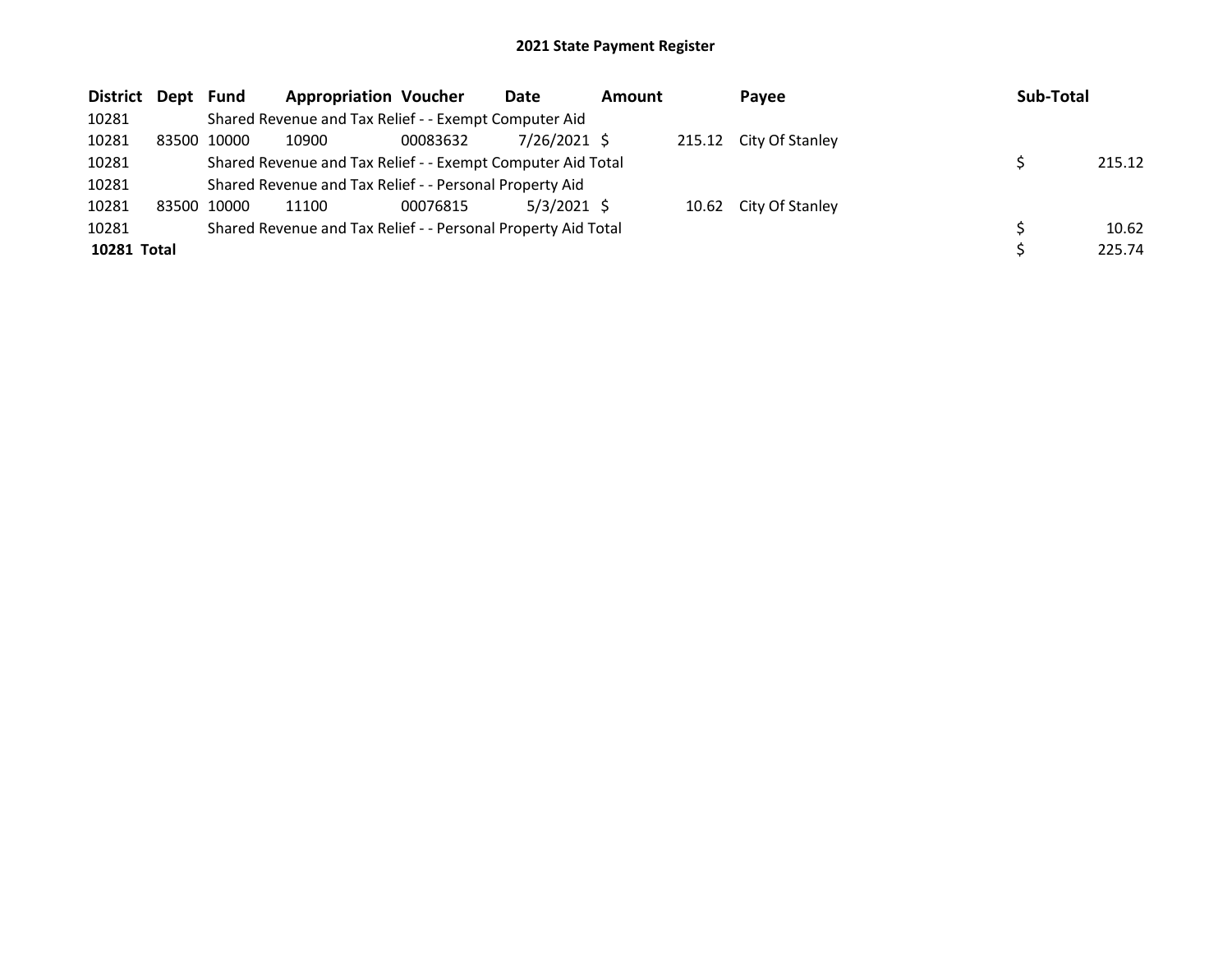| District Dept Fund |             | <b>Appropriation Voucher</b>                                            |          | <b>Date</b>    | <b>Amount</b> |           | Payee                    | Sub-Total |            |
|--------------------|-------------|-------------------------------------------------------------------------|----------|----------------|---------------|-----------|--------------------------|-----------|------------|
| 10286              |             | Dept of Safety & Prof Services - - Fire Dues Distribution               |          |                |               |           |                          |           |            |
| 10286              | 16500 10000 | 22500                                                                   | 00040545 | 7/16/2021 \$   |               |           | 4,881.65 City Of Thorp   |           |            |
| 10286              |             | Dept of Safety & Prof Services - - Fire Dues Distribution Total         |          |                |               |           |                          | \$        | 4,881.65   |
| 10286              |             | Environmental Improvement Prog - - Clean Water Fund Program Finan       |          |                |               |           |                          |           |            |
| 10286              | 32000 57300 | 16300                                                                   | 00000306 | $2/18/2021$ \$ |               | 2,816.00  | City Of Thorp            |           |            |
| 10286              |             | Environmental Improvement Prog - - Clean Water Fund Program Finan Total |          |                |               |           |                          | \$        | 2,816.00   |
| 10286              |             | Dept of Natural Resources - - Fin Asst For Responsible Units            |          |                |               |           |                          |           |            |
| 10286              | 37000 27400 | 67000                                                                   | 00483520 | $5/21/2021$ \$ |               |           | 10,956.01 City Of Thorp  |           |            |
| 10286              |             | Dept of Natural Resources - - Fin Asst For Responsible Units Total      |          |                |               |           |                          | \$        | 10,956.01  |
| 10286              |             | WI Dept of Transportation - - Trns Aids To Mnc.-Sf                      |          |                |               |           |                          |           |            |
| 10286              | 39500 21100 | 19100                                                                   | 00631931 | $1/4/2021$ \$  |               |           | 36,390.41 City Of Thorp  |           |            |
| 10286              | 39500 21100 | 19100                                                                   | 00667538 | $4/5/2021$ \$  |               |           | 36,390.41 City Of Thorp  |           |            |
| 10286              | 39500 21100 | 19100                                                                   | 00711026 | $7/6/2021$ \$  |               | 36,390.41 | City Of Thorp            |           |            |
| 10286              | 39500 21100 | 19100                                                                   | 00751585 | 10/4/2021 \$   |               |           | 36,390.41 City Of Thorp  |           |            |
| 10286              |             | WI Dept of Transportation - - Trns Aids To Mnc.-Sf Total                |          |                |               |           |                          | \$        | 145,561.64 |
| 10286              |             | Department of Justice - - Officer training reimbursement                |          |                |               |           |                          |           |            |
| 10286              | 45500 10000 | 21400                                                                   | 00105917 | 11/24/2021 \$  |               |           | 480.00 City Of Thorp     |           |            |
| 10286              |             | Department of Justice - - Officer training reimbursement Total          |          |                |               |           |                          | \$        | 480.00     |
| 10286              |             | Department of Revenue - - Gifts And Grants                              |          |                |               |           |                          |           |            |
| 10286              | 56600 10000 | 12100                                                                   | 00206376 | $6/25/2021$ \$ |               |           | 84,310.52 City Of Thorp  |           |            |
| 10286              |             | Department of Revenue - - Gifts And Grants Total                        |          |                |               |           |                          | \$        | 84,310.52  |
| 10286              |             | Shared Revenue and Tax Relief - - Expenditure Restraint Program         |          |                |               |           |                          |           |            |
| 10286              | 83500 10000 | 10100                                                                   | 00080981 | 7/26/2021 \$   |               |           | 4,949.25 City Of Thorp   |           |            |
| 10286              |             | Shared Revenue and Tax Relief - - Expenditure Restraint Program Total   |          |                |               |           |                          | \$        | 4,949.25   |
| 10286              |             | Shared Revenue and Tax Relief - - County And Municipal Aid              |          |                |               |           |                          |           |            |
| 10286              | 83500 10000 | 10500                                                                   | 00080981 | 7/26/2021 \$   |               |           | 85,959.14 City Of Thorp  |           |            |
| 10286              | 83500 10000 | 10500                                                                   | 00088079 | 11/15/2021 \$  |               |           | 487,101.78 City Of Thorp |           |            |
| 10286              |             | Shared Revenue and Tax Relief - - County And Municipal Aid Total        |          |                |               |           |                          | \$        | 573,060.92 |
| 10286              |             | Shared Revenue and Tax Relief - - Exempt Computer Aid                   |          |                |               |           |                          |           |            |
| 10286              | 83500 10000 | 10900                                                                   | 00083633 | 7/26/2021 \$   |               | 1,998.49  | City Of Thorp            |           |            |
| 10286              | 83500 10000 | 10900                                                                   | 00085697 | 7/26/2021 \$   |               | 3,243.49  | City Of Thorp            |           |            |
| 10286              |             | Shared Revenue and Tax Relief - - Exempt Computer Aid Total             |          |                |               |           |                          | \$        | 5,241.98   |
| 10286              |             | Shared Revenue and Tax Relief - - Personal Property Aid                 |          |                |               |           |                          |           |            |
| 10286              | 83500 10000 | 11100                                                                   | 00076816 | $5/3/2021$ \$  |               | 14,538.43 | City Of Thorp            |           |            |